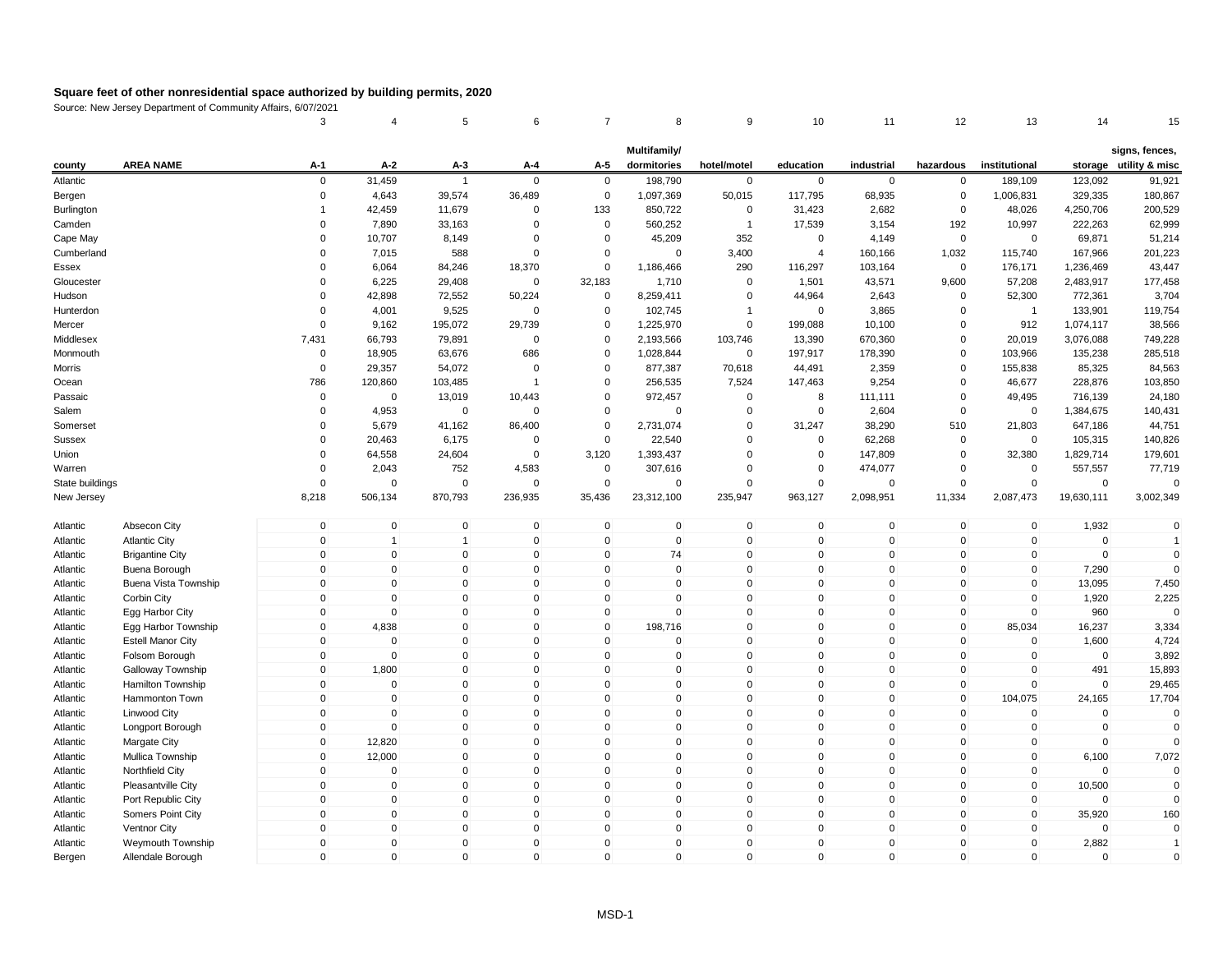|        |                           | 3            | $\overline{4}$ | 5            | 6            | 7            | 8              | 9            | 10           | 11           | 12             | 13            | 14          | 15                     |
|--------|---------------------------|--------------|----------------|--------------|--------------|--------------|----------------|--------------|--------------|--------------|----------------|---------------|-------------|------------------------|
|        |                           |              |                |              |              |              | Multifamily/   |              |              |              |                |               |             | signs, fences,         |
| county | <b>AREA NAME</b>          | A-1          | A-2            | A-3          | A-4          | A-5          | dormitories    | hotel/motel  | education    | industrial   | hazardous      | institutional |             | storage utility & misc |
| Bergen | Alpine Borough            | $\mathbf 0$  | $\mathbf 0$    | $\mathbf 0$  | $\mathbf 0$  | $\mathbf 0$  | $\mathbf 0$    | $\pmb{0}$    | $\mathbf 0$  | $\mathbf 0$  | $\mathbf 0$    | $\mathbf 0$   | $\mathbf 0$ | $\mathbf 0$            |
| Bergen | Bergenfield Borough       | $\mathbf 0$  | $\mathbf 0$    | 18,620       | $\mathbf 0$  | $\mathbf 0$  | $\mathbf 0$    | $\mathsf 0$  | $\mathbf 0$  | $\mathbf 0$  | $\mathbf 0$    | $\mathbf 0$   | $\mathbf 0$ | $\mathbf 0$            |
| Bergen | Bogota Borough            | $\mathbf 0$  | 0              | 0            | $\mathbf 0$  | 0            | $\mathbf 0$    | $\mathbf 0$  | $\mathbf 0$  | 0            | $\mathbf 0$    | 0             | $\mathbf 0$ | $\overline{0}$         |
| Bergen | Carlstadt Borough         | $\mathbf{0}$ | $\mathbf{0}$   | $\mathbf{0}$ | $\mathbf{0}$ | $\mathbf{0}$ | 45,937         | $\mathbf 0$  | $\mathbf{0}$ | $\mathbf{0}$ | $\mathbf{0}$   | $\mathbf 0$   | $\Omega$    | 456                    |
| Bergen | Cliffside Park Borough    | $\mathbf 0$  | $\mathbf 0$    | $\mathbf 0$  | $\mathbf 0$  | $\mathbf 0$  | $\mathbf 0$    | $\mathbf 0$  | $\mathbf{0}$ | $\mathbf 0$  | $\overline{0}$ | $\mathbf 0$   | $\mathbf 0$ | $\overline{0}$         |
| Bergen | Closter Borough           | $\mathbf 0$  | $\mathbf 0$    | $\mathbf 0$  | $\mathbf 0$  | $\mathbf 0$  | $\mathbf 0$    | $\mathbf 0$  | $\mathbf 0$  | $\mathbf 0$  | $\mathbf 0$    | $\mathbf 0$   | $\mathbf 0$ | 576                    |
| Bergen | Cresskill Borough         | $\mathbf{0}$ | $\mathbf{0}$   | $\mathbf{0}$ | $\mathbf{0}$ | $\mathbf{0}$ | $\mathbf{0}$   | $\mathbf{0}$ | $\mathbf{0}$ | $\mathbf{0}$ | $\mathbf{0}$   | $\mathbf 0$   | $\mathbf 0$ | $\mathbf{0}$           |
| Bergen | Demarest Borough          | $\mathbf 0$  | $\mathbf 0$    | $\mathbf 0$  | $\mathbf 0$  | $\mathbf 0$  | $\mathbf 0$    | $\mathsf 0$  | $\mathbf 0$  | $\mathbf 0$  | $\mathbf 0$    | $\mathbf 0$   | $\mathbf 0$ | $\mathbf 0$            |
| Bergen | Dumont Borough            | $\mathbf 0$  | $\mathbf 0$    | $\mathbf 0$  | $\mathbf 0$  | $\mathbf 0$  | 3,000          | $\mathsf 0$  | $\mathbf 0$  | $\mathbf 0$  | $\mathbf 0$    | $\mathbf 0$   | $\mathbf 0$ | $\mathbf 0$            |
| Bergen | Elmwood Park Borough      | $\mathbf 0$  | $\mathbf 0$    | $\mathbf 0$  | $\mathbf 0$  | $\mathbf 0$  | $\mathbf 0$    | $\mathsf 0$  | $\mathbf 0$  | $\mathbf 0$  | $\mathbf 0$    | $\mathbf 0$   | $\mathbf 0$ | $\mathbf{0}$           |
| Bergen | East Rutherford Borough   | $\mathbf 0$  | $\mathbf 0$    | $\mathbf 0$  | $\Omega$     | $\mathbf 0$  | $\mathbf 0$    | $\mathbf 0$  | $\mathbf 0$  | $\mathbf 0$  | $\mathbf 0$    | $\mathbf 0$   | $\mathbf 0$ | 721                    |
| Bergen | Edgewater Borough         | $\mathbf 0$  | $\mathbf 0$    | $\mathbf 0$  | $\mathbf 0$  | $\mathbf 0$  | 122,250        | $\mathsf 0$  | $\mathbf 0$  | $\mathbf 0$  | $\mathbf 0$    | $\mathbf 0$   | $\mathbf 0$ | $\mathbf 0$            |
| Bergen | Emerson Borough           | $\mathbf 0$  | $\mathbf 0$    | $\mathbf 0$  | $\mathbf 0$  | $\mathbf 0$  | $\mathbf 0$    | $\mathbf 0$  | $\mathbf 0$  | $\mathbf{0}$ | $\mathbf 0$    | $\mathbf 0$   | $\mathbf 0$ | $\mathbf{0}$           |
| Bergen | Englewood City            | $\mathbf{0}$ | $\mathbf 0$    | $\mathbf 0$  | $\mathbf 0$  | $\mathbf 0$  | $\mathbf 0$    | 7,821        | $\mathbf{0}$ | 2,086        | $\overline{0}$ | $\mathbf 0$   | 34,209      | 2,717                  |
| Bergen | Englewood Cliffs Borough  | $\mathbf 0$  | $\mathbf 0$    | $\mathbf 0$  | $\mathbf 0$  | 0            | $\mathbf 0$    | 0            | 0            | $\mathbf 0$  | $\mathbf 0$    | $\Omega$      | 0           |                        |
| Bergen | Fair Lawn Borough         | $\mathbf{0}$ | $\mathbf{0}$   | 319          | $\mathbf{0}$ | $\mathbf{0}$ | 51,896         | $\mathbf 0$  | $\mathbf{0}$ | $\mathbf{0}$ | $\overline{0}$ | 14,044        | $\mathbf 0$ | 1,779                  |
| Bergen | Fairview Borough          | $\mathbf 0$  | $\mathbf 0$    | $\mathbf 0$  | $\mathbf 0$  | $\mathbf 0$  | 16,500         | $\mathbf 0$  | $\mathbf 0$  | $\mathbf 0$  | $\overline{0}$ | $\mathbf 0$   | $\mathbf 0$ | 0                      |
| Bergen | Fort Lee Borough          | $\mathbf 0$  | $\mathbf 0$    | $\mathbf 0$  | $\mathbf 0$  | $\mathbf 0$  | $\mathbf 0$    | 4,356        | $\mathbf 0$  | $\mathbf 0$  | $\mathbf 0$    | $\mathbf 0$   | $\mathbf 0$ | $\mathbf 0$            |
| Bergen | Franklin Lakes Borough    | $\mathbf{0}$ | $\mathbf 0$    | $\mathbf 0$  | $\Omega$     | $\mathbf 0$  | $\mathbf{0}$   | $\mathbf 0$  | $\mathbf{0}$ | $\mathbf 0$  | $\mathbf 0$    | 94,889        | $\mathbf 0$ | 259                    |
| Bergen | Garfield City             | $\mathbf 0$  | $\mathbf 0$    | $\mathbf 0$  | $\Omega$     | $\mathbf 0$  | 22,430         | $\mathbf 0$  | $\mathbf{0}$ | $\mathbf 0$  | $\mathbf 0$    | $\mathbf 0$   | $\mathbf 0$ | 528                    |
| Bergen | Glen Rock Borough         | $\mathbf 0$  | $\mathbf 0$    | $\mathbf 0$  | $\mathbf 0$  | $\mathbf 0$  | $\mathbf 0$    | $\mathbf 0$  | $\mathbf 0$  | $\mathbf 0$  | $\overline{0}$ | $\mathbf 0$   | $\mathbf 0$ | 771                    |
| Bergen | Hackensack City           | $\mathbf{0}$ | $\mathbf 0$    | $\mathbf 0$  | 23,485       | $\mathbf 0$  | 93,687         | $\mathbf 0$  | 12,594       | $\mathbf{0}$ | $\overline{0}$ | $\mathbf 0$   | $\mathbf 0$ | $\Omega$               |
| Bergen | Harrington Park Borough   | $\mathbf{0}$ | $\mathbf 0$    | $\mathbf{0}$ | $\mathbf 0$  | $\mathbf 0$  | $\mathbf{0}$   | $\mathsf 0$  | $\Omega$     | $\mathbf 0$  | $\mathbf 0$    | $\mathbf 0$   | $\Omega$    | 1,080                  |
| Bergen | Hasbrouck Heights Borough | $\mathbf 0$  | $\mathbf 0$    | $\mathbf 0$  | $\mathbf 0$  | $\mathbf 0$  | 0              | $\mathsf 0$  | $\mathbf 0$  | $\mathbf 0$  | $\overline{0}$ | $\mathbf 0$   | $\mathbf 0$ | 1,699                  |
| Bergen | Haworth Borough           | $\mathbf 0$  | $\mathbf 0$    | $\mathbf{0}$ | $\mathbf 0$  | $\mathbf 0$  | $\mathbf{0}$   | $\mathsf 0$  | $\mathbf 0$  | $\mathbf 0$  | $\mathbf 0$    | $\mathbf 0$   | 350         | $\mathbf 0$            |
| Bergen | Hillsdale Borough         | $\mathbf 0$  | $\mathbf 0$    | $\mathbf 0$  | $\mathbf 0$  | $\mathbf 0$  | $\mathbf 0$    | $\pmb{0}$    | $\mathbf 0$  | 2,459        | $\mathbf 0$    | $\mathbf 0$   | $\pmb{0}$   | $\mathbf 0$            |
| Bergen | Ho-Ho-Kus Borough         | $\mathbf 0$  | $\mathbf 0$    | $\mathbf 0$  | $\mathbf 0$  | $\mathbf 0$  | 21,513         | $\pmb{0}$    | $\mathbf 0$  | $\mathbf 0$  | $\mathbf 0$    | $\mathbf 0$   | $\mathbf 0$ | 3,296                  |
| Bergen | Leonia Borough            | $\mathbf{0}$ | $\mathbf 0$    | $\mathbf 0$  | $\mathbf{0}$ | $\mathbf 0$  | 14,588         | $\mathsf 0$  | $\mathbf{0}$ | $\mathbf 0$  | $\mathbf 0$    | $\mathbf{0}$  | $\Omega$    | $\mathbf{0}$           |
| Bergen | Little Ferry Borough      | $\mathbf 0$  | $\mathbf 0$    | $\mathbf 0$  | $\mathbf 0$  | $\mathbf 0$  | $\mathbf 0$    | $\mathbf 0$  | $\mathbf 0$  | $\mathbf 0$  | $\overline{0}$ | $\mathbf 0$   | 8           | 5                      |
| Bergen | Lodi Borough              | $\mathbf 0$  | $\mathbf 0$    | 2,800        | $\mathbf 0$  | $\mathbf 0$  | $\mathbf 0$    | $\mathbf 0$  | $\mathbf 0$  | $\mathbf 0$  | $\mathbf 0$    | $\mathbf 0$   | 290,385     | $\mathbf{0}$           |
| Bergen | Lyndhurst Township        | $\mathbf 0$  | $\Omega$       | $\Omega$     | $\mathbf{0}$ | $\mathbf{0}$ | $\Omega$       | $\mathbf 0$  | 5,517        | $\mathbf 0$  | $\mathbf{0}$   | $\mathbf 0$   | $\Omega$    | $\Omega$               |
| Bergen | Mahwah Township           | $\mathbf 0$  | $\mathbf 0$    | 3            | $\mathbf{0}$ | $\mathbf 0$  | $\mathbf 0$    | $\mathsf 0$  | $\mathbf 0$  | $\mathbf 0$  | $\mathbf 0$    | 692           | $\mathbf 0$ | 3,586                  |
| Bergen | Maywood Borough           | $\mathbf 0$  | $\mathbf 0$    | $\mathbf 0$  | $\mathbf 0$  | $\mathbf 0$  | $\mathbf 0$    | $\mathbf 0$  | $\mathbf 0$  | $\mathbf 0$  | $\overline{0}$ | $\mathbf 0$   | $\mathbf 0$ | $\mathbf{0}$           |
| Bergen | Midland Park Borough      | $\mathbf 0$  | $\mathbf 0$    | $\mathbf{0}$ | $\Omega$     | $\mathbf 0$  | $\mathbf{0}$   | $\mathsf 0$  | $\Omega$     | $\mathbf 0$  | $\mathbf 0$    | $\mathbf 0$   | $\mathbf 0$ | $\Omega$               |
| Bergen | Montvale Borough          | $\mathbf 0$  | $\mathbf 0$    | $\mathbf 0$  | $\mathbf 0$  | $\mathbf 0$  | 341,673        | $\pmb{0}$    | $\mathbf 0$  | $\mathbf 0$  | $\mathbf 0$    | $\mathbf 0$   | $\mathbf 0$ | 70,378                 |
| Bergen | Moonachie Borough         | $\mathbf 0$  | $\mathbf 0$    | $\mathbf 0$  | $\mathbf 0$  | $\mathbf 0$  | $\mathbf 0$    | $\mathbf 0$  | $\mathbf 0$  | $\mathbf 0$  | $\overline{0}$ | $\mathbf 0$   | $\mathbf 0$ | $\Omega$               |
| Bergen | New Milford Borough       | $\mathbf{0}$ | 4,640          | $\mathbf 0$  | $\mathbf{0}$ | $\mathbf 0$  | $\mathbf 0$    | $\mathbf 0$  | $\mathbf{0}$ | $\mathbf 0$  | $\overline{0}$ | $\mathbf 0$   | $\mathbf 0$ | 1,499                  |
| Bergen | North Arlington Borough   | $\mathbf 0$  | $\mathbf 0$    | $\mathbf 0$  | $\mathbf 0$  | $\mathbf 0$  | 68,195         | $\mathbf 0$  | $\mathbf{0}$ | $\mathbf 0$  | $\mathbf 0$    | $\mathbf 0$   | $\mathbf 0$ | $\mathbf 0$            |
| Bergen | Northvale Borough         | $\mathbf 0$  | $\mathbf 0$    | $\mathbf 0$  | $\mathbf 0$  | $\mathbf 0$  | 101,260        | $\mathsf 0$  | $\mathbf 0$  | $\mathbf 0$  | $\overline{0}$ | $\mathbf 0$   | $\mathbf 0$ | 405                    |
| Bergen | Norwood Borough           | $\mathbf 0$  | $\mathbf 0$    | $\mathbf 0$  | $\mathbf 0$  | $\mathbf 0$  | $\mathbf 0$    | $\mathsf 0$  | $\mathbf 0$  | $\mathbf 0$  | $\mathbf 0$    | $\mathbf 0$   | $\mathbf 0$ | $\Omega$               |
| Bergen | Oakland Borough           | $\mathbf 0$  | $\mathbf 0$    | $\mathbf 0$  | $\mathbf 0$  | $\mathbf 0$  | $\mathbf 0$    | $\mathsf 0$  | $\mathbf 0$  | $\mathbf 0$  | $\mathbf 0$    | $\mathbf 0$   | $\mathbf 0$ | 1,100                  |
| Bergen | Old Tappan Borough        | $\mathbf 0$  | $\mathbf 0$    | $\mathbf 0$  | $\mathbf 0$  | 0            | 0              | $\mathbf 0$  | $\mathbf 0$  | 0            | $\overline{0}$ | 0             | $\mathbf 0$ | 3                      |
| Bergen | Oradell Borough           | $\mathbf 0$  | $\mathbf 0$    | $\mathbf 0$  | $\mathbf{0}$ | $\mathbf{0}$ | $\Omega$       | $\mathsf 0$  | $\mathbf{0}$ | $\mathbf{0}$ | $\mathbf 0$    | $\mathbf 0$   | $\mathbf 0$ | $\mathbf 0$            |
| Bergen | Palisades Park Borough    | $\mathbf 0$  | $\mathbf 0$    | $\mathbf 0$  | $\mathbf{0}$ | $\mathbf 0$  | $\overline{4}$ | $\mathsf 0$  | $\mathbf{0}$ | $\mathbf 0$  | $\mathbf 0$    | $\mathbf 0$   | $\mathbf 0$ | $\mathbf{0}$           |
| Bergen | Paramus Borough           | $\mathbf 0$  | $\mathbf 0$    | $\mathbf 0$  | $\mathbf 0$  | $\mathbf 0$  | 0              | $\mathbf 0$  | $\mathbf 0$  | $\mathbf 0$  | $\overline{0}$ | 874,000       | $\mathbf 0$ | 3,336                  |
| Bergen | Park Ridge Borough        | $\mathbf{0}$ | $\mathbf{0}$   | $\mathbf{0}$ | $\mathbf{0}$ | $\mathbf{0}$ | $\mathbf{0}$   | $\mathbf 0$  | $\Omega$     | $\mathbf{0}$ | $\mathbf{0}$   | $\mathbf 0$   | $\mathbf 0$ | $\Omega$               |
| Bergen | Ramsey Borough            | $\mathbf 0$  | $\mathbf 0$    | $\mathbf 0$  | $\mathbf 0$  | $\mathbf 0$  | 0              | $\mathsf 0$  | 23,402       | $\mathbf 0$  | $\mathbf 0$    | $\mathbf 0$   | $\mathbf 0$ | 2,379                  |
| Bergen | Ridgefield Borough        | $\mathbf 0$  | 3              | $\mathbf 0$  | $\mathbf 0$  | $\mathbf 0$  | $\mathbf 0$    | $\mathbf 0$  | $\mathbf 0$  | $\mathbf 0$  | $\mathbf 0$    | $\mathbf 0$   | $\mathbf 0$ | $\mathbf 0$            |
|        |                           |              |                |              |              |              |                |              |              |              |                |               |             |                        |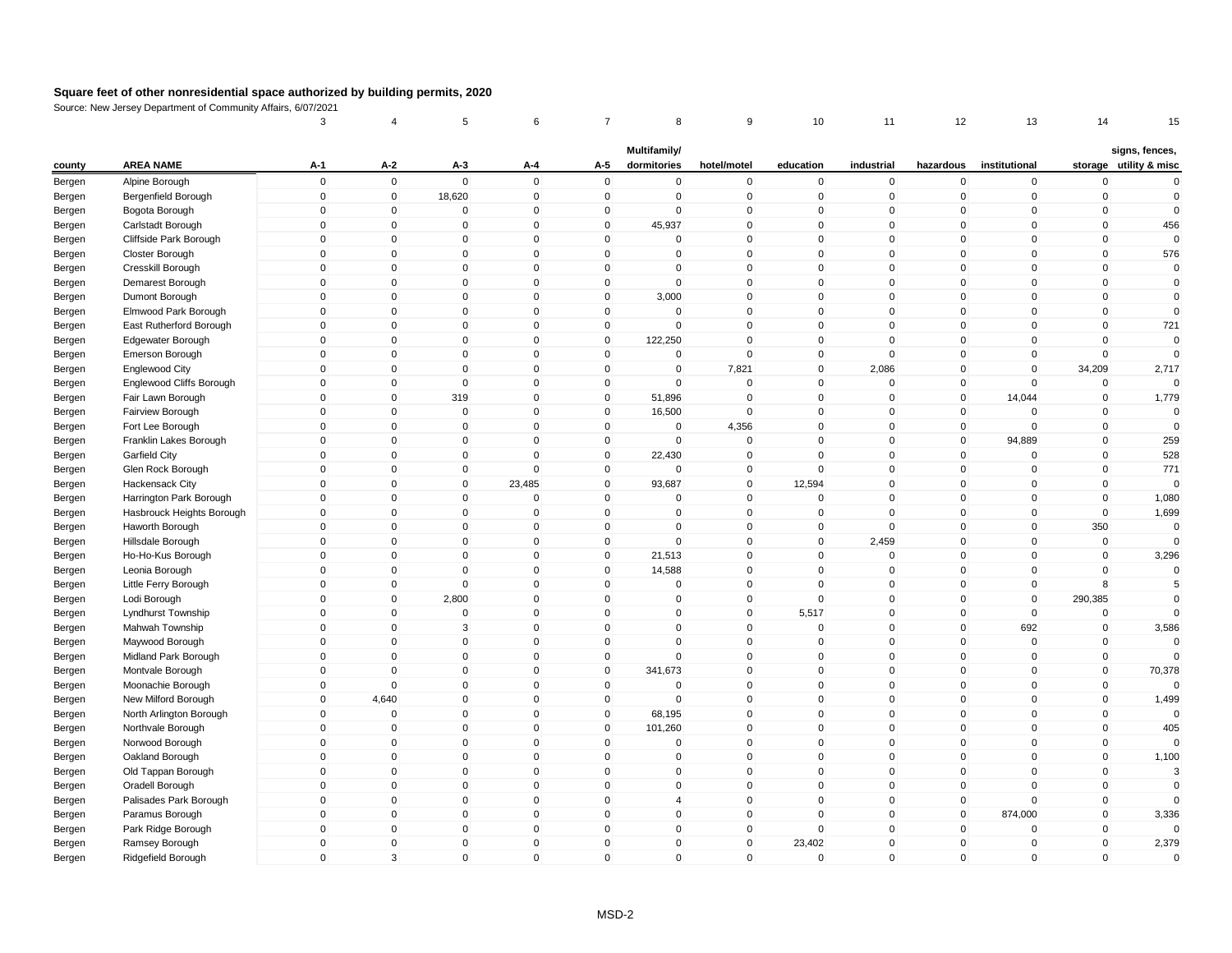|            |                                                        | 3                | 4                          | 5              | 6                          | 7                          | 8                           | 9                          | 10           | 11                      | 12                         | 13            | 14                         | 15                                       |
|------------|--------------------------------------------------------|------------------|----------------------------|----------------|----------------------------|----------------------------|-----------------------------|----------------------------|--------------|-------------------------|----------------------------|---------------|----------------------------|------------------------------------------|
| county     | <b>AREA NAME</b>                                       | A-1              | $A-2$                      | A-3            | A-4                        | A-5                        | Multifamily/<br>dormitories | hotel/motel                | education    | industrial              | hazardous                  | institutional |                            | signs, fences,<br>storage utility & misc |
| Bergen     | Ridgefield Park Village                                | $\mathbf 0$      | $\mathbf 0$                | $\mathsf 0$    | $\mathbf 0$                | $\mathbf 0$                | $\mathbf 0$                 | $\pmb{0}$                  | $\mathbf 0$  | $\mathbf 0$             | $\mathbf 0$                | $\mathbf 0$   | $\mathbf 0$                | $\Omega$                                 |
| Bergen     | Ridgewood Village                                      | $\mathbf 0$      | $\mathbf 0$                | $\mathbf 0$    | $\mathbf 0$                | $\mathbf 0$                | 77,090                      | $\mathsf 0$                | $\mathbf 0$  | $\mathbf 0$             | $\mathbf 0$                | $\mathbf 0$   | $\overline{1}$             | 3,996                                    |
| Bergen     | River Edge Borough                                     | $\mathbf 0$      | $\mathbf 0$                | 0              | $\mathbf 0$                | 0                          | 0                           | $\mathbf 0$                | $\Omega$     | $\mathbf 0$             | 0                          | 0             | 0                          | $\mathbf 0$                              |
| Bergen     | River Vale Township                                    | $\mathbf{0}$     | $\mathbf 0$                | $\mathbf 0$    | $\Omega$                   | $\mathbf 0$                | 24,147                      | $\mathsf 0$                | $\mathbf{0}$ | $\Omega$                | $\mathbf{0}$               | $\Omega$      | $\mathbf 0$                | $\mathbf 0$                              |
| Bergen     | Rochelle Park Township                                 | $\mathbf{0}$     | $\mathbf 0$                | $\mathbf 0$    | $\Omega$                   | $\mathbf 0$                | -1                          | $\mathbf 0$                | $\Omega$     | $\mathbf 0$             | $\mathbf 0$                | $\Omega$      | 3                          | 146                                      |
| Bergen     | Rockleigh Borough                                      | $\mathbf 0$      | $\mathbf 0$                | $\mathbf 0$    | $\Omega$                   | 0                          | $\Omega$                    | $\mathbf 0$                | $\Omega$     | $\Omega$                | 0                          | $\Omega$      | $\mathbf 0$                | $\Omega$                                 |
| Bergen     | Rutherford Borough                                     | $\mathbf{0}$     | $\mathbf 0$                | $\mathbf 0$    | 13,004                     | $\mathbf 0$                | 7,458                       | $\mathbf{0}$               | 54,874       | $\mathbf 0$             | $\mathbf{0}$               | $\Omega$      | 102                        | 3,546                                    |
| Bergen     | Saddle Brook Township                                  | $\mathbf 0$      | $\mathbf 0$                | $\mathbf 0$    | $\mathbf 0$                | $\mathbf 0$                | $\mathbf 0$                 | $\mathsf 0$                | $\Omega$     | $\mathbf 0$             | $\mathbf 0$                | $\mathbf 0$   | $\mathbf 0$                | 462                                      |
| Bergen     | Saddle River Borough                                   | $\mathbf{0}$     | $\mathbf 0$                | $\mathbf{0}$   | $\Omega$                   | $\mathbf{0}$               | $\Omega$                    | $\pmb{0}$                  | $\Omega$     | $\Omega$                | $\mathbf{0}$               | 1,803         | $\mathbf 0$                | 29,866                                   |
| Bergen     | South Hackensack Twp                                   | $\mathbf 0$      | $\pmb{0}$                  | $\mathbf 0$    | $\mathbf 0$                | $\mathbf 0$                | 0                           | $\pmb{0}$                  | $\mathbf{0}$ | $\mathbf 0$             | $\mathbf 0$                | $\mathbf 0$   | $\mathbf 0$                | $\Omega$                                 |
| Bergen     | <b>Teaneck Township</b>                                | $\mathbf 0$      | $\pmb{0}$                  | 14,176         | $\mathbf 0$                | $\mathbf 0$                | 0                           | $\mathsf 0$                | 21,408       | $\mathbf 0$             | $\mathbf 0$                | $\mathbf 0$   | $\mathbf 0$                | $\Omega$                                 |
|            | <b>Tenafly Borough</b>                                 | $\mathbf{0}$     | $\pmb{0}$                  | $\mathbf{0}$   | $\mathbf{0}$               | 0                          | 1,000                       | $\pmb{0}$                  | $\Omega$     | $\mathbf 0$             | $\mathbf 0$                | $\mathbf{0}$  | 4,277                      | 153                                      |
| Bergen     |                                                        | $\mathbf{0}$     | $\mathbf 0$                | $\mathbf 0$    | $\mathbf 0$                | $\mathbf 0$                | $\mathbf 0$                 | $\mathsf 0$                | $\mathbf{0}$ | $\mathbf 0$             | $\mathbf 0$                | $\mathbf 0$   | $\mathbf 0$                | $\mathbf 0$                              |
| Bergen     | <b>Teterboro Borough</b><br>Upper Saddle River Borough | $\mathbf{0}$     | $\mathbf 0$                | 3,656          | $\mathbf 0$                | $\mathbf 0$                | 0                           | $\mathbf 0$                | $\mathbf{0}$ | $\mathbf 0$             | $\mathbf 0$                | $\Omega$      | $\mathbf 0$                | $\mathbf 0$                              |
| Bergen     |                                                        | $\mathbf{0}$     | $\mathbf 0$                | $\Omega$       | $\mathbf{0}$               | $\mathbf{0}$               | $\Omega$                    | $\mathbf 0$                | $\mathbf{0}$ | $\Omega$                | $\mathbf{0}$               | $\Omega$      | $\mathbf 0$                | $\mathbf 0$                              |
| Bergen     | Waldwick Borough                                       | $\mathbf{0}$     | $\mathbf 0$                | $\mathbf{0}$   | $\mathbf{0}$               | $\mathbf{0}$               | $\mathbf{0}$                | $\mathbf 0$                | $\mathbf{0}$ | $\Omega$                | $\mathbf{0}$               | $\mathbf{0}$  | $\mathbf 0$                | $\mathbf 0$                              |
| Bergen     | <b>Wallington Borough</b>                              | $\mathbf 0$      |                            | $\mathbf 0$    |                            |                            | 0                           |                            | $\mathbf 0$  | $\mathbf 0$             |                            | $\mathbf 0$   |                            | 272                                      |
| Bergen     | Washington Township                                    | $\mathbf{0}$     | $\mathbf 0$<br>$\mathbf 0$ | $\mathbf 0$    | $\mathbf 0$<br>$\mathbf 0$ | $\mathbf 0$<br>$\mathbf 0$ | $\mathbf 0$                 | $\mathbf 0$<br>$\mathsf 0$ | $\mathbf{0}$ | $\mathbf 0$             | $\mathbf 0$<br>$\mathbf 0$ |               | $\pmb{0}$<br>$\mathbf 0$   |                                          |
| Bergen     | Westwood Borough                                       |                  | $\pmb{0}$                  | $\mathbf 0$    | $\mathbf 0$                |                            | $\mathbf 0$                 | $\mathbf 0$                | $\mathbf{0}$ | $\mathbf 0$             |                            | 21,403<br>0   | $\mathbf 0$                | 2,673<br>$\Omega$                        |
| Bergen     | Woodcliff Lake Borough                                 | 0<br>$\mathbf 0$ | $\pmb{0}$                  | $\mathbf 0$    | $\mathbf 0$                | 0<br>$\mathbf 0$           |                             |                            | $\mathbf 0$  | 64,390                  | 0<br>$\mathbf 0$           | $\mathbf 0$   | $\mathbf 0$                |                                          |
| Bergen     | Wood-Ridge Borough                                     | $\mathbf{0}$     | $\mathbf 0$                | $\mathbf 0$    | $\mathbf{0}$               | $\mathbf 0$                | 74,394                      | 37,838<br>$\mathsf 0$      | $\mathbf{0}$ | $\mathbf 0$             | $\mathbf 0$                | $\mathbf{0}$  | $\mathbf 0$                | 41,756<br>1,424                          |
| Bergen     | <b>Wyckoff Township</b>                                | $\mathbf{0}$     | $\mathbf 0$                |                |                            |                            | 10,346                      |                            | $\mathbf{0}$ | $\mathbf 0$             |                            | 0             |                            |                                          |
| Burlington | <b>Bass River Township</b>                             |                  |                            | $\mathbf 0$    | $\mathbf 0$                | $\mathbf 0$                | 0                           | $\mathbf 0$                |              |                         | $\mathbf 0$                | $\Omega$      | $\mathbf 0$<br>$\mathbf 0$ | 3,932                                    |
| Burlington | <b>Beverly City</b>                                    | $\mathbf{0}$     | $\mathbf 0$                | $\mathbf 0$    | $\mathbf 0$                | $\mathbf 0$                | 0<br>$\Omega$               | $\mathbf 0$                | $\mathbf{0}$ | $\mathbf 0$<br>$\Omega$ | $\mathbf 0$                |               | $\Omega$                   | $\mathbf 0$<br>$\Omega$                  |
| Burlington | <b>Bordentown City</b>                                 | $\mathbf{0}$     | $\mathbf 0$                | $\mathbf 0$    | $\mathbf{0}$               | $\mathbf 0$                |                             | $\mathsf 0$                | $\mathbf{0}$ |                         | $\mathbf 0$                | 0             |                            |                                          |
| Burlington | Bordentown Township                                    | $\mathbf 0$      | $\mathbf 0$                | 4,565          | $\mathbf 0$                | $\mathbf 0$                | 493,710                     | $\mathbf 0$                | $\mathbf 0$  | $\mathbf 0$             | $\mathbf 0$                | $\mathbf 0$   | 791,412                    | 46,545                                   |
| Burlington | <b>Burlington City</b>                                 | $\mathbf 0$      | $\mathbf 0$                | $\mathbf 0$    | $\mathbf 0$                | $\mathbf 0$                | 85,870                      | $\mathbf 0$                | $\mathbf 0$  | $\mathbf 0$             | $\mathbf 0$                | $\mathbf 0$   | $\Omega$                   |                                          |
| Burlington | <b>Burlington Township</b>                             | $\mathbf{0}$     | $\mathbf 0$                | $\mathbf 0$    | $\mathbf 0$                | $\mathbf 0$                | $\mathbf 0$                 | $\mathsf 0$                | $\mathbf{0}$ | $\mathbf 0$             | $\mathbf 0$                | $\mathbf 0$   | 917,818                    | 1,743                                    |
| Burlington | <b>Chesterfield Township</b>                           | $\mathbf 0$      | $\mathbf 0$                | $\mathbf 0$    | $\mathbf 0$                | $\mathbf 0$                | 0                           | $\mathsf 0$                | $\mathbf{0}$ | $\mathbf 0$             | $\mathbf 0$                | $\mathbf 0$   | 2,040                      | 9,161                                    |
| Burlington | Cinnaminson Township                                   | $\mathbf{0}$     | $\mathbf 0$                | $\mathbf{0}$   | $\mathsf 0$                | $\mathsf 0$                | $\Omega$                    | $\pmb{0}$                  | $\mathbf{0}$ | $\mathbf 0$             | $\mathsf 0$                | 30,024        | 7,970                      | 6,169                                    |
| Burlington | Delanco Township                                       | $\mathbf{0}$     | $\mathbf 0$                | $\mathbf 0$    | $\mathbf{0}$               | $\mathbf 0$                | $\Omega$                    | $\mathsf 0$                | $\Omega$     | $\mathbf 0$             | $\mathbf 0$                | $\mathbf 0$   | 245,000                    | $\Omega$                                 |
| Burlington | Delran Township                                        | $\mathbf 0$      | $\mathbf 0$                | $\mathbf 0$    | $\mathbf 0$                | 0                          | $\mathbf 0$                 | $\mathbf 0$                | $\mathbf{0}$ | $\mathbf 0$             | 0                          | $\mathbf 0$   | $\mathbf 0$                | 560                                      |
| Burlington | Eastampton Township                                    | $\mathbf{0}$     | $\mathbf{0}$               | $\mathbf{0}$   | $\mathbf{0}$               | $\mathbf{0}$               | 25,888                      | $\mathbf 0$                | $\mathbf{0}$ | $\Omega$                | $\mathbf{0}$               | $\mathbf{0}$  | $\mathbf 0$                | 13,887                                   |
| Burlington | <b>Edgewater Park Township</b>                         | $\mathbf 0$      | $\mathbf 0$                | $\mathbf 0$    | $\mathbf 0$                | $\mathbf 0$                | 0                           | $\mathsf 0$                | $\mathbf{0}$ | $\mathbf 0$             | $\mathbf 0$                | $\mathbf 0$   | $\mathbf 0$                | $\Omega$                                 |
| Burlington | Evesham Township                                       | $\mathbf 0$      | 32,107                     | $\overline{1}$ | $\mathbf 0$                | $\mathbf 0$                | 76,210                      | $\mathbf 0$                | $\mathbf 0$  | $\mathbf 0$             | $\mathbf 0$                | $\mathbf 0$   | 4,000                      | 6,744                                    |
| Burlington | Fieldsboro Borough                                     | $\Omega$         | $\mathbf 0$                | $\mathbf 0$    | $\mathbf 0$                | $\mathbf 0$                | $\mathbf 0$                 | $\mathsf 0$                | $\mathbf{0}$ | $\mathbf 0$             | $\mathbf 0$                | $\mathbf 0$   | $\Omega$                   |                                          |
| Burlington | Florence Township                                      | $\mathbf 0$      | $\mathbf 0$                | $\mathbf 0$    | $\mathbf 0$                | $\mathbf 0$                | 0                           | $\mathsf 0$                | $\mathbf{0}$ | 2,679                   | $\mathbf 0$                | $\mathbf 0$   | $\overline{1}$             | 2,951                                    |
| Burlington | Hainesport Township                                    | $\mathbf 0$      | $\mathbf 0$                | $\mathbf 0$    | $\mathbf 0$                | $\mathbf 0$                | 0                           | $\mathbf 0$                | $\mathbf{0}$ | $\mathbf 0$             | $\mathbf 0$                | $\mathbf 0$   | 478,715                    | 10,734                                   |
| Burlington | <b>Lumberton Township</b>                              | $\mathbf{0}$     | 896                        | 2,500          | $\mathbf{0}$               | $\mathbf 0$                | 44,243                      | $\mathsf 0$                | $\Omega$     | $\Omega$                | $\mathbf 0$                | $\Omega$      | 3,024                      | 3,582                                    |
| Burlington | Mansfield Township                                     | $\mathbf{0}$     | 455                        | $\mathbf 0$    | $\Omega$                   | $\mathbf 0$                | $\mathbf{0}$                | $\mathbf 0$                | 5,400        | $\Omega$                | $\mathbf{0}$               | $\mathbf{0}$  | 2,768                      | 4,004                                    |
| Burlington | Maple Shade Township                                   | $\mathbf 0$      | $\mathbf 0$                | $\mathbf 0$    | $\mathbf 0$                | $\mathbf 0$                | 0                           | $\mathsf 0$                | 19,528       | $\mathbf 0$             | $\mathbf 0$                | $\mathbf 0$   | $\mathbf 0$                | $\Omega$                                 |
| Burlington | Medford Township                                       | $\mathbf{0}$     | $\mathbf 0$                | $\mathbf{0}$   | $\Omega$                   | $\mathbf{0}$               | 141                         | $\mathsf 0$                | $\mathbf{0}$ | $\mathbf 0$             | $\mathbf{0}$               | $\mathbf{0}$  | $\mathbf 0$                | 12,130                                   |
| Burlington | Medford Lakes Borough                                  | $\mathbf 0$      | $\mathbf 0$                | $\mathbf 0$    | $\mathbf 0$                | $\mathbf 0$                | 0                           | $\mathbf 0$                | $\mathbf 0$  | $\mathbf 0$             | $\mathbf 0$                | $\mathbf 0$   | $\mathbf 0$                | $\Omega$                                 |
| Burlington | Moorestown Township                                    | $\mathbf 0$      | $\Omega$                   | $\mathbf 0$    | $\Omega$                   | $\mathbf 0$                | $\mathbf 0$                 | $\mathbf 0$                | $\Omega$     | 3                       | $\mathbf 0$                | 15,930        | $\Omega$                   | $\Omega$                                 |
| Burlington | Mount Holly Township                                   | $\mathbf{0}$     | 9,000                      | $\mathbf 0$    | $\mathbf 0$                | $\mathbf 0$                | 24,634                      | $\mathsf 0$                | $\mathbf{0}$ | $\mathbf 0$             | $\mathbf 0$                | $\mathbf 0$   | 1,296                      | 96                                       |
| Burlington | Mount Laurel Township                                  | 1                | $\overline{1}$             | 4,613          | $\mathbf 0$                | 133                        | 93,757                      | $\mathbf 0$                | $\mathbf{0}$ | $\mathbf 0$             | $\mathbf 0$                | $\mathbf 0$   | 325,151                    | 3,570                                    |
| Burlington | New Hanover Township                                   | $\Omega$         | $\pmb{0}$                  | $\mathbf{0}$   | $\mathbf{0}$               | $\mathbf 0$                | $\Omega$                    | $\mathbf 0$                | $\Omega$     | $\Omega$                | $\mathbf 0$                | $\Omega$      | $\mathbf 0$                | 400                                      |
| Burlington | North Hanover Township                                 | $\Omega$         | $\mathbf 0$                | $\Omega$       | $\mathbf 0$                | $\mathbf 0$                | $\mathbf 0$                 | $\mathsf 0$                | 6,492        | $\Omega$                | $\mathbf{0}$               | 0             | $\mathbf 0$                | 1,578                                    |
| Burlington | Palmyra Borough                                        | $\mathbf{0}$     | $\mathsf 0$                | $\mathbf 0$    | $\mathbf 0$                | $\mathbf 0$                | $\mathbf 0$                 | $\mathsf 0$                | $\mathbf{0}$ | $\mathbf 0$             | $\mathbf 0$                | 0             | $\mathbf 0$                | $\mathbf 0$                              |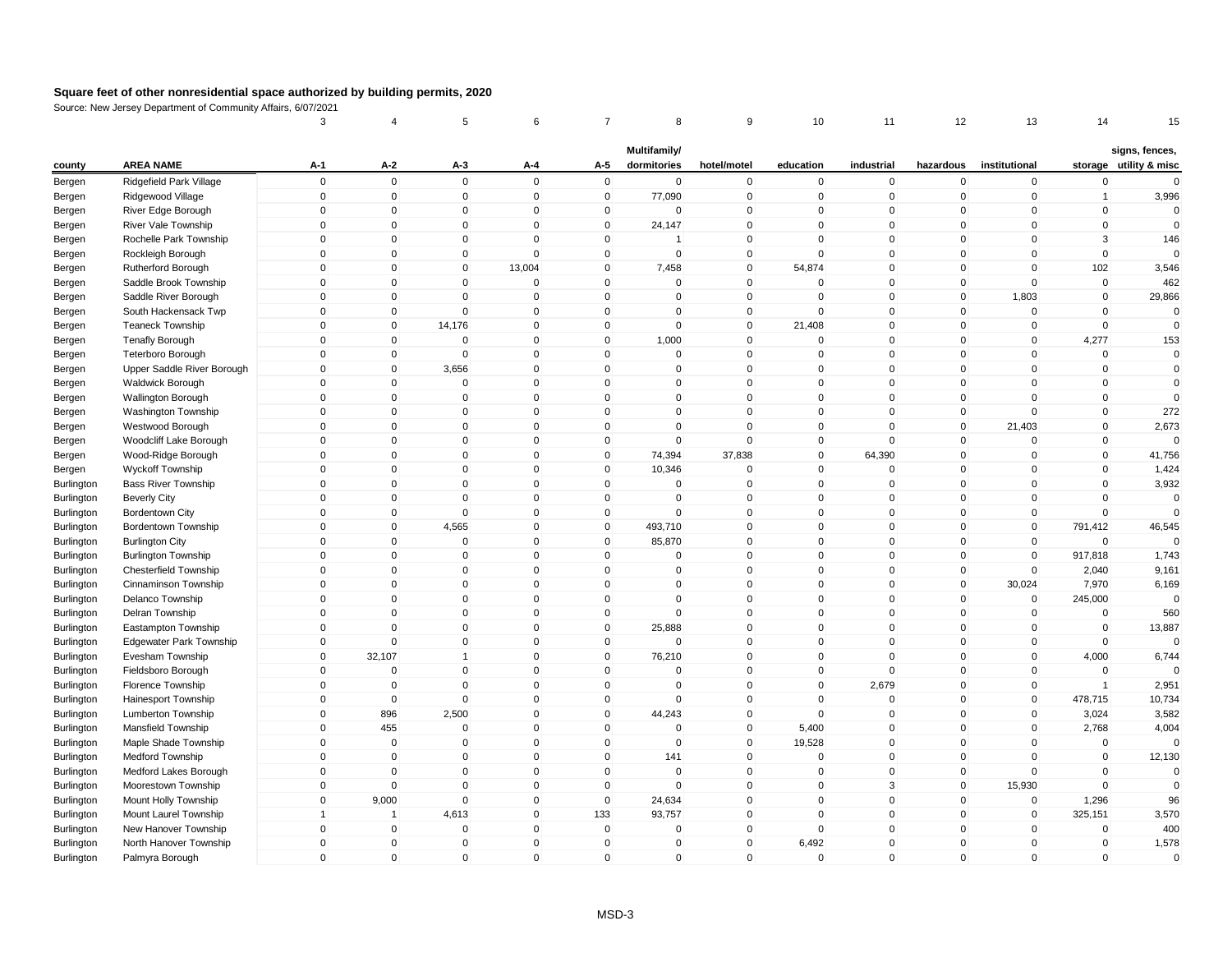|            |                            | 3            | 4            | 5            | 6                   | 7            | 8                           | 9            | 10             | 11           | 12           | 13             | 14          | 15                                       |
|------------|----------------------------|--------------|--------------|--------------|---------------------|--------------|-----------------------------|--------------|----------------|--------------|--------------|----------------|-------------|------------------------------------------|
| county     | <b>AREA NAME</b>           | A-1          | A-2          | A-3          | A-4                 | A-5          | Multifamily/<br>dormitories | hotel/motel  | education      | industrial   | hazardous    | institutional  |             | signs, fences,<br>storage utility & misc |
| Burlington | Pemberton Borough          | $\mathbf 0$  | $\mathbf 0$  | $\mathsf 0$  | $\mathbf 0$         | $\mathbf 0$  | $\mathbf 0$                 | $\mathbf 0$  | $\mathbf 0$    | $\mathbf 0$  | $\mathbf 0$  | $\pmb{0}$      | $\mathbf 0$ | $\Omega$                                 |
| Burlington | Pemberton Township         | $\mathbf 0$  | $\mathbf 0$  | $\mathbf 0$  | $\mathbf 0$         | $\mathbf 0$  | $\mathbf 0$                 | $\mathsf 0$  | 3              | $\mathbf 0$  | $\mathbf 0$  | $\mathbf 0$    | 7,080       | 7,419                                    |
| Burlington | Riverside Township         | $\Omega$     | $\pmb{0}$    | 0            | $\mathsf{O}\xspace$ | 0            | 3,441                       | $\pmb{0}$    | $\Omega$       | 0            | $\mathbf 0$  | $\mathbf 0$    | $\Omega$    | $\Omega$                                 |
| Burlington | Riverton Borough           | $\mathbf{0}$ | $\mathbf 0$  | $\mathbf 0$  | $\mathbf 0$         | $\mathbf 0$  | $\Omega$                    | $\mathsf 0$  | $\mathbf{0}$   | $\Omega$     | $\mathbf{0}$ | $\mathbf 0$    | $\mathbf 0$ | 768                                      |
| Burlington | Shamong Township           | $\mathbf{0}$ | $\mathbf 0$  | $\mathbf 0$  | $\mathbf 0$         | $\mathbf 0$  | $\mathbf 0$                 | $\mathbf 0$  | $\mathbf{0}$   | $\mathbf 0$  | $\mathbf 0$  | $\mathbf 0$    | 1,280       | 5,992                                    |
| Burlington | Southampton Township       | $\mathbf{0}$ | $\mathbf 0$  | $\mathbf 0$  | $\mathbf 0$         | $\mathbf 0$  | $\Omega$                    | $\mathsf 0$  | $\Omega$       | $\Omega$     | $\mathbf 0$  | $\mathbf 0$    | $\mathbf 0$ | 33,312                                   |
| Burlington | Springfield Township       | $\mathbf{0}$ | $\mathbf 0$  | $\mathbf 0$  | $\mathbf{0}$        | $\mathbf 0$  | $\Omega$                    | $\mathbf 0$  | $\mathbf{0}$   | $\mathbf 0$  | $\mathbf{0}$ | $\mathbf{0}$   | 18,228      | 7,062                                    |
| Burlington | <b>Tabernacle Township</b> | $\mathbf 0$  | $\mathbf 0$  | $\mathbf 0$  | $\mathbf 0$         | $\mathbf 0$  | 0                           | $\mathbf 0$  | $\mathbf 0$    | $\mathbf 0$  | $\mathbf 0$  | $\mathbf 0$    | $\mathbf 0$ | 11,552                                   |
| Burlington | Washington Township        | $\mathbf{0}$ | $\mathbf 0$  | $\mathbf{0}$ | $\mathbf{0}$        | $\mathbf{0}$ | $\mathbf{0}$                | $\mathsf 0$  | $\mathbf{0}$   | $\mathbf 0$  | $\mathbf{0}$ | $\mathbf 0$    | $\mathbf 0$ | 2,830                                    |
| Burlington | <b>Westampton Township</b> | $\mathbf 0$  | $\pmb{0}$    | $\mathbf 0$  | $\mathbf 0$         | $\mathbf 0$  | 0                           | $\mathbf 0$  | $\mathbf 0$    | $\mathbf 0$  | $\mathbf 0$  | $\mathbf 0$    | 1,444,923   | $\Omega$                                 |
| Burlington | Willingboro Township       | 0            | $\mathbf 0$  | $\mathbf 0$  | $\Omega$            | 0            | $\Omega$                    | $\mathbf 0$  | $\Omega$       | $\Omega$     | 0            | $\mathbf 0$    | 0           |                                          |
| Burlington | <b>Woodland Township</b>   | $\mathbf{0}$ | $\mathbf 0$  | $\mathbf 0$  | $\mathbf 0$         | $\mathbf 0$  | $\mathbf 0$                 | $\mathsf 0$  | $\mathbf{0}$   | $\mathbf 0$  | $\mathbf 0$  | $\mathbf 0$    | $\mathbf 0$ | 3,808                                    |
| Burlington | Wrightstown Borough        | $\mathbf 0$  | $\mathbf 0$  | $\mathbf 0$  | $\mathbf 0$         | $\mathbf 0$  | 2,828                       | $\mathsf 0$  | $\mathbf{0}$   | $\mathbf 0$  | $\mathbf 0$  | 2,072          | $\mathbf 0$ | $\mathbf 0$                              |
| Camden     | Audubon Borough            | $\Omega$     | $\mathbf{0}$ | $\mathbf 0$  | $\mathbf{0}$        | $\mathbf 0$  | $\mathbf 0$                 | $\mathbf 0$  | $\Omega$       | $\mathbf 0$  | 192          | $\mathbf 0$    | $\mathbf 0$ | $\mathbf 0$                              |
| Camden     | Audubon Park Borough       | $\mathbf 0$  | $\mathbf 0$  | $\mathbf 0$  | $\mathbf 0$         | $\mathbf 0$  | $\mathbf 0$                 | $\mathbf 0$  | $\mathbf{0}$   | $\mathbf 0$  | $\mathbf 0$  | $\mathbf 0$    | $\Omega$    |                                          |
| Camden     | <b>Barrington Borough</b>  | $\mathbf{0}$ | 5,275        | $\mathsf 0$  | $\mathbf 0$         | $\mathbf 0$  | 0                           | $\mathsf 0$  | $\mathbf{0}$   | 1,554        | $\mathbf 0$  | $\mathbf 0$    | $\mathbf 0$ | 1,464                                    |
| Camden     | Bellmawr Borough           | $\mathbf 0$  | $\mathbf 0$  | $\mathbf 0$  | $\mathbf 0$         | $\mathbf 0$  | $\mathbf 0$                 | $\mathsf 0$  | $\mathbf{0}$   | $\mathbf 0$  | $\mathbf 0$  | $\mathbf 0$    | 37,133      |                                          |
| Camden     | <b>Berlin Borough</b>      | $\mathbf 0$  | $\mathbf 0$  | $\mathbf 0$  | $\mathbf 0$         | $\mathbf 0$  | 197,606                     | $\mathsf 0$  | $\mathbf{0}$   | $\mathbf 0$  | $\mathbf 0$  | $\mathbf 0$    | $\mathbf 0$ | 10,572                                   |
| Camden     | <b>Berlin Township</b>     | 0            | $\mathbf 0$  | $\mathbf 0$  | $\mathbf 0$         | 0            | 0                           | $\mathbf 0$  | $\mathbf 0$    | $\mathbf 0$  | 0            | 0              | $\Omega$    | $\Omega$                                 |
| Camden     | Brooklawn Borough          | $\mathbf{0}$ | $\mathbf 0$  | $\mathbf{0}$ | $\Omega$            | $\mathbf 0$  | $\Omega$                    | $\mathsf 0$  | $\mathbf{0}$   | $\Omega$     | $\mathbf{0}$ | $\mathbf{0}$   | $\Omega$    | $\mathbf 0$                              |
| Camden     | Camden City                | $\mathbf 0$  | $\mathbf 0$  | 4,400        | $\mathbf 0$         | $\mathbf 0$  | 0                           | $\mathbf{1}$ | $\overline{4}$ | $\mathbf 0$  | $\mathbf 0$  | $\mathbf 0$    | 401         | $\mathbf 0$                              |
| Camden     | Cherry Hill Township       | $\mathbf{0}$ | 2,615        | 2,181        | $\mathbf{0}$        | 0            | 226,596                     | $\pmb{0}$    | $\Omega$       | $\mathbf{0}$ | $\mathbf 0$  | $\Omega$       | 2,460       | 7,642                                    |
| Camden     | <b>Chesilhurst Borough</b> | $\mathbf{0}$ | $\mathbf 0$  | $\mathbf 0$  | $\mathbf{0}$        | $\mathbf 0$  | $\mathbf 0$                 | $\mathsf 0$  | $\mathbf{0}$   | $\mathbf 0$  | $\mathbf{0}$ | $\Omega$       | $\mathbf 0$ | 227                                      |
| Camden     | Clementon Borough          | $\mathbf 0$  | $\mathbf 0$  | $\mathbf 0$  | $\mathbf 0$         | 0            | $\mathbf 0$                 | $\mathbf 0$  | $\mathbf{0}$   | $\mathbf 0$  | $\mathbf 0$  | 0              | $\mathbf 0$ |                                          |
| Camden     | Collingswood Borough       | $\mathbf{0}$ | $\mathbf 0$  | $\mathbf{0}$ | $\mathbf{0}$        | $\mathbf{0}$ | $\Omega$                    | $\mathsf 0$  | $\mathbf{0}$   | $\Omega$     | $\mathbf{0}$ | $\mathbf{0}$   | $\mathbf 0$ | 1,950                                    |
| Camden     | Gibbsboro Borough          | $\mathbf 0$  | $\pmb{0}$    | $\mathbf 0$  | $\mathbf 0$         | $\mathbf 0$  | 0                           | $\pmb{0}$    | $\mathbf 0$    | $\mathbf 0$  | $\mathbf 0$  | $\mathbf 0$    | $\mathbf 0$ | 400                                      |
| Camden     | Gloucester City            | $\mathbf 0$  | $\pmb{0}$    | $\mathbf 0$  | $\mathbf 0$         | $\mathbf 0$  | 0                           | $\mathbf 0$  | $\mathbf{0}$   | $\mathbf 0$  | $\mathbf 0$  | $\mathbf 0$    | $\mathbf 0$ | $\Omega$                                 |
| Camden     | Gloucester Township        | $\mathbf{0}$ | $\pmb{0}$    | 8,582        | $\mathbf 0$         | $\mathbf 0$  | 62,952                      | $\mathsf 0$  | $\mathbf{0}$   | $\mathbf 0$  | $\mathbf 0$  | 288            | $\mathbf 0$ | 3,829                                    |
| Camden     | Haddon Township            | $\mathbf 0$  | $\mathbf 0$  | $\mathbf 0$  | $\mathbf 0$         | $\mathbf 0$  | 0                           | $\pmb{0}$    | $\Omega$       | $\mathbf 0$  | $\mathbf 0$  | $\mathbf 0$    | $\mathbf 0$ | 2,200                                    |
| Camden     | Haddonfield Borough        | $\mathbf 0$  | $\mathbf 0$  | $\mathbf 0$  | $\mathbf 0$         | $\mathbf 0$  | 13,620                      | $\mathbf 0$  | 1,035          | $\mathbf 0$  | $\mathbf 0$  | $\mathbf 0$    | $\mathbf 0$ | 2,040                                    |
| Camden     | Haddon Heights Borough     | $\Omega$     | $\mathbf 0$  | $\mathbf 0$  | $\mathbf 0$         | $\mathbf 0$  | $\Omega$                    | $\mathbf 0$  | $\mathbf{0}$   | $\mathbf 0$  | $\mathbf 0$  | $\Omega$       | $\mathbf 0$ | $\mathbf 0$                              |
| Camden     | Hi-nella Borough           | $\mathbf{0}$ | $\mathbf 0$  | $\mathbf 0$  | $\mathbf 0$         | $\mathbf 0$  | 0                           | $\mathsf 0$  | $\mathbf{0}$   | $\mathbf 0$  | $\mathbf 0$  | $\mathbf{0}$   | 3,000       | $\overline{2}$                           |
| Camden     | Laurel Springs Borough     | $\mathbf{0}$ | $\mathbf 0$  | $\Omega$     | $\mathbf{0}$        | $\mathbf{0}$ | $\Omega$                    | $\mathbf 0$  | $\mathbf{0}$   | $\mathbf{0}$ | $\mathbf{0}$ | $\Omega$       | $\Omega$    | $\Omega$                                 |
| Camden     | Lawnside Borough           | $\mathbf 0$  | $\mathbf 0$  | $\mathbf 0$  | $\mathbf 0$         | $\mathbf 0$  | 0                           | $\mathsf 0$  | $\mathbf{0}$   | $\mathbf 0$  | $\mathbf 0$  | $\mathbf 0$    | $\mathbf 0$ | $\Omega$                                 |
| Camden     | Lindenwold Borough         | $\mathbf 0$  | $\pmb{0}$    | 0            | $\mathbf 0$         | $\mathbf 0$  | 0                           | $\mathbf 0$  | $\mathbf 0$    | $\mathbf 0$  | $\mathbf 0$  | $\pmb{0}$      | 61,893      | 9,360                                    |
| Camden     | Magnolia Borough           | $\mathbf{0}$ | $\mathbf 0$  | $\mathbf 0$  | $\Omega$            | $\mathbf{0}$ | $\Omega$                    | $\mathbf 0$  | $\mathbf{0}$   | $\Omega$     | $\mathbf{0}$ | $\mathbf{0}$   | $\mathbf 0$ | $\mathbf 0$                              |
| Camden     | Merchantville Borough      | $\mathbf{0}$ | $\mathbf 0$  | $\mathbf 0$  | $\mathbf 0$         | $\mathbf 0$  | $\mathbf 0$                 | $\mathsf 0$  | $\mathbf{0}$   | $\mathbf 0$  | $\mathbf 0$  | $\mathbf 0$    | $\mathbf 0$ | $\mathbf 0$                              |
| Camden     | Mount Ephraim Borough      | $\mathbf 0$  | $\mathbf 0$  | $\mathbf 0$  | $\mathbf 0$         | $\mathbf 0$  | 0                           | $\mathbf 0$  | $\mathbf{0}$   | $\mathbf 0$  | $\mathbf 0$  | $\mathbf 0$    | $\mathbf 0$ | $\mathbf 0$                              |
| Camden     | Oaklyn Borough             | $\mathbf{0}$ | $\mathbf 0$  | $\mathbf 0$  | $\mathbf{0}$        | $\mathbf 0$  | $\mathbf 0$                 | $\mathsf 0$  | $\mathbf{0}$   | $\mathbf 0$  | $\mathbf{0}$ | $\overline{0}$ | $\mathbf 0$ | $\Omega$                                 |
| Camden     | Pennsauken Township        | $\mathbf 0$  | $\mathbf 0$  | 18,000       | $\mathbf 0$         | $\mathbf 0$  | 30,154                      | $\mathsf 0$  | 15,000         | $\mathbf 0$  | $\mathbf 0$  | 0              | 69,030      |                                          |
| Camden     | Pine Hill Borough          | $\mathbf{0}$ | $\mathbf 0$  | $\mathbf{0}$ | $\mathbf{0}$        | $\mathbf{0}$ | $\mathbf{0}$                | $\mathbf 0$  | $\mathbf{0}$   | $\Omega$     | $\mathbf 0$  | $\mathbf{0}$   | 37,350      | 2,068                                    |
| Camden     | Pine Valley Borough        | $\mathbf 0$  | $\pmb{0}$    | $\mathbf 0$  | $\mathbf 0$         | $\mathbf 0$  | 0                           | $\mathbf 0$  | $\mathbf 0$    | $\mathbf 0$  | $\mathbf 0$  | $\mathbf 0$    | $\mathbf 0$ | $\Omega$                                 |
| Camden     | Runnemede Borough          | $\mathbf 0$  | $\pmb{0}$    | $\mathbf 0$  | $\mathbf 0$         | $\mathbf 0$  | 0                           | $\mathbf 0$  | $\mathbf 0$    | $\mathbf 0$  | $\mathbf 0$  | $\mathbf 0$    | $\pmb{0}$   | $\Omega$                                 |
| Camden     | Somerdale Borough          | $\Omega$     | $\pmb{0}$    | $\mathbf 0$  | $\mathbf 0$         | $\mathbf 0$  | 29,324                      | $\mathsf 0$  | $\mathbf{0}$   | $\mathbf 0$  | $\mathbf 0$  | $\Omega$       | $\mathbf 0$ | 1,200                                    |
| Camden     | <b>Stratford Borough</b>   | $\mathbf 0$  | $\mathbf 0$  | $\mathbf 0$  | $\mathbf 0$         | $\mathbf 0$  | 0                           | $\mathsf 0$  | $\mathbf{0}$   | $\mathbf 0$  | $\mathbf 0$  | $\mathbf 0$    | $\mathbf 0$ | $\mathbf 0$                              |
| Camden     | <b>Tavistock Borough</b>   | $\mathbf{0}$ | $\mathbf 0$  | $\mathbf 0$  | $\mathbf 0$         | $\mathbf 0$  | 0                           | $\mathbf 0$  | $\mathbf{0}$   | $\mathbf 0$  | $\mathbf 0$  | $\mathbf 0$    | $\mathbf 0$ | $\mathbf 0$                              |
| Camden     | Voorhees Township          | $\mathbf{0}$ | $\mathbf 0$  | $\mathbf 0$  | $\mathbf 0$         | $\mathbf 0$  | 0                           | $\mathsf 0$  | $\Omega$       | $\mathbf 0$  | $\mathbf 0$  | 10,709         | $\mathbf 0$ | 1,768                                    |
| Camden     | <b>Waterford Township</b>  | $\mathbf{0}$ | $\mathsf 0$  | $\mathbf 0$  | $\mathbf 0$         | $\mathbf{0}$ | $\mathbf 0$                 | $\mathsf 0$  | $\mathbf{0}$   | $\mathbf 0$  | $\mathbf 0$  | $\mathbf{0}$   | $\mathbf 0$ | 11,313                                   |
|            |                            |              |              |              |                     |              |                             |              |                |              |              |                |             |                                          |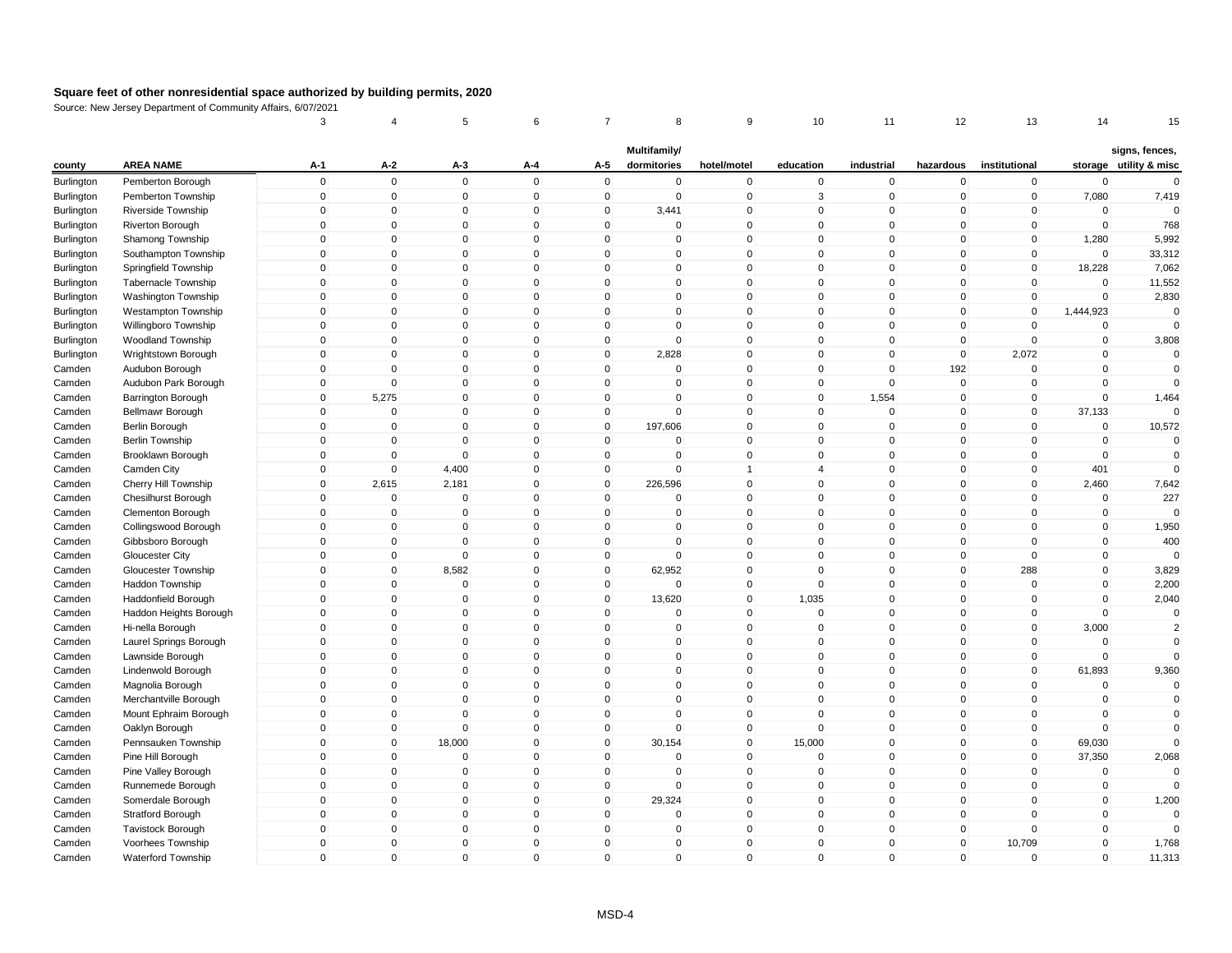| Multifamily/<br>signs, fences,<br><b>AREA NAME</b><br>storage utility & misc<br>$A-1$<br>A-2<br>A-5<br>dormitories<br>education<br>industrial<br>institutional<br>county<br>A-3<br>A-4<br>hotel/motel<br>hazardous<br>$\mathsf 0$<br>$\mathbf 0$<br>$\mathsf 0$<br>$\mathbf 0$<br>$\mathbf 0$<br>$\mathbf 0$<br>1,500<br>1,600<br>$\mathbf 0$<br>10,996<br>6,964<br>Camden<br>Winslow Township<br>$\mathbf 0$<br>$\mathbf 0$<br>$\mathsf 0$<br>$\mathbf 0$<br>$\mathsf 0$<br>$\mathbf 0$<br>$\mathsf 0$<br>$\mathbf 0$<br>$\mathbf{0}$<br>$\mathbf 0$<br>Woodlynne Borough<br>$\mathbf 0$<br>$\mathbf 0$<br>$\mathbf 0$<br>$\mathbf 0$<br>Camden<br>$\mathbf 0$<br>276<br>$\mathbf 0$<br>$\pmb{0}$<br>$\mathbf 0$<br>$\mathbf 0$<br>$\mathbf 0$<br>Cape May<br>Avalon Borough<br>$\mathbf 0$<br>0<br>0<br>0<br>0<br>0<br>$\mathbf 0$<br>$\Omega$<br>$\Omega$<br>$\mathbf 0$<br>$\mathbf{0}$<br>$\mathbf{0}$<br>$\mathbf{0}$<br>$\Omega$<br>$\mathbf 0$<br>Cape May<br>Cape May City<br>$\mathbf 0$<br>$\mathbf{0}$<br>$\mathbf{0}$<br>$\mathbf 0$<br>$\mathbf 0$<br>Cape May<br>Cape May Point Borough<br>$\mathbf 0$<br>$\mathbf 0$<br>$\mathbf{0}$<br>$\mathbf 0$<br>$\overline{0}$<br>$\Omega$<br>$\mathbf{0}$<br>$\mathbf 0$<br>$\mathbf 0$<br>$\mathbf 0$<br>$\mathbf 0$<br>$\mathbf 0$<br>$\mathbf 0$<br>$\mathbf 0$<br>0<br>$\Omega$<br>$\Omega$<br>$\mathbf 0$<br>16,550<br>8,945<br>Cape May<br>Dennis Township<br>$\mathbf 0$<br>$\Omega$<br>0<br>$\mathbf 0$<br>$\Omega$<br>$\Omega$<br>$\mathbf{0}$<br>400<br>$\mathbf 0$<br>$\mathbf{0}$<br>$\overline{0}$<br>$\mathbf{0}$<br>$\mathbf{0}$<br>$\mathbf{0}$<br>$\mathbf{0}$<br>32,107<br>Cape May<br>Lower Township<br>$\mathsf 0$<br>6,438<br>4,200<br>$\mathbf 0$<br>$\mathsf 0$<br>$\Omega$<br>9,318<br>$\mathbf 0$<br>$\overline{0}$<br>0<br>$\mathbf 0$<br>$\mathbf 0$<br>$\mathbf 0$<br>Cape May<br>Middle Township<br>$\mathsf 0$<br>$\mathbf 0$<br>North Wildwood City<br>744<br>$\mathbf 0$<br>$\mathbf 0$<br>911<br>$\overline{0}$<br>$\mathbf 0$<br>$\Omega$<br>$\mathbf 0$<br>$\mathbf 0$<br>$\mathbf 0$<br>Cape May<br>$\mathsf 0$<br>3,549<br>$\mathbf 0$<br>36,506<br>1,125<br>4,633<br>Cape May<br>Ocean City<br>$\mathbf 0$<br>$\mathbf 0$<br>$\mathbf 0$<br>$\mathbf 0$<br>$\mathbf 0$<br>$\mathbf 0$<br>$\mathbf 0$<br>$\mathsf 0$<br>$\mathbf 0$<br>$\mathbf{0}$<br>$\mathbf 0$<br>$\mathbf 0$<br>$\mathbf 0$<br>$\mathbf{0}$<br>$\mathbf 0$<br>$\Omega$<br>$\mathbf{0}$<br>$\mathbf{0}$<br>$\mathbf 0$<br>Cape May<br>Sea Isle City<br>$\mathsf 0$<br>$\mathbf 0$<br>$\mathbf 0$<br>$\mathbf 0$<br>$\mathbf 0$<br>$\mathbf 0$<br>$\mathbf 0$<br>$\mathbf 0$<br>$\Omega$<br>$\mathbf 0$<br>$\mathbf 0$<br>$\mathbf 0$<br>Cape May<br>Stone Harbor Borough<br>$\mathbf 0$<br>1,767<br>$\mathbf{0}$<br>$\mathbf 0$<br>$\mathbf{0}$<br>$\mathsf 0$<br>$\Omega$<br>$\mathbf 0$<br>3,024<br>$\mathbf{0}$<br>$\mathbf{0}$<br>44,000<br>4,160<br>Cape May<br><b>Upper Township</b><br>$\Omega$<br>$\mathbf{0}$<br>352<br>Cape May<br>West Cape May Borough<br>$\mathbf{0}$<br>$\mathbf 0$<br>$\mathbf 0$<br>$\mathbf 0$<br>$\Omega$<br>$\Omega$<br>$\mathbf 0$<br>$\mathbf{0}$<br>$\mathbf 0$<br>$\Omega$<br>$\mathbf 0$<br>$\mathbf 0$<br>0<br>$\mathbf 0$<br>$\mathbf 0$<br>$\mathbf 0$<br>$\Omega$<br>$\Omega$<br>$\mathbf 0$<br>$\mathbf 0$<br>$\overline{0}$<br>420<br>Cape May<br>West Wildwood Borough<br>0<br>$\mathbf 0$<br>$\mathbf 0$<br>$\mathbf{0}$<br>1,758<br>$\mathbf{0}$<br>$\mathbf{0}$<br>$\overline{0}$<br>$\Omega$<br>$\Omega$<br>$\mathbf{0}$<br>$\mathbf{0}$<br>$\mathbf{0}$<br>Cape May<br>Wildwood City<br>7,792<br>672<br>Cape May<br>Wildwood Crest Borough<br>$\mathbf 0$<br>$\mathbf 0$<br>$\mathbf 0$<br>$\mathbf 0$<br>$\mathbf 0$<br>$\overline{0}$<br>$\mathbf 0$<br>$\Omega$<br>$\mathbf 0$<br>$\mathbf 0$<br>$\mathbf 0$<br>$\mathbf 0$<br>$\mathbf 0$<br>$\mathbf 0$<br>$\mathbf 0$<br>$\mathbf 0$<br>$\pmb{0}$<br>$\mathbf 0$<br>$\mathbf 0$<br>$\Omega$<br>$\mathbf 0$<br>3<br>Cape May<br>Woodbine Borough<br>0<br>$\mathbf 0$<br>$\mathbf 0$<br>2,146<br>1,032<br>94,300<br>2,401<br>$\mathbf 0$<br>$\mathbf 0$<br>$\Omega$<br>$\mathbf 0$<br>$\mathbf{0}$<br>$\mathbf{0}$<br>$\mathbf 0$<br>Cumberland<br><b>Bridgeton City</b><br>$\mathsf 0$<br>$\Omega$<br>$\mathbf 0$<br>$\mathbf 0$<br>$\mathsf 0$<br>$\mathbf 0$<br>$\mathbf 0$<br>2,463<br><b>Commercial Township</b><br>$\mathbf 0$<br>$\Omega$<br>$\mathbf 0$<br>$\mathbf 0$<br>$\mathbf 0$<br>Cumberland<br>$\mathsf 0$<br>Cumberland<br>Deerfield Township<br>$\mathbf 0$<br>$\mathbf 0$<br>$\mathbf 0$<br>$\mathbf 0$<br>$\mathbf 0$<br>$\overline{0}$<br>$\mathbf 0$<br>$\mathbf 0$<br>$\mathbf 0$<br>$\mathbf 0$<br>12,549<br>22,736<br>$\mathbf 0$<br>$\Omega$<br>$\mathbf 0$<br>$\mathbf{0}$<br>2,352<br>Cumberland<br>Downe Township<br>$\Omega$<br>$\Omega$<br>$\Omega$<br>$\Omega$<br>$\mathbf{0}$<br>$\mathbf{0}$<br>$\mathbf{0}$<br>$\mathbf 0$<br>$\mathbf{0}$<br>$\mathbf{0}$<br>$\mathbf 0$<br>$\Omega$<br>$\mathbf{0}$<br>$\overline{0}$<br>$\Omega$<br>$\mathbf{0}$<br>$\mathbf{0}$<br>$\mathbf{0}$<br>$\mathbf{0}$<br>7,428<br>Cumberland<br><b>Fairfield Township</b><br>$\mathsf 0$<br>$\mathbf 0$<br>$\mathbf 0$<br>$\mathsf 0$<br>$\mathbf 0$<br>$\mathbf 0$<br>$\mathbf 0$<br>$\mathbf 0$<br>$\mathbf 0$<br>$\mathbf 0$<br>$\mathbf 0$<br>$\mathbf 0$<br>$\Omega$<br>Cumberland<br>Greenwich Township<br>$\mathsf 0$<br>$\mathbf{0}$<br>$\Omega$<br>$\mathbf 0$<br>$\mathbf{0}$<br>$\mathsf 0$<br>$\mathbf{0}$<br>$\mathbf{0}$<br>$\mathbf{0}$<br>$\mathbf{0}$<br>$\mathbf{0}$<br>25,372<br>Cumberland<br>$\mathbf 0$<br><b>Hopewell Township</b><br>$\pmb{0}$<br>$\mathbf 0$<br>$\mathbf 0$<br>$\mathbf 0$<br>0<br>$\mathbf 0$<br>$\pmb{0}$<br>$\mathbf 0$<br>$\mathbf 0$<br>$\mathbf 0$<br>$\mathbf 0$<br>$\mathbf 0$<br>10,804<br>Cumberland<br>Lawrence Township<br>$\mathsf 0$<br>$\mathbf 0$<br>$\mathbf{0}$<br>$\mathbf 0$<br>$\mathbf 0$<br>$\mathbf 0$<br>$\Omega$<br>$\mathbf 0$<br>$\mathbf 0$<br>$\mathbf 0$<br>$\mathbf 0$<br>10,745<br>Cumberland<br>Maurice River Township<br>0<br>$\mathbf 0$<br>$\overline{0}$<br>$\mathsf 0$<br>$\mathbf 0$<br>$\mathbf{0}$<br>3,400<br>$\mathbf{0}$<br>$\mathbf 0$<br>20,795<br>5,160<br>Cumberland<br>Millville City<br>$\mathbf 0$<br>$\overline{4}$<br>$\mathsf 0$<br>Cumberland<br>Shiloh Borough<br>$\mathbf 0$<br>$\mathbf 0$<br>$\mathbf 0$<br>$\mathbf{0}$<br>$\mathbf 0$<br>0<br>$\Omega$<br>$\mathbf{0}$<br>$\mathbf 0$<br>$\mathbf 0$<br>$\mathbf 0$<br>$\Omega$<br>$\mathbf 0$<br>$\mathbf 0$<br>Cumberland<br>Stow Creek Township<br>$\Omega$<br>$\mathbf 0$<br>$\mathbf{0}$<br>$\mathbf 0$<br>$\mathbf{0}$<br>$\Omega$<br>$\mathbf{0}$<br>$\mathbf 0$<br>$\mathbf 0$<br>$\mathbf 0$<br>58,304<br>$\mathbf 0$<br>$\mathbf 0$<br>$\Omega$<br>$\mathbf 0$<br>$\mathbf{0}$<br>$\Omega$<br>$\Omega$<br>$\mathbf{0}$<br>39,723<br>Cumberland<br><b>Upper Deerfield Township</b><br>$\Omega$<br>$\Omega$<br>$\mathbf{0}$<br>23,961<br>$\mathsf 0$<br>7,015<br>588<br>$\mathbf 0$<br>$\mathbf 0$<br>$\mathsf 0$<br>$\mathbf 0$<br>158,020<br>645<br>Cumberland<br>Vineland City<br>$\mathbf{0}$<br>$\mathbf 0$<br>123,944<br>21,246<br><b>Belleville Township</b><br>$\pmb{0}$<br>0<br>$\mathbf 0$<br>$\mathbf 0$<br>$\mathbf 0$<br>9,317<br>$\overline{0}$<br>$\mathbf 0$<br>$\mathbf 0$<br>$\mathbf 0$<br>$\mathbf 0$<br>$\mathbf 0$<br>10,103<br>Essex<br>$\mathbf 0$<br>$\mathbf 0$<br>$\mathbf 0$<br>$\mathbf 0$<br>244,299<br>$\Omega$<br>1,693<br><b>Bloomfield Township</b><br>$\mathbf 0$<br>$\mathbf{0}$<br>$\mathbf 0$<br>$\mathbf{0}$<br>$\mathbf 0$<br>$\mathbf 0$<br>Essex<br>$\mathbf 0$<br>$\mathbf 0$<br>$\mathbf 0$<br>$\mathbf 0$<br>1,941<br>$\mathbf 0$<br>$\mathbf 0$<br>$\mathbf{0}$<br>$\Omega$<br>$\mathbf 0$<br>$\mathbf{0}$<br>$\mathbf 0$<br>Essex<br>Caldwell Borough<br>$\mathbf 0$<br>$\mathbf 0$<br>$\mathbf 0$<br>18,370<br>$\mathbf 0$<br>$\mathbf 0$<br>$\mathbf 0$<br>$\mathbf 0$<br>$\mathbf 0$<br>$\mathbf 0$<br>$\mathbf 0$<br>$\mathbf 0$<br>378<br>Cedar Grove Township<br>Essex<br>$\mathbf 0$<br>$\mathbf{0}$<br>$\mathbf{0}$<br>$\mathbf 0$<br>$\mathbf{0}$<br>73,969<br>$\overline{0}$<br>$\mathbf{0}$<br>$\mathbf{0}$<br>$\mathbf{0}$<br>$\mathbf 0$<br>462<br>East Orange City<br>$\mathbf{1}$<br>Essex<br>Essex Fells Borough<br>$\mathbf 0$<br>$\mathbf 0$<br>0<br>$\mathbf 0$<br>$\mathbf 0$<br>$\mathbf 0$<br>0<br>$\Omega$<br>$\Omega$<br>$\mathbf 0$<br>$\mathbf{0}$<br>$\mathbf 0$<br>Essex<br>$\mathsf 0$<br>$\mathbf 0$<br>$\mathbf 0$<br>$\mathbf 0$<br>$\mathbf 0$<br>$\mathbf 0$<br>$\mathbf 0$<br>$\mathbf 0$<br>54,309<br>$\overline{0}$<br>$\mathbf 0$<br>$\mathbf 0$<br>Fairfield Township<br>Essex<br>$\mathsf 0$<br>$\mathbf 0$<br>$\mathbf{0}$<br>$\mathbf 0$<br>$\mathsf 0$<br>290<br>$\mathbf 0$<br>$\Omega$<br>$\mathbf 0$<br>$\mathbf 0$<br>$\mathbf 0$<br>Glen Ridge Borough<br>$\mathbf 0$<br>Essex<br>$\mathsf 0$<br>$\mathbf{0}$<br>$\mathbf 0$<br>$\mathbf 0$<br>$\mathbf{0}$<br>$\mathbf{0}$<br>$\mathbf 0$<br>Irvington Township<br>$\mathbf 0$<br>$\mathbf 0$<br>$\mathbf 0$<br>$\mathbf 0$<br>$\mathbf 0$<br>Essex<br>$\mathbf 0$<br>0<br>$\pmb{0}$<br>$\mathbf 0$<br>16,604<br>$\mathbf 0$<br>$\mathbf 0$<br>$\mathbf 0$<br>154,341<br>$\mathbf 0$<br>1,128<br>Essex<br>Livingston Township<br>1<br>$\Omega$<br>$\mathbf 0$<br>4,672<br>$\mathbf{0}$<br>$\mathbf 0$<br>$\mathbf 0$<br>$\Omega$<br>$\mathbf 0$<br>1,450<br>Maplewood Township<br>18,690<br>$\mathbf 0$<br>$\Omega$<br>$\mathbf 0$<br>$\mathbf 0$<br>Essex<br>$\mathsf 0$<br>1,386<br>$\mathbf 0$<br>$\mathbf 0$<br>$\mathbf 0$<br>$\mathsf 0$<br>4,311<br>$\Omega$<br>$\mathbf 0$<br>5,533<br>Millburn Township<br>0<br>$\mathbf 0$<br>$\mathbf 0$<br>Essex<br>Montclair Township<br>$\mathbf 0$<br>$\mathbf 0$<br>$\mathbf 0$<br>$\mathbf 0$<br>118,931<br>9,829<br>Essex<br>0<br>0<br>0<br>$\Omega$<br>$\Omega$<br>0<br>0<br>$\mathbf 0$<br>5<br>78,805<br>$\mathbf 0$<br>$\mathbf{0}$<br>510,702<br>$\overline{0}$<br>$\mathbf{0}$<br>$\mathbf{0}$<br>1,117,538<br>Newark City<br>38,420<br>103,164<br>$\Omega$<br>Essex<br>$\mathbf 0$<br>$\mathbf 0$<br>Essex<br>North Caldwell Borough<br>$\Omega$<br>$\mathbf 0$<br>0<br>$\Omega$<br>$\mathbf 0$<br>$\overline{0}$<br>$\mathbf 0$<br>$\Omega$<br>$\Omega$<br>$\Omega$<br>$\Omega$<br>$\mathbf 0$<br>$\mathbf 0$<br>$\mathbf 0$<br>$\mathbf 0$<br>$\mathbf{0}$<br>$\mathbf 0$<br>$\overline{0}$<br>$\mathbf 0$<br>$\mathbf 0$<br>$\mathbf 0$<br>$\mathbf 0$<br>Essex<br><b>Nutley Township</b> |  | 3 | 4 | 5 | 6 | 8 | 9 | 10 | 11 | 12 | 13 | 14 | 15 |
|----------------------------------------------------------------------------------------------------------------------------------------------------------------------------------------------------------------------------------------------------------------------------------------------------------------------------------------------------------------------------------------------------------------------------------------------------------------------------------------------------------------------------------------------------------------------------------------------------------------------------------------------------------------------------------------------------------------------------------------------------------------------------------------------------------------------------------------------------------------------------------------------------------------------------------------------------------------------------------------------------------------------------------------------------------------------------------------------------------------------------------------------------------------------------------------------------------------------------------------------------------------------------------------------------------------------------------------------------------------------------------------------------------------------------------------------------------------------------------------------------------------------------------------------------------------------------------------------------------------------------------------------------------------------------------------------------------------------------------------------------------------------------------------------------------------------------------------------------------------------------------------------------------------------------------------------------------------------------------------------------------------------------------------------------------------------------------------------------------------------------------------------------------------------------------------------------------------------------------------------------------------------------------------------------------------------------------------------------------------------------------------------------------------------------------------------------------------------------------------------------------------------------------------------------------------------------------------------------------------------------------------------------------------------------------------------------------------------------------------------------------------------------------------------------------------------------------------------------------------------------------------------------------------------------------------------------------------------------------------------------------------------------------------------------------------------------------------------------------------------------------------------------------------------------------------------------------------------------------------------------------------------------------------------------------------------------------------------------------------------------------------------------------------------------------------------------------------------------------------------------------------------------------------------------------------------------------------------------------------------------------------------------------------------------------------------------------------------------------------------------------------------------------------------------------------------------------------------------------------------------------------------------------------------------------------------------------------------------------------------------------------------------------------------------------------------------------------------------------------------------------------------------------------------------------------------------------------------------------------------------------------------------------------------------------------------------------------------------------------------------------------------------------------------------------------------------------------------------------------------------------------------------------------------------------------------------------------------------------------------------------------------------------------------------------------------------------------------------------------------------------------------------------------------------------------------------------------------------------------------------------------------------------------------------------------------------------------------------------------------------------------------------------------------------------------------------------------------------------------------------------------------------------------------------------------------------------------------------------------------------------------------------------------------------------------------------------------------------------------------------------------------------------------------------------------------------------------------------------------------------------------------------------------------------------------------------------------------------------------------------------------------------------------------------------------------------------------------------------------------------------------------------------------------------------------------------------------------------------------------------------------------------------------------------------------------------------------------------------------------------------------------------------------------------------------------------------------------------------------------------------------------------------------------------------------------------------------------------------------------------------------------------------------------------------------------------------------------------------------------------------------------------------------------------------------------------------------------------------------------------------------------------------------------------------------------------------------------------------------------------------------------------------------------------------------------------------------------------------------------------------------------------------------------------------------------------------------------------------------------------------------------------------------------------------------------------------------------------------------------------------------------------------------------------------------------------------------------------------------------------------------------------------------------------------------------------------------------------------------------------------------------------------------------------------------------------------------------------------------------------------------------------------------------------------------------------------------------------------------------------------------------------------------------------------------------------------------------------------------------------------------------------------------------------------------------------------------------------------------------------------------------------------------------------------------------------------------------------------------------------------------------------------------------------------------------------------------------------------------------------------------------------------------------------------------------------------------------------------------------------------------------------------------------------------------------------------------------------------------------------------------------------------------------------------------------------------------------------------------------------------------------------------------------------------------------------------------------------------------------------------------------------------------------------------------------------------------------------------------------------------------------------------------------------------------------------------------------------------------------------------------------------------------------------------------------------------------------------------------------------------------------------------------------------------------------------------------------------------------------------------------------------------------------------------------------------------------------------------------------------------------------------------------------------------------------------------------------------------------------------------------------------------------------------------------------------------------------------------------------------------------------------------------------------------------------------------------------------------------------------------------------------------------------------------------------------------------------------------------------------------------------------------------------------------------------------------------------------------------------------------------------------------------------------------------------------------------------------------------------------------------------------------------------------------------------------------------------------------------------------------------------------------------------------------------------------------------------------------------------------------------------------------------------------------------------------------------------------------------------------------------------------------------------------------------------------------------------------------------------------------------------------------------------------------------------------------------------------------------------------------------------------------------------------------------|--|---|---|---|---|---|---|----|----|----|----|----|----|
|                                                                                                                                                                                                                                                                                                                                                                                                                                                                                                                                                                                                                                                                                                                                                                                                                                                                                                                                                                                                                                                                                                                                                                                                                                                                                                                                                                                                                                                                                                                                                                                                                                                                                                                                                                                                                                                                                                                                                                                                                                                                                                                                                                                                                                                                                                                                                                                                                                                                                                                                                                                                                                                                                                                                                                                                                                                                                                                                                                                                                                                                                                                                                                                                                                                                                                                                                                                                                                                                                                                                                                                                                                                                                                                                                                                                                                                                                                                                                                                                                                                                                                                                                                                                                                                                                                                                                                                                                                                                                                                                                                                                                                                                                                                                                                                                                                                                                                                                                                                                                                                                                                                                                                                                                                                                                                                                                                                                                                                                                                                                                                                                                                                                                                                                                                                                                                                                                                                                                                                                                                                                                                                                                                                                                                                                                                                                                                                                                                                                                                                                                                                                                                                                                                                                                                                                                                                                                                                                                                                                                                                                                                                                                                                                                                                                                                                                                                                                                                                                                                                                                                                                                                                                                                                                                                                                                                                                                                                                                                                                                                                                                                                                                                                                                                                                                                                                                                                                                                                                                                                                                                                                                                                                                                                                                                                                                                                                                                                                                                                                                                                                                                                                                                                                                                                                                                                                                                                                                                                                                                                                                                                                                                                                                                                                                                                                                                                                                                                                                                                                                                                                                                                                                                                                                                                                                                                                                                                                                                                                                                                                                                |  |   |   |   |   |   |   |    |    |    |    |    |    |
| $\mathbf{0}$<br>$\mathbf{0}$<br>$\Omega$<br>$\mathbf 0$<br>$\mathbf{0}$<br>$\mathbf{0}$<br>$\mathbf{0}$<br>$\mathbf 0$<br>$\mathbf{0}$<br>$\mathbf 0$<br>$\mathbf 0$<br>$\mathbf 0$<br>$\mathbf{0}$<br>$\mathbf{0}$<br>$\mathbf 0$                                                                                                                                                                                                                                                                                                                                                                                                                                                                                                                                                                                                                                                                                                                                                                                                                                                                                                                                                                                                                                                                                                                                                                                                                                                                                                                                                                                                                                                                                                                                                                                                                                                                                                                                                                                                                                                                                                                                                                                                                                                                                                                                                                                                                                                                                                                                                                                                                                                                                                                                                                                                                                                                                                                                                                                                                                                                                                                                                                                                                                                                                                                                                                                                                                                                                                                                                                                                                                                                                                                                                                                                                                                                                                                                                                                                                                                                                                                                                                                                                                                                                                                                                                                                                                                                                                                                                                                                                                                                                                                                                                                                                                                                                                                                                                                                                                                                                                                                                                                                                                                                                                                                                                                                                                                                                                                                                                                                                                                                                                                                                                                                                                                                                                                                                                                                                                                                                                                                                                                                                                                                                                                                                                                                                                                                                                                                                                                                                                                                                                                                                                                                                                                                                                                                                                                                                                                                                                                                                                                                                                                                                                                                                                                                                                                                                                                                                                                                                                                                                                                                                                                                                                                                                                                                                                                                                                                                                                                                                                                                                                                                                                                                                                                                                                                                                                                                                                                                                                                                                                                                                                                                                                                                                                                                                                                                                                                                                                                                                                                                                                                                                                                                                                                                                                                                                                                                                                                                                                                                                                                                                                                                                                                                                                                                                                                                                                                                                                                                                                                                                                                                                                                                                                                                                                                                                                                             |  |   |   |   |   |   |   |    |    |    |    |    |    |
|                                                                                                                                                                                                                                                                                                                                                                                                                                                                                                                                                                                                                                                                                                                                                                                                                                                                                                                                                                                                                                                                                                                                                                                                                                                                                                                                                                                                                                                                                                                                                                                                                                                                                                                                                                                                                                                                                                                                                                                                                                                                                                                                                                                                                                                                                                                                                                                                                                                                                                                                                                                                                                                                                                                                                                                                                                                                                                                                                                                                                                                                                                                                                                                                                                                                                                                                                                                                                                                                                                                                                                                                                                                                                                                                                                                                                                                                                                                                                                                                                                                                                                                                                                                                                                                                                                                                                                                                                                                                                                                                                                                                                                                                                                                                                                                                                                                                                                                                                                                                                                                                                                                                                                                                                                                                                                                                                                                                                                                                                                                                                                                                                                                                                                                                                                                                                                                                                                                                                                                                                                                                                                                                                                                                                                                                                                                                                                                                                                                                                                                                                                                                                                                                                                                                                                                                                                                                                                                                                                                                                                                                                                                                                                                                                                                                                                                                                                                                                                                                                                                                                                                                                                                                                                                                                                                                                                                                                                                                                                                                                                                                                                                                                                                                                                                                                                                                                                                                                                                                                                                                                                                                                                                                                                                                                                                                                                                                                                                                                                                                                                                                                                                                                                                                                                                                                                                                                                                                                                                                                                                                                                                                                                                                                                                                                                                                                                                                                                                                                                                                                                                                                                                                                                                                                                                                                                                                                                                                                                                                                                                                                                |  |   |   |   |   |   |   |    |    |    |    |    |    |
|                                                                                                                                                                                                                                                                                                                                                                                                                                                                                                                                                                                                                                                                                                                                                                                                                                                                                                                                                                                                                                                                                                                                                                                                                                                                                                                                                                                                                                                                                                                                                                                                                                                                                                                                                                                                                                                                                                                                                                                                                                                                                                                                                                                                                                                                                                                                                                                                                                                                                                                                                                                                                                                                                                                                                                                                                                                                                                                                                                                                                                                                                                                                                                                                                                                                                                                                                                                                                                                                                                                                                                                                                                                                                                                                                                                                                                                                                                                                                                                                                                                                                                                                                                                                                                                                                                                                                                                                                                                                                                                                                                                                                                                                                                                                                                                                                                                                                                                                                                                                                                                                                                                                                                                                                                                                                                                                                                                                                                                                                                                                                                                                                                                                                                                                                                                                                                                                                                                                                                                                                                                                                                                                                                                                                                                                                                                                                                                                                                                                                                                                                                                                                                                                                                                                                                                                                                                                                                                                                                                                                                                                                                                                                                                                                                                                                                                                                                                                                                                                                                                                                                                                                                                                                                                                                                                                                                                                                                                                                                                                                                                                                                                                                                                                                                                                                                                                                                                                                                                                                                                                                                                                                                                                                                                                                                                                                                                                                                                                                                                                                                                                                                                                                                                                                                                                                                                                                                                                                                                                                                                                                                                                                                                                                                                                                                                                                                                                                                                                                                                                                                                                                                                                                                                                                                                                                                                                                                                                                                                                                                                                                                |  |   |   |   |   |   |   |    |    |    |    |    |    |
|                                                                                                                                                                                                                                                                                                                                                                                                                                                                                                                                                                                                                                                                                                                                                                                                                                                                                                                                                                                                                                                                                                                                                                                                                                                                                                                                                                                                                                                                                                                                                                                                                                                                                                                                                                                                                                                                                                                                                                                                                                                                                                                                                                                                                                                                                                                                                                                                                                                                                                                                                                                                                                                                                                                                                                                                                                                                                                                                                                                                                                                                                                                                                                                                                                                                                                                                                                                                                                                                                                                                                                                                                                                                                                                                                                                                                                                                                                                                                                                                                                                                                                                                                                                                                                                                                                                                                                                                                                                                                                                                                                                                                                                                                                                                                                                                                                                                                                                                                                                                                                                                                                                                                                                                                                                                                                                                                                                                                                                                                                                                                                                                                                                                                                                                                                                                                                                                                                                                                                                                                                                                                                                                                                                                                                                                                                                                                                                                                                                                                                                                                                                                                                                                                                                                                                                                                                                                                                                                                                                                                                                                                                                                                                                                                                                                                                                                                                                                                                                                                                                                                                                                                                                                                                                                                                                                                                                                                                                                                                                                                                                                                                                                                                                                                                                                                                                                                                                                                                                                                                                                                                                                                                                                                                                                                                                                                                                                                                                                                                                                                                                                                                                                                                                                                                                                                                                                                                                                                                                                                                                                                                                                                                                                                                                                                                                                                                                                                                                                                                                                                                                                                                                                                                                                                                                                                                                                                                                                                                                                                                                                                                |  |   |   |   |   |   |   |    |    |    |    |    |    |
|                                                                                                                                                                                                                                                                                                                                                                                                                                                                                                                                                                                                                                                                                                                                                                                                                                                                                                                                                                                                                                                                                                                                                                                                                                                                                                                                                                                                                                                                                                                                                                                                                                                                                                                                                                                                                                                                                                                                                                                                                                                                                                                                                                                                                                                                                                                                                                                                                                                                                                                                                                                                                                                                                                                                                                                                                                                                                                                                                                                                                                                                                                                                                                                                                                                                                                                                                                                                                                                                                                                                                                                                                                                                                                                                                                                                                                                                                                                                                                                                                                                                                                                                                                                                                                                                                                                                                                                                                                                                                                                                                                                                                                                                                                                                                                                                                                                                                                                                                                                                                                                                                                                                                                                                                                                                                                                                                                                                                                                                                                                                                                                                                                                                                                                                                                                                                                                                                                                                                                                                                                                                                                                                                                                                                                                                                                                                                                                                                                                                                                                                                                                                                                                                                                                                                                                                                                                                                                                                                                                                                                                                                                                                                                                                                                                                                                                                                                                                                                                                                                                                                                                                                                                                                                                                                                                                                                                                                                                                                                                                                                                                                                                                                                                                                                                                                                                                                                                                                                                                                                                                                                                                                                                                                                                                                                                                                                                                                                                                                                                                                                                                                                                                                                                                                                                                                                                                                                                                                                                                                                                                                                                                                                                                                                                                                                                                                                                                                                                                                                                                                                                                                                                                                                                                                                                                                                                                                                                                                                                                                                                                                                |  |   |   |   |   |   |   |    |    |    |    |    |    |
|                                                                                                                                                                                                                                                                                                                                                                                                                                                                                                                                                                                                                                                                                                                                                                                                                                                                                                                                                                                                                                                                                                                                                                                                                                                                                                                                                                                                                                                                                                                                                                                                                                                                                                                                                                                                                                                                                                                                                                                                                                                                                                                                                                                                                                                                                                                                                                                                                                                                                                                                                                                                                                                                                                                                                                                                                                                                                                                                                                                                                                                                                                                                                                                                                                                                                                                                                                                                                                                                                                                                                                                                                                                                                                                                                                                                                                                                                                                                                                                                                                                                                                                                                                                                                                                                                                                                                                                                                                                                                                                                                                                                                                                                                                                                                                                                                                                                                                                                                                                                                                                                                                                                                                                                                                                                                                                                                                                                                                                                                                                                                                                                                                                                                                                                                                                                                                                                                                                                                                                                                                                                                                                                                                                                                                                                                                                                                                                                                                                                                                                                                                                                                                                                                                                                                                                                                                                                                                                                                                                                                                                                                                                                                                                                                                                                                                                                                                                                                                                                                                                                                                                                                                                                                                                                                                                                                                                                                                                                                                                                                                                                                                                                                                                                                                                                                                                                                                                                                                                                                                                                                                                                                                                                                                                                                                                                                                                                                                                                                                                                                                                                                                                                                                                                                                                                                                                                                                                                                                                                                                                                                                                                                                                                                                                                                                                                                                                                                                                                                                                                                                                                                                                                                                                                                                                                                                                                                                                                                                                                                                                                                                |  |   |   |   |   |   |   |    |    |    |    |    |    |
|                                                                                                                                                                                                                                                                                                                                                                                                                                                                                                                                                                                                                                                                                                                                                                                                                                                                                                                                                                                                                                                                                                                                                                                                                                                                                                                                                                                                                                                                                                                                                                                                                                                                                                                                                                                                                                                                                                                                                                                                                                                                                                                                                                                                                                                                                                                                                                                                                                                                                                                                                                                                                                                                                                                                                                                                                                                                                                                                                                                                                                                                                                                                                                                                                                                                                                                                                                                                                                                                                                                                                                                                                                                                                                                                                                                                                                                                                                                                                                                                                                                                                                                                                                                                                                                                                                                                                                                                                                                                                                                                                                                                                                                                                                                                                                                                                                                                                                                                                                                                                                                                                                                                                                                                                                                                                                                                                                                                                                                                                                                                                                                                                                                                                                                                                                                                                                                                                                                                                                                                                                                                                                                                                                                                                                                                                                                                                                                                                                                                                                                                                                                                                                                                                                                                                                                                                                                                                                                                                                                                                                                                                                                                                                                                                                                                                                                                                                                                                                                                                                                                                                                                                                                                                                                                                                                                                                                                                                                                                                                                                                                                                                                                                                                                                                                                                                                                                                                                                                                                                                                                                                                                                                                                                                                                                                                                                                                                                                                                                                                                                                                                                                                                                                                                                                                                                                                                                                                                                                                                                                                                                                                                                                                                                                                                                                                                                                                                                                                                                                                                                                                                                                                                                                                                                                                                                                                                                                                                                                                                                                                                                                |  |   |   |   |   |   |   |    |    |    |    |    |    |
|                                                                                                                                                                                                                                                                                                                                                                                                                                                                                                                                                                                                                                                                                                                                                                                                                                                                                                                                                                                                                                                                                                                                                                                                                                                                                                                                                                                                                                                                                                                                                                                                                                                                                                                                                                                                                                                                                                                                                                                                                                                                                                                                                                                                                                                                                                                                                                                                                                                                                                                                                                                                                                                                                                                                                                                                                                                                                                                                                                                                                                                                                                                                                                                                                                                                                                                                                                                                                                                                                                                                                                                                                                                                                                                                                                                                                                                                                                                                                                                                                                                                                                                                                                                                                                                                                                                                                                                                                                                                                                                                                                                                                                                                                                                                                                                                                                                                                                                                                                                                                                                                                                                                                                                                                                                                                                                                                                                                                                                                                                                                                                                                                                                                                                                                                                                                                                                                                                                                                                                                                                                                                                                                                                                                                                                                                                                                                                                                                                                                                                                                                                                                                                                                                                                                                                                                                                                                                                                                                                                                                                                                                                                                                                                                                                                                                                                                                                                                                                                                                                                                                                                                                                                                                                                                                                                                                                                                                                                                                                                                                                                                                                                                                                                                                                                                                                                                                                                                                                                                                                                                                                                                                                                                                                                                                                                                                                                                                                                                                                                                                                                                                                                                                                                                                                                                                                                                                                                                                                                                                                                                                                                                                                                                                                                                                                                                                                                                                                                                                                                                                                                                                                                                                                                                                                                                                                                                                                                                                                                                                                                                                                |  |   |   |   |   |   |   |    |    |    |    |    |    |
|                                                                                                                                                                                                                                                                                                                                                                                                                                                                                                                                                                                                                                                                                                                                                                                                                                                                                                                                                                                                                                                                                                                                                                                                                                                                                                                                                                                                                                                                                                                                                                                                                                                                                                                                                                                                                                                                                                                                                                                                                                                                                                                                                                                                                                                                                                                                                                                                                                                                                                                                                                                                                                                                                                                                                                                                                                                                                                                                                                                                                                                                                                                                                                                                                                                                                                                                                                                                                                                                                                                                                                                                                                                                                                                                                                                                                                                                                                                                                                                                                                                                                                                                                                                                                                                                                                                                                                                                                                                                                                                                                                                                                                                                                                                                                                                                                                                                                                                                                                                                                                                                                                                                                                                                                                                                                                                                                                                                                                                                                                                                                                                                                                                                                                                                                                                                                                                                                                                                                                                                                                                                                                                                                                                                                                                                                                                                                                                                                                                                                                                                                                                                                                                                                                                                                                                                                                                                                                                                                                                                                                                                                                                                                                                                                                                                                                                                                                                                                                                                                                                                                                                                                                                                                                                                                                                                                                                                                                                                                                                                                                                                                                                                                                                                                                                                                                                                                                                                                                                                                                                                                                                                                                                                                                                                                                                                                                                                                                                                                                                                                                                                                                                                                                                                                                                                                                                                                                                                                                                                                                                                                                                                                                                                                                                                                                                                                                                                                                                                                                                                                                                                                                                                                                                                                                                                                                                                                                                                                                                                                                                                                                |  |   |   |   |   |   |   |    |    |    |    |    |    |
|                                                                                                                                                                                                                                                                                                                                                                                                                                                                                                                                                                                                                                                                                                                                                                                                                                                                                                                                                                                                                                                                                                                                                                                                                                                                                                                                                                                                                                                                                                                                                                                                                                                                                                                                                                                                                                                                                                                                                                                                                                                                                                                                                                                                                                                                                                                                                                                                                                                                                                                                                                                                                                                                                                                                                                                                                                                                                                                                                                                                                                                                                                                                                                                                                                                                                                                                                                                                                                                                                                                                                                                                                                                                                                                                                                                                                                                                                                                                                                                                                                                                                                                                                                                                                                                                                                                                                                                                                                                                                                                                                                                                                                                                                                                                                                                                                                                                                                                                                                                                                                                                                                                                                                                                                                                                                                                                                                                                                                                                                                                                                                                                                                                                                                                                                                                                                                                                                                                                                                                                                                                                                                                                                                                                                                                                                                                                                                                                                                                                                                                                                                                                                                                                                                                                                                                                                                                                                                                                                                                                                                                                                                                                                                                                                                                                                                                                                                                                                                                                                                                                                                                                                                                                                                                                                                                                                                                                                                                                                                                                                                                                                                                                                                                                                                                                                                                                                                                                                                                                                                                                                                                                                                                                                                                                                                                                                                                                                                                                                                                                                                                                                                                                                                                                                                                                                                                                                                                                                                                                                                                                                                                                                                                                                                                                                                                                                                                                                                                                                                                                                                                                                                                                                                                                                                                                                                                                                                                                                                                                                                                                                                |  |   |   |   |   |   |   |    |    |    |    |    |    |
|                                                                                                                                                                                                                                                                                                                                                                                                                                                                                                                                                                                                                                                                                                                                                                                                                                                                                                                                                                                                                                                                                                                                                                                                                                                                                                                                                                                                                                                                                                                                                                                                                                                                                                                                                                                                                                                                                                                                                                                                                                                                                                                                                                                                                                                                                                                                                                                                                                                                                                                                                                                                                                                                                                                                                                                                                                                                                                                                                                                                                                                                                                                                                                                                                                                                                                                                                                                                                                                                                                                                                                                                                                                                                                                                                                                                                                                                                                                                                                                                                                                                                                                                                                                                                                                                                                                                                                                                                                                                                                                                                                                                                                                                                                                                                                                                                                                                                                                                                                                                                                                                                                                                                                                                                                                                                                                                                                                                                                                                                                                                                                                                                                                                                                                                                                                                                                                                                                                                                                                                                                                                                                                                                                                                                                                                                                                                                                                                                                                                                                                                                                                                                                                                                                                                                                                                                                                                                                                                                                                                                                                                                                                                                                                                                                                                                                                                                                                                                                                                                                                                                                                                                                                                                                                                                                                                                                                                                                                                                                                                                                                                                                                                                                                                                                                                                                                                                                                                                                                                                                                                                                                                                                                                                                                                                                                                                                                                                                                                                                                                                                                                                                                                                                                                                                                                                                                                                                                                                                                                                                                                                                                                                                                                                                                                                                                                                                                                                                                                                                                                                                                                                                                                                                                                                                                                                                                                                                                                                                                                                                                                                                |  |   |   |   |   |   |   |    |    |    |    |    |    |
|                                                                                                                                                                                                                                                                                                                                                                                                                                                                                                                                                                                                                                                                                                                                                                                                                                                                                                                                                                                                                                                                                                                                                                                                                                                                                                                                                                                                                                                                                                                                                                                                                                                                                                                                                                                                                                                                                                                                                                                                                                                                                                                                                                                                                                                                                                                                                                                                                                                                                                                                                                                                                                                                                                                                                                                                                                                                                                                                                                                                                                                                                                                                                                                                                                                                                                                                                                                                                                                                                                                                                                                                                                                                                                                                                                                                                                                                                                                                                                                                                                                                                                                                                                                                                                                                                                                                                                                                                                                                                                                                                                                                                                                                                                                                                                                                                                                                                                                                                                                                                                                                                                                                                                                                                                                                                                                                                                                                                                                                                                                                                                                                                                                                                                                                                                                                                                                                                                                                                                                                                                                                                                                                                                                                                                                                                                                                                                                                                                                                                                                                                                                                                                                                                                                                                                                                                                                                                                                                                                                                                                                                                                                                                                                                                                                                                                                                                                                                                                                                                                                                                                                                                                                                                                                                                                                                                                                                                                                                                                                                                                                                                                                                                                                                                                                                                                                                                                                                                                                                                                                                                                                                                                                                                                                                                                                                                                                                                                                                                                                                                                                                                                                                                                                                                                                                                                                                                                                                                                                                                                                                                                                                                                                                                                                                                                                                                                                                                                                                                                                                                                                                                                                                                                                                                                                                                                                                                                                                                                                                                                                                                                |  |   |   |   |   |   |   |    |    |    |    |    |    |
|                                                                                                                                                                                                                                                                                                                                                                                                                                                                                                                                                                                                                                                                                                                                                                                                                                                                                                                                                                                                                                                                                                                                                                                                                                                                                                                                                                                                                                                                                                                                                                                                                                                                                                                                                                                                                                                                                                                                                                                                                                                                                                                                                                                                                                                                                                                                                                                                                                                                                                                                                                                                                                                                                                                                                                                                                                                                                                                                                                                                                                                                                                                                                                                                                                                                                                                                                                                                                                                                                                                                                                                                                                                                                                                                                                                                                                                                                                                                                                                                                                                                                                                                                                                                                                                                                                                                                                                                                                                                                                                                                                                                                                                                                                                                                                                                                                                                                                                                                                                                                                                                                                                                                                                                                                                                                                                                                                                                                                                                                                                                                                                                                                                                                                                                                                                                                                                                                                                                                                                                                                                                                                                                                                                                                                                                                                                                                                                                                                                                                                                                                                                                                                                                                                                                                                                                                                                                                                                                                                                                                                                                                                                                                                                                                                                                                                                                                                                                                                                                                                                                                                                                                                                                                                                                                                                                                                                                                                                                                                                                                                                                                                                                                                                                                                                                                                                                                                                                                                                                                                                                                                                                                                                                                                                                                                                                                                                                                                                                                                                                                                                                                                                                                                                                                                                                                                                                                                                                                                                                                                                                                                                                                                                                                                                                                                                                                                                                                                                                                                                                                                                                                                                                                                                                                                                                                                                                                                                                                                                                                                                                                                |  |   |   |   |   |   |   |    |    |    |    |    |    |
|                                                                                                                                                                                                                                                                                                                                                                                                                                                                                                                                                                                                                                                                                                                                                                                                                                                                                                                                                                                                                                                                                                                                                                                                                                                                                                                                                                                                                                                                                                                                                                                                                                                                                                                                                                                                                                                                                                                                                                                                                                                                                                                                                                                                                                                                                                                                                                                                                                                                                                                                                                                                                                                                                                                                                                                                                                                                                                                                                                                                                                                                                                                                                                                                                                                                                                                                                                                                                                                                                                                                                                                                                                                                                                                                                                                                                                                                                                                                                                                                                                                                                                                                                                                                                                                                                                                                                                                                                                                                                                                                                                                                                                                                                                                                                                                                                                                                                                                                                                                                                                                                                                                                                                                                                                                                                                                                                                                                                                                                                                                                                                                                                                                                                                                                                                                                                                                                                                                                                                                                                                                                                                                                                                                                                                                                                                                                                                                                                                                                                                                                                                                                                                                                                                                                                                                                                                                                                                                                                                                                                                                                                                                                                                                                                                                                                                                                                                                                                                                                                                                                                                                                                                                                                                                                                                                                                                                                                                                                                                                                                                                                                                                                                                                                                                                                                                                                                                                                                                                                                                                                                                                                                                                                                                                                                                                                                                                                                                                                                                                                                                                                                                                                                                                                                                                                                                                                                                                                                                                                                                                                                                                                                                                                                                                                                                                                                                                                                                                                                                                                                                                                                                                                                                                                                                                                                                                                                                                                                                                                                                                                                                |  |   |   |   |   |   |   |    |    |    |    |    |    |
|                                                                                                                                                                                                                                                                                                                                                                                                                                                                                                                                                                                                                                                                                                                                                                                                                                                                                                                                                                                                                                                                                                                                                                                                                                                                                                                                                                                                                                                                                                                                                                                                                                                                                                                                                                                                                                                                                                                                                                                                                                                                                                                                                                                                                                                                                                                                                                                                                                                                                                                                                                                                                                                                                                                                                                                                                                                                                                                                                                                                                                                                                                                                                                                                                                                                                                                                                                                                                                                                                                                                                                                                                                                                                                                                                                                                                                                                                                                                                                                                                                                                                                                                                                                                                                                                                                                                                                                                                                                                                                                                                                                                                                                                                                                                                                                                                                                                                                                                                                                                                                                                                                                                                                                                                                                                                                                                                                                                                                                                                                                                                                                                                                                                                                                                                                                                                                                                                                                                                                                                                                                                                                                                                                                                                                                                                                                                                                                                                                                                                                                                                                                                                                                                                                                                                                                                                                                                                                                                                                                                                                                                                                                                                                                                                                                                                                                                                                                                                                                                                                                                                                                                                                                                                                                                                                                                                                                                                                                                                                                                                                                                                                                                                                                                                                                                                                                                                                                                                                                                                                                                                                                                                                                                                                                                                                                                                                                                                                                                                                                                                                                                                                                                                                                                                                                                                                                                                                                                                                                                                                                                                                                                                                                                                                                                                                                                                                                                                                                                                                                                                                                                                                                                                                                                                                                                                                                                                                                                                                                                                                                                                                |  |   |   |   |   |   |   |    |    |    |    |    |    |
|                                                                                                                                                                                                                                                                                                                                                                                                                                                                                                                                                                                                                                                                                                                                                                                                                                                                                                                                                                                                                                                                                                                                                                                                                                                                                                                                                                                                                                                                                                                                                                                                                                                                                                                                                                                                                                                                                                                                                                                                                                                                                                                                                                                                                                                                                                                                                                                                                                                                                                                                                                                                                                                                                                                                                                                                                                                                                                                                                                                                                                                                                                                                                                                                                                                                                                                                                                                                                                                                                                                                                                                                                                                                                                                                                                                                                                                                                                                                                                                                                                                                                                                                                                                                                                                                                                                                                                                                                                                                                                                                                                                                                                                                                                                                                                                                                                                                                                                                                                                                                                                                                                                                                                                                                                                                                                                                                                                                                                                                                                                                                                                                                                                                                                                                                                                                                                                                                                                                                                                                                                                                                                                                                                                                                                                                                                                                                                                                                                                                                                                                                                                                                                                                                                                                                                                                                                                                                                                                                                                                                                                                                                                                                                                                                                                                                                                                                                                                                                                                                                                                                                                                                                                                                                                                                                                                                                                                                                                                                                                                                                                                                                                                                                                                                                                                                                                                                                                                                                                                                                                                                                                                                                                                                                                                                                                                                                                                                                                                                                                                                                                                                                                                                                                                                                                                                                                                                                                                                                                                                                                                                                                                                                                                                                                                                                                                                                                                                                                                                                                                                                                                                                                                                                                                                                                                                                                                                                                                                                                                                                                                                                |  |   |   |   |   |   |   |    |    |    |    |    |    |
|                                                                                                                                                                                                                                                                                                                                                                                                                                                                                                                                                                                                                                                                                                                                                                                                                                                                                                                                                                                                                                                                                                                                                                                                                                                                                                                                                                                                                                                                                                                                                                                                                                                                                                                                                                                                                                                                                                                                                                                                                                                                                                                                                                                                                                                                                                                                                                                                                                                                                                                                                                                                                                                                                                                                                                                                                                                                                                                                                                                                                                                                                                                                                                                                                                                                                                                                                                                                                                                                                                                                                                                                                                                                                                                                                                                                                                                                                                                                                                                                                                                                                                                                                                                                                                                                                                                                                                                                                                                                                                                                                                                                                                                                                                                                                                                                                                                                                                                                                                                                                                                                                                                                                                                                                                                                                                                                                                                                                                                                                                                                                                                                                                                                                                                                                                                                                                                                                                                                                                                                                                                                                                                                                                                                                                                                                                                                                                                                                                                                                                                                                                                                                                                                                                                                                                                                                                                                                                                                                                                                                                                                                                                                                                                                                                                                                                                                                                                                                                                                                                                                                                                                                                                                                                                                                                                                                                                                                                                                                                                                                                                                                                                                                                                                                                                                                                                                                                                                                                                                                                                                                                                                                                                                                                                                                                                                                                                                                                                                                                                                                                                                                                                                                                                                                                                                                                                                                                                                                                                                                                                                                                                                                                                                                                                                                                                                                                                                                                                                                                                                                                                                                                                                                                                                                                                                                                                                                                                                                                                                                                                                                                |  |   |   |   |   |   |   |    |    |    |    |    |    |
|                                                                                                                                                                                                                                                                                                                                                                                                                                                                                                                                                                                                                                                                                                                                                                                                                                                                                                                                                                                                                                                                                                                                                                                                                                                                                                                                                                                                                                                                                                                                                                                                                                                                                                                                                                                                                                                                                                                                                                                                                                                                                                                                                                                                                                                                                                                                                                                                                                                                                                                                                                                                                                                                                                                                                                                                                                                                                                                                                                                                                                                                                                                                                                                                                                                                                                                                                                                                                                                                                                                                                                                                                                                                                                                                                                                                                                                                                                                                                                                                                                                                                                                                                                                                                                                                                                                                                                                                                                                                                                                                                                                                                                                                                                                                                                                                                                                                                                                                                                                                                                                                                                                                                                                                                                                                                                                                                                                                                                                                                                                                                                                                                                                                                                                                                                                                                                                                                                                                                                                                                                                                                                                                                                                                                                                                                                                                                                                                                                                                                                                                                                                                                                                                                                                                                                                                                                                                                                                                                                                                                                                                                                                                                                                                                                                                                                                                                                                                                                                                                                                                                                                                                                                                                                                                                                                                                                                                                                                                                                                                                                                                                                                                                                                                                                                                                                                                                                                                                                                                                                                                                                                                                                                                                                                                                                                                                                                                                                                                                                                                                                                                                                                                                                                                                                                                                                                                                                                                                                                                                                                                                                                                                                                                                                                                                                                                                                                                                                                                                                                                                                                                                                                                                                                                                                                                                                                                                                                                                                                                                                                                                                |  |   |   |   |   |   |   |    |    |    |    |    |    |
|                                                                                                                                                                                                                                                                                                                                                                                                                                                                                                                                                                                                                                                                                                                                                                                                                                                                                                                                                                                                                                                                                                                                                                                                                                                                                                                                                                                                                                                                                                                                                                                                                                                                                                                                                                                                                                                                                                                                                                                                                                                                                                                                                                                                                                                                                                                                                                                                                                                                                                                                                                                                                                                                                                                                                                                                                                                                                                                                                                                                                                                                                                                                                                                                                                                                                                                                                                                                                                                                                                                                                                                                                                                                                                                                                                                                                                                                                                                                                                                                                                                                                                                                                                                                                                                                                                                                                                                                                                                                                                                                                                                                                                                                                                                                                                                                                                                                                                                                                                                                                                                                                                                                                                                                                                                                                                                                                                                                                                                                                                                                                                                                                                                                                                                                                                                                                                                                                                                                                                                                                                                                                                                                                                                                                                                                                                                                                                                                                                                                                                                                                                                                                                                                                                                                                                                                                                                                                                                                                                                                                                                                                                                                                                                                                                                                                                                                                                                                                                                                                                                                                                                                                                                                                                                                                                                                                                                                                                                                                                                                                                                                                                                                                                                                                                                                                                                                                                                                                                                                                                                                                                                                                                                                                                                                                                                                                                                                                                                                                                                                                                                                                                                                                                                                                                                                                                                                                                                                                                                                                                                                                                                                                                                                                                                                                                                                                                                                                                                                                                                                                                                                                                                                                                                                                                                                                                                                                                                                                                                                                                                                                                |  |   |   |   |   |   |   |    |    |    |    |    |    |
|                                                                                                                                                                                                                                                                                                                                                                                                                                                                                                                                                                                                                                                                                                                                                                                                                                                                                                                                                                                                                                                                                                                                                                                                                                                                                                                                                                                                                                                                                                                                                                                                                                                                                                                                                                                                                                                                                                                                                                                                                                                                                                                                                                                                                                                                                                                                                                                                                                                                                                                                                                                                                                                                                                                                                                                                                                                                                                                                                                                                                                                                                                                                                                                                                                                                                                                                                                                                                                                                                                                                                                                                                                                                                                                                                                                                                                                                                                                                                                                                                                                                                                                                                                                                                                                                                                                                                                                                                                                                                                                                                                                                                                                                                                                                                                                                                                                                                                                                                                                                                                                                                                                                                                                                                                                                                                                                                                                                                                                                                                                                                                                                                                                                                                                                                                                                                                                                                                                                                                                                                                                                                                                                                                                                                                                                                                                                                                                                                                                                                                                                                                                                                                                                                                                                                                                                                                                                                                                                                                                                                                                                                                                                                                                                                                                                                                                                                                                                                                                                                                                                                                                                                                                                                                                                                                                                                                                                                                                                                                                                                                                                                                                                                                                                                                                                                                                                                                                                                                                                                                                                                                                                                                                                                                                                                                                                                                                                                                                                                                                                                                                                                                                                                                                                                                                                                                                                                                                                                                                                                                                                                                                                                                                                                                                                                                                                                                                                                                                                                                                                                                                                                                                                                                                                                                                                                                                                                                                                                                                                                                                                                                |  |   |   |   |   |   |   |    |    |    |    |    |    |
|                                                                                                                                                                                                                                                                                                                                                                                                                                                                                                                                                                                                                                                                                                                                                                                                                                                                                                                                                                                                                                                                                                                                                                                                                                                                                                                                                                                                                                                                                                                                                                                                                                                                                                                                                                                                                                                                                                                                                                                                                                                                                                                                                                                                                                                                                                                                                                                                                                                                                                                                                                                                                                                                                                                                                                                                                                                                                                                                                                                                                                                                                                                                                                                                                                                                                                                                                                                                                                                                                                                                                                                                                                                                                                                                                                                                                                                                                                                                                                                                                                                                                                                                                                                                                                                                                                                                                                                                                                                                                                                                                                                                                                                                                                                                                                                                                                                                                                                                                                                                                                                                                                                                                                                                                                                                                                                                                                                                                                                                                                                                                                                                                                                                                                                                                                                                                                                                                                                                                                                                                                                                                                                                                                                                                                                                                                                                                                                                                                                                                                                                                                                                                                                                                                                                                                                                                                                                                                                                                                                                                                                                                                                                                                                                                                                                                                                                                                                                                                                                                                                                                                                                                                                                                                                                                                                                                                                                                                                                                                                                                                                                                                                                                                                                                                                                                                                                                                                                                                                                                                                                                                                                                                                                                                                                                                                                                                                                                                                                                                                                                                                                                                                                                                                                                                                                                                                                                                                                                                                                                                                                                                                                                                                                                                                                                                                                                                                                                                                                                                                                                                                                                                                                                                                                                                                                                                                                                                                                                                                                                                                                                                |  |   |   |   |   |   |   |    |    |    |    |    |    |
|                                                                                                                                                                                                                                                                                                                                                                                                                                                                                                                                                                                                                                                                                                                                                                                                                                                                                                                                                                                                                                                                                                                                                                                                                                                                                                                                                                                                                                                                                                                                                                                                                                                                                                                                                                                                                                                                                                                                                                                                                                                                                                                                                                                                                                                                                                                                                                                                                                                                                                                                                                                                                                                                                                                                                                                                                                                                                                                                                                                                                                                                                                                                                                                                                                                                                                                                                                                                                                                                                                                                                                                                                                                                                                                                                                                                                                                                                                                                                                                                                                                                                                                                                                                                                                                                                                                                                                                                                                                                                                                                                                                                                                                                                                                                                                                                                                                                                                                                                                                                                                                                                                                                                                                                                                                                                                                                                                                                                                                                                                                                                                                                                                                                                                                                                                                                                                                                                                                                                                                                                                                                                                                                                                                                                                                                                                                                                                                                                                                                                                                                                                                                                                                                                                                                                                                                                                                                                                                                                                                                                                                                                                                                                                                                                                                                                                                                                                                                                                                                                                                                                                                                                                                                                                                                                                                                                                                                                                                                                                                                                                                                                                                                                                                                                                                                                                                                                                                                                                                                                                                                                                                                                                                                                                                                                                                                                                                                                                                                                                                                                                                                                                                                                                                                                                                                                                                                                                                                                                                                                                                                                                                                                                                                                                                                                                                                                                                                                                                                                                                                                                                                                                                                                                                                                                                                                                                                                                                                                                                                                                                                                                |  |   |   |   |   |   |   |    |    |    |    |    |    |
|                                                                                                                                                                                                                                                                                                                                                                                                                                                                                                                                                                                                                                                                                                                                                                                                                                                                                                                                                                                                                                                                                                                                                                                                                                                                                                                                                                                                                                                                                                                                                                                                                                                                                                                                                                                                                                                                                                                                                                                                                                                                                                                                                                                                                                                                                                                                                                                                                                                                                                                                                                                                                                                                                                                                                                                                                                                                                                                                                                                                                                                                                                                                                                                                                                                                                                                                                                                                                                                                                                                                                                                                                                                                                                                                                                                                                                                                                                                                                                                                                                                                                                                                                                                                                                                                                                                                                                                                                                                                                                                                                                                                                                                                                                                                                                                                                                                                                                                                                                                                                                                                                                                                                                                                                                                                                                                                                                                                                                                                                                                                                                                                                                                                                                                                                                                                                                                                                                                                                                                                                                                                                                                                                                                                                                                                                                                                                                                                                                                                                                                                                                                                                                                                                                                                                                                                                                                                                                                                                                                                                                                                                                                                                                                                                                                                                                                                                                                                                                                                                                                                                                                                                                                                                                                                                                                                                                                                                                                                                                                                                                                                                                                                                                                                                                                                                                                                                                                                                                                                                                                                                                                                                                                                                                                                                                                                                                                                                                                                                                                                                                                                                                                                                                                                                                                                                                                                                                                                                                                                                                                                                                                                                                                                                                                                                                                                                                                                                                                                                                                                                                                                                                                                                                                                                                                                                                                                                                                                                                                                                                                                                                |  |   |   |   |   |   |   |    |    |    |    |    |    |
|                                                                                                                                                                                                                                                                                                                                                                                                                                                                                                                                                                                                                                                                                                                                                                                                                                                                                                                                                                                                                                                                                                                                                                                                                                                                                                                                                                                                                                                                                                                                                                                                                                                                                                                                                                                                                                                                                                                                                                                                                                                                                                                                                                                                                                                                                                                                                                                                                                                                                                                                                                                                                                                                                                                                                                                                                                                                                                                                                                                                                                                                                                                                                                                                                                                                                                                                                                                                                                                                                                                                                                                                                                                                                                                                                                                                                                                                                                                                                                                                                                                                                                                                                                                                                                                                                                                                                                                                                                                                                                                                                                                                                                                                                                                                                                                                                                                                                                                                                                                                                                                                                                                                                                                                                                                                                                                                                                                                                                                                                                                                                                                                                                                                                                                                                                                                                                                                                                                                                                                                                                                                                                                                                                                                                                                                                                                                                                                                                                                                                                                                                                                                                                                                                                                                                                                                                                                                                                                                                                                                                                                                                                                                                                                                                                                                                                                                                                                                                                                                                                                                                                                                                                                                                                                                                                                                                                                                                                                                                                                                                                                                                                                                                                                                                                                                                                                                                                                                                                                                                                                                                                                                                                                                                                                                                                                                                                                                                                                                                                                                                                                                                                                                                                                                                                                                                                                                                                                                                                                                                                                                                                                                                                                                                                                                                                                                                                                                                                                                                                                                                                                                                                                                                                                                                                                                                                                                                                                                                                                                                                                                                                |  |   |   |   |   |   |   |    |    |    |    |    |    |
|                                                                                                                                                                                                                                                                                                                                                                                                                                                                                                                                                                                                                                                                                                                                                                                                                                                                                                                                                                                                                                                                                                                                                                                                                                                                                                                                                                                                                                                                                                                                                                                                                                                                                                                                                                                                                                                                                                                                                                                                                                                                                                                                                                                                                                                                                                                                                                                                                                                                                                                                                                                                                                                                                                                                                                                                                                                                                                                                                                                                                                                                                                                                                                                                                                                                                                                                                                                                                                                                                                                                                                                                                                                                                                                                                                                                                                                                                                                                                                                                                                                                                                                                                                                                                                                                                                                                                                                                                                                                                                                                                                                                                                                                                                                                                                                                                                                                                                                                                                                                                                                                                                                                                                                                                                                                                                                                                                                                                                                                                                                                                                                                                                                                                                                                                                                                                                                                                                                                                                                                                                                                                                                                                                                                                                                                                                                                                                                                                                                                                                                                                                                                                                                                                                                                                                                                                                                                                                                                                                                                                                                                                                                                                                                                                                                                                                                                                                                                                                                                                                                                                                                                                                                                                                                                                                                                                                                                                                                                                                                                                                                                                                                                                                                                                                                                                                                                                                                                                                                                                                                                                                                                                                                                                                                                                                                                                                                                                                                                                                                                                                                                                                                                                                                                                                                                                                                                                                                                                                                                                                                                                                                                                                                                                                                                                                                                                                                                                                                                                                                                                                                                                                                                                                                                                                                                                                                                                                                                                                                                                                                                                                |  |   |   |   |   |   |   |    |    |    |    |    |    |
|                                                                                                                                                                                                                                                                                                                                                                                                                                                                                                                                                                                                                                                                                                                                                                                                                                                                                                                                                                                                                                                                                                                                                                                                                                                                                                                                                                                                                                                                                                                                                                                                                                                                                                                                                                                                                                                                                                                                                                                                                                                                                                                                                                                                                                                                                                                                                                                                                                                                                                                                                                                                                                                                                                                                                                                                                                                                                                                                                                                                                                                                                                                                                                                                                                                                                                                                                                                                                                                                                                                                                                                                                                                                                                                                                                                                                                                                                                                                                                                                                                                                                                                                                                                                                                                                                                                                                                                                                                                                                                                                                                                                                                                                                                                                                                                                                                                                                                                                                                                                                                                                                                                                                                                                                                                                                                                                                                                                                                                                                                                                                                                                                                                                                                                                                                                                                                                                                                                                                                                                                                                                                                                                                                                                                                                                                                                                                                                                                                                                                                                                                                                                                                                                                                                                                                                                                                                                                                                                                                                                                                                                                                                                                                                                                                                                                                                                                                                                                                                                                                                                                                                                                                                                                                                                                                                                                                                                                                                                                                                                                                                                                                                                                                                                                                                                                                                                                                                                                                                                                                                                                                                                                                                                                                                                                                                                                                                                                                                                                                                                                                                                                                                                                                                                                                                                                                                                                                                                                                                                                                                                                                                                                                                                                                                                                                                                                                                                                                                                                                                                                                                                                                                                                                                                                                                                                                                                                                                                                                                                                                                                                                |  |   |   |   |   |   |   |    |    |    |    |    |    |
|                                                                                                                                                                                                                                                                                                                                                                                                                                                                                                                                                                                                                                                                                                                                                                                                                                                                                                                                                                                                                                                                                                                                                                                                                                                                                                                                                                                                                                                                                                                                                                                                                                                                                                                                                                                                                                                                                                                                                                                                                                                                                                                                                                                                                                                                                                                                                                                                                                                                                                                                                                                                                                                                                                                                                                                                                                                                                                                                                                                                                                                                                                                                                                                                                                                                                                                                                                                                                                                                                                                                                                                                                                                                                                                                                                                                                                                                                                                                                                                                                                                                                                                                                                                                                                                                                                                                                                                                                                                                                                                                                                                                                                                                                                                                                                                                                                                                                                                                                                                                                                                                                                                                                                                                                                                                                                                                                                                                                                                                                                                                                                                                                                                                                                                                                                                                                                                                                                                                                                                                                                                                                                                                                                                                                                                                                                                                                                                                                                                                                                                                                                                                                                                                                                                                                                                                                                                                                                                                                                                                                                                                                                                                                                                                                                                                                                                                                                                                                                                                                                                                                                                                                                                                                                                                                                                                                                                                                                                                                                                                                                                                                                                                                                                                                                                                                                                                                                                                                                                                                                                                                                                                                                                                                                                                                                                                                                                                                                                                                                                                                                                                                                                                                                                                                                                                                                                                                                                                                                                                                                                                                                                                                                                                                                                                                                                                                                                                                                                                                                                                                                                                                                                                                                                                                                                                                                                                                                                                                                                                                                                                                                |  |   |   |   |   |   |   |    |    |    |    |    |    |
|                                                                                                                                                                                                                                                                                                                                                                                                                                                                                                                                                                                                                                                                                                                                                                                                                                                                                                                                                                                                                                                                                                                                                                                                                                                                                                                                                                                                                                                                                                                                                                                                                                                                                                                                                                                                                                                                                                                                                                                                                                                                                                                                                                                                                                                                                                                                                                                                                                                                                                                                                                                                                                                                                                                                                                                                                                                                                                                                                                                                                                                                                                                                                                                                                                                                                                                                                                                                                                                                                                                                                                                                                                                                                                                                                                                                                                                                                                                                                                                                                                                                                                                                                                                                                                                                                                                                                                                                                                                                                                                                                                                                                                                                                                                                                                                                                                                                                                                                                                                                                                                                                                                                                                                                                                                                                                                                                                                                                                                                                                                                                                                                                                                                                                                                                                                                                                                                                                                                                                                                                                                                                                                                                                                                                                                                                                                                                                                                                                                                                                                                                                                                                                                                                                                                                                                                                                                                                                                                                                                                                                                                                                                                                                                                                                                                                                                                                                                                                                                                                                                                                                                                                                                                                                                                                                                                                                                                                                                                                                                                                                                                                                                                                                                                                                                                                                                                                                                                                                                                                                                                                                                                                                                                                                                                                                                                                                                                                                                                                                                                                                                                                                                                                                                                                                                                                                                                                                                                                                                                                                                                                                                                                                                                                                                                                                                                                                                                                                                                                                                                                                                                                                                                                                                                                                                                                                                                                                                                                                                                                                                                                                |  |   |   |   |   |   |   |    |    |    |    |    |    |
|                                                                                                                                                                                                                                                                                                                                                                                                                                                                                                                                                                                                                                                                                                                                                                                                                                                                                                                                                                                                                                                                                                                                                                                                                                                                                                                                                                                                                                                                                                                                                                                                                                                                                                                                                                                                                                                                                                                                                                                                                                                                                                                                                                                                                                                                                                                                                                                                                                                                                                                                                                                                                                                                                                                                                                                                                                                                                                                                                                                                                                                                                                                                                                                                                                                                                                                                                                                                                                                                                                                                                                                                                                                                                                                                                                                                                                                                                                                                                                                                                                                                                                                                                                                                                                                                                                                                                                                                                                                                                                                                                                                                                                                                                                                                                                                                                                                                                                                                                                                                                                                                                                                                                                                                                                                                                                                                                                                                                                                                                                                                                                                                                                                                                                                                                                                                                                                                                                                                                                                                                                                                                                                                                                                                                                                                                                                                                                                                                                                                                                                                                                                                                                                                                                                                                                                                                                                                                                                                                                                                                                                                                                                                                                                                                                                                                                                                                                                                                                                                                                                                                                                                                                                                                                                                                                                                                                                                                                                                                                                                                                                                                                                                                                                                                                                                                                                                                                                                                                                                                                                                                                                                                                                                                                                                                                                                                                                                                                                                                                                                                                                                                                                                                                                                                                                                                                                                                                                                                                                                                                                                                                                                                                                                                                                                                                                                                                                                                                                                                                                                                                                                                                                                                                                                                                                                                                                                                                                                                                                                                                                                                                |  |   |   |   |   |   |   |    |    |    |    |    |    |
|                                                                                                                                                                                                                                                                                                                                                                                                                                                                                                                                                                                                                                                                                                                                                                                                                                                                                                                                                                                                                                                                                                                                                                                                                                                                                                                                                                                                                                                                                                                                                                                                                                                                                                                                                                                                                                                                                                                                                                                                                                                                                                                                                                                                                                                                                                                                                                                                                                                                                                                                                                                                                                                                                                                                                                                                                                                                                                                                                                                                                                                                                                                                                                                                                                                                                                                                                                                                                                                                                                                                                                                                                                                                                                                                                                                                                                                                                                                                                                                                                                                                                                                                                                                                                                                                                                                                                                                                                                                                                                                                                                                                                                                                                                                                                                                                                                                                                                                                                                                                                                                                                                                                                                                                                                                                                                                                                                                                                                                                                                                                                                                                                                                                                                                                                                                                                                                                                                                                                                                                                                                                                                                                                                                                                                                                                                                                                                                                                                                                                                                                                                                                                                                                                                                                                                                                                                                                                                                                                                                                                                                                                                                                                                                                                                                                                                                                                                                                                                                                                                                                                                                                                                                                                                                                                                                                                                                                                                                                                                                                                                                                                                                                                                                                                                                                                                                                                                                                                                                                                                                                                                                                                                                                                                                                                                                                                                                                                                                                                                                                                                                                                                                                                                                                                                                                                                                                                                                                                                                                                                                                                                                                                                                                                                                                                                                                                                                                                                                                                                                                                                                                                                                                                                                                                                                                                                                                                                                                                                                                                                                                                                |  |   |   |   |   |   |   |    |    |    |    |    |    |
|                                                                                                                                                                                                                                                                                                                                                                                                                                                                                                                                                                                                                                                                                                                                                                                                                                                                                                                                                                                                                                                                                                                                                                                                                                                                                                                                                                                                                                                                                                                                                                                                                                                                                                                                                                                                                                                                                                                                                                                                                                                                                                                                                                                                                                                                                                                                                                                                                                                                                                                                                                                                                                                                                                                                                                                                                                                                                                                                                                                                                                                                                                                                                                                                                                                                                                                                                                                                                                                                                                                                                                                                                                                                                                                                                                                                                                                                                                                                                                                                                                                                                                                                                                                                                                                                                                                                                                                                                                                                                                                                                                                                                                                                                                                                                                                                                                                                                                                                                                                                                                                                                                                                                                                                                                                                                                                                                                                                                                                                                                                                                                                                                                                                                                                                                                                                                                                                                                                                                                                                                                                                                                                                                                                                                                                                                                                                                                                                                                                                                                                                                                                                                                                                                                                                                                                                                                                                                                                                                                                                                                                                                                                                                                                                                                                                                                                                                                                                                                                                                                                                                                                                                                                                                                                                                                                                                                                                                                                                                                                                                                                                                                                                                                                                                                                                                                                                                                                                                                                                                                                                                                                                                                                                                                                                                                                                                                                                                                                                                                                                                                                                                                                                                                                                                                                                                                                                                                                                                                                                                                                                                                                                                                                                                                                                                                                                                                                                                                                                                                                                                                                                                                                                                                                                                                                                                                                                                                                                                                                                                                                                                                |  |   |   |   |   |   |   |    |    |    |    |    |    |
|                                                                                                                                                                                                                                                                                                                                                                                                                                                                                                                                                                                                                                                                                                                                                                                                                                                                                                                                                                                                                                                                                                                                                                                                                                                                                                                                                                                                                                                                                                                                                                                                                                                                                                                                                                                                                                                                                                                                                                                                                                                                                                                                                                                                                                                                                                                                                                                                                                                                                                                                                                                                                                                                                                                                                                                                                                                                                                                                                                                                                                                                                                                                                                                                                                                                                                                                                                                                                                                                                                                                                                                                                                                                                                                                                                                                                                                                                                                                                                                                                                                                                                                                                                                                                                                                                                                                                                                                                                                                                                                                                                                                                                                                                                                                                                                                                                                                                                                                                                                                                                                                                                                                                                                                                                                                                                                                                                                                                                                                                                                                                                                                                                                                                                                                                                                                                                                                                                                                                                                                                                                                                                                                                                                                                                                                                                                                                                                                                                                                                                                                                                                                                                                                                                                                                                                                                                                                                                                                                                                                                                                                                                                                                                                                                                                                                                                                                                                                                                                                                                                                                                                                                                                                                                                                                                                                                                                                                                                                                                                                                                                                                                                                                                                                                                                                                                                                                                                                                                                                                                                                                                                                                                                                                                                                                                                                                                                                                                                                                                                                                                                                                                                                                                                                                                                                                                                                                                                                                                                                                                                                                                                                                                                                                                                                                                                                                                                                                                                                                                                                                                                                                                                                                                                                                                                                                                                                                                                                                                                                                                                                                                |  |   |   |   |   |   |   |    |    |    |    |    |    |
|                                                                                                                                                                                                                                                                                                                                                                                                                                                                                                                                                                                                                                                                                                                                                                                                                                                                                                                                                                                                                                                                                                                                                                                                                                                                                                                                                                                                                                                                                                                                                                                                                                                                                                                                                                                                                                                                                                                                                                                                                                                                                                                                                                                                                                                                                                                                                                                                                                                                                                                                                                                                                                                                                                                                                                                                                                                                                                                                                                                                                                                                                                                                                                                                                                                                                                                                                                                                                                                                                                                                                                                                                                                                                                                                                                                                                                                                                                                                                                                                                                                                                                                                                                                                                                                                                                                                                                                                                                                                                                                                                                                                                                                                                                                                                                                                                                                                                                                                                                                                                                                                                                                                                                                                                                                                                                                                                                                                                                                                                                                                                                                                                                                                                                                                                                                                                                                                                                                                                                                                                                                                                                                                                                                                                                                                                                                                                                                                                                                                                                                                                                                                                                                                                                                                                                                                                                                                                                                                                                                                                                                                                                                                                                                                                                                                                                                                                                                                                                                                                                                                                                                                                                                                                                                                                                                                                                                                                                                                                                                                                                                                                                                                                                                                                                                                                                                                                                                                                                                                                                                                                                                                                                                                                                                                                                                                                                                                                                                                                                                                                                                                                                                                                                                                                                                                                                                                                                                                                                                                                                                                                                                                                                                                                                                                                                                                                                                                                                                                                                                                                                                                                                                                                                                                                                                                                                                                                                                                                                                                                                                                                                |  |   |   |   |   |   |   |    |    |    |    |    |    |
|                                                                                                                                                                                                                                                                                                                                                                                                                                                                                                                                                                                                                                                                                                                                                                                                                                                                                                                                                                                                                                                                                                                                                                                                                                                                                                                                                                                                                                                                                                                                                                                                                                                                                                                                                                                                                                                                                                                                                                                                                                                                                                                                                                                                                                                                                                                                                                                                                                                                                                                                                                                                                                                                                                                                                                                                                                                                                                                                                                                                                                                                                                                                                                                                                                                                                                                                                                                                                                                                                                                                                                                                                                                                                                                                                                                                                                                                                                                                                                                                                                                                                                                                                                                                                                                                                                                                                                                                                                                                                                                                                                                                                                                                                                                                                                                                                                                                                                                                                                                                                                                                                                                                                                                                                                                                                                                                                                                                                                                                                                                                                                                                                                                                                                                                                                                                                                                                                                                                                                                                                                                                                                                                                                                                                                                                                                                                                                                                                                                                                                                                                                                                                                                                                                                                                                                                                                                                                                                                                                                                                                                                                                                                                                                                                                                                                                                                                                                                                                                                                                                                                                                                                                                                                                                                                                                                                                                                                                                                                                                                                                                                                                                                                                                                                                                                                                                                                                                                                                                                                                                                                                                                                                                                                                                                                                                                                                                                                                                                                                                                                                                                                                                                                                                                                                                                                                                                                                                                                                                                                                                                                                                                                                                                                                                                                                                                                                                                                                                                                                                                                                                                                                                                                                                                                                                                                                                                                                                                                                                                                                                                                                |  |   |   |   |   |   |   |    |    |    |    |    |    |
|                                                                                                                                                                                                                                                                                                                                                                                                                                                                                                                                                                                                                                                                                                                                                                                                                                                                                                                                                                                                                                                                                                                                                                                                                                                                                                                                                                                                                                                                                                                                                                                                                                                                                                                                                                                                                                                                                                                                                                                                                                                                                                                                                                                                                                                                                                                                                                                                                                                                                                                                                                                                                                                                                                                                                                                                                                                                                                                                                                                                                                                                                                                                                                                                                                                                                                                                                                                                                                                                                                                                                                                                                                                                                                                                                                                                                                                                                                                                                                                                                                                                                                                                                                                                                                                                                                                                                                                                                                                                                                                                                                                                                                                                                                                                                                                                                                                                                                                                                                                                                                                                                                                                                                                                                                                                                                                                                                                                                                                                                                                                                                                                                                                                                                                                                                                                                                                                                                                                                                                                                                                                                                                                                                                                                                                                                                                                                                                                                                                                                                                                                                                                                                                                                                                                                                                                                                                                                                                                                                                                                                                                                                                                                                                                                                                                                                                                                                                                                                                                                                                                                                                                                                                                                                                                                                                                                                                                                                                                                                                                                                                                                                                                                                                                                                                                                                                                                                                                                                                                                                                                                                                                                                                                                                                                                                                                                                                                                                                                                                                                                                                                                                                                                                                                                                                                                                                                                                                                                                                                                                                                                                                                                                                                                                                                                                                                                                                                                                                                                                                                                                                                                                                                                                                                                                                                                                                                                                                                                                                                                                                                                                |  |   |   |   |   |   |   |    |    |    |    |    |    |
|                                                                                                                                                                                                                                                                                                                                                                                                                                                                                                                                                                                                                                                                                                                                                                                                                                                                                                                                                                                                                                                                                                                                                                                                                                                                                                                                                                                                                                                                                                                                                                                                                                                                                                                                                                                                                                                                                                                                                                                                                                                                                                                                                                                                                                                                                                                                                                                                                                                                                                                                                                                                                                                                                                                                                                                                                                                                                                                                                                                                                                                                                                                                                                                                                                                                                                                                                                                                                                                                                                                                                                                                                                                                                                                                                                                                                                                                                                                                                                                                                                                                                                                                                                                                                                                                                                                                                                                                                                                                                                                                                                                                                                                                                                                                                                                                                                                                                                                                                                                                                                                                                                                                                                                                                                                                                                                                                                                                                                                                                                                                                                                                                                                                                                                                                                                                                                                                                                                                                                                                                                                                                                                                                                                                                                                                                                                                                                                                                                                                                                                                                                                                                                                                                                                                                                                                                                                                                                                                                                                                                                                                                                                                                                                                                                                                                                                                                                                                                                                                                                                                                                                                                                                                                                                                                                                                                                                                                                                                                                                                                                                                                                                                                                                                                                                                                                                                                                                                                                                                                                                                                                                                                                                                                                                                                                                                                                                                                                                                                                                                                                                                                                                                                                                                                                                                                                                                                                                                                                                                                                                                                                                                                                                                                                                                                                                                                                                                                                                                                                                                                                                                                                                                                                                                                                                                                                                                                                                                                                                                                                                                                                |  |   |   |   |   |   |   |    |    |    |    |    |    |
|                                                                                                                                                                                                                                                                                                                                                                                                                                                                                                                                                                                                                                                                                                                                                                                                                                                                                                                                                                                                                                                                                                                                                                                                                                                                                                                                                                                                                                                                                                                                                                                                                                                                                                                                                                                                                                                                                                                                                                                                                                                                                                                                                                                                                                                                                                                                                                                                                                                                                                                                                                                                                                                                                                                                                                                                                                                                                                                                                                                                                                                                                                                                                                                                                                                                                                                                                                                                                                                                                                                                                                                                                                                                                                                                                                                                                                                                                                                                                                                                                                                                                                                                                                                                                                                                                                                                                                                                                                                                                                                                                                                                                                                                                                                                                                                                                                                                                                                                                                                                                                                                                                                                                                                                                                                                                                                                                                                                                                                                                                                                                                                                                                                                                                                                                                                                                                                                                                                                                                                                                                                                                                                                                                                                                                                                                                                                                                                                                                                                                                                                                                                                                                                                                                                                                                                                                                                                                                                                                                                                                                                                                                                                                                                                                                                                                                                                                                                                                                                                                                                                                                                                                                                                                                                                                                                                                                                                                                                                                                                                                                                                                                                                                                                                                                                                                                                                                                                                                                                                                                                                                                                                                                                                                                                                                                                                                                                                                                                                                                                                                                                                                                                                                                                                                                                                                                                                                                                                                                                                                                                                                                                                                                                                                                                                                                                                                                                                                                                                                                                                                                                                                                                                                                                                                                                                                                                                                                                                                                                                                                                                                                |  |   |   |   |   |   |   |    |    |    |    |    |    |
|                                                                                                                                                                                                                                                                                                                                                                                                                                                                                                                                                                                                                                                                                                                                                                                                                                                                                                                                                                                                                                                                                                                                                                                                                                                                                                                                                                                                                                                                                                                                                                                                                                                                                                                                                                                                                                                                                                                                                                                                                                                                                                                                                                                                                                                                                                                                                                                                                                                                                                                                                                                                                                                                                                                                                                                                                                                                                                                                                                                                                                                                                                                                                                                                                                                                                                                                                                                                                                                                                                                                                                                                                                                                                                                                                                                                                                                                                                                                                                                                                                                                                                                                                                                                                                                                                                                                                                                                                                                                                                                                                                                                                                                                                                                                                                                                                                                                                                                                                                                                                                                                                                                                                                                                                                                                                                                                                                                                                                                                                                                                                                                                                                                                                                                                                                                                                                                                                                                                                                                                                                                                                                                                                                                                                                                                                                                                                                                                                                                                                                                                                                                                                                                                                                                                                                                                                                                                                                                                                                                                                                                                                                                                                                                                                                                                                                                                                                                                                                                                                                                                                                                                                                                                                                                                                                                                                                                                                                                                                                                                                                                                                                                                                                                                                                                                                                                                                                                                                                                                                                                                                                                                                                                                                                                                                                                                                                                                                                                                                                                                                                                                                                                                                                                                                                                                                                                                                                                                                                                                                                                                                                                                                                                                                                                                                                                                                                                                                                                                                                                                                                                                                                                                                                                                                                                                                                                                                                                                                                                                                                                                                                |  |   |   |   |   |   |   |    |    |    |    |    |    |
|                                                                                                                                                                                                                                                                                                                                                                                                                                                                                                                                                                                                                                                                                                                                                                                                                                                                                                                                                                                                                                                                                                                                                                                                                                                                                                                                                                                                                                                                                                                                                                                                                                                                                                                                                                                                                                                                                                                                                                                                                                                                                                                                                                                                                                                                                                                                                                                                                                                                                                                                                                                                                                                                                                                                                                                                                                                                                                                                                                                                                                                                                                                                                                                                                                                                                                                                                                                                                                                                                                                                                                                                                                                                                                                                                                                                                                                                                                                                                                                                                                                                                                                                                                                                                                                                                                                                                                                                                                                                                                                                                                                                                                                                                                                                                                                                                                                                                                                                                                                                                                                                                                                                                                                                                                                                                                                                                                                                                                                                                                                                                                                                                                                                                                                                                                                                                                                                                                                                                                                                                                                                                                                                                                                                                                                                                                                                                                                                                                                                                                                                                                                                                                                                                                                                                                                                                                                                                                                                                                                                                                                                                                                                                                                                                                                                                                                                                                                                                                                                                                                                                                                                                                                                                                                                                                                                                                                                                                                                                                                                                                                                                                                                                                                                                                                                                                                                                                                                                                                                                                                                                                                                                                                                                                                                                                                                                                                                                                                                                                                                                                                                                                                                                                                                                                                                                                                                                                                                                                                                                                                                                                                                                                                                                                                                                                                                                                                                                                                                                                                                                                                                                                                                                                                                                                                                                                                                                                                                                                                                                                                                                                |  |   |   |   |   |   |   |    |    |    |    |    |    |
|                                                                                                                                                                                                                                                                                                                                                                                                                                                                                                                                                                                                                                                                                                                                                                                                                                                                                                                                                                                                                                                                                                                                                                                                                                                                                                                                                                                                                                                                                                                                                                                                                                                                                                                                                                                                                                                                                                                                                                                                                                                                                                                                                                                                                                                                                                                                                                                                                                                                                                                                                                                                                                                                                                                                                                                                                                                                                                                                                                                                                                                                                                                                                                                                                                                                                                                                                                                                                                                                                                                                                                                                                                                                                                                                                                                                                                                                                                                                                                                                                                                                                                                                                                                                                                                                                                                                                                                                                                                                                                                                                                                                                                                                                                                                                                                                                                                                                                                                                                                                                                                                                                                                                                                                                                                                                                                                                                                                                                                                                                                                                                                                                                                                                                                                                                                                                                                                                                                                                                                                                                                                                                                                                                                                                                                                                                                                                                                                                                                                                                                                                                                                                                                                                                                                                                                                                                                                                                                                                                                                                                                                                                                                                                                                                                                                                                                                                                                                                                                                                                                                                                                                                                                                                                                                                                                                                                                                                                                                                                                                                                                                                                                                                                                                                                                                                                                                                                                                                                                                                                                                                                                                                                                                                                                                                                                                                                                                                                                                                                                                                                                                                                                                                                                                                                                                                                                                                                                                                                                                                                                                                                                                                                                                                                                                                                                                                                                                                                                                                                                                                                                                                                                                                                                                                                                                                                                                                                                                                                                                                                                                                                |  |   |   |   |   |   |   |    |    |    |    |    |    |
|                                                                                                                                                                                                                                                                                                                                                                                                                                                                                                                                                                                                                                                                                                                                                                                                                                                                                                                                                                                                                                                                                                                                                                                                                                                                                                                                                                                                                                                                                                                                                                                                                                                                                                                                                                                                                                                                                                                                                                                                                                                                                                                                                                                                                                                                                                                                                                                                                                                                                                                                                                                                                                                                                                                                                                                                                                                                                                                                                                                                                                                                                                                                                                                                                                                                                                                                                                                                                                                                                                                                                                                                                                                                                                                                                                                                                                                                                                                                                                                                                                                                                                                                                                                                                                                                                                                                                                                                                                                                                                                                                                                                                                                                                                                                                                                                                                                                                                                                                                                                                                                                                                                                                                                                                                                                                                                                                                                                                                                                                                                                                                                                                                                                                                                                                                                                                                                                                                                                                                                                                                                                                                                                                                                                                                                                                                                                                                                                                                                                                                                                                                                                                                                                                                                                                                                                                                                                                                                                                                                                                                                                                                                                                                                                                                                                                                                                                                                                                                                                                                                                                                                                                                                                                                                                                                                                                                                                                                                                                                                                                                                                                                                                                                                                                                                                                                                                                                                                                                                                                                                                                                                                                                                                                                                                                                                                                                                                                                                                                                                                                                                                                                                                                                                                                                                                                                                                                                                                                                                                                                                                                                                                                                                                                                                                                                                                                                                                                                                                                                                                                                                                                                                                                                                                                                                                                                                                                                                                                                                                                                                                                                |  |   |   |   |   |   |   |    |    |    |    |    |    |
|                                                                                                                                                                                                                                                                                                                                                                                                                                                                                                                                                                                                                                                                                                                                                                                                                                                                                                                                                                                                                                                                                                                                                                                                                                                                                                                                                                                                                                                                                                                                                                                                                                                                                                                                                                                                                                                                                                                                                                                                                                                                                                                                                                                                                                                                                                                                                                                                                                                                                                                                                                                                                                                                                                                                                                                                                                                                                                                                                                                                                                                                                                                                                                                                                                                                                                                                                                                                                                                                                                                                                                                                                                                                                                                                                                                                                                                                                                                                                                                                                                                                                                                                                                                                                                                                                                                                                                                                                                                                                                                                                                                                                                                                                                                                                                                                                                                                                                                                                                                                                                                                                                                                                                                                                                                                                                                                                                                                                                                                                                                                                                                                                                                                                                                                                                                                                                                                                                                                                                                                                                                                                                                                                                                                                                                                                                                                                                                                                                                                                                                                                                                                                                                                                                                                                                                                                                                                                                                                                                                                                                                                                                                                                                                                                                                                                                                                                                                                                                                                                                                                                                                                                                                                                                                                                                                                                                                                                                                                                                                                                                                                                                                                                                                                                                                                                                                                                                                                                                                                                                                                                                                                                                                                                                                                                                                                                                                                                                                                                                                                                                                                                                                                                                                                                                                                                                                                                                                                                                                                                                                                                                                                                                                                                                                                                                                                                                                                                                                                                                                                                                                                                                                                                                                                                                                                                                                                                                                                                                                                                                                                                                |  |   |   |   |   |   |   |    |    |    |    |    |    |
|                                                                                                                                                                                                                                                                                                                                                                                                                                                                                                                                                                                                                                                                                                                                                                                                                                                                                                                                                                                                                                                                                                                                                                                                                                                                                                                                                                                                                                                                                                                                                                                                                                                                                                                                                                                                                                                                                                                                                                                                                                                                                                                                                                                                                                                                                                                                                                                                                                                                                                                                                                                                                                                                                                                                                                                                                                                                                                                                                                                                                                                                                                                                                                                                                                                                                                                                                                                                                                                                                                                                                                                                                                                                                                                                                                                                                                                                                                                                                                                                                                                                                                                                                                                                                                                                                                                                                                                                                                                                                                                                                                                                                                                                                                                                                                                                                                                                                                                                                                                                                                                                                                                                                                                                                                                                                                                                                                                                                                                                                                                                                                                                                                                                                                                                                                                                                                                                                                                                                                                                                                                                                                                                                                                                                                                                                                                                                                                                                                                                                                                                                                                                                                                                                                                                                                                                                                                                                                                                                                                                                                                                                                                                                                                                                                                                                                                                                                                                                                                                                                                                                                                                                                                                                                                                                                                                                                                                                                                                                                                                                                                                                                                                                                                                                                                                                                                                                                                                                                                                                                                                                                                                                                                                                                                                                                                                                                                                                                                                                                                                                                                                                                                                                                                                                                                                                                                                                                                                                                                                                                                                                                                                                                                                                                                                                                                                                                                                                                                                                                                                                                                                                                                                                                                                                                                                                                                                                                                                                                                                                                                                                                |  |   |   |   |   |   |   |    |    |    |    |    |    |
|                                                                                                                                                                                                                                                                                                                                                                                                                                                                                                                                                                                                                                                                                                                                                                                                                                                                                                                                                                                                                                                                                                                                                                                                                                                                                                                                                                                                                                                                                                                                                                                                                                                                                                                                                                                                                                                                                                                                                                                                                                                                                                                                                                                                                                                                                                                                                                                                                                                                                                                                                                                                                                                                                                                                                                                                                                                                                                                                                                                                                                                                                                                                                                                                                                                                                                                                                                                                                                                                                                                                                                                                                                                                                                                                                                                                                                                                                                                                                                                                                                                                                                                                                                                                                                                                                                                                                                                                                                                                                                                                                                                                                                                                                                                                                                                                                                                                                                                                                                                                                                                                                                                                                                                                                                                                                                                                                                                                                                                                                                                                                                                                                                                                                                                                                                                                                                                                                                                                                                                                                                                                                                                                                                                                                                                                                                                                                                                                                                                                                                                                                                                                                                                                                                                                                                                                                                                                                                                                                                                                                                                                                                                                                                                                                                                                                                                                                                                                                                                                                                                                                                                                                                                                                                                                                                                                                                                                                                                                                                                                                                                                                                                                                                                                                                                                                                                                                                                                                                                                                                                                                                                                                                                                                                                                                                                                                                                                                                                                                                                                                                                                                                                                                                                                                                                                                                                                                                                                                                                                                                                                                                                                                                                                                                                                                                                                                                                                                                                                                                                                                                                                                                                                                                                                                                                                                                                                                                                                                                                                                                                                                                |  |   |   |   |   |   |   |    |    |    |    |    |    |
|                                                                                                                                                                                                                                                                                                                                                                                                                                                                                                                                                                                                                                                                                                                                                                                                                                                                                                                                                                                                                                                                                                                                                                                                                                                                                                                                                                                                                                                                                                                                                                                                                                                                                                                                                                                                                                                                                                                                                                                                                                                                                                                                                                                                                                                                                                                                                                                                                                                                                                                                                                                                                                                                                                                                                                                                                                                                                                                                                                                                                                                                                                                                                                                                                                                                                                                                                                                                                                                                                                                                                                                                                                                                                                                                                                                                                                                                                                                                                                                                                                                                                                                                                                                                                                                                                                                                                                                                                                                                                                                                                                                                                                                                                                                                                                                                                                                                                                                                                                                                                                                                                                                                                                                                                                                                                                                                                                                                                                                                                                                                                                                                                                                                                                                                                                                                                                                                                                                                                                                                                                                                                                                                                                                                                                                                                                                                                                                                                                                                                                                                                                                                                                                                                                                                                                                                                                                                                                                                                                                                                                                                                                                                                                                                                                                                                                                                                                                                                                                                                                                                                                                                                                                                                                                                                                                                                                                                                                                                                                                                                                                                                                                                                                                                                                                                                                                                                                                                                                                                                                                                                                                                                                                                                                                                                                                                                                                                                                                                                                                                                                                                                                                                                                                                                                                                                                                                                                                                                                                                                                                                                                                                                                                                                                                                                                                                                                                                                                                                                                                                                                                                                                                                                                                                                                                                                                                                                                                                                                                                                                                                                                |  |   |   |   |   |   |   |    |    |    |    |    |    |
|                                                                                                                                                                                                                                                                                                                                                                                                                                                                                                                                                                                                                                                                                                                                                                                                                                                                                                                                                                                                                                                                                                                                                                                                                                                                                                                                                                                                                                                                                                                                                                                                                                                                                                                                                                                                                                                                                                                                                                                                                                                                                                                                                                                                                                                                                                                                                                                                                                                                                                                                                                                                                                                                                                                                                                                                                                                                                                                                                                                                                                                                                                                                                                                                                                                                                                                                                                                                                                                                                                                                                                                                                                                                                                                                                                                                                                                                                                                                                                                                                                                                                                                                                                                                                                                                                                                                                                                                                                                                                                                                                                                                                                                                                                                                                                                                                                                                                                                                                                                                                                                                                                                                                                                                                                                                                                                                                                                                                                                                                                                                                                                                                                                                                                                                                                                                                                                                                                                                                                                                                                                                                                                                                                                                                                                                                                                                                                                                                                                                                                                                                                                                                                                                                                                                                                                                                                                                                                                                                                                                                                                                                                                                                                                                                                                                                                                                                                                                                                                                                                                                                                                                                                                                                                                                                                                                                                                                                                                                                                                                                                                                                                                                                                                                                                                                                                                                                                                                                                                                                                                                                                                                                                                                                                                                                                                                                                                                                                                                                                                                                                                                                                                                                                                                                                                                                                                                                                                                                                                                                                                                                                                                                                                                                                                                                                                                                                                                                                                                                                                                                                                                                                                                                                                                                                                                                                                                                                                                                                                                                                                                                                |  |   |   |   |   |   |   |    |    |    |    |    |    |
|                                                                                                                                                                                                                                                                                                                                                                                                                                                                                                                                                                                                                                                                                                                                                                                                                                                                                                                                                                                                                                                                                                                                                                                                                                                                                                                                                                                                                                                                                                                                                                                                                                                                                                                                                                                                                                                                                                                                                                                                                                                                                                                                                                                                                                                                                                                                                                                                                                                                                                                                                                                                                                                                                                                                                                                                                                                                                                                                                                                                                                                                                                                                                                                                                                                                                                                                                                                                                                                                                                                                                                                                                                                                                                                                                                                                                                                                                                                                                                                                                                                                                                                                                                                                                                                                                                                                                                                                                                                                                                                                                                                                                                                                                                                                                                                                                                                                                                                                                                                                                                                                                                                                                                                                                                                                                                                                                                                                                                                                                                                                                                                                                                                                                                                                                                                                                                                                                                                                                                                                                                                                                                                                                                                                                                                                                                                                                                                                                                                                                                                                                                                                                                                                                                                                                                                                                                                                                                                                                                                                                                                                                                                                                                                                                                                                                                                                                                                                                                                                                                                                                                                                                                                                                                                                                                                                                                                                                                                                                                                                                                                                                                                                                                                                                                                                                                                                                                                                                                                                                                                                                                                                                                                                                                                                                                                                                                                                                                                                                                                                                                                                                                                                                                                                                                                                                                                                                                                                                                                                                                                                                                                                                                                                                                                                                                                                                                                                                                                                                                                                                                                                                                                                                                                                                                                                                                                                                                                                                                                                                                                                                                |  |   |   |   |   |   |   |    |    |    |    |    |    |
|                                                                                                                                                                                                                                                                                                                                                                                                                                                                                                                                                                                                                                                                                                                                                                                                                                                                                                                                                                                                                                                                                                                                                                                                                                                                                                                                                                                                                                                                                                                                                                                                                                                                                                                                                                                                                                                                                                                                                                                                                                                                                                                                                                                                                                                                                                                                                                                                                                                                                                                                                                                                                                                                                                                                                                                                                                                                                                                                                                                                                                                                                                                                                                                                                                                                                                                                                                                                                                                                                                                                                                                                                                                                                                                                                                                                                                                                                                                                                                                                                                                                                                                                                                                                                                                                                                                                                                                                                                                                                                                                                                                                                                                                                                                                                                                                                                                                                                                                                                                                                                                                                                                                                                                                                                                                                                                                                                                                                                                                                                                                                                                                                                                                                                                                                                                                                                                                                                                                                                                                                                                                                                                                                                                                                                                                                                                                                                                                                                                                                                                                                                                                                                                                                                                                                                                                                                                                                                                                                                                                                                                                                                                                                                                                                                                                                                                                                                                                                                                                                                                                                                                                                                                                                                                                                                                                                                                                                                                                                                                                                                                                                                                                                                                                                                                                                                                                                                                                                                                                                                                                                                                                                                                                                                                                                                                                                                                                                                                                                                                                                                                                                                                                                                                                                                                                                                                                                                                                                                                                                                                                                                                                                                                                                                                                                                                                                                                                                                                                                                                                                                                                                                                                                                                                                                                                                                                                                                                                                                                                                                                                                                |  |   |   |   |   |   |   |    |    |    |    |    |    |
|                                                                                                                                                                                                                                                                                                                                                                                                                                                                                                                                                                                                                                                                                                                                                                                                                                                                                                                                                                                                                                                                                                                                                                                                                                                                                                                                                                                                                                                                                                                                                                                                                                                                                                                                                                                                                                                                                                                                                                                                                                                                                                                                                                                                                                                                                                                                                                                                                                                                                                                                                                                                                                                                                                                                                                                                                                                                                                                                                                                                                                                                                                                                                                                                                                                                                                                                                                                                                                                                                                                                                                                                                                                                                                                                                                                                                                                                                                                                                                                                                                                                                                                                                                                                                                                                                                                                                                                                                                                                                                                                                                                                                                                                                                                                                                                                                                                                                                                                                                                                                                                                                                                                                                                                                                                                                                                                                                                                                                                                                                                                                                                                                                                                                                                                                                                                                                                                                                                                                                                                                                                                                                                                                                                                                                                                                                                                                                                                                                                                                                                                                                                                                                                                                                                                                                                                                                                                                                                                                                                                                                                                                                                                                                                                                                                                                                                                                                                                                                                                                                                                                                                                                                                                                                                                                                                                                                                                                                                                                                                                                                                                                                                                                                                                                                                                                                                                                                                                                                                                                                                                                                                                                                                                                                                                                                                                                                                                                                                                                                                                                                                                                                                                                                                                                                                                                                                                                                                                                                                                                                                                                                                                                                                                                                                                                                                                                                                                                                                                                                                                                                                                                                                                                                                                                                                                                                                                                                                                                                                                                                                                                                |  |   |   |   |   |   |   |    |    |    |    |    |    |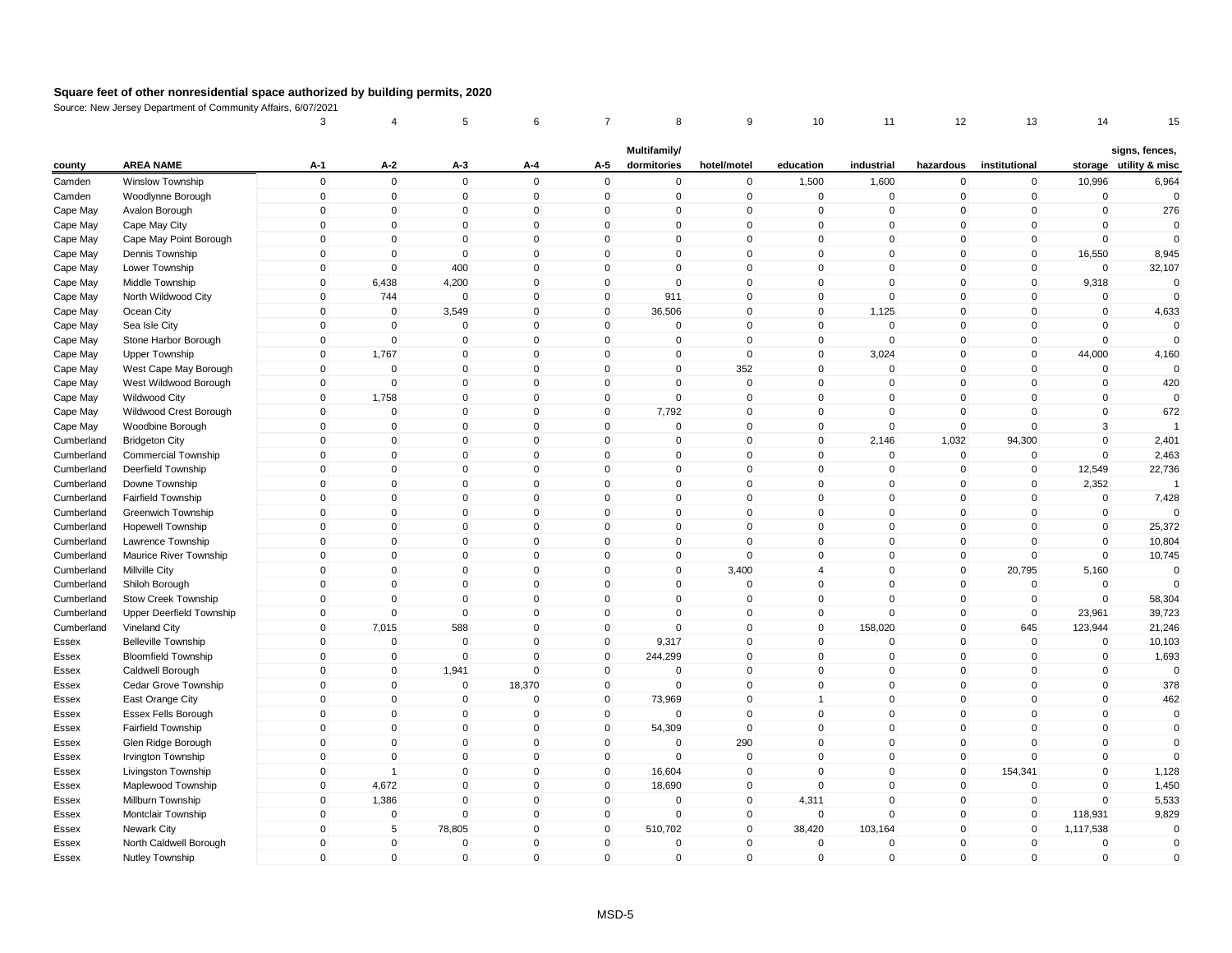| Multifamily/<br>signs, fences,<br><b>AREA NAME</b><br>$A-1$<br>A-2<br>A-5<br>institutional<br>$A-3$<br>A-4<br>dormitories<br>hotel/motel<br>education<br>industrial<br>hazardous<br>storage utility & misc<br>county<br>City of Orange Township<br>$\mathbf 0$<br>$\mathbf 0$<br>3,500<br>$\mathbf 0$<br>$\mathsf 0$<br>85,541<br>$\mathbf 0$<br>Essex<br>61,635<br>$\mathbf 0$<br>$\mathbf 0$<br>$\mathbf 0$<br>$\mathbf 0$<br>80<br>$\mathbf 0$<br>$\mathbf 0$<br>$\mathbf{0}$<br>$\mathbf 0$<br>$\mathbf 0$<br>$\mathbf 0$<br>$\mathbf 0$<br>$\mathbf 0$<br>$\mathbf 0$<br>$\mathbf 0$<br>$\mathbf 0$<br>$\mathbf 0$<br>9,490<br>Roseland Borough<br>Essex<br>$\pmb{0}$<br>$\overline{0}$<br>$\pmb{0}$<br>$\Omega$<br>173,035<br>$\mathbf 0$<br>South Orange Village<br>0<br>0<br>$\mathbf{0}$<br>0<br>21,830<br>$\mathbf 0$<br>$\Omega$<br>Essex<br>$\mathbf 0$<br>$\Omega$<br>$\Omega$<br>$\mathbf 0$<br>$\Omega$<br>$\mathbf 0$<br>$\mathbf 0$<br>$\mathbf{0}$<br>$\mathbf{0}$<br>$\mathbf{0}$<br>$\mathbf 0$<br>$\mathbf 0$<br>1,317<br>Essex<br>Verona Township<br>676<br>West Caldwell Township<br>$\mathbf 0$<br>$\mathbf 0$<br>$\mathbf 0$<br>$\mathbf{0}$<br>$\mathbf 0$<br>$\mathbf 0$<br>$\mathbf 0$<br>$\mathbf{0}$<br>$\mathbf 0$<br>$\mathbf 0$<br>$\mathbf 0$<br>$\mathbf 0$<br>Essex<br>$\mathbf 0$<br>$\mathbf 0$<br>$\Omega$<br>$\mathbf{0}$<br>$\Omega$<br>$\mathbf 0$<br>11,930<br>$\Omega$<br>1,308<br>West Orange Township<br>$\mathbf{0}$<br>$\mathbf 0$<br>$\Omega$<br>$\mathbf 0$<br>Essex<br>$\mathbf{0}$<br>$\mathbf 0$<br>$\mathbf{0}$<br>$\mathbf 0$<br>$\mathbf 0$<br>$\mathbf 0$<br>1,380<br>$\mathbf 0$<br>$\mathbf{0}$<br>$\Omega$<br>$\mathbf{0}$<br>$\mathbf 0$<br>13,200<br>Gloucester<br>Clayton Borough<br>$\mathbf 0$<br>1,500<br>$\mathbf 0$<br>$\mathbf 0$<br>$\mathbf 0$<br>$\mathbf 0$<br>$\mathbf 0$<br>0<br>$\mathbf 0$<br>$\mathbf 0$<br>10,346<br>$\mathbf 0$<br>19,281<br>Gloucester<br>Deptford Township<br>$\mathbf{0}$<br>$\mathbf{0}$<br>$\mathbf 0$<br>$\Omega$<br>$\mathbf{0}$<br>$\mathbf{0}$<br>$\mathbf 0$<br>$\mathbf{0}$<br>$\mathbf 0$<br>$\mathbf 0$<br>$\mathbf 0$<br>872,795<br>1,728<br>East Greenwich Township<br>Gloucester<br>$\pmb{0}$<br>Elk Township<br>$\mathbf 0$<br>$\mathbf 0$<br>$\mathbf 0$<br>$\mathbf 0$<br>$\mathbf 0$<br>$\mathbf 0$<br>$\mathbf 0$<br>$\mathbf 0$<br>$\mathbf 0$<br>$\mathbf 0$<br>5,714<br>100,800<br>Gloucester<br>$\Omega$<br>$\mathbf 0$<br>$\Omega$<br>2,900<br>$\Omega$<br>$\Omega$<br>$\Omega$<br>$\mathbf 0$<br>19,971<br>7,912<br>Gloucester<br>Franklin Township<br>4,983<br>$\mathbf 0$<br>0<br>3,059<br>17,001<br>$\Omega$<br>27,200<br>$\mathbf 0$<br>$\mathbf 0$<br>$\mathbf 0$<br>1,710<br>$\mathbf{0}$<br>$\mathbf 0$<br>$\mathbf 0$<br>18,240<br>3,960<br>Gloucester<br>Glassboro Borough<br>3,166<br>$\mathbf 0$<br>$\mathbf 0$<br>$\mathbf 0$<br>$\mathbf 0$<br>$\mathbf 0$<br>$\mathbf 0$<br>0<br>$\mathbf{0}$<br>$\mathbf 0$<br>$\mathbf 0$<br>$\mathbf 0$<br>2,962<br>Gloucester<br>Greenwich Township<br>$\mathbf{0}$<br>$\mathbf{0}$<br>$\mathbf 0$<br>$\mathbf 0$<br>$\mathbf{0}$<br>2,400<br>12,418<br>Gloucester<br>Harrison Township<br>$\mathbf 0$<br>$\overline{1}$<br>$\mathbf{0}$<br>0<br>$\overline{1}$<br>$\mathbf{0}$<br>$\Omega$<br>$\Omega$<br>$\mathbf 0$<br>43,571<br>$\Omega$<br>1,514,939<br>4,912<br>$\mathbf 0$<br>$\mathbf 0$<br>$\mathbf{0}$<br>$\mathbf{0}$<br>$\mathbf{0}$<br>$\mathbf 0$<br>Gloucester<br>Logan Township<br>$\mathbf 0$<br>$\mathbf{0}$<br>$\mathbf{0}$<br>$\mathbf{0}$<br>$\mathbf 0$<br>3,444<br>$\mathbf{0}$<br>$\mathbf{0}$<br>$\mathbf{0}$<br>$\mathbf 0$<br>$\mathbf 0$<br>$\mathbf 0$<br>$\Omega$<br>Gloucester<br>Mantua Township<br>$\mathbf 0$<br>$\mathbf 0$<br>6,062<br>$\mathbf{0}$<br>$\mathbf 0$<br>$\mathbf 0$<br>$\mathbf 0$<br>$\mathbf{0}$<br>$\mathbf 0$<br>$\mathbf 0$<br>$\mathbf 0$<br>6,946<br>Gloucester<br>1,128<br>Monroe Township<br>$\mathbf 0$<br>$\mathbf 0$<br>$\mathbf 0$<br>National Park Borough<br>$\mathbf 0$<br>$\Omega$<br>$\mathbf 0$<br>$\mathbf 0$<br>$\mathbf{0}$<br>$\mathbf 0$<br>$\mathbf 0$<br>$\mathbf 0$<br>$\mathbf 0$<br>$\mathbf 0$<br>Gloucester<br>$\mathbf 0$<br>$\mathbf 0$<br>$\Omega$<br>$\mathbf 0$<br>$\mathbf 0$<br>$\mathbf 0$<br>Gloucester<br>Newfield Borough<br>0<br>$\mathbf 0$<br>$\Omega$<br>$\mathbf 0$<br>0<br>0<br>$\Omega$<br>$\mathbf 0$<br>$\mathbf 0$<br>$\mathbf 0$<br>$\Omega$<br>$\mathbf 0$<br>$\mathbf 0$<br>$\mathbf 0$<br>$\mathbf 0$<br>$\mathbf{0}$<br>$\mathbf{0}$<br>$\mathbf{0}$<br>$\mathbf{0}$<br>1,200<br>Gloucester<br>Paulsboro Borough<br>$\mathbf 0$<br>$\mathbf 0$<br>$\Omega$<br>$\mathbf 0$<br>$\mathbf 0$<br>$\mathbf 0$<br>$\mathbf{0}$<br>4,992<br>$\mathbf 0$<br>$\mathbf 0$<br>$\mathbf{0}$<br>$\mathbf 0$<br>Gloucester<br>Pitman Borough<br>$\Omega$<br>$\mathbf{0}$<br>$\Omega$<br>$\Omega$<br>$\mathbf{0}$<br>$\Omega$<br>$\mathbf 0$<br>$\Omega$<br>9,600<br>9,680<br>4,114<br>Gloucester<br>South Harrison Township<br>$\mathbf{0}$<br>$\Omega$<br>$\Omega$<br>$\mathbf{0}$<br>$\Omega$<br>$\mathbf{0}$<br>$\mathbf{0}$<br>$\mathbf{0}$<br>$\Omega$<br>$\Omega$<br>$\mathbf 0$<br>$\Omega$<br>Swedesboro Borough<br>$\Omega$<br>$\mathbf 0$<br>$\mathbf 0$<br>Gloucester<br>$\mathbf 0$<br>$\mathbf 0$<br>$\mathbf 0$<br>$\mathbf 0$<br>$\Omega$<br>$\mathbf 0$<br>$\mathbf{0}$<br>$\mathbf 0$<br>0<br>$\mathbf 0$<br>7,215<br>Gloucester<br>Washington Township<br>$\mathbf 0$<br>0<br>$\mathbf{0}$<br>$\mathbf 0$<br>$\mathbf{0}$<br>$\Omega$<br>$\mathbf{0}$<br>$\mathbf{0}$<br>$\mathbf 0$<br>$\mathbf{0}$<br>$\Omega$<br>$\mathbf 0$<br>$\mathbf 0$<br>Wenonah Borough<br>$\mathbf{0}$<br>$\Omega$<br>Gloucester<br>$\mathbf 0$<br>$\pmb{0}$<br>15,040<br>3,000<br>West Deptford Township<br>$\mathbf 0$<br>$\mathbf 0$<br>$\mathbf 0$<br>$\mathbf 0$<br>$\mathbf 0$<br>$\mathbf{0}$<br>$\mathbf 0$<br>$\mathbf 0$<br>$\mathbf 0$<br>Gloucester<br>$\mathbf 0$<br>$\mathbf 0$<br>$\mathbf 0$<br>$\Omega$<br>$\mathbf 0$<br>$\Omega$<br>$\mathbf 0$<br>$\mathbf{0}$<br>$\mathbf 0$<br>$\mathbf 0$<br>$\mathbf 0$<br>$\mathbf 0$<br>$\mathbf 0$<br>Gloucester<br>Westville Borough<br>$\mathbf{0}$<br>$\mathbf 0$<br>$\Omega$<br>$\mathbf 0$<br>$\mathbf 0$<br>$\mathbf 0$<br>$\mathbf 0$<br>$\mathbf 0$<br>$\mathbf{0}$<br>$\mathbf{0}$<br>$\mathbf{0}$<br>$\mathbf{0}$<br>$\mathbf{0}$<br>Gloucester<br><b>Woodbury City</b><br>$\mathbf 0$<br>$\Omega$<br>$\mathbf 0$<br>$\mathbf 0$<br>$\mathbf 0$<br>$\mathbf 0$<br>$\mathbf 0$<br>0<br>$\mathbf{0}$<br>$\mathbf 0$<br>$\mathbf 0$<br>$\mathbf 0$<br>Gloucester<br>Woodbury Heights Borough<br>$\Omega$<br>$\mathbf 0$<br>$\mathbf 0$<br>$\mathbf 0$<br>$\mathbf 0$<br>$\mathbf 0$<br>$\mathbf 0$<br>$\mathbf 0$<br>$\Omega$<br>$\mathbf 0$<br>$\mathbf 0$<br>46,862<br>$\mathbf 0$<br>5,448<br>Gloucester<br>Woolwich Township<br>240,796<br>Hudson<br>$\mathbf 0$<br>4,354<br>$\Omega$<br>$\mathbf{0}$<br>$\mathbf{0}$<br>1,020,903<br>$\mathbf 0$<br>$\mathbf{0}$<br>$\mathbf 0$<br>$\mathbf 0$<br>$\mathbf 0$<br>462<br><b>Bayonne City</b><br>$\mathbf{0}$<br>34,266<br>$\mathbf{0}$<br>$\Omega$<br>$\mathbf{0}$<br>$\mathbf{0}$<br>$\mathbf 0$<br>$\mathbf 0$<br>$\mathbf 0$<br>$\mathbf 0$<br>0<br>$\mathbf 0$<br>$\mathbf 0$<br>Hudson<br>East Newark Borough<br>$\mathbf{0}$<br>$\mathbf{0}$<br>$\Omega$<br>$\mathbf{0}$<br>32,265<br>$\mathbf{0}$<br>$\Omega$<br>$\Omega$<br>$\mathbf{0}$<br>$\mathbf{0}$<br>$\Omega$<br>Hudson<br>Guttenberg Town<br>$\Omega$<br>$\Omega$<br>$\mathbf 0$<br>$\mathbf 0$<br>$\Omega$<br>$\mathbf 0$<br>$\mathbf 0$<br>$\mathbf 0$<br>$\mathbf 0$<br>$\mathbf 0$<br>366,882<br>$\overline{4}$<br>$\mathbf 0$<br>201,437<br>Hudson<br>Harrison Town<br>$\mathbf 0$<br>$\mathbf 0$<br>$\Omega$<br>$\mathbf 0$<br>465,039<br>$\mathbf 0$<br>$\mathbf 0$<br>$\mathbf 0$<br>2,232<br>Hudson<br>Hoboken City<br>0<br>$\mathbf{0}$<br>0<br>$\overline{1}$<br>$\mathbf 0$<br>$\mathbf 0$<br>5,559<br>$\mathbf 0$<br>$\Omega$<br>47,117<br>$\mathbf{0}$<br>5,023,128<br>44,960<br>$\mathbf{0}$<br>52,300<br>62,751<br>$\Omega$<br>Hudson<br>Jersey City<br>$\mathbf 0$<br>$\mathbf 0$<br>2,643<br>400<br>$\mathbf 0$<br>$\mathbf 0$<br>$\mathbf 0$<br>2,476<br>$\mathbf 0$<br>$\mathbf 0$<br>$\overline{0}$<br>206,180<br>Kearny Town<br>$\Omega$<br>Hudson<br>66,993<br>$\mathbf 0$<br>4,277<br>$\mathbf 0$<br>$\mathbf 0$<br>80,657<br>$\mathbf 0$<br>$\mathbf 0$<br>$\mathbf 0$<br>$\mathbf 0$<br>$\mathbf 0$<br>$\mathbf 0$<br>130<br>Hudson<br>North Bergen Township<br>$\mathbf{0}$<br>$\mathbf 0$<br>$\mathbf{0}$<br>480<br>Secaucus Town<br>$\mathbf{0}$<br>$\mathbf 0$<br>$\Omega$<br>$\mathbf 0$<br>1,041,995<br>$\mathbf{0}$<br>$\mathbf{0}$<br>61,196<br>Hudson<br>$\mathbf 1$<br>$\mathbf 0$<br>$\mathbf 0$<br>$\mathbf 0$<br>$\mathbf 0$<br>$\mathbf 0$<br>$\Omega$<br>$\mathbf 0$<br>26,127<br>$\mathbf{0}$<br>$\mathbf 0$<br>$\mathbf{0}$<br>$\Omega$<br>$\mathbf 0$<br>Hudson<br>Union City<br>$\mathbf{0}$<br>$\Omega$<br>$\mathbf{0}$<br>$\mathbf{0}$<br>$\mathbf{0}$<br>3,107<br>$\mathbf{0}$<br>24,843<br>$\mathbf{0}$<br>$\mathbf{0}$<br>$\mathbf{0}$<br>$\mathbf 0$<br>$\mathbf 0$<br>Weehawken Township<br>Hudson<br>West New York Town<br>$\mathbf 0$<br>$\mathbf 0$<br>$\mathbf 0$<br>$\mathbf 0$<br>$\mathbf 0$<br>175,096<br>$\mathbf 0$<br>$\mathbf{0}$<br>$\mathbf 0$<br>$\mathbf 0$<br>$\mathbf 0$<br>$\mathbf 0$<br>$\Omega$<br>Hudson<br>$\mathbf 0$<br>$\mathbf 0$<br>$\mathbf 0$<br>$\mathbf 0$<br>$\mathbf 0$<br>0<br>$\mathbf 0$<br>$\mathbf{0}$<br>$\mathbf 0$<br>$\mathbf 0$<br>$\mathbf 0$<br>3,840<br>8,482<br>Hunterdon<br>Alexandria Township<br>$\mathbf 0$<br>$\mathbf 0$<br>4,000<br>$\Omega$<br>$\mathbf 0$<br>5<br>4,757<br>Hunterdon<br>Bethlehem Township<br>$\mathbf 0$<br>$\mathbf{0}$<br>0<br>$\mathbf{0}$<br>$\mathbf 0$<br>$\Omega$<br>$\mathbf 0$<br>$\Omega$<br>$\mathbf 0$<br>$\mathbf 0$<br>$\mathbf 0$<br>$\mathbf 0$<br>$\mathbf 0$<br>0<br>$\mathbf{0}$<br>$\mathbf 0$<br>$\mathbf 0$<br>$\mathbf 0$<br>1,280<br>Hunterdon<br><b>Bloomsbury Borough</b><br>$\mathbf 0$<br>$\mathbf 0$<br>$\mathbf 0$<br>$\mathbf 0$<br>$\mathbf 0$<br>$\mathbf 0$<br>$\mathbf 0$<br>$\mathbf{0}$<br>$\mathbf 0$<br>$\mathbf 0$<br>$\mathbf 0$<br>$\mathbf 0$<br>301<br>Hunterdon<br>Califon Borough<br>$\mathbf 0$<br>$\Omega$<br>371<br>$\mathbf 0$<br>Hunterdon<br>Clinton Town<br>$\mathbf 0$<br>$\mathbf 0$<br>$\mathbf{0}$<br>$\Omega$<br>$\Omega$<br>$\mathbf 0$<br>$\Omega$<br>$\mathbf 0$<br>$\Omega$<br>$\mathbf{0}$<br>$\mathbf{0}$<br>$\mathbf{0}$<br>$\Omega$<br>$\mathbf{0}$<br>$\mathbf 0$<br>Hunterdon<br>Clinton Township<br>$\mathbf{0}$<br>7,741<br>$\mathbf{0}$<br>$\mathbf 0$<br>$\Omega$<br>$\mathbf{0}$<br>5,808 |  | 3 | 4 | 5 | 6 | 7 | 8 | 9 | 10 | 11 | 12 | 13 | 14 | 15 |
|---------------------------------------------------------------------------------------------------------------------------------------------------------------------------------------------------------------------------------------------------------------------------------------------------------------------------------------------------------------------------------------------------------------------------------------------------------------------------------------------------------------------------------------------------------------------------------------------------------------------------------------------------------------------------------------------------------------------------------------------------------------------------------------------------------------------------------------------------------------------------------------------------------------------------------------------------------------------------------------------------------------------------------------------------------------------------------------------------------------------------------------------------------------------------------------------------------------------------------------------------------------------------------------------------------------------------------------------------------------------------------------------------------------------------------------------------------------------------------------------------------------------------------------------------------------------------------------------------------------------------------------------------------------------------------------------------------------------------------------------------------------------------------------------------------------------------------------------------------------------------------------------------------------------------------------------------------------------------------------------------------------------------------------------------------------------------------------------------------------------------------------------------------------------------------------------------------------------------------------------------------------------------------------------------------------------------------------------------------------------------------------------------------------------------------------------------------------------------------------------------------------------------------------------------------------------------------------------------------------------------------------------------------------------------------------------------------------------------------------------------------------------------------------------------------------------------------------------------------------------------------------------------------------------------------------------------------------------------------------------------------------------------------------------------------------------------------------------------------------------------------------------------------------------------------------------------------------------------------------------------------------------------------------------------------------------------------------------------------------------------------------------------------------------------------------------------------------------------------------------------------------------------------------------------------------------------------------------------------------------------------------------------------------------------------------------------------------------------------------------------------------------------------------------------------------------------------------------------------------------------------------------------------------------------------------------------------------------------------------------------------------------------------------------------------------------------------------------------------------------------------------------------------------------------------------------------------------------------------------------------------------------------------------------------------------------------------------------------------------------------------------------------------------------------------------------------------------------------------------------------------------------------------------------------------------------------------------------------------------------------------------------------------------------------------------------------------------------------------------------------------------------------------------------------------------------------------------------------------------------------------------------------------------------------------------------------------------------------------------------------------------------------------------------------------------------------------------------------------------------------------------------------------------------------------------------------------------------------------------------------------------------------------------------------------------------------------------------------------------------------------------------------------------------------------------------------------------------------------------------------------------------------------------------------------------------------------------------------------------------------------------------------------------------------------------------------------------------------------------------------------------------------------------------------------------------------------------------------------------------------------------------------------------------------------------------------------------------------------------------------------------------------------------------------------------------------------------------------------------------------------------------------------------------------------------------------------------------------------------------------------------------------------------------------------------------------------------------------------------------------------------------------------------------------------------------------------------------------------------------------------------------------------------------------------------------------------------------------------------------------------------------------------------------------------------------------------------------------------------------------------------------------------------------------------------------------------------------------------------------------------------------------------------------------------------------------------------------------------------------------------------------------------------------------------------------------------------------------------------------------------------------------------------------------------------------------------------------------------------------------------------------------------------------------------------------------------------------------------------------------------------------------------------------------------------------------------------------------------------------------------------------------------------------------------------------------------------------------------------------------------------------------------------------------------------------------------------------------------------------------------------------------------------------------------------------------------------------------------------------------------------------------------------------------------------------------------------------------------------------------------------------------------------------------------------------------------------------------------------------------------------------------------------------------------------------------------------------------------------------------------------------------------------------------------------------------------------------------------------------------------------------------------------------------------------------------------------------------------------------------------------------------------------------------------------------------------------------------------------------------------------------------------------------------------------------------------------------------------------------------------------------------------------------------------------------------------------------------------------------------------------------------------------------------------------------------------------------------------------------------------------------------------------------------------------------------------------------------------------------------------------------------------------------------------------------------------------------------------------------------------------------------------------------------------------------------------------------------------------------------------------------------------------------------------------------------------------------------------------------------------------------------------------------------------------------------------------------------------------------------------------------------------------------------------------------------------------------------------------------------------------------------------------------------------------------------------------------------------------------------------------------------------------------------------------------------------------------------------------------------------------------------------------------------------------------------------------------------------------------------------------------------------------------------------------------------------------------------------------------------------------------------------------------------------------------------------------------------------------------------------------------------------------------------------------------------------------------------------------------------------------------------------------------------------------------------------------------------------------------------------------------------------------------------------------------------------------------------------------------------------------|--|---|---|---|---|---|---|---|----|----|----|----|----|----|
|                                                                                                                                                                                                                                                                                                                                                                                                                                                                                                                                                                                                                                                                                                                                                                                                                                                                                                                                                                                                                                                                                                                                                                                                                                                                                                                                                                                                                                                                                                                                                                                                                                                                                                                                                                                                                                                                                                                                                                                                                                                                                                                                                                                                                                                                                                                                                                                                                                                                                                                                                                                                                                                                                                                                                                                                                                                                                                                                                                                                                                                                                                                                                                                                                                                                                                                                                                                                                                                                                                                                                                                                                                                                                                                                                                                                                                                                                                                                                                                                                                                                                                                                                                                                                                                                                                                                                                                                                                                                                                                                                                                                                                                                                                                                                                                                                                                                                                                                                                                                                                                                                                                                                                                                                                                                                                                                                                                                                                                                                                                                                                                                                                                                                                                                                                                                                                                                                                                                                                                                                                                                                                                                                                                                                                                                                                                                                                                                                                                                                                                                                                                                                                                                                                                                                                                                                                                                                                                                                                                                                                                                                                                                                                                                                                                                                                                                                                                                                                                                                                                                                                                                                                                                                                                                                                                                                                                                                                                                                                                                                                                                                                                                                                                                                                                                                                                                                                                                                                                                                                                                                                                                                                                                                                                                                                                                                                                                                                                                                                                                                                                                                                                                                                                                                                                                                                                                                                                                                                                                                                                                                                                                                                                                                                                                                                                                                                                                                                                                                                                                                                                                                                                                                                                                                                                                                                                                                                                                                                                                                                                                                                                                                                                                                                                                                               |  |   |   |   |   |   |   |   |    |    |    |    |    |    |
|                                                                                                                                                                                                                                                                                                                                                                                                                                                                                                                                                                                                                                                                                                                                                                                                                                                                                                                                                                                                                                                                                                                                                                                                                                                                                                                                                                                                                                                                                                                                                                                                                                                                                                                                                                                                                                                                                                                                                                                                                                                                                                                                                                                                                                                                                                                                                                                                                                                                                                                                                                                                                                                                                                                                                                                                                                                                                                                                                                                                                                                                                                                                                                                                                                                                                                                                                                                                                                                                                                                                                                                                                                                                                                                                                                                                                                                                                                                                                                                                                                                                                                                                                                                                                                                                                                                                                                                                                                                                                                                                                                                                                                                                                                                                                                                                                                                                                                                                                                                                                                                                                                                                                                                                                                                                                                                                                                                                                                                                                                                                                                                                                                                                                                                                                                                                                                                                                                                                                                                                                                                                                                                                                                                                                                                                                                                                                                                                                                                                                                                                                                                                                                                                                                                                                                                                                                                                                                                                                                                                                                                                                                                                                                                                                                                                                                                                                                                                                                                                                                                                                                                                                                                                                                                                                                                                                                                                                                                                                                                                                                                                                                                                                                                                                                                                                                                                                                                                                                                                                                                                                                                                                                                                                                                                                                                                                                                                                                                                                                                                                                                                                                                                                                                                                                                                                                                                                                                                                                                                                                                                                                                                                                                                                                                                                                                                                                                                                                                                                                                                                                                                                                                                                                                                                                                                                                                                                                                                                                                                                                                                                                                                                                                                                                                                                               |  |   |   |   |   |   |   |   |    |    |    |    |    |    |
|                                                                                                                                                                                                                                                                                                                                                                                                                                                                                                                                                                                                                                                                                                                                                                                                                                                                                                                                                                                                                                                                                                                                                                                                                                                                                                                                                                                                                                                                                                                                                                                                                                                                                                                                                                                                                                                                                                                                                                                                                                                                                                                                                                                                                                                                                                                                                                                                                                                                                                                                                                                                                                                                                                                                                                                                                                                                                                                                                                                                                                                                                                                                                                                                                                                                                                                                                                                                                                                                                                                                                                                                                                                                                                                                                                                                                                                                                                                                                                                                                                                                                                                                                                                                                                                                                                                                                                                                                                                                                                                                                                                                                                                                                                                                                                                                                                                                                                                                                                                                                                                                                                                                                                                                                                                                                                                                                                                                                                                                                                                                                                                                                                                                                                                                                                                                                                                                                                                                                                                                                                                                                                                                                                                                                                                                                                                                                                                                                                                                                                                                                                                                                                                                                                                                                                                                                                                                                                                                                                                                                                                                                                                                                                                                                                                                                                                                                                                                                                                                                                                                                                                                                                                                                                                                                                                                                                                                                                                                                                                                                                                                                                                                                                                                                                                                                                                                                                                                                                                                                                                                                                                                                                                                                                                                                                                                                                                                                                                                                                                                                                                                                                                                                                                                                                                                                                                                                                                                                                                                                                                                                                                                                                                                                                                                                                                                                                                                                                                                                                                                                                                                                                                                                                                                                                                                                                                                                                                                                                                                                                                                                                                                                                                                                                                                                               |  |   |   |   |   |   |   |   |    |    |    |    |    |    |
|                                                                                                                                                                                                                                                                                                                                                                                                                                                                                                                                                                                                                                                                                                                                                                                                                                                                                                                                                                                                                                                                                                                                                                                                                                                                                                                                                                                                                                                                                                                                                                                                                                                                                                                                                                                                                                                                                                                                                                                                                                                                                                                                                                                                                                                                                                                                                                                                                                                                                                                                                                                                                                                                                                                                                                                                                                                                                                                                                                                                                                                                                                                                                                                                                                                                                                                                                                                                                                                                                                                                                                                                                                                                                                                                                                                                                                                                                                                                                                                                                                                                                                                                                                                                                                                                                                                                                                                                                                                                                                                                                                                                                                                                                                                                                                                                                                                                                                                                                                                                                                                                                                                                                                                                                                                                                                                                                                                                                                                                                                                                                                                                                                                                                                                                                                                                                                                                                                                                                                                                                                                                                                                                                                                                                                                                                                                                                                                                                                                                                                                                                                                                                                                                                                                                                                                                                                                                                                                                                                                                                                                                                                                                                                                                                                                                                                                                                                                                                                                                                                                                                                                                                                                                                                                                                                                                                                                                                                                                                                                                                                                                                                                                                                                                                                                                                                                                                                                                                                                                                                                                                                                                                                                                                                                                                                                                                                                                                                                                                                                                                                                                                                                                                                                                                                                                                                                                                                                                                                                                                                                                                                                                                                                                                                                                                                                                                                                                                                                                                                                                                                                                                                                                                                                                                                                                                                                                                                                                                                                                                                                                                                                                                                                                                                                                                               |  |   |   |   |   |   |   |   |    |    |    |    |    |    |
|                                                                                                                                                                                                                                                                                                                                                                                                                                                                                                                                                                                                                                                                                                                                                                                                                                                                                                                                                                                                                                                                                                                                                                                                                                                                                                                                                                                                                                                                                                                                                                                                                                                                                                                                                                                                                                                                                                                                                                                                                                                                                                                                                                                                                                                                                                                                                                                                                                                                                                                                                                                                                                                                                                                                                                                                                                                                                                                                                                                                                                                                                                                                                                                                                                                                                                                                                                                                                                                                                                                                                                                                                                                                                                                                                                                                                                                                                                                                                                                                                                                                                                                                                                                                                                                                                                                                                                                                                                                                                                                                                                                                                                                                                                                                                                                                                                                                                                                                                                                                                                                                                                                                                                                                                                                                                                                                                                                                                                                                                                                                                                                                                                                                                                                                                                                                                                                                                                                                                                                                                                                                                                                                                                                                                                                                                                                                                                                                                                                                                                                                                                                                                                                                                                                                                                                                                                                                                                                                                                                                                                                                                                                                                                                                                                                                                                                                                                                                                                                                                                                                                                                                                                                                                                                                                                                                                                                                                                                                                                                                                                                                                                                                                                                                                                                                                                                                                                                                                                                                                                                                                                                                                                                                                                                                                                                                                                                                                                                                                                                                                                                                                                                                                                                                                                                                                                                                                                                                                                                                                                                                                                                                                                                                                                                                                                                                                                                                                                                                                                                                                                                                                                                                                                                                                                                                                                                                                                                                                                                                                                                                                                                                                                                                                                                                                               |  |   |   |   |   |   |   |   |    |    |    |    |    |    |
|                                                                                                                                                                                                                                                                                                                                                                                                                                                                                                                                                                                                                                                                                                                                                                                                                                                                                                                                                                                                                                                                                                                                                                                                                                                                                                                                                                                                                                                                                                                                                                                                                                                                                                                                                                                                                                                                                                                                                                                                                                                                                                                                                                                                                                                                                                                                                                                                                                                                                                                                                                                                                                                                                                                                                                                                                                                                                                                                                                                                                                                                                                                                                                                                                                                                                                                                                                                                                                                                                                                                                                                                                                                                                                                                                                                                                                                                                                                                                                                                                                                                                                                                                                                                                                                                                                                                                                                                                                                                                                                                                                                                                                                                                                                                                                                                                                                                                                                                                                                                                                                                                                                                                                                                                                                                                                                                                                                                                                                                                                                                                                                                                                                                                                                                                                                                                                                                                                                                                                                                                                                                                                                                                                                                                                                                                                                                                                                                                                                                                                                                                                                                                                                                                                                                                                                                                                                                                                                                                                                                                                                                                                                                                                                                                                                                                                                                                                                                                                                                                                                                                                                                                                                                                                                                                                                                                                                                                                                                                                                                                                                                                                                                                                                                                                                                                                                                                                                                                                                                                                                                                                                                                                                                                                                                                                                                                                                                                                                                                                                                                                                                                                                                                                                                                                                                                                                                                                                                                                                                                                                                                                                                                                                                                                                                                                                                                                                                                                                                                                                                                                                                                                                                                                                                                                                                                                                                                                                                                                                                                                                                                                                                                                                                                                                                                               |  |   |   |   |   |   |   |   |    |    |    |    |    |    |
|                                                                                                                                                                                                                                                                                                                                                                                                                                                                                                                                                                                                                                                                                                                                                                                                                                                                                                                                                                                                                                                                                                                                                                                                                                                                                                                                                                                                                                                                                                                                                                                                                                                                                                                                                                                                                                                                                                                                                                                                                                                                                                                                                                                                                                                                                                                                                                                                                                                                                                                                                                                                                                                                                                                                                                                                                                                                                                                                                                                                                                                                                                                                                                                                                                                                                                                                                                                                                                                                                                                                                                                                                                                                                                                                                                                                                                                                                                                                                                                                                                                                                                                                                                                                                                                                                                                                                                                                                                                                                                                                                                                                                                                                                                                                                                                                                                                                                                                                                                                                                                                                                                                                                                                                                                                                                                                                                                                                                                                                                                                                                                                                                                                                                                                                                                                                                                                                                                                                                                                                                                                                                                                                                                                                                                                                                                                                                                                                                                                                                                                                                                                                                                                                                                                                                                                                                                                                                                                                                                                                                                                                                                                                                                                                                                                                                                                                                                                                                                                                                                                                                                                                                                                                                                                                                                                                                                                                                                                                                                                                                                                                                                                                                                                                                                                                                                                                                                                                                                                                                                                                                                                                                                                                                                                                                                                                                                                                                                                                                                                                                                                                                                                                                                                                                                                                                                                                                                                                                                                                                                                                                                                                                                                                                                                                                                                                                                                                                                                                                                                                                                                                                                                                                                                                                                                                                                                                                                                                                                                                                                                                                                                                                                                                                                                                                               |  |   |   |   |   |   |   |   |    |    |    |    |    |    |
|                                                                                                                                                                                                                                                                                                                                                                                                                                                                                                                                                                                                                                                                                                                                                                                                                                                                                                                                                                                                                                                                                                                                                                                                                                                                                                                                                                                                                                                                                                                                                                                                                                                                                                                                                                                                                                                                                                                                                                                                                                                                                                                                                                                                                                                                                                                                                                                                                                                                                                                                                                                                                                                                                                                                                                                                                                                                                                                                                                                                                                                                                                                                                                                                                                                                                                                                                                                                                                                                                                                                                                                                                                                                                                                                                                                                                                                                                                                                                                                                                                                                                                                                                                                                                                                                                                                                                                                                                                                                                                                                                                                                                                                                                                                                                                                                                                                                                                                                                                                                                                                                                                                                                                                                                                                                                                                                                                                                                                                                                                                                                                                                                                                                                                                                                                                                                                                                                                                                                                                                                                                                                                                                                                                                                                                                                                                                                                                                                                                                                                                                                                                                                                                                                                                                                                                                                                                                                                                                                                                                                                                                                                                                                                                                                                                                                                                                                                                                                                                                                                                                                                                                                                                                                                                                                                                                                                                                                                                                                                                                                                                                                                                                                                                                                                                                                                                                                                                                                                                                                                                                                                                                                                                                                                                                                                                                                                                                                                                                                                                                                                                                                                                                                                                                                                                                                                                                                                                                                                                                                                                                                                                                                                                                                                                                                                                                                                                                                                                                                                                                                                                                                                                                                                                                                                                                                                                                                                                                                                                                                                                                                                                                                                                                                                                                                               |  |   |   |   |   |   |   |   |    |    |    |    |    |    |
|                                                                                                                                                                                                                                                                                                                                                                                                                                                                                                                                                                                                                                                                                                                                                                                                                                                                                                                                                                                                                                                                                                                                                                                                                                                                                                                                                                                                                                                                                                                                                                                                                                                                                                                                                                                                                                                                                                                                                                                                                                                                                                                                                                                                                                                                                                                                                                                                                                                                                                                                                                                                                                                                                                                                                                                                                                                                                                                                                                                                                                                                                                                                                                                                                                                                                                                                                                                                                                                                                                                                                                                                                                                                                                                                                                                                                                                                                                                                                                                                                                                                                                                                                                                                                                                                                                                                                                                                                                                                                                                                                                                                                                                                                                                                                                                                                                                                                                                                                                                                                                                                                                                                                                                                                                                                                                                                                                                                                                                                                                                                                                                                                                                                                                                                                                                                                                                                                                                                                                                                                                                                                                                                                                                                                                                                                                                                                                                                                                                                                                                                                                                                                                                                                                                                                                                                                                                                                                                                                                                                                                                                                                                                                                                                                                                                                                                                                                                                                                                                                                                                                                                                                                                                                                                                                                                                                                                                                                                                                                                                                                                                                                                                                                                                                                                                                                                                                                                                                                                                                                                                                                                                                                                                                                                                                                                                                                                                                                                                                                                                                                                                                                                                                                                                                                                                                                                                                                                                                                                                                                                                                                                                                                                                                                                                                                                                                                                                                                                                                                                                                                                                                                                                                                                                                                                                                                                                                                                                                                                                                                                                                                                                                                                                                                                                                               |  |   |   |   |   |   |   |   |    |    |    |    |    |    |
|                                                                                                                                                                                                                                                                                                                                                                                                                                                                                                                                                                                                                                                                                                                                                                                                                                                                                                                                                                                                                                                                                                                                                                                                                                                                                                                                                                                                                                                                                                                                                                                                                                                                                                                                                                                                                                                                                                                                                                                                                                                                                                                                                                                                                                                                                                                                                                                                                                                                                                                                                                                                                                                                                                                                                                                                                                                                                                                                                                                                                                                                                                                                                                                                                                                                                                                                                                                                                                                                                                                                                                                                                                                                                                                                                                                                                                                                                                                                                                                                                                                                                                                                                                                                                                                                                                                                                                                                                                                                                                                                                                                                                                                                                                                                                                                                                                                                                                                                                                                                                                                                                                                                                                                                                                                                                                                                                                                                                                                                                                                                                                                                                                                                                                                                                                                                                                                                                                                                                                                                                                                                                                                                                                                                                                                                                                                                                                                                                                                                                                                                                                                                                                                                                                                                                                                                                                                                                                                                                                                                                                                                                                                                                                                                                                                                                                                                                                                                                                                                                                                                                                                                                                                                                                                                                                                                                                                                                                                                                                                                                                                                                                                                                                                                                                                                                                                                                                                                                                                                                                                                                                                                                                                                                                                                                                                                                                                                                                                                                                                                                                                                                                                                                                                                                                                                                                                                                                                                                                                                                                                                                                                                                                                                                                                                                                                                                                                                                                                                                                                                                                                                                                                                                                                                                                                                                                                                                                                                                                                                                                                                                                                                                                                                                                                                                               |  |   |   |   |   |   |   |   |    |    |    |    |    |    |
|                                                                                                                                                                                                                                                                                                                                                                                                                                                                                                                                                                                                                                                                                                                                                                                                                                                                                                                                                                                                                                                                                                                                                                                                                                                                                                                                                                                                                                                                                                                                                                                                                                                                                                                                                                                                                                                                                                                                                                                                                                                                                                                                                                                                                                                                                                                                                                                                                                                                                                                                                                                                                                                                                                                                                                                                                                                                                                                                                                                                                                                                                                                                                                                                                                                                                                                                                                                                                                                                                                                                                                                                                                                                                                                                                                                                                                                                                                                                                                                                                                                                                                                                                                                                                                                                                                                                                                                                                                                                                                                                                                                                                                                                                                                                                                                                                                                                                                                                                                                                                                                                                                                                                                                                                                                                                                                                                                                                                                                                                                                                                                                                                                                                                                                                                                                                                                                                                                                                                                                                                                                                                                                                                                                                                                                                                                                                                                                                                                                                                                                                                                                                                                                                                                                                                                                                                                                                                                                                                                                                                                                                                                                                                                                                                                                                                                                                                                                                                                                                                                                                                                                                                                                                                                                                                                                                                                                                                                                                                                                                                                                                                                                                                                                                                                                                                                                                                                                                                                                                                                                                                                                                                                                                                                                                                                                                                                                                                                                                                                                                                                                                                                                                                                                                                                                                                                                                                                                                                                                                                                                                                                                                                                                                                                                                                                                                                                                                                                                                                                                                                                                                                                                                                                                                                                                                                                                                                                                                                                                                                                                                                                                                                                                                                                                                                               |  |   |   |   |   |   |   |   |    |    |    |    |    |    |
|                                                                                                                                                                                                                                                                                                                                                                                                                                                                                                                                                                                                                                                                                                                                                                                                                                                                                                                                                                                                                                                                                                                                                                                                                                                                                                                                                                                                                                                                                                                                                                                                                                                                                                                                                                                                                                                                                                                                                                                                                                                                                                                                                                                                                                                                                                                                                                                                                                                                                                                                                                                                                                                                                                                                                                                                                                                                                                                                                                                                                                                                                                                                                                                                                                                                                                                                                                                                                                                                                                                                                                                                                                                                                                                                                                                                                                                                                                                                                                                                                                                                                                                                                                                                                                                                                                                                                                                                                                                                                                                                                                                                                                                                                                                                                                                                                                                                                                                                                                                                                                                                                                                                                                                                                                                                                                                                                                                                                                                                                                                                                                                                                                                                                                                                                                                                                                                                                                                                                                                                                                                                                                                                                                                                                                                                                                                                                                                                                                                                                                                                                                                                                                                                                                                                                                                                                                                                                                                                                                                                                                                                                                                                                                                                                                                                                                                                                                                                                                                                                                                                                                                                                                                                                                                                                                                                                                                                                                                                                                                                                                                                                                                                                                                                                                                                                                                                                                                                                                                                                                                                                                                                                                                                                                                                                                                                                                                                                                                                                                                                                                                                                                                                                                                                                                                                                                                                                                                                                                                                                                                                                                                                                                                                                                                                                                                                                                                                                                                                                                                                                                                                                                                                                                                                                                                                                                                                                                                                                                                                                                                                                                                                                                                                                                                                                               |  |   |   |   |   |   |   |   |    |    |    |    |    |    |
|                                                                                                                                                                                                                                                                                                                                                                                                                                                                                                                                                                                                                                                                                                                                                                                                                                                                                                                                                                                                                                                                                                                                                                                                                                                                                                                                                                                                                                                                                                                                                                                                                                                                                                                                                                                                                                                                                                                                                                                                                                                                                                                                                                                                                                                                                                                                                                                                                                                                                                                                                                                                                                                                                                                                                                                                                                                                                                                                                                                                                                                                                                                                                                                                                                                                                                                                                                                                                                                                                                                                                                                                                                                                                                                                                                                                                                                                                                                                                                                                                                                                                                                                                                                                                                                                                                                                                                                                                                                                                                                                                                                                                                                                                                                                                                                                                                                                                                                                                                                                                                                                                                                                                                                                                                                                                                                                                                                                                                                                                                                                                                                                                                                                                                                                                                                                                                                                                                                                                                                                                                                                                                                                                                                                                                                                                                                                                                                                                                                                                                                                                                                                                                                                                                                                                                                                                                                                                                                                                                                                                                                                                                                                                                                                                                                                                                                                                                                                                                                                                                                                                                                                                                                                                                                                                                                                                                                                                                                                                                                                                                                                                                                                                                                                                                                                                                                                                                                                                                                                                                                                                                                                                                                                                                                                                                                                                                                                                                                                                                                                                                                                                                                                                                                                                                                                                                                                                                                                                                                                                                                                                                                                                                                                                                                                                                                                                                                                                                                                                                                                                                                                                                                                                                                                                                                                                                                                                                                                                                                                                                                                                                                                                                                                                                                                                               |  |   |   |   |   |   |   |   |    |    |    |    |    |    |
|                                                                                                                                                                                                                                                                                                                                                                                                                                                                                                                                                                                                                                                                                                                                                                                                                                                                                                                                                                                                                                                                                                                                                                                                                                                                                                                                                                                                                                                                                                                                                                                                                                                                                                                                                                                                                                                                                                                                                                                                                                                                                                                                                                                                                                                                                                                                                                                                                                                                                                                                                                                                                                                                                                                                                                                                                                                                                                                                                                                                                                                                                                                                                                                                                                                                                                                                                                                                                                                                                                                                                                                                                                                                                                                                                                                                                                                                                                                                                                                                                                                                                                                                                                                                                                                                                                                                                                                                                                                                                                                                                                                                                                                                                                                                                                                                                                                                                                                                                                                                                                                                                                                                                                                                                                                                                                                                                                                                                                                                                                                                                                                                                                                                                                                                                                                                                                                                                                                                                                                                                                                                                                                                                                                                                                                                                                                                                                                                                                                                                                                                                                                                                                                                                                                                                                                                                                                                                                                                                                                                                                                                                                                                                                                                                                                                                                                                                                                                                                                                                                                                                                                                                                                                                                                                                                                                                                                                                                                                                                                                                                                                                                                                                                                                                                                                                                                                                                                                                                                                                                                                                                                                                                                                                                                                                                                                                                                                                                                                                                                                                                                                                                                                                                                                                                                                                                                                                                                                                                                                                                                                                                                                                                                                                                                                                                                                                                                                                                                                                                                                                                                                                                                                                                                                                                                                                                                                                                                                                                                                                                                                                                                                                                                                                                                                                               |  |   |   |   |   |   |   |   |    |    |    |    |    |    |
|                                                                                                                                                                                                                                                                                                                                                                                                                                                                                                                                                                                                                                                                                                                                                                                                                                                                                                                                                                                                                                                                                                                                                                                                                                                                                                                                                                                                                                                                                                                                                                                                                                                                                                                                                                                                                                                                                                                                                                                                                                                                                                                                                                                                                                                                                                                                                                                                                                                                                                                                                                                                                                                                                                                                                                                                                                                                                                                                                                                                                                                                                                                                                                                                                                                                                                                                                                                                                                                                                                                                                                                                                                                                                                                                                                                                                                                                                                                                                                                                                                                                                                                                                                                                                                                                                                                                                                                                                                                                                                                                                                                                                                                                                                                                                                                                                                                                                                                                                                                                                                                                                                                                                                                                                                                                                                                                                                                                                                                                                                                                                                                                                                                                                                                                                                                                                                                                                                                                                                                                                                                                                                                                                                                                                                                                                                                                                                                                                                                                                                                                                                                                                                                                                                                                                                                                                                                                                                                                                                                                                                                                                                                                                                                                                                                                                                                                                                                                                                                                                                                                                                                                                                                                                                                                                                                                                                                                                                                                                                                                                                                                                                                                                                                                                                                                                                                                                                                                                                                                                                                                                                                                                                                                                                                                                                                                                                                                                                                                                                                                                                                                                                                                                                                                                                                                                                                                                                                                                                                                                                                                                                                                                                                                                                                                                                                                                                                                                                                                                                                                                                                                                                                                                                                                                                                                                                                                                                                                                                                                                                                                                                                                                                                                                                                                                               |  |   |   |   |   |   |   |   |    |    |    |    |    |    |
|                                                                                                                                                                                                                                                                                                                                                                                                                                                                                                                                                                                                                                                                                                                                                                                                                                                                                                                                                                                                                                                                                                                                                                                                                                                                                                                                                                                                                                                                                                                                                                                                                                                                                                                                                                                                                                                                                                                                                                                                                                                                                                                                                                                                                                                                                                                                                                                                                                                                                                                                                                                                                                                                                                                                                                                                                                                                                                                                                                                                                                                                                                                                                                                                                                                                                                                                                                                                                                                                                                                                                                                                                                                                                                                                                                                                                                                                                                                                                                                                                                                                                                                                                                                                                                                                                                                                                                                                                                                                                                                                                                                                                                                                                                                                                                                                                                                                                                                                                                                                                                                                                                                                                                                                                                                                                                                                                                                                                                                                                                                                                                                                                                                                                                                                                                                                                                                                                                                                                                                                                                                                                                                                                                                                                                                                                                                                                                                                                                                                                                                                                                                                                                                                                                                                                                                                                                                                                                                                                                                                                                                                                                                                                                                                                                                                                                                                                                                                                                                                                                                                                                                                                                                                                                                                                                                                                                                                                                                                                                                                                                                                                                                                                                                                                                                                                                                                                                                                                                                                                                                                                                                                                                                                                                                                                                                                                                                                                                                                                                                                                                                                                                                                                                                                                                                                                                                                                                                                                                                                                                                                                                                                                                                                                                                                                                                                                                                                                                                                                                                                                                                                                                                                                                                                                                                                                                                                                                                                                                                                                                                                                                                                                                                                                                                                                               |  |   |   |   |   |   |   |   |    |    |    |    |    |    |
|                                                                                                                                                                                                                                                                                                                                                                                                                                                                                                                                                                                                                                                                                                                                                                                                                                                                                                                                                                                                                                                                                                                                                                                                                                                                                                                                                                                                                                                                                                                                                                                                                                                                                                                                                                                                                                                                                                                                                                                                                                                                                                                                                                                                                                                                                                                                                                                                                                                                                                                                                                                                                                                                                                                                                                                                                                                                                                                                                                                                                                                                                                                                                                                                                                                                                                                                                                                                                                                                                                                                                                                                                                                                                                                                                                                                                                                                                                                                                                                                                                                                                                                                                                                                                                                                                                                                                                                                                                                                                                                                                                                                                                                                                                                                                                                                                                                                                                                                                                                                                                                                                                                                                                                                                                                                                                                                                                                                                                                                                                                                                                                                                                                                                                                                                                                                                                                                                                                                                                                                                                                                                                                                                                                                                                                                                                                                                                                                                                                                                                                                                                                                                                                                                                                                                                                                                                                                                                                                                                                                                                                                                                                                                                                                                                                                                                                                                                                                                                                                                                                                                                                                                                                                                                                                                                                                                                                                                                                                                                                                                                                                                                                                                                                                                                                                                                                                                                                                                                                                                                                                                                                                                                                                                                                                                                                                                                                                                                                                                                                                                                                                                                                                                                                                                                                                                                                                                                                                                                                                                                                                                                                                                                                                                                                                                                                                                                                                                                                                                                                                                                                                                                                                                                                                                                                                                                                                                                                                                                                                                                                                                                                                                                                                                                                                                               |  |   |   |   |   |   |   |   |    |    |    |    |    |    |
|                                                                                                                                                                                                                                                                                                                                                                                                                                                                                                                                                                                                                                                                                                                                                                                                                                                                                                                                                                                                                                                                                                                                                                                                                                                                                                                                                                                                                                                                                                                                                                                                                                                                                                                                                                                                                                                                                                                                                                                                                                                                                                                                                                                                                                                                                                                                                                                                                                                                                                                                                                                                                                                                                                                                                                                                                                                                                                                                                                                                                                                                                                                                                                                                                                                                                                                                                                                                                                                                                                                                                                                                                                                                                                                                                                                                                                                                                                                                                                                                                                                                                                                                                                                                                                                                                                                                                                                                                                                                                                                                                                                                                                                                                                                                                                                                                                                                                                                                                                                                                                                                                                                                                                                                                                                                                                                                                                                                                                                                                                                                                                                                                                                                                                                                                                                                                                                                                                                                                                                                                                                                                                                                                                                                                                                                                                                                                                                                                                                                                                                                                                                                                                                                                                                                                                                                                                                                                                                                                                                                                                                                                                                                                                                                                                                                                                                                                                                                                                                                                                                                                                                                                                                                                                                                                                                                                                                                                                                                                                                                                                                                                                                                                                                                                                                                                                                                                                                                                                                                                                                                                                                                                                                                                                                                                                                                                                                                                                                                                                                                                                                                                                                                                                                                                                                                                                                                                                                                                                                                                                                                                                                                                                                                                                                                                                                                                                                                                                                                                                                                                                                                                                                                                                                                                                                                                                                                                                                                                                                                                                                                                                                                                                                                                                                                                               |  |   |   |   |   |   |   |   |    |    |    |    |    |    |
|                                                                                                                                                                                                                                                                                                                                                                                                                                                                                                                                                                                                                                                                                                                                                                                                                                                                                                                                                                                                                                                                                                                                                                                                                                                                                                                                                                                                                                                                                                                                                                                                                                                                                                                                                                                                                                                                                                                                                                                                                                                                                                                                                                                                                                                                                                                                                                                                                                                                                                                                                                                                                                                                                                                                                                                                                                                                                                                                                                                                                                                                                                                                                                                                                                                                                                                                                                                                                                                                                                                                                                                                                                                                                                                                                                                                                                                                                                                                                                                                                                                                                                                                                                                                                                                                                                                                                                                                                                                                                                                                                                                                                                                                                                                                                                                                                                                                                                                                                                                                                                                                                                                                                                                                                                                                                                                                                                                                                                                                                                                                                                                                                                                                                                                                                                                                                                                                                                                                                                                                                                                                                                                                                                                                                                                                                                                                                                                                                                                                                                                                                                                                                                                                                                                                                                                                                                                                                                                                                                                                                                                                                                                                                                                                                                                                                                                                                                                                                                                                                                                                                                                                                                                                                                                                                                                                                                                                                                                                                                                                                                                                                                                                                                                                                                                                                                                                                                                                                                                                                                                                                                                                                                                                                                                                                                                                                                                                                                                                                                                                                                                                                                                                                                                                                                                                                                                                                                                                                                                                                                                                                                                                                                                                                                                                                                                                                                                                                                                                                                                                                                                                                                                                                                                                                                                                                                                                                                                                                                                                                                                                                                                                                                                                                                                                                               |  |   |   |   |   |   |   |   |    |    |    |    |    |    |
|                                                                                                                                                                                                                                                                                                                                                                                                                                                                                                                                                                                                                                                                                                                                                                                                                                                                                                                                                                                                                                                                                                                                                                                                                                                                                                                                                                                                                                                                                                                                                                                                                                                                                                                                                                                                                                                                                                                                                                                                                                                                                                                                                                                                                                                                                                                                                                                                                                                                                                                                                                                                                                                                                                                                                                                                                                                                                                                                                                                                                                                                                                                                                                                                                                                                                                                                                                                                                                                                                                                                                                                                                                                                                                                                                                                                                                                                                                                                                                                                                                                                                                                                                                                                                                                                                                                                                                                                                                                                                                                                                                                                                                                                                                                                                                                                                                                                                                                                                                                                                                                                                                                                                                                                                                                                                                                                                                                                                                                                                                                                                                                                                                                                                                                                                                                                                                                                                                                                                                                                                                                                                                                                                                                                                                                                                                                                                                                                                                                                                                                                                                                                                                                                                                                                                                                                                                                                                                                                                                                                                                                                                                                                                                                                                                                                                                                                                                                                                                                                                                                                                                                                                                                                                                                                                                                                                                                                                                                                                                                                                                                                                                                                                                                                                                                                                                                                                                                                                                                                                                                                                                                                                                                                                                                                                                                                                                                                                                                                                                                                                                                                                                                                                                                                                                                                                                                                                                                                                                                                                                                                                                                                                                                                                                                                                                                                                                                                                                                                                                                                                                                                                                                                                                                                                                                                                                                                                                                                                                                                                                                                                                                                                                                                                                                                                               |  |   |   |   |   |   |   |   |    |    |    |    |    |    |
|                                                                                                                                                                                                                                                                                                                                                                                                                                                                                                                                                                                                                                                                                                                                                                                                                                                                                                                                                                                                                                                                                                                                                                                                                                                                                                                                                                                                                                                                                                                                                                                                                                                                                                                                                                                                                                                                                                                                                                                                                                                                                                                                                                                                                                                                                                                                                                                                                                                                                                                                                                                                                                                                                                                                                                                                                                                                                                                                                                                                                                                                                                                                                                                                                                                                                                                                                                                                                                                                                                                                                                                                                                                                                                                                                                                                                                                                                                                                                                                                                                                                                                                                                                                                                                                                                                                                                                                                                                                                                                                                                                                                                                                                                                                                                                                                                                                                                                                                                                                                                                                                                                                                                                                                                                                                                                                                                                                                                                                                                                                                                                                                                                                                                                                                                                                                                                                                                                                                                                                                                                                                                                                                                                                                                                                                                                                                                                                                                                                                                                                                                                                                                                                                                                                                                                                                                                                                                                                                                                                                                                                                                                                                                                                                                                                                                                                                                                                                                                                                                                                                                                                                                                                                                                                                                                                                                                                                                                                                                                                                                                                                                                                                                                                                                                                                                                                                                                                                                                                                                                                                                                                                                                                                                                                                                                                                                                                                                                                                                                                                                                                                                                                                                                                                                                                                                                                                                                                                                                                                                                                                                                                                                                                                                                                                                                                                                                                                                                                                                                                                                                                                                                                                                                                                                                                                                                                                                                                                                                                                                                                                                                                                                                                                                                                                                               |  |   |   |   |   |   |   |   |    |    |    |    |    |    |
|                                                                                                                                                                                                                                                                                                                                                                                                                                                                                                                                                                                                                                                                                                                                                                                                                                                                                                                                                                                                                                                                                                                                                                                                                                                                                                                                                                                                                                                                                                                                                                                                                                                                                                                                                                                                                                                                                                                                                                                                                                                                                                                                                                                                                                                                                                                                                                                                                                                                                                                                                                                                                                                                                                                                                                                                                                                                                                                                                                                                                                                                                                                                                                                                                                                                                                                                                                                                                                                                                                                                                                                                                                                                                                                                                                                                                                                                                                                                                                                                                                                                                                                                                                                                                                                                                                                                                                                                                                                                                                                                                                                                                                                                                                                                                                                                                                                                                                                                                                                                                                                                                                                                                                                                                                                                                                                                                                                                                                                                                                                                                                                                                                                                                                                                                                                                                                                                                                                                                                                                                                                                                                                                                                                                                                                                                                                                                                                                                                                                                                                                                                                                                                                                                                                                                                                                                                                                                                                                                                                                                                                                                                                                                                                                                                                                                                                                                                                                                                                                                                                                                                                                                                                                                                                                                                                                                                                                                                                                                                                                                                                                                                                                                                                                                                                                                                                                                                                                                                                                                                                                                                                                                                                                                                                                                                                                                                                                                                                                                                                                                                                                                                                                                                                                                                                                                                                                                                                                                                                                                                                                                                                                                                                                                                                                                                                                                                                                                                                                                                                                                                                                                                                                                                                                                                                                                                                                                                                                                                                                                                                                                                                                                                                                                                                                                               |  |   |   |   |   |   |   |   |    |    |    |    |    |    |
|                                                                                                                                                                                                                                                                                                                                                                                                                                                                                                                                                                                                                                                                                                                                                                                                                                                                                                                                                                                                                                                                                                                                                                                                                                                                                                                                                                                                                                                                                                                                                                                                                                                                                                                                                                                                                                                                                                                                                                                                                                                                                                                                                                                                                                                                                                                                                                                                                                                                                                                                                                                                                                                                                                                                                                                                                                                                                                                                                                                                                                                                                                                                                                                                                                                                                                                                                                                                                                                                                                                                                                                                                                                                                                                                                                                                                                                                                                                                                                                                                                                                                                                                                                                                                                                                                                                                                                                                                                                                                                                                                                                                                                                                                                                                                                                                                                                                                                                                                                                                                                                                                                                                                                                                                                                                                                                                                                                                                                                                                                                                                                                                                                                                                                                                                                                                                                                                                                                                                                                                                                                                                                                                                                                                                                                                                                                                                                                                                                                                                                                                                                                                                                                                                                                                                                                                                                                                                                                                                                                                                                                                                                                                                                                                                                                                                                                                                                                                                                                                                                                                                                                                                                                                                                                                                                                                                                                                                                                                                                                                                                                                                                                                                                                                                                                                                                                                                                                                                                                                                                                                                                                                                                                                                                                                                                                                                                                                                                                                                                                                                                                                                                                                                                                                                                                                                                                                                                                                                                                                                                                                                                                                                                                                                                                                                                                                                                                                                                                                                                                                                                                                                                                                                                                                                                                                                                                                                                                                                                                                                                                                                                                                                                                                                                                                                               |  |   |   |   |   |   |   |   |    |    |    |    |    |    |
|                                                                                                                                                                                                                                                                                                                                                                                                                                                                                                                                                                                                                                                                                                                                                                                                                                                                                                                                                                                                                                                                                                                                                                                                                                                                                                                                                                                                                                                                                                                                                                                                                                                                                                                                                                                                                                                                                                                                                                                                                                                                                                                                                                                                                                                                                                                                                                                                                                                                                                                                                                                                                                                                                                                                                                                                                                                                                                                                                                                                                                                                                                                                                                                                                                                                                                                                                                                                                                                                                                                                                                                                                                                                                                                                                                                                                                                                                                                                                                                                                                                                                                                                                                                                                                                                                                                                                                                                                                                                                                                                                                                                                                                                                                                                                                                                                                                                                                                                                                                                                                                                                                                                                                                                                                                                                                                                                                                                                                                                                                                                                                                                                                                                                                                                                                                                                                                                                                                                                                                                                                                                                                                                                                                                                                                                                                                                                                                                                                                                                                                                                                                                                                                                                                                                                                                                                                                                                                                                                                                                                                                                                                                                                                                                                                                                                                                                                                                                                                                                                                                                                                                                                                                                                                                                                                                                                                                                                                                                                                                                                                                                                                                                                                                                                                                                                                                                                                                                                                                                                                                                                                                                                                                                                                                                                                                                                                                                                                                                                                                                                                                                                                                                                                                                                                                                                                                                                                                                                                                                                                                                                                                                                                                                                                                                                                                                                                                                                                                                                                                                                                                                                                                                                                                                                                                                                                                                                                                                                                                                                                                                                                                                                                                                                                                                                               |  |   |   |   |   |   |   |   |    |    |    |    |    |    |
|                                                                                                                                                                                                                                                                                                                                                                                                                                                                                                                                                                                                                                                                                                                                                                                                                                                                                                                                                                                                                                                                                                                                                                                                                                                                                                                                                                                                                                                                                                                                                                                                                                                                                                                                                                                                                                                                                                                                                                                                                                                                                                                                                                                                                                                                                                                                                                                                                                                                                                                                                                                                                                                                                                                                                                                                                                                                                                                                                                                                                                                                                                                                                                                                                                                                                                                                                                                                                                                                                                                                                                                                                                                                                                                                                                                                                                                                                                                                                                                                                                                                                                                                                                                                                                                                                                                                                                                                                                                                                                                                                                                                                                                                                                                                                                                                                                                                                                                                                                                                                                                                                                                                                                                                                                                                                                                                                                                                                                                                                                                                                                                                                                                                                                                                                                                                                                                                                                                                                                                                                                                                                                                                                                                                                                                                                                                                                                                                                                                                                                                                                                                                                                                                                                                                                                                                                                                                                                                                                                                                                                                                                                                                                                                                                                                                                                                                                                                                                                                                                                                                                                                                                                                                                                                                                                                                                                                                                                                                                                                                                                                                                                                                                                                                                                                                                                                                                                                                                                                                                                                                                                                                                                                                                                                                                                                                                                                                                                                                                                                                                                                                                                                                                                                                                                                                                                                                                                                                                                                                                                                                                                                                                                                                                                                                                                                                                                                                                                                                                                                                                                                                                                                                                                                                                                                                                                                                                                                                                                                                                                                                                                                                                                                                                                                                                               |  |   |   |   |   |   |   |   |    |    |    |    |    |    |
|                                                                                                                                                                                                                                                                                                                                                                                                                                                                                                                                                                                                                                                                                                                                                                                                                                                                                                                                                                                                                                                                                                                                                                                                                                                                                                                                                                                                                                                                                                                                                                                                                                                                                                                                                                                                                                                                                                                                                                                                                                                                                                                                                                                                                                                                                                                                                                                                                                                                                                                                                                                                                                                                                                                                                                                                                                                                                                                                                                                                                                                                                                                                                                                                                                                                                                                                                                                                                                                                                                                                                                                                                                                                                                                                                                                                                                                                                                                                                                                                                                                                                                                                                                                                                                                                                                                                                                                                                                                                                                                                                                                                                                                                                                                                                                                                                                                                                                                                                                                                                                                                                                                                                                                                                                                                                                                                                                                                                                                                                                                                                                                                                                                                                                                                                                                                                                                                                                                                                                                                                                                                                                                                                                                                                                                                                                                                                                                                                                                                                                                                                                                                                                                                                                                                                                                                                                                                                                                                                                                                                                                                                                                                                                                                                                                                                                                                                                                                                                                                                                                                                                                                                                                                                                                                                                                                                                                                                                                                                                                                                                                                                                                                                                                                                                                                                                                                                                                                                                                                                                                                                                                                                                                                                                                                                                                                                                                                                                                                                                                                                                                                                                                                                                                                                                                                                                                                                                                                                                                                                                                                                                                                                                                                                                                                                                                                                                                                                                                                                                                                                                                                                                                                                                                                                                                                                                                                                                                                                                                                                                                                                                                                                                                                                                                                                               |  |   |   |   |   |   |   |   |    |    |    |    |    |    |
|                                                                                                                                                                                                                                                                                                                                                                                                                                                                                                                                                                                                                                                                                                                                                                                                                                                                                                                                                                                                                                                                                                                                                                                                                                                                                                                                                                                                                                                                                                                                                                                                                                                                                                                                                                                                                                                                                                                                                                                                                                                                                                                                                                                                                                                                                                                                                                                                                                                                                                                                                                                                                                                                                                                                                                                                                                                                                                                                                                                                                                                                                                                                                                                                                                                                                                                                                                                                                                                                                                                                                                                                                                                                                                                                                                                                                                                                                                                                                                                                                                                                                                                                                                                                                                                                                                                                                                                                                                                                                                                                                                                                                                                                                                                                                                                                                                                                                                                                                                                                                                                                                                                                                                                                                                                                                                                                                                                                                                                                                                                                                                                                                                                                                                                                                                                                                                                                                                                                                                                                                                                                                                                                                                                                                                                                                                                                                                                                                                                                                                                                                                                                                                                                                                                                                                                                                                                                                                                                                                                                                                                                                                                                                                                                                                                                                                                                                                                                                                                                                                                                                                                                                                                                                                                                                                                                                                                                                                                                                                                                                                                                                                                                                                                                                                                                                                                                                                                                                                                                                                                                                                                                                                                                                                                                                                                                                                                                                                                                                                                                                                                                                                                                                                                                                                                                                                                                                                                                                                                                                                                                                                                                                                                                                                                                                                                                                                                                                                                                                                                                                                                                                                                                                                                                                                                                                                                                                                                                                                                                                                                                                                                                                                                                                                                                                               |  |   |   |   |   |   |   |   |    |    |    |    |    |    |
|                                                                                                                                                                                                                                                                                                                                                                                                                                                                                                                                                                                                                                                                                                                                                                                                                                                                                                                                                                                                                                                                                                                                                                                                                                                                                                                                                                                                                                                                                                                                                                                                                                                                                                                                                                                                                                                                                                                                                                                                                                                                                                                                                                                                                                                                                                                                                                                                                                                                                                                                                                                                                                                                                                                                                                                                                                                                                                                                                                                                                                                                                                                                                                                                                                                                                                                                                                                                                                                                                                                                                                                                                                                                                                                                                                                                                                                                                                                                                                                                                                                                                                                                                                                                                                                                                                                                                                                                                                                                                                                                                                                                                                                                                                                                                                                                                                                                                                                                                                                                                                                                                                                                                                                                                                                                                                                                                                                                                                                                                                                                                                                                                                                                                                                                                                                                                                                                                                                                                                                                                                                                                                                                                                                                                                                                                                                                                                                                                                                                                                                                                                                                                                                                                                                                                                                                                                                                                                                                                                                                                                                                                                                                                                                                                                                                                                                                                                                                                                                                                                                                                                                                                                                                                                                                                                                                                                                                                                                                                                                                                                                                                                                                                                                                                                                                                                                                                                                                                                                                                                                                                                                                                                                                                                                                                                                                                                                                                                                                                                                                                                                                                                                                                                                                                                                                                                                                                                                                                                                                                                                                                                                                                                                                                                                                                                                                                                                                                                                                                                                                                                                                                                                                                                                                                                                                                                                                                                                                                                                                                                                                                                                                                                                                                                                                                               |  |   |   |   |   |   |   |   |    |    |    |    |    |    |
|                                                                                                                                                                                                                                                                                                                                                                                                                                                                                                                                                                                                                                                                                                                                                                                                                                                                                                                                                                                                                                                                                                                                                                                                                                                                                                                                                                                                                                                                                                                                                                                                                                                                                                                                                                                                                                                                                                                                                                                                                                                                                                                                                                                                                                                                                                                                                                                                                                                                                                                                                                                                                                                                                                                                                                                                                                                                                                                                                                                                                                                                                                                                                                                                                                                                                                                                                                                                                                                                                                                                                                                                                                                                                                                                                                                                                                                                                                                                                                                                                                                                                                                                                                                                                                                                                                                                                                                                                                                                                                                                                                                                                                                                                                                                                                                                                                                                                                                                                                                                                                                                                                                                                                                                                                                                                                                                                                                                                                                                                                                                                                                                                                                                                                                                                                                                                                                                                                                                                                                                                                                                                                                                                                                                                                                                                                                                                                                                                                                                                                                                                                                                                                                                                                                                                                                                                                                                                                                                                                                                                                                                                                                                                                                                                                                                                                                                                                                                                                                                                                                                                                                                                                                                                                                                                                                                                                                                                                                                                                                                                                                                                                                                                                                                                                                                                                                                                                                                                                                                                                                                                                                                                                                                                                                                                                                                                                                                                                                                                                                                                                                                                                                                                                                                                                                                                                                                                                                                                                                                                                                                                                                                                                                                                                                                                                                                                                                                                                                                                                                                                                                                                                                                                                                                                                                                                                                                                                                                                                                                                                                                                                                                                                                                                                                                                               |  |   |   |   |   |   |   |   |    |    |    |    |    |    |
|                                                                                                                                                                                                                                                                                                                                                                                                                                                                                                                                                                                                                                                                                                                                                                                                                                                                                                                                                                                                                                                                                                                                                                                                                                                                                                                                                                                                                                                                                                                                                                                                                                                                                                                                                                                                                                                                                                                                                                                                                                                                                                                                                                                                                                                                                                                                                                                                                                                                                                                                                                                                                                                                                                                                                                                                                                                                                                                                                                                                                                                                                                                                                                                                                                                                                                                                                                                                                                                                                                                                                                                                                                                                                                                                                                                                                                                                                                                                                                                                                                                                                                                                                                                                                                                                                                                                                                                                                                                                                                                                                                                                                                                                                                                                                                                                                                                                                                                                                                                                                                                                                                                                                                                                                                                                                                                                                                                                                                                                                                                                                                                                                                                                                                                                                                                                                                                                                                                                                                                                                                                                                                                                                                                                                                                                                                                                                                                                                                                                                                                                                                                                                                                                                                                                                                                                                                                                                                                                                                                                                                                                                                                                                                                                                                                                                                                                                                                                                                                                                                                                                                                                                                                                                                                                                                                                                                                                                                                                                                                                                                                                                                                                                                                                                                                                                                                                                                                                                                                                                                                                                                                                                                                                                                                                                                                                                                                                                                                                                                                                                                                                                                                                                                                                                                                                                                                                                                                                                                                                                                                                                                                                                                                                                                                                                                                                                                                                                                                                                                                                                                                                                                                                                                                                                                                                                                                                                                                                                                                                                                                                                                                                                                                                                                                                                               |  |   |   |   |   |   |   |   |    |    |    |    |    |    |
|                                                                                                                                                                                                                                                                                                                                                                                                                                                                                                                                                                                                                                                                                                                                                                                                                                                                                                                                                                                                                                                                                                                                                                                                                                                                                                                                                                                                                                                                                                                                                                                                                                                                                                                                                                                                                                                                                                                                                                                                                                                                                                                                                                                                                                                                                                                                                                                                                                                                                                                                                                                                                                                                                                                                                                                                                                                                                                                                                                                                                                                                                                                                                                                                                                                                                                                                                                                                                                                                                                                                                                                                                                                                                                                                                                                                                                                                                                                                                                                                                                                                                                                                                                                                                                                                                                                                                                                                                                                                                                                                                                                                                                                                                                                                                                                                                                                                                                                                                                                                                                                                                                                                                                                                                                                                                                                                                                                                                                                                                                                                                                                                                                                                                                                                                                                                                                                                                                                                                                                                                                                                                                                                                                                                                                                                                                                                                                                                                                                                                                                                                                                                                                                                                                                                                                                                                                                                                                                                                                                                                                                                                                                                                                                                                                                                                                                                                                                                                                                                                                                                                                                                                                                                                                                                                                                                                                                                                                                                                                                                                                                                                                                                                                                                                                                                                                                                                                                                                                                                                                                                                                                                                                                                                                                                                                                                                                                                                                                                                                                                                                                                                                                                                                                                                                                                                                                                                                                                                                                                                                                                                                                                                                                                                                                                                                                                                                                                                                                                                                                                                                                                                                                                                                                                                                                                                                                                                                                                                                                                                                                                                                                                                                                                                                                                                               |  |   |   |   |   |   |   |   |    |    |    |    |    |    |
|                                                                                                                                                                                                                                                                                                                                                                                                                                                                                                                                                                                                                                                                                                                                                                                                                                                                                                                                                                                                                                                                                                                                                                                                                                                                                                                                                                                                                                                                                                                                                                                                                                                                                                                                                                                                                                                                                                                                                                                                                                                                                                                                                                                                                                                                                                                                                                                                                                                                                                                                                                                                                                                                                                                                                                                                                                                                                                                                                                                                                                                                                                                                                                                                                                                                                                                                                                                                                                                                                                                                                                                                                                                                                                                                                                                                                                                                                                                                                                                                                                                                                                                                                                                                                                                                                                                                                                                                                                                                                                                                                                                                                                                                                                                                                                                                                                                                                                                                                                                                                                                                                                                                                                                                                                                                                                                                                                                                                                                                                                                                                                                                                                                                                                                                                                                                                                                                                                                                                                                                                                                                                                                                                                                                                                                                                                                                                                                                                                                                                                                                                                                                                                                                                                                                                                                                                                                                                                                                                                                                                                                                                                                                                                                                                                                                                                                                                                                                                                                                                                                                                                                                                                                                                                                                                                                                                                                                                                                                                                                                                                                                                                                                                                                                                                                                                                                                                                                                                                                                                                                                                                                                                                                                                                                                                                                                                                                                                                                                                                                                                                                                                                                                                                                                                                                                                                                                                                                                                                                                                                                                                                                                                                                                                                                                                                                                                                                                                                                                                                                                                                                                                                                                                                                                                                                                                                                                                                                                                                                                                                                                                                                                                                                                                                                                                               |  |   |   |   |   |   |   |   |    |    |    |    |    |    |
|                                                                                                                                                                                                                                                                                                                                                                                                                                                                                                                                                                                                                                                                                                                                                                                                                                                                                                                                                                                                                                                                                                                                                                                                                                                                                                                                                                                                                                                                                                                                                                                                                                                                                                                                                                                                                                                                                                                                                                                                                                                                                                                                                                                                                                                                                                                                                                                                                                                                                                                                                                                                                                                                                                                                                                                                                                                                                                                                                                                                                                                                                                                                                                                                                                                                                                                                                                                                                                                                                                                                                                                                                                                                                                                                                                                                                                                                                                                                                                                                                                                                                                                                                                                                                                                                                                                                                                                                                                                                                                                                                                                                                                                                                                                                                                                                                                                                                                                                                                                                                                                                                                                                                                                                                                                                                                                                                                                                                                                                                                                                                                                                                                                                                                                                                                                                                                                                                                                                                                                                                                                                                                                                                                                                                                                                                                                                                                                                                                                                                                                                                                                                                                                                                                                                                                                                                                                                                                                                                                                                                                                                                                                                                                                                                                                                                                                                                                                                                                                                                                                                                                                                                                                                                                                                                                                                                                                                                                                                                                                                                                                                                                                                                                                                                                                                                                                                                                                                                                                                                                                                                                                                                                                                                                                                                                                                                                                                                                                                                                                                                                                                                                                                                                                                                                                                                                                                                                                                                                                                                                                                                                                                                                                                                                                                                                                                                                                                                                                                                                                                                                                                                                                                                                                                                                                                                                                                                                                                                                                                                                                                                                                                                                                                                                                                                               |  |   |   |   |   |   |   |   |    |    |    |    |    |    |
|                                                                                                                                                                                                                                                                                                                                                                                                                                                                                                                                                                                                                                                                                                                                                                                                                                                                                                                                                                                                                                                                                                                                                                                                                                                                                                                                                                                                                                                                                                                                                                                                                                                                                                                                                                                                                                                                                                                                                                                                                                                                                                                                                                                                                                                                                                                                                                                                                                                                                                                                                                                                                                                                                                                                                                                                                                                                                                                                                                                                                                                                                                                                                                                                                                                                                                                                                                                                                                                                                                                                                                                                                                                                                                                                                                                                                                                                                                                                                                                                                                                                                                                                                                                                                                                                                                                                                                                                                                                                                                                                                                                                                                                                                                                                                                                                                                                                                                                                                                                                                                                                                                                                                                                                                                                                                                                                                                                                                                                                                                                                                                                                                                                                                                                                                                                                                                                                                                                                                                                                                                                                                                                                                                                                                                                                                                                                                                                                                                                                                                                                                                                                                                                                                                                                                                                                                                                                                                                                                                                                                                                                                                                                                                                                                                                                                                                                                                                                                                                                                                                                                                                                                                                                                                                                                                                                                                                                                                                                                                                                                                                                                                                                                                                                                                                                                                                                                                                                                                                                                                                                                                                                                                                                                                                                                                                                                                                                                                                                                                                                                                                                                                                                                                                                                                                                                                                                                                                                                                                                                                                                                                                                                                                                                                                                                                                                                                                                                                                                                                                                                                                                                                                                                                                                                                                                                                                                                                                                                                                                                                                                                                                                                                                                                                                                                               |  |   |   |   |   |   |   |   |    |    |    |    |    |    |
|                                                                                                                                                                                                                                                                                                                                                                                                                                                                                                                                                                                                                                                                                                                                                                                                                                                                                                                                                                                                                                                                                                                                                                                                                                                                                                                                                                                                                                                                                                                                                                                                                                                                                                                                                                                                                                                                                                                                                                                                                                                                                                                                                                                                                                                                                                                                                                                                                                                                                                                                                                                                                                                                                                                                                                                                                                                                                                                                                                                                                                                                                                                                                                                                                                                                                                                                                                                                                                                                                                                                                                                                                                                                                                                                                                                                                                                                                                                                                                                                                                                                                                                                                                                                                                                                                                                                                                                                                                                                                                                                                                                                                                                                                                                                                                                                                                                                                                                                                                                                                                                                                                                                                                                                                                                                                                                                                                                                                                                                                                                                                                                                                                                                                                                                                                                                                                                                                                                                                                                                                                                                                                                                                                                                                                                                                                                                                                                                                                                                                                                                                                                                                                                                                                                                                                                                                                                                                                                                                                                                                                                                                                                                                                                                                                                                                                                                                                                                                                                                                                                                                                                                                                                                                                                                                                                                                                                                                                                                                                                                                                                                                                                                                                                                                                                                                                                                                                                                                                                                                                                                                                                                                                                                                                                                                                                                                                                                                                                                                                                                                                                                                                                                                                                                                                                                                                                                                                                                                                                                                                                                                                                                                                                                                                                                                                                                                                                                                                                                                                                                                                                                                                                                                                                                                                                                                                                                                                                                                                                                                                                                                                                                                                                                                                                                                               |  |   |   |   |   |   |   |   |    |    |    |    |    |    |
|                                                                                                                                                                                                                                                                                                                                                                                                                                                                                                                                                                                                                                                                                                                                                                                                                                                                                                                                                                                                                                                                                                                                                                                                                                                                                                                                                                                                                                                                                                                                                                                                                                                                                                                                                                                                                                                                                                                                                                                                                                                                                                                                                                                                                                                                                                                                                                                                                                                                                                                                                                                                                                                                                                                                                                                                                                                                                                                                                                                                                                                                                                                                                                                                                                                                                                                                                                                                                                                                                                                                                                                                                                                                                                                                                                                                                                                                                                                                                                                                                                                                                                                                                                                                                                                                                                                                                                                                                                                                                                                                                                                                                                                                                                                                                                                                                                                                                                                                                                                                                                                                                                                                                                                                                                                                                                                                                                                                                                                                                                                                                                                                                                                                                                                                                                                                                                                                                                                                                                                                                                                                                                                                                                                                                                                                                                                                                                                                                                                                                                                                                                                                                                                                                                                                                                                                                                                                                                                                                                                                                                                                                                                                                                                                                                                                                                                                                                                                                                                                                                                                                                                                                                                                                                                                                                                                                                                                                                                                                                                                                                                                                                                                                                                                                                                                                                                                                                                                                                                                                                                                                                                                                                                                                                                                                                                                                                                                                                                                                                                                                                                                                                                                                                                                                                                                                                                                                                                                                                                                                                                                                                                                                                                                                                                                                                                                                                                                                                                                                                                                                                                                                                                                                                                                                                                                                                                                                                                                                                                                                                                                                                                                                                                                                                                                                               |  |   |   |   |   |   |   |   |    |    |    |    |    |    |
|                                                                                                                                                                                                                                                                                                                                                                                                                                                                                                                                                                                                                                                                                                                                                                                                                                                                                                                                                                                                                                                                                                                                                                                                                                                                                                                                                                                                                                                                                                                                                                                                                                                                                                                                                                                                                                                                                                                                                                                                                                                                                                                                                                                                                                                                                                                                                                                                                                                                                                                                                                                                                                                                                                                                                                                                                                                                                                                                                                                                                                                                                                                                                                                                                                                                                                                                                                                                                                                                                                                                                                                                                                                                                                                                                                                                                                                                                                                                                                                                                                                                                                                                                                                                                                                                                                                                                                                                                                                                                                                                                                                                                                                                                                                                                                                                                                                                                                                                                                                                                                                                                                                                                                                                                                                                                                                                                                                                                                                                                                                                                                                                                                                                                                                                                                                                                                                                                                                                                                                                                                                                                                                                                                                                                                                                                                                                                                                                                                                                                                                                                                                                                                                                                                                                                                                                                                                                                                                                                                                                                                                                                                                                                                                                                                                                                                                                                                                                                                                                                                                                                                                                                                                                                                                                                                                                                                                                                                                                                                                                                                                                                                                                                                                                                                                                                                                                                                                                                                                                                                                                                                                                                                                                                                                                                                                                                                                                                                                                                                                                                                                                                                                                                                                                                                                                                                                                                                                                                                                                                                                                                                                                                                                                                                                                                                                                                                                                                                                                                                                                                                                                                                                                                                                                                                                                                                                                                                                                                                                                                                                                                                                                                                                                                                                                                               |  |   |   |   |   |   |   |   |    |    |    |    |    |    |
|                                                                                                                                                                                                                                                                                                                                                                                                                                                                                                                                                                                                                                                                                                                                                                                                                                                                                                                                                                                                                                                                                                                                                                                                                                                                                                                                                                                                                                                                                                                                                                                                                                                                                                                                                                                                                                                                                                                                                                                                                                                                                                                                                                                                                                                                                                                                                                                                                                                                                                                                                                                                                                                                                                                                                                                                                                                                                                                                                                                                                                                                                                                                                                                                                                                                                                                                                                                                                                                                                                                                                                                                                                                                                                                                                                                                                                                                                                                                                                                                                                                                                                                                                                                                                                                                                                                                                                                                                                                                                                                                                                                                                                                                                                                                                                                                                                                                                                                                                                                                                                                                                                                                                                                                                                                                                                                                                                                                                                                                                                                                                                                                                                                                                                                                                                                                                                                                                                                                                                                                                                                                                                                                                                                                                                                                                                                                                                                                                                                                                                                                                                                                                                                                                                                                                                                                                                                                                                                                                                                                                                                                                                                                                                                                                                                                                                                                                                                                                                                                                                                                                                                                                                                                                                                                                                                                                                                                                                                                                                                                                                                                                                                                                                                                                                                                                                                                                                                                                                                                                                                                                                                                                                                                                                                                                                                                                                                                                                                                                                                                                                                                                                                                                                                                                                                                                                                                                                                                                                                                                                                                                                                                                                                                                                                                                                                                                                                                                                                                                                                                                                                                                                                                                                                                                                                                                                                                                                                                                                                                                                                                                                                                                                                                                                                                                               |  |   |   |   |   |   |   |   |    |    |    |    |    |    |
|                                                                                                                                                                                                                                                                                                                                                                                                                                                                                                                                                                                                                                                                                                                                                                                                                                                                                                                                                                                                                                                                                                                                                                                                                                                                                                                                                                                                                                                                                                                                                                                                                                                                                                                                                                                                                                                                                                                                                                                                                                                                                                                                                                                                                                                                                                                                                                                                                                                                                                                                                                                                                                                                                                                                                                                                                                                                                                                                                                                                                                                                                                                                                                                                                                                                                                                                                                                                                                                                                                                                                                                                                                                                                                                                                                                                                                                                                                                                                                                                                                                                                                                                                                                                                                                                                                                                                                                                                                                                                                                                                                                                                                                                                                                                                                                                                                                                                                                                                                                                                                                                                                                                                                                                                                                                                                                                                                                                                                                                                                                                                                                                                                                                                                                                                                                                                                                                                                                                                                                                                                                                                                                                                                                                                                                                                                                                                                                                                                                                                                                                                                                                                                                                                                                                                                                                                                                                                                                                                                                                                                                                                                                                                                                                                                                                                                                                                                                                                                                                                                                                                                                                                                                                                                                                                                                                                                                                                                                                                                                                                                                                                                                                                                                                                                                                                                                                                                                                                                                                                                                                                                                                                                                                                                                                                                                                                                                                                                                                                                                                                                                                                                                                                                                                                                                                                                                                                                                                                                                                                                                                                                                                                                                                                                                                                                                                                                                                                                                                                                                                                                                                                                                                                                                                                                                                                                                                                                                                                                                                                                                                                                                                                                                                                                                                                               |  |   |   |   |   |   |   |   |    |    |    |    |    |    |
|                                                                                                                                                                                                                                                                                                                                                                                                                                                                                                                                                                                                                                                                                                                                                                                                                                                                                                                                                                                                                                                                                                                                                                                                                                                                                                                                                                                                                                                                                                                                                                                                                                                                                                                                                                                                                                                                                                                                                                                                                                                                                                                                                                                                                                                                                                                                                                                                                                                                                                                                                                                                                                                                                                                                                                                                                                                                                                                                                                                                                                                                                                                                                                                                                                                                                                                                                                                                                                                                                                                                                                                                                                                                                                                                                                                                                                                                                                                                                                                                                                                                                                                                                                                                                                                                                                                                                                                                                                                                                                                                                                                                                                                                                                                                                                                                                                                                                                                                                                                                                                                                                                                                                                                                                                                                                                                                                                                                                                                                                                                                                                                                                                                                                                                                                                                                                                                                                                                                                                                                                                                                                                                                                                                                                                                                                                                                                                                                                                                                                                                                                                                                                                                                                                                                                                                                                                                                                                                                                                                                                                                                                                                                                                                                                                                                                                                                                                                                                                                                                                                                                                                                                                                                                                                                                                                                                                                                                                                                                                                                                                                                                                                                                                                                                                                                                                                                                                                                                                                                                                                                                                                                                                                                                                                                                                                                                                                                                                                                                                                                                                                                                                                                                                                                                                                                                                                                                                                                                                                                                                                                                                                                                                                                                                                                                                                                                                                                                                                                                                                                                                                                                                                                                                                                                                                                                                                                                                                                                                                                                                                                                                                                                                                                                                                                                               |  |   |   |   |   |   |   |   |    |    |    |    |    |    |
|                                                                                                                                                                                                                                                                                                                                                                                                                                                                                                                                                                                                                                                                                                                                                                                                                                                                                                                                                                                                                                                                                                                                                                                                                                                                                                                                                                                                                                                                                                                                                                                                                                                                                                                                                                                                                                                                                                                                                                                                                                                                                                                                                                                                                                                                                                                                                                                                                                                                                                                                                                                                                                                                                                                                                                                                                                                                                                                                                                                                                                                                                                                                                                                                                                                                                                                                                                                                                                                                                                                                                                                                                                                                                                                                                                                                                                                                                                                                                                                                                                                                                                                                                                                                                                                                                                                                                                                                                                                                                                                                                                                                                                                                                                                                                                                                                                                                                                                                                                                                                                                                                                                                                                                                                                                                                                                                                                                                                                                                                                                                                                                                                                                                                                                                                                                                                                                                                                                                                                                                                                                                                                                                                                                                                                                                                                                                                                                                                                                                                                                                                                                                                                                                                                                                                                                                                                                                                                                                                                                                                                                                                                                                                                                                                                                                                                                                                                                                                                                                                                                                                                                                                                                                                                                                                                                                                                                                                                                                                                                                                                                                                                                                                                                                                                                                                                                                                                                                                                                                                                                                                                                                                                                                                                                                                                                                                                                                                                                                                                                                                                                                                                                                                                                                                                                                                                                                                                                                                                                                                                                                                                                                                                                                                                                                                                                                                                                                                                                                                                                                                                                                                                                                                                                                                                                                                                                                                                                                                                                                                                                                                                                                                                                                                                                                                               |  |   |   |   |   |   |   |   |    |    |    |    |    |    |
|                                                                                                                                                                                                                                                                                                                                                                                                                                                                                                                                                                                                                                                                                                                                                                                                                                                                                                                                                                                                                                                                                                                                                                                                                                                                                                                                                                                                                                                                                                                                                                                                                                                                                                                                                                                                                                                                                                                                                                                                                                                                                                                                                                                                                                                                                                                                                                                                                                                                                                                                                                                                                                                                                                                                                                                                                                                                                                                                                                                                                                                                                                                                                                                                                                                                                                                                                                                                                                                                                                                                                                                                                                                                                                                                                                                                                                                                                                                                                                                                                                                                                                                                                                                                                                                                                                                                                                                                                                                                                                                                                                                                                                                                                                                                                                                                                                                                                                                                                                                                                                                                                                                                                                                                                                                                                                                                                                                                                                                                                                                                                                                                                                                                                                                                                                                                                                                                                                                                                                                                                                                                                                                                                                                                                                                                                                                                                                                                                                                                                                                                                                                                                                                                                                                                                                                                                                                                                                                                                                                                                                                                                                                                                                                                                                                                                                                                                                                                                                                                                                                                                                                                                                                                                                                                                                                                                                                                                                                                                                                                                                                                                                                                                                                                                                                                                                                                                                                                                                                                                                                                                                                                                                                                                                                                                                                                                                                                                                                                                                                                                                                                                                                                                                                                                                                                                                                                                                                                                                                                                                                                                                                                                                                                                                                                                                                                                                                                                                                                                                                                                                                                                                                                                                                                                                                                                                                                                                                                                                                                                                                                                                                                                                                                                                                                                               |  |   |   |   |   |   |   |   |    |    |    |    |    |    |
|                                                                                                                                                                                                                                                                                                                                                                                                                                                                                                                                                                                                                                                                                                                                                                                                                                                                                                                                                                                                                                                                                                                                                                                                                                                                                                                                                                                                                                                                                                                                                                                                                                                                                                                                                                                                                                                                                                                                                                                                                                                                                                                                                                                                                                                                                                                                                                                                                                                                                                                                                                                                                                                                                                                                                                                                                                                                                                                                                                                                                                                                                                                                                                                                                                                                                                                                                                                                                                                                                                                                                                                                                                                                                                                                                                                                                                                                                                                                                                                                                                                                                                                                                                                                                                                                                                                                                                                                                                                                                                                                                                                                                                                                                                                                                                                                                                                                                                                                                                                                                                                                                                                                                                                                                                                                                                                                                                                                                                                                                                                                                                                                                                                                                                                                                                                                                                                                                                                                                                                                                                                                                                                                                                                                                                                                                                                                                                                                                                                                                                                                                                                                                                                                                                                                                                                                                                                                                                                                                                                                                                                                                                                                                                                                                                                                                                                                                                                                                                                                                                                                                                                                                                                                                                                                                                                                                                                                                                                                                                                                                                                                                                                                                                                                                                                                                                                                                                                                                                                                                                                                                                                                                                                                                                                                                                                                                                                                                                                                                                                                                                                                                                                                                                                                                                                                                                                                                                                                                                                                                                                                                                                                                                                                                                                                                                                                                                                                                                                                                                                                                                                                                                                                                                                                                                                                                                                                                                                                                                                                                                                                                                                                                                                                                                                                                               |  |   |   |   |   |   |   |   |    |    |    |    |    |    |
|                                                                                                                                                                                                                                                                                                                                                                                                                                                                                                                                                                                                                                                                                                                                                                                                                                                                                                                                                                                                                                                                                                                                                                                                                                                                                                                                                                                                                                                                                                                                                                                                                                                                                                                                                                                                                                                                                                                                                                                                                                                                                                                                                                                                                                                                                                                                                                                                                                                                                                                                                                                                                                                                                                                                                                                                                                                                                                                                                                                                                                                                                                                                                                                                                                                                                                                                                                                                                                                                                                                                                                                                                                                                                                                                                                                                                                                                                                                                                                                                                                                                                                                                                                                                                                                                                                                                                                                                                                                                                                                                                                                                                                                                                                                                                                                                                                                                                                                                                                                                                                                                                                                                                                                                                                                                                                                                                                                                                                                                                                                                                                                                                                                                                                                                                                                                                                                                                                                                                                                                                                                                                                                                                                                                                                                                                                                                                                                                                                                                                                                                                                                                                                                                                                                                                                                                                                                                                                                                                                                                                                                                                                                                                                                                                                                                                                                                                                                                                                                                                                                                                                                                                                                                                                                                                                                                                                                                                                                                                                                                                                                                                                                                                                                                                                                                                                                                                                                                                                                                                                                                                                                                                                                                                                                                                                                                                                                                                                                                                                                                                                                                                                                                                                                                                                                                                                                                                                                                                                                                                                                                                                                                                                                                                                                                                                                                                                                                                                                                                                                                                                                                                                                                                                                                                                                                                                                                                                                                                                                                                                                                                                                                                                                                                                                                                               |  |   |   |   |   |   |   |   |    |    |    |    |    |    |
|                                                                                                                                                                                                                                                                                                                                                                                                                                                                                                                                                                                                                                                                                                                                                                                                                                                                                                                                                                                                                                                                                                                                                                                                                                                                                                                                                                                                                                                                                                                                                                                                                                                                                                                                                                                                                                                                                                                                                                                                                                                                                                                                                                                                                                                                                                                                                                                                                                                                                                                                                                                                                                                                                                                                                                                                                                                                                                                                                                                                                                                                                                                                                                                                                                                                                                                                                                                                                                                                                                                                                                                                                                                                                                                                                                                                                                                                                                                                                                                                                                                                                                                                                                                                                                                                                                                                                                                                                                                                                                                                                                                                                                                                                                                                                                                                                                                                                                                                                                                                                                                                                                                                                                                                                                                                                                                                                                                                                                                                                                                                                                                                                                                                                                                                                                                                                                                                                                                                                                                                                                                                                                                                                                                                                                                                                                                                                                                                                                                                                                                                                                                                                                                                                                                                                                                                                                                                                                                                                                                                                                                                                                                                                                                                                                                                                                                                                                                                                                                                                                                                                                                                                                                                                                                                                                                                                                                                                                                                                                                                                                                                                                                                                                                                                                                                                                                                                                                                                                                                                                                                                                                                                                                                                                                                                                                                                                                                                                                                                                                                                                                                                                                                                                                                                                                                                                                                                                                                                                                                                                                                                                                                                                                                                                                                                                                                                                                                                                                                                                                                                                                                                                                                                                                                                                                                                                                                                                                                                                                                                                                                                                                                                                                                                                                                                               |  |   |   |   |   |   |   |   |    |    |    |    |    |    |
|                                                                                                                                                                                                                                                                                                                                                                                                                                                                                                                                                                                                                                                                                                                                                                                                                                                                                                                                                                                                                                                                                                                                                                                                                                                                                                                                                                                                                                                                                                                                                                                                                                                                                                                                                                                                                                                                                                                                                                                                                                                                                                                                                                                                                                                                                                                                                                                                                                                                                                                                                                                                                                                                                                                                                                                                                                                                                                                                                                                                                                                                                                                                                                                                                                                                                                                                                                                                                                                                                                                                                                                                                                                                                                                                                                                                                                                                                                                                                                                                                                                                                                                                                                                                                                                                                                                                                                                                                                                                                                                                                                                                                                                                                                                                                                                                                                                                                                                                                                                                                                                                                                                                                                                                                                                                                                                                                                                                                                                                                                                                                                                                                                                                                                                                                                                                                                                                                                                                                                                                                                                                                                                                                                                                                                                                                                                                                                                                                                                                                                                                                                                                                                                                                                                                                                                                                                                                                                                                                                                                                                                                                                                                                                                                                                                                                                                                                                                                                                                                                                                                                                                                                                                                                                                                                                                                                                                                                                                                                                                                                                                                                                                                                                                                                                                                                                                                                                                                                                                                                                                                                                                                                                                                                                                                                                                                                                                                                                                                                                                                                                                                                                                                                                                                                                                                                                                                                                                                                                                                                                                                                                                                                                                                                                                                                                                                                                                                                                                                                                                                                                                                                                                                                                                                                                                                                                                                                                                                                                                                                                                                                                                                                                                                                                                                                               |  |   |   |   |   |   |   |   |    |    |    |    |    |    |
|                                                                                                                                                                                                                                                                                                                                                                                                                                                                                                                                                                                                                                                                                                                                                                                                                                                                                                                                                                                                                                                                                                                                                                                                                                                                                                                                                                                                                                                                                                                                                                                                                                                                                                                                                                                                                                                                                                                                                                                                                                                                                                                                                                                                                                                                                                                                                                                                                                                                                                                                                                                                                                                                                                                                                                                                                                                                                                                                                                                                                                                                                                                                                                                                                                                                                                                                                                                                                                                                                                                                                                                                                                                                                                                                                                                                                                                                                                                                                                                                                                                                                                                                                                                                                                                                                                                                                                                                                                                                                                                                                                                                                                                                                                                                                                                                                                                                                                                                                                                                                                                                                                                                                                                                                                                                                                                                                                                                                                                                                                                                                                                                                                                                                                                                                                                                                                                                                                                                                                                                                                                                                                                                                                                                                                                                                                                                                                                                                                                                                                                                                                                                                                                                                                                                                                                                                                                                                                                                                                                                                                                                                                                                                                                                                                                                                                                                                                                                                                                                                                                                                                                                                                                                                                                                                                                                                                                                                                                                                                                                                                                                                                                                                                                                                                                                                                                                                                                                                                                                                                                                                                                                                                                                                                                                                                                                                                                                                                                                                                                                                                                                                                                                                                                                                                                                                                                                                                                                                                                                                                                                                                                                                                                                                                                                                                                                                                                                                                                                                                                                                                                                                                                                                                                                                                                                                                                                                                                                                                                                                                                                                                                                                                                                                                                                                               |  |   |   |   |   |   |   |   |    |    |    |    |    |    |
|                                                                                                                                                                                                                                                                                                                                                                                                                                                                                                                                                                                                                                                                                                                                                                                                                                                                                                                                                                                                                                                                                                                                                                                                                                                                                                                                                                                                                                                                                                                                                                                                                                                                                                                                                                                                                                                                                                                                                                                                                                                                                                                                                                                                                                                                                                                                                                                                                                                                                                                                                                                                                                                                                                                                                                                                                                                                                                                                                                                                                                                                                                                                                                                                                                                                                                                                                                                                                                                                                                                                                                                                                                                                                                                                                                                                                                                                                                                                                                                                                                                                                                                                                                                                                                                                                                                                                                                                                                                                                                                                                                                                                                                                                                                                                                                                                                                                                                                                                                                                                                                                                                                                                                                                                                                                                                                                                                                                                                                                                                                                                                                                                                                                                                                                                                                                                                                                                                                                                                                                                                                                                                                                                                                                                                                                                                                                                                                                                                                                                                                                                                                                                                                                                                                                                                                                                                                                                                                                                                                                                                                                                                                                                                                                                                                                                                                                                                                                                                                                                                                                                                                                                                                                                                                                                                                                                                                                                                                                                                                                                                                                                                                                                                                                                                                                                                                                                                                                                                                                                                                                                                                                                                                                                                                                                                                                                                                                                                                                                                                                                                                                                                                                                                                                                                                                                                                                                                                                                                                                                                                                                                                                                                                                                                                                                                                                                                                                                                                                                                                                                                                                                                                                                                                                                                                                                                                                                                                                                                                                                                                                                                                                                                                                                                                                                               |  |   |   |   |   |   |   |   |    |    |    |    |    |    |
|                                                                                                                                                                                                                                                                                                                                                                                                                                                                                                                                                                                                                                                                                                                                                                                                                                                                                                                                                                                                                                                                                                                                                                                                                                                                                                                                                                                                                                                                                                                                                                                                                                                                                                                                                                                                                                                                                                                                                                                                                                                                                                                                                                                                                                                                                                                                                                                                                                                                                                                                                                                                                                                                                                                                                                                                                                                                                                                                                                                                                                                                                                                                                                                                                                                                                                                                                                                                                                                                                                                                                                                                                                                                                                                                                                                                                                                                                                                                                                                                                                                                                                                                                                                                                                                                                                                                                                                                                                                                                                                                                                                                                                                                                                                                                                                                                                                                                                                                                                                                                                                                                                                                                                                                                                                                                                                                                                                                                                                                                                                                                                                                                                                                                                                                                                                                                                                                                                                                                                                                                                                                                                                                                                                                                                                                                                                                                                                                                                                                                                                                                                                                                                                                                                                                                                                                                                                                                                                                                                                                                                                                                                                                                                                                                                                                                                                                                                                                                                                                                                                                                                                                                                                                                                                                                                                                                                                                                                                                                                                                                                                                                                                                                                                                                                                                                                                                                                                                                                                                                                                                                                                                                                                                                                                                                                                                                                                                                                                                                                                                                                                                                                                                                                                                                                                                                                                                                                                                                                                                                                                                                                                                                                                                                                                                                                                                                                                                                                                                                                                                                                                                                                                                                                                                                                                                                                                                                                                                                                                                                                                                                                                                                                                                                                                                                               |  |   |   |   |   |   |   |   |    |    |    |    |    |    |
|                                                                                                                                                                                                                                                                                                                                                                                                                                                                                                                                                                                                                                                                                                                                                                                                                                                                                                                                                                                                                                                                                                                                                                                                                                                                                                                                                                                                                                                                                                                                                                                                                                                                                                                                                                                                                                                                                                                                                                                                                                                                                                                                                                                                                                                                                                                                                                                                                                                                                                                                                                                                                                                                                                                                                                                                                                                                                                                                                                                                                                                                                                                                                                                                                                                                                                                                                                                                                                                                                                                                                                                                                                                                                                                                                                                                                                                                                                                                                                                                                                                                                                                                                                                                                                                                                                                                                                                                                                                                                                                                                                                                                                                                                                                                                                                                                                                                                                                                                                                                                                                                                                                                                                                                                                                                                                                                                                                                                                                                                                                                                                                                                                                                                                                                                                                                                                                                                                                                                                                                                                                                                                                                                                                                                                                                                                                                                                                                                                                                                                                                                                                                                                                                                                                                                                                                                                                                                                                                                                                                                                                                                                                                                                                                                                                                                                                                                                                                                                                                                                                                                                                                                                                                                                                                                                                                                                                                                                                                                                                                                                                                                                                                                                                                                                                                                                                                                                                                                                                                                                                                                                                                                                                                                                                                                                                                                                                                                                                                                                                                                                                                                                                                                                                                                                                                                                                                                                                                                                                                                                                                                                                                                                                                                                                                                                                                                                                                                                                                                                                                                                                                                                                                                                                                                                                                                                                                                                                                                                                                                                                                                                                                                                                                                                                                                               |  |   |   |   |   |   |   |   |    |    |    |    |    |    |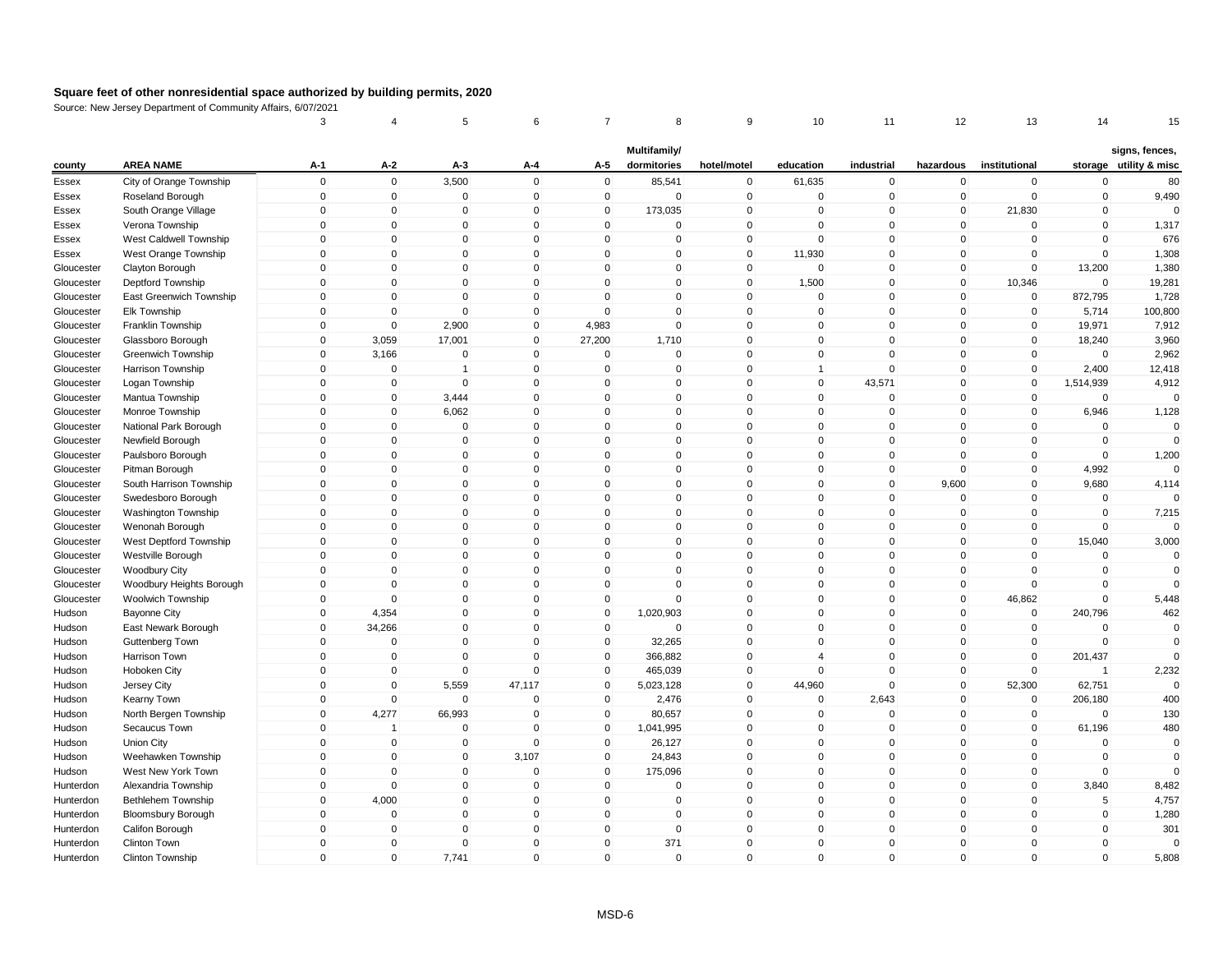| Multifamily/<br>signs, fences,<br><b>AREA NAME</b><br>$A-1$<br>$A-2$<br>institutional<br>storage utility & misc<br>$A-3$<br>A-4<br>A-5<br>dormitories<br>hotel/motel<br>education<br>industrial<br>hazardous<br>county<br>$\mathsf 0$<br>$\mathbf 0$<br>$\mathsf 0$<br>$\mathbf 0$<br>31,952<br>Delaware Township<br>$\mathbf 0$<br>$\mathbf 0$<br>$\mathbf 0$<br>$\mathbf 0$<br>$\mathbf 0$<br>$\mathbf 0$<br>$\mathbf 0$<br>9,996<br>Hunterdon<br>$\mathbf 0$<br>$\overline{0}$<br>$\mathbf 0$<br>$\mathbf 0$<br>$\mathbf 0$<br>$\mathbf 0$<br>$\mathbf{1}$<br>$\mathbf 0$<br>$\mathbf 0$<br>$\mathbf 0$<br>$\mathbf 0$<br>$\mathbf 0$<br>4,223<br>Hunterdon<br>East Amwell Township<br>$\pmb{0}$<br>$\Omega$<br>Flemington Borough<br>0<br>$\mathbf{0}$<br>0<br>$\Omega$<br>0<br>$\mathbf 0$<br>$\Omega$<br>0<br>0<br>$\mathbf 0$<br>Hunterdon<br>$\mathbf 0$<br>$\mathbf{0}$<br>$\mathbf 0$<br>$\mathbf 0$<br>$\Omega$<br>$\mathbf 0$<br>$\mathbf 0$<br>$\mathbf 0$<br>$\Omega$<br>$\Omega$<br>$\mathbf 0$<br>10,380<br>8,586<br>Hunterdon<br>Franklin Township<br>$\mathbf 0$<br>$\mathbf 0$<br>$\mathbf 0$<br>$\mathbf 0$<br>$\mathbf 0$<br>68,750<br>$\mathbf 0$<br>0<br>$\mathbf 0$<br>$\mathbf 0$<br>$\mathbf 0$<br>$\mathbf 0$<br>961<br>Hunterdon<br>Frenchtown Borough<br>$\mathbf 0$<br>$\mathbf 0$<br>2,304<br>1,546<br>Hunterdon<br>Glen Gardner Borough<br>$\Omega$<br>$\Omega$<br>$\mathbf{0}$<br>$\mathbf 0$<br>$\overline{0}$<br>$\Omega$<br>$\Omega$<br>$\mathbf{0}$<br>$\mathbf{0}$<br>$\Omega$<br>$\Omega$<br>$\mathbf{0}$<br>$\Omega$<br>$\mathbf{0}$<br>$\Omega$<br>$\mathbf 0$<br>$\mathbf 0$<br>$\mathbf{0}$<br>$\mathbf 0$<br>$\mathbf{0}$<br>$\Omega$<br>Hunterdon<br>Hampton Borough<br>-1<br>$\mathbf 0$<br>$\mathbf 0$<br>0<br>$\mathbf 0$<br>$\mathbf 0$<br>$\mathbf 0$<br>$\mathbf 0$<br>$\mathbf 0$<br>$\mathbf 0$<br>$\mathbf 0$<br>$\mathbf 0$<br>$\Omega$<br>High Bridge Borough<br>0<br>Hunterdon<br>$\mathsf 0$<br>$\mathbf{0}$<br>$\mathbf{0}$<br>$\mathbf 0$<br>$\Omega$<br>$\mathsf 0$<br>$\overline{0}$<br>$\Omega$<br>$\Omega$<br>$\mathbf{0}$<br>$\mathbf 0$<br>$\mathbf 0$<br>2,527<br><b>Holland Township</b><br>Hunterdon<br>$\pmb{0}$<br>$\mathbf 0$<br>0<br>$\mathbf 0$<br>$\mathbf 0$<br>$\pmb{0}$<br>$\mathbf 0$<br>$\mathbf 0$<br>$\mathbf 0$<br>$\mathbf 0$<br>$\mathbf 0$<br>23,192<br>5,483<br>Hunterdon<br>Kingwood Township<br>0<br>$\Omega$<br>$\Omega$<br>$\mathbf 0$<br>$\Omega$<br>$\mathbf 0$<br>Hunterdon<br>Lambertville City<br>$\Omega$<br>0<br>$\mathbf 0$<br>$\Omega$<br>0<br>0<br>$\mathbf 0$<br>$\mathbf 0$<br>$\Omega$<br>770<br>$\Omega$<br>$\mathbf 0$<br>$\Omega$<br>$\mathbf 0$<br>$\mathbf 0$<br>$\Omega$<br>$\mathbf 0$<br>$\mathbf 0$<br>$\mathbf 0$<br>Hunterdon<br>Lebanon Borough<br>$\mathsf 0$<br>$\mathbf 0$<br>$\mathbf 0$<br>$\mathsf 0$<br>$\mathbf 0$<br>$\mathbf 0$<br>0<br>$\mathbf 0$<br>$\Omega$<br>$\mathbf 0$<br>$\mathbf 0$<br>2,688<br>14,724<br>Hunterdon<br>Lebanon Township<br>$\Omega$<br>$\mathbf 0$<br>$\mathbf 0$<br>$\mathsf 0$<br>$\Omega$<br>Hunterdon<br>Milford Borough<br>$\mathbf 0$<br>$\mathbf{0}$<br>$\Omega$<br>$\mathbf{0}$<br>$\mathbf{0}$<br>$\mathbf{0}$<br>$\mathbf 0$<br>Raritan Township<br>$\mathbf 0$<br>$\mathbf 0$<br>1,784<br>$\mathbf 0$<br>$\mathbf 0$<br>33,624<br>$\mathbf 0$<br>$\Omega$<br>3,100<br>$\mathbf 0$<br>$\mathbf 0$<br>35,756<br>9,543<br>Hunterdon<br>$\mathsf 0$<br>$\mathbf 0$<br>$\mathbf 0$<br>$\mathbf 0$<br>$\mathbf 0$<br>$\mathbf 0$<br>$\Omega$<br>$\mathbf 0$<br>$\mathbf 0$<br>$\Omega$<br>3,920<br>24,439<br>Hunterdon<br>Readington Township<br>1<br>$\mathsf 0$<br>$\mathbf 0$<br>$\mathbf 0$<br>$\mathbf 0$<br>$\mathsf 0$<br>$\mathbf 0$<br>$\Omega$<br>$\mathbf 0$<br>0<br>$\mathbf 0$<br>$\mathbf 0$<br>$\mathbf 0$<br>$\Omega$<br>Hunterdon<br>Stockton Borough<br>$\mathsf 0$<br>$\mathbf 0$<br>$\mathbf 0$<br>$\mathbf 0$<br>$\mathbf 0$<br>$\mathbf 0$<br>$\mathbf 0$<br>$\mathbf 0$<br>$\Omega$<br>$\mathbf 0$<br>$\mathbf 0$<br>432<br>4,954<br>Hunterdon<br><b>Tewksbury Township</b><br>$\pmb{0}$<br>765<br>3,590<br>0<br>$\mathbf 0$<br>0<br>$\Omega$<br>0<br>0<br>$\Omega$<br>$\mathbf 0$<br>$\mathbf 0$<br>Hunterdon<br>Union Township<br>1<br>$\mathsf 0$<br>$\Omega$<br>$\mathbf 0$<br>$\mathsf 0$<br>$\mathbf{0}$<br>$\mathbf 0$<br>$\Omega$<br>7,783<br>$\Omega$<br>$\Omega$<br>$\mathbf{0}$<br>$\mathbf 0$<br>19,431<br>Hunterdon<br>West Amwell Township<br>1,081<br>$\mathbf 0$<br>$\overline{0}$<br>$\mathbf 0$<br>$\mathbf 0$<br>$\mathbf 0$<br>$\mathbf 0$<br>$\mathbf 0$<br>$\mathbf 0$<br>$\Omega$<br>$\mathbf 0$<br>$\mathbf 0$<br>14,166<br>East Windsor Township<br>Mercer<br>$\mathbf 0$<br>$\Omega$<br>4,800<br>2,700<br>Ewing Township<br>9,158<br>0<br>$\mathbf 0$<br>261,054<br>0<br>$\Omega$<br>$\mathbf 0$<br>$\mathbf{0}$<br>$\mathbf 0$<br>Mercer<br>$\Omega$<br>5,300<br>$\mathbf{0}$<br>$\Omega$<br>$\mathbf 0$<br>4,536<br>$\mathbf 0$<br>$\Omega$<br>$\mathbf 0$<br>$\mathbf 0$<br>$\mathbf 0$<br>1,017,347<br>Hamilton Township<br>Mercer<br>$\mathbf 0$<br>$\mathbf 0$<br>$\mathbf 0$<br>$\mathbf 0$<br>0<br>$\mathbf 0$<br>216<br>Mercer<br>Hightstown Borough<br>$\mathbf 0$<br>0<br>$\Omega$<br>$\Omega$<br>0<br>$\mathbf 0$<br>$\mathbf 0$<br>$\mathbf{0}$<br>$\mathbf 0$<br>$\mathbf 0$<br>$\mathbf{0}$<br>$\mathbf{0}$<br>$\overline{0}$<br>$\Omega$<br>$\Omega$<br>$\mathbf 0$<br>$\mathbf 0$<br>Hopewell Borough<br>$\mathbf 0$<br>415<br>Mercer<br>912<br>$\mathbf 0$<br>$\mathbf 0$<br>$\mathbf 0$<br>$\mathbf 0$<br>$\mathbf 0$<br>$\mathbf 0$<br>$\overline{0}$<br>0<br>$\mathbf 0$<br>$\mathbf 0$<br>34,376<br>16,964<br><b>Hopewell Township</b><br>Mercer<br>$\mathbf 0$<br>$\mathbf 0$<br>$\mathbf 0$<br>$\pmb{0}$<br>$\mathbf 0$<br>$\mathbf 0$<br>$\overline{0}$<br>145,802<br>$\mathbf 0$<br>$\mathbf 0$<br>1,008<br>3,672<br>0<br>Mercer<br>Lawrence Township<br>$\Omega$<br>$\mathbf 0$<br>$\mathbf 0$<br>7,933<br>$\mathbf 0$<br>$\mathbf 0$<br>$\mathbf 0$<br>$\mathbf 0$<br>$\Omega$<br>$\mathbf 0$<br>$\mathbf{0}$<br>595<br>Mercer<br>Pennington Borough<br>$\overline{4}$<br>See Princeton (1114)<br>Princeton Borough<br>Mercer<br>$\mathbf 0$<br>$\mathbf 0$<br>29,739<br>$\mathbf 0$<br>249,155<br>$\overline{0}$<br>13,035<br>$\mathbf 0$<br>$\mathbf 0$<br>$\mathbf 0$<br>$\mathbf 0$<br>13,940<br>Princeton (1114)<br>$\Omega$<br>Mercer<br>$\mathbf 0$<br>$\mathbf 0$<br>$\mathbf 0$<br>$\mathbf 0$<br>$\mathbf 0$<br>$\mathbf 0$<br>$\overline{0}$<br>$\mathbf{0}$<br>$\mathbf 0$<br>$\mathbf 0$<br>$\mathbf 0$<br>Mercer<br><b>Trenton City</b><br>$\Omega$<br>$\Omega$<br>$\mathbf 0$<br>$\mathbf 0$<br>$\Omega$<br>$\mathbf 0$<br>179,876<br>$\mathbf 0$<br>$\mathbf 0$<br>$\mathbf 0$<br>$\mathbf 0$<br>$\mathbf 0$<br>$\mathbf{0}$<br>$\mathbf 0$<br>285<br>Robbinsville Township<br>Mercer<br>$\mathbf 0$<br>10,660<br>$\mathbf 0$<br>$\mathbf{0}$<br>707,828<br>$\Omega$<br>40,251<br>$\Omega$<br>$\mathbf{0}$<br>4,520<br>1,398<br>West Windsor Township<br>$\Omega$<br>$\mathbf 0$<br>Mercer<br>$\mathsf 0$<br>$\mathbf{0}$<br>$\mathbf 0$<br>59,523<br>$\mathbf 0$<br>$\mathbf 0$<br>$\mathbf 0$<br>$\mathbf 0$<br>$\mathbf 0$<br>$\mathbf 0$<br>$\mathbf 0$<br>189,492<br>Middlesex<br>Carteret Borough<br>$\pmb{0}$<br>$\mathbf 0$<br>$\pmb{0}$<br>$\pmb{0}$<br>$\mathbf 0$<br>$\mathbf 0$<br>$\mathbf 0$<br>1,568<br>Middlesex<br>Cranbury Township<br>$\mathbf 0$<br>0<br>0<br>0<br>$\mathbf 0$<br>$\mathbf 0$<br>$\Omega$<br>$\mathbf 0$<br>$\Omega$<br>$\Omega$<br>140<br>$\mathbf 0$<br>$\mathbf{0}$<br>$\mathbf{0}$<br>$\Omega$<br>$\mathbf{0}$<br>$\mathbf 0$<br>$\Omega$<br>Middlesex<br>Dunellen Borough<br>$\mathsf 0$<br>$\mathbf 0$<br>3<br>$\overline{2}$<br>$\mathbf 0$<br>$\mathbf 0$<br>$\mathbf 0$<br>103,746<br>$\mathbf 0$<br>$\mathbf 0$<br>$\mathbf 0$<br>513,242<br>4,810<br>Middlesex<br>East Brunswick Township<br>$\mathbf 0$<br>7,270<br>6,000<br>$\mathbf 0$<br>$\mathbf 0$<br>42,788<br>$\mathbf 0$<br>$\mathbf 0$<br>$\mathbf 0$<br>$\mathbf 0$<br>$\mathbf 0$<br>1,146,971<br>2,000<br>Middlesex<br>Edison Township<br>$\Omega$<br>$\mathbf 0$<br>$\mathbf 0$<br>$\mathbf 0$<br>$\mathbf 0$<br>$\mathbf 0$<br>$\mathbf 0$<br>$\Omega$<br>$\mathbf{0}$<br>$\mathbf 0$<br>$\mathbf{0}$<br>$\mathbf 0$<br>1,520<br>Middlesex<br>Helmetta Borough<br>$\mathsf 0$<br>$\mathbf 0$<br>0<br>$\mathbf 0$<br>$\mathbf 0$<br>100,290<br>0<br>$\Omega$<br>$\mathbf 0$<br>$\mathbf 0$<br>$\mathbf 0$<br>$\mathbf 0$<br>$\Omega$<br>Middlesex<br><b>Highland Park Borough</b><br>$\mathbf 0$<br>$\Omega$<br>$\Omega$<br>$\mathbf 0$<br>$\mathbf{0}$<br>$\mathbf{0}$<br>$\Omega$<br>$\mathbf{0}$<br>$\mathbf{0}$<br>$\mathbf{0}$<br>$\mathbf 0$<br>10<br>Middlesex<br>Jamesburg Borough<br>$\mathbf{0}$<br>7,431<br>Middlesex<br>$\mathbf 0$<br>$\mathbf 0$<br>$\mathbf 0$<br>$\mathbf 0$<br>47,672<br>$\overline{0}$<br>$\mathbf 0$<br>$\mathbf 0$<br>$\mathbf 0$<br>$\mathbf 0$<br>7,801<br>16,279<br>Old Bridge Township<br>$\pmb{0}$<br>$\mathbf 0$<br>0<br>$\mathbf 0$<br>$\mathbf 0$<br>7,204<br>$\mathbf 0$<br>$\mathbf 0$<br>$\mathbf 0$<br>$\mathbf 0$<br>$\mathbf 0$<br>400<br>Middlesex<br>Metuchen Borough<br>0<br>$\mathbf 0$<br>$\mathbf 0$<br>Middlesex<br>Middlesex Borough<br>$\mathbf 0$<br>$\Omega$<br>$\mathbf 0$<br>$\mathbf 0$<br>$\mathbf 0$<br>$\mathbf 0$<br>$\Omega$<br>$\mathbf 0$<br>$\mathbf 0$<br>125,000<br>$\Omega$<br>$\mathsf 0$<br>$\mathbf 0$<br>$\mathbf 0$<br>$\mathsf 0$<br>$\overline{0}$<br>$\mathbf 0$<br>$\mathbf 0$<br>$\mathbf 0$<br>$\mathbf 0$<br>$\mathbf 0$<br>$\mathbf 0$<br>$\mathbf 0$<br>$\Omega$<br>Middlesex<br>Milltown Borough<br>$\mathbf 0$<br>$\mathbf 0$<br>30,820<br>$\mathbf 0$<br>$\mathbf 0$<br>53,330<br>$\mathbf 0$<br>0<br>$\mathbf 0$<br>$\mathbf 0$<br>$\mathbf 0$<br>$\mathbf 0$<br>45,599<br>Middlesex<br>Monroe Township<br>Middlesex<br>$\mathbf 0$<br>$\Omega$<br>$\Omega$<br>$\mathbf 0$<br>$\mathbf{0}$<br>32,525<br>$\Omega$<br>$\Omega$<br>$\mathbf{0}$<br>$\mathbf 0$<br>$\mathbf 0$<br>67,200<br>$\Omega$<br>New Brunswick City<br>$\Omega$<br>$\mathbf{0}$<br>$\mathbf{0}$<br>2,336<br>$\mathbf 0$<br>$\mathbf{0}$<br>293,174<br>$\mathbf{0}$<br>$\Omega$<br>$\Omega$<br>20,017<br>307,972<br>7,830<br>Middlesex<br>North Brunswick Township |  | 3 | 4 | 5 | 6 | 8 | 9 | 10 | 11 | 12 | 13 | 14 | 15 |
|----------------------------------------------------------------------------------------------------------------------------------------------------------------------------------------------------------------------------------------------------------------------------------------------------------------------------------------------------------------------------------------------------------------------------------------------------------------------------------------------------------------------------------------------------------------------------------------------------------------------------------------------------------------------------------------------------------------------------------------------------------------------------------------------------------------------------------------------------------------------------------------------------------------------------------------------------------------------------------------------------------------------------------------------------------------------------------------------------------------------------------------------------------------------------------------------------------------------------------------------------------------------------------------------------------------------------------------------------------------------------------------------------------------------------------------------------------------------------------------------------------------------------------------------------------------------------------------------------------------------------------------------------------------------------------------------------------------------------------------------------------------------------------------------------------------------------------------------------------------------------------------------------------------------------------------------------------------------------------------------------------------------------------------------------------------------------------------------------------------------------------------------------------------------------------------------------------------------------------------------------------------------------------------------------------------------------------------------------------------------------------------------------------------------------------------------------------------------------------------------------------------------------------------------------------------------------------------------------------------------------------------------------------------------------------------------------------------------------------------------------------------------------------------------------------------------------------------------------------------------------------------------------------------------------------------------------------------------------------------------------------------------------------------------------------------------------------------------------------------------------------------------------------------------------------------------------------------------------------------------------------------------------------------------------------------------------------------------------------------------------------------------------------------------------------------------------------------------------------------------------------------------------------------------------------------------------------------------------------------------------------------------------------------------------------------------------------------------------------------------------------------------------------------------------------------------------------------------------------------------------------------------------------------------------------------------------------------------------------------------------------------------------------------------------------------------------------------------------------------------------------------------------------------------------------------------------------------------------------------------------------------------------------------------------------------------------------------------------------------------------------------------------------------------------------------------------------------------------------------------------------------------------------------------------------------------------------------------------------------------------------------------------------------------------------------------------------------------------------------------------------------------------------------------------------------------------------------------------------------------------------------------------------------------------------------------------------------------------------------------------------------------------------------------------------------------------------------------------------------------------------------------------------------------------------------------------------------------------------------------------------------------------------------------------------------------------------------------------------------------------------------------------------------------------------------------------------------------------------------------------------------------------------------------------------------------------------------------------------------------------------------------------------------------------------------------------------------------------------------------------------------------------------------------------------------------------------------------------------------------------------------------------------------------------------------------------------------------------------------------------------------------------------------------------------------------------------------------------------------------------------------------------------------------------------------------------------------------------------------------------------------------------------------------------------------------------------------------------------------------------------------------------------------------------------------------------------------------------------------------------------------------------------------------------------------------------------------------------------------------------------------------------------------------------------------------------------------------------------------------------------------------------------------------------------------------------------------------------------------------------------------------------------------------------------------------------------------------------------------------------------------------------------------------------------------------------------------------------------------------------------------------------------------------------------------------------------------------------------------------------------------------------------------------------------------------------------------------------------------------------------------------------------------------------------------------------------------------------------------------------------------------------------------------------------------------------------------------------------------------------------------------------------------------------------------------------------------------------------------------------------------------------------------------------------------------------------------------------------------------------------------------------------------------------------------------------------------------------------------------------------------------------------------------------------------------------------------------------------------------------------------------------------------------------------------------------------------------------------------------------------------------------------------------------------------------------------------------------------------------------------------------------------------------------------------------------------------------------------------------------------------------------------------------------------------------------------------------------------------------------------------------------------------------------------------------------------------------------------------------------------------------------------------------------------------------------------------------------------------------------------------------------------------------------------------------------------------------------------------------------------------------------------------------------------------------------------------------------------------------------------------------------------------------------------------------------------------------------------------------------------------------------------------------------------------------------------------------------------------------------------------------------------------------------------------------------------------------------------------------------------------------------------------------------------------------------------------------------------------------------------------------------------------------------------------------------------------------------------------------------------------------------------------------------------------------------------------------------------------------------------------------------------------------------------------------------------------------------------------------------------------------------------------------------------------------------------------------------------------------------------------------------------------------------------------------------------------------------------------------------------------------------------------------------------|--|---|---|---|---|---|---|----|----|----|----|----|----|
|                                                                                                                                                                                                                                                                                                                                                                                                                                                                                                                                                                                                                                                                                                                                                                                                                                                                                                                                                                                                                                                                                                                                                                                                                                                                                                                                                                                                                                                                                                                                                                                                                                                                                                                                                                                                                                                                                                                                                                                                                                                                                                                                                                                                                                                                                                                                                                                                                                                                                                                                                                                                                                                                                                                                                                                                                                                                                                                                                                                                                                                                                                                                                                                                                                                                                                                                                                                                                                                                                                                                                                                                                                                                                                                                                                                                                                                                                                                                                                                                                                                                                                                                                                                                                                                                                                                                                                                                                                                                                                                                                                                                                                                                                                                                                                                                                                                                                                                                                                                                                                                                                                                                                                                                                                                                                                                                                                                                                                                                                                                                                                                                                                                                                                                                                                                                                                                                                                                                                                                                                                                                                                                                                                                                                                                                                                                                                                                                                                                                                                                                                                                                                                                                                                                                                                                                                                                                                                                                                                                                                                                                                                                                                                                                                                                                                                                                                                                                                                                                                                                                                                                                                                                                                                                                                                                                                                                                                                                                                                                                                                                                                                                                                                                                                                                                                                                                                                                                                                                                                                                                                                                                                                                                                                                                                                                                                                                                                                                                                                                                                                                                                                                                                                                                                                                                                                                                                                                                                                                                                                                                                                                                                                                                                                                                                                                                                                                                                                                                                                                                                                                                                                                                                                                                                                                                                                          |  |   |   |   |   |   |   |    |    |    |    |    |    |
| $\overline{0}$<br>$\mathbf 0$<br>$\mathbf{0}$<br>$\mathbf{0}$                                                                                                                                                                                                                                                                                                                                                                                                                                                                                                                                                                                                                                                                                                                                                                                                                                                                                                                                                                                                                                                                                                                                                                                                                                                                                                                                                                                                                                                                                                                                                                                                                                                                                                                                                                                                                                                                                                                                                                                                                                                                                                                                                                                                                                                                                                                                                                                                                                                                                                                                                                                                                                                                                                                                                                                                                                                                                                                                                                                                                                                                                                                                                                                                                                                                                                                                                                                                                                                                                                                                                                                                                                                                                                                                                                                                                                                                                                                                                                                                                                                                                                                                                                                                                                                                                                                                                                                                                                                                                                                                                                                                                                                                                                                                                                                                                                                                                                                                                                                                                                                                                                                                                                                                                                                                                                                                                                                                                                                                                                                                                                                                                                                                                                                                                                                                                                                                                                                                                                                                                                                                                                                                                                                                                                                                                                                                                                                                                                                                                                                                                                                                                                                                                                                                                                                                                                                                                                                                                                                                                                                                                                                                                                                                                                                                                                                                                                                                                                                                                                                                                                                                                                                                                                                                                                                                                                                                                                                                                                                                                                                                                                                                                                                                                                                                                                                                                                                                                                                                                                                                                                                                                                                                                                                                                                                                                                                                                                                                                                                                                                                                                                                                                                                                                                                                                                                                                                                                                                                                                                                                                                                                                                                                                                                                                                                                                                                                                                                                                                                                                                                                                                                                                                                                                                            |  |   |   |   |   |   |   |    |    |    |    |    |    |
|                                                                                                                                                                                                                                                                                                                                                                                                                                                                                                                                                                                                                                                                                                                                                                                                                                                                                                                                                                                                                                                                                                                                                                                                                                                                                                                                                                                                                                                                                                                                                                                                                                                                                                                                                                                                                                                                                                                                                                                                                                                                                                                                                                                                                                                                                                                                                                                                                                                                                                                                                                                                                                                                                                                                                                                                                                                                                                                                                                                                                                                                                                                                                                                                                                                                                                                                                                                                                                                                                                                                                                                                                                                                                                                                                                                                                                                                                                                                                                                                                                                                                                                                                                                                                                                                                                                                                                                                                                                                                                                                                                                                                                                                                                                                                                                                                                                                                                                                                                                                                                                                                                                                                                                                                                                                                                                                                                                                                                                                                                                                                                                                                                                                                                                                                                                                                                                                                                                                                                                                                                                                                                                                                                                                                                                                                                                                                                                                                                                                                                                                                                                                                                                                                                                                                                                                                                                                                                                                                                                                                                                                                                                                                                                                                                                                                                                                                                                                                                                                                                                                                                                                                                                                                                                                                                                                                                                                                                                                                                                                                                                                                                                                                                                                                                                                                                                                                                                                                                                                                                                                                                                                                                                                                                                                                                                                                                                                                                                                                                                                                                                                                                                                                                                                                                                                                                                                                                                                                                                                                                                                                                                                                                                                                                                                                                                                                                                                                                                                                                                                                                                                                                                                                                                                                                                                                                          |  |   |   |   |   |   |   |    |    |    |    |    |    |
|                                                                                                                                                                                                                                                                                                                                                                                                                                                                                                                                                                                                                                                                                                                                                                                                                                                                                                                                                                                                                                                                                                                                                                                                                                                                                                                                                                                                                                                                                                                                                                                                                                                                                                                                                                                                                                                                                                                                                                                                                                                                                                                                                                                                                                                                                                                                                                                                                                                                                                                                                                                                                                                                                                                                                                                                                                                                                                                                                                                                                                                                                                                                                                                                                                                                                                                                                                                                                                                                                                                                                                                                                                                                                                                                                                                                                                                                                                                                                                                                                                                                                                                                                                                                                                                                                                                                                                                                                                                                                                                                                                                                                                                                                                                                                                                                                                                                                                                                                                                                                                                                                                                                                                                                                                                                                                                                                                                                                                                                                                                                                                                                                                                                                                                                                                                                                                                                                                                                                                                                                                                                                                                                                                                                                                                                                                                                                                                                                                                                                                                                                                                                                                                                                                                                                                                                                                                                                                                                                                                                                                                                                                                                                                                                                                                                                                                                                                                                                                                                                                                                                                                                                                                                                                                                                                                                                                                                                                                                                                                                                                                                                                                                                                                                                                                                                                                                                                                                                                                                                                                                                                                                                                                                                                                                                                                                                                                                                                                                                                                                                                                                                                                                                                                                                                                                                                                                                                                                                                                                                                                                                                                                                                                                                                                                                                                                                                                                                                                                                                                                                                                                                                                                                                                                                                                                                                          |  |   |   |   |   |   |   |    |    |    |    |    |    |
|                                                                                                                                                                                                                                                                                                                                                                                                                                                                                                                                                                                                                                                                                                                                                                                                                                                                                                                                                                                                                                                                                                                                                                                                                                                                                                                                                                                                                                                                                                                                                                                                                                                                                                                                                                                                                                                                                                                                                                                                                                                                                                                                                                                                                                                                                                                                                                                                                                                                                                                                                                                                                                                                                                                                                                                                                                                                                                                                                                                                                                                                                                                                                                                                                                                                                                                                                                                                                                                                                                                                                                                                                                                                                                                                                                                                                                                                                                                                                                                                                                                                                                                                                                                                                                                                                                                                                                                                                                                                                                                                                                                                                                                                                                                                                                                                                                                                                                                                                                                                                                                                                                                                                                                                                                                                                                                                                                                                                                                                                                                                                                                                                                                                                                                                                                                                                                                                                                                                                                                                                                                                                                                                                                                                                                                                                                                                                                                                                                                                                                                                                                                                                                                                                                                                                                                                                                                                                                                                                                                                                                                                                                                                                                                                                                                                                                                                                                                                                                                                                                                                                                                                                                                                                                                                                                                                                                                                                                                                                                                                                                                                                                                                                                                                                                                                                                                                                                                                                                                                                                                                                                                                                                                                                                                                                                                                                                                                                                                                                                                                                                                                                                                                                                                                                                                                                                                                                                                                                                                                                                                                                                                                                                                                                                                                                                                                                                                                                                                                                                                                                                                                                                                                                                                                                                                                                                          |  |   |   |   |   |   |   |    |    |    |    |    |    |
|                                                                                                                                                                                                                                                                                                                                                                                                                                                                                                                                                                                                                                                                                                                                                                                                                                                                                                                                                                                                                                                                                                                                                                                                                                                                                                                                                                                                                                                                                                                                                                                                                                                                                                                                                                                                                                                                                                                                                                                                                                                                                                                                                                                                                                                                                                                                                                                                                                                                                                                                                                                                                                                                                                                                                                                                                                                                                                                                                                                                                                                                                                                                                                                                                                                                                                                                                                                                                                                                                                                                                                                                                                                                                                                                                                                                                                                                                                                                                                                                                                                                                                                                                                                                                                                                                                                                                                                                                                                                                                                                                                                                                                                                                                                                                                                                                                                                                                                                                                                                                                                                                                                                                                                                                                                                                                                                                                                                                                                                                                                                                                                                                                                                                                                                                                                                                                                                                                                                                                                                                                                                                                                                                                                                                                                                                                                                                                                                                                                                                                                                                                                                                                                                                                                                                                                                                                                                                                                                                                                                                                                                                                                                                                                                                                                                                                                                                                                                                                                                                                                                                                                                                                                                                                                                                                                                                                                                                                                                                                                                                                                                                                                                                                                                                                                                                                                                                                                                                                                                                                                                                                                                                                                                                                                                                                                                                                                                                                                                                                                                                                                                                                                                                                                                                                                                                                                                                                                                                                                                                                                                                                                                                                                                                                                                                                                                                                                                                                                                                                                                                                                                                                                                                                                                                                                                                                          |  |   |   |   |   |   |   |    |    |    |    |    |    |
|                                                                                                                                                                                                                                                                                                                                                                                                                                                                                                                                                                                                                                                                                                                                                                                                                                                                                                                                                                                                                                                                                                                                                                                                                                                                                                                                                                                                                                                                                                                                                                                                                                                                                                                                                                                                                                                                                                                                                                                                                                                                                                                                                                                                                                                                                                                                                                                                                                                                                                                                                                                                                                                                                                                                                                                                                                                                                                                                                                                                                                                                                                                                                                                                                                                                                                                                                                                                                                                                                                                                                                                                                                                                                                                                                                                                                                                                                                                                                                                                                                                                                                                                                                                                                                                                                                                                                                                                                                                                                                                                                                                                                                                                                                                                                                                                                                                                                                                                                                                                                                                                                                                                                                                                                                                                                                                                                                                                                                                                                                                                                                                                                                                                                                                                                                                                                                                                                                                                                                                                                                                                                                                                                                                                                                                                                                                                                                                                                                                                                                                                                                                                                                                                                                                                                                                                                                                                                                                                                                                                                                                                                                                                                                                                                                                                                                                                                                                                                                                                                                                                                                                                                                                                                                                                                                                                                                                                                                                                                                                                                                                                                                                                                                                                                                                                                                                                                                                                                                                                                                                                                                                                                                                                                                                                                                                                                                                                                                                                                                                                                                                                                                                                                                                                                                                                                                                                                                                                                                                                                                                                                                                                                                                                                                                                                                                                                                                                                                                                                                                                                                                                                                                                                                                                                                                                                                          |  |   |   |   |   |   |   |    |    |    |    |    |    |
|                                                                                                                                                                                                                                                                                                                                                                                                                                                                                                                                                                                                                                                                                                                                                                                                                                                                                                                                                                                                                                                                                                                                                                                                                                                                                                                                                                                                                                                                                                                                                                                                                                                                                                                                                                                                                                                                                                                                                                                                                                                                                                                                                                                                                                                                                                                                                                                                                                                                                                                                                                                                                                                                                                                                                                                                                                                                                                                                                                                                                                                                                                                                                                                                                                                                                                                                                                                                                                                                                                                                                                                                                                                                                                                                                                                                                                                                                                                                                                                                                                                                                                                                                                                                                                                                                                                                                                                                                                                                                                                                                                                                                                                                                                                                                                                                                                                                                                                                                                                                                                                                                                                                                                                                                                                                                                                                                                                                                                                                                                                                                                                                                                                                                                                                                                                                                                                                                                                                                                                                                                                                                                                                                                                                                                                                                                                                                                                                                                                                                                                                                                                                                                                                                                                                                                                                                                                                                                                                                                                                                                                                                                                                                                                                                                                                                                                                                                                                                                                                                                                                                                                                                                                                                                                                                                                                                                                                                                                                                                                                                                                                                                                                                                                                                                                                                                                                                                                                                                                                                                                                                                                                                                                                                                                                                                                                                                                                                                                                                                                                                                                                                                                                                                                                                                                                                                                                                                                                                                                                                                                                                                                                                                                                                                                                                                                                                                                                                                                                                                                                                                                                                                                                                                                                                                                                                                          |  |   |   |   |   |   |   |    |    |    |    |    |    |
|                                                                                                                                                                                                                                                                                                                                                                                                                                                                                                                                                                                                                                                                                                                                                                                                                                                                                                                                                                                                                                                                                                                                                                                                                                                                                                                                                                                                                                                                                                                                                                                                                                                                                                                                                                                                                                                                                                                                                                                                                                                                                                                                                                                                                                                                                                                                                                                                                                                                                                                                                                                                                                                                                                                                                                                                                                                                                                                                                                                                                                                                                                                                                                                                                                                                                                                                                                                                                                                                                                                                                                                                                                                                                                                                                                                                                                                                                                                                                                                                                                                                                                                                                                                                                                                                                                                                                                                                                                                                                                                                                                                                                                                                                                                                                                                                                                                                                                                                                                                                                                                                                                                                                                                                                                                                                                                                                                                                                                                                                                                                                                                                                                                                                                                                                                                                                                                                                                                                                                                                                                                                                                                                                                                                                                                                                                                                                                                                                                                                                                                                                                                                                                                                                                                                                                                                                                                                                                                                                                                                                                                                                                                                                                                                                                                                                                                                                                                                                                                                                                                                                                                                                                                                                                                                                                                                                                                                                                                                                                                                                                                                                                                                                                                                                                                                                                                                                                                                                                                                                                                                                                                                                                                                                                                                                                                                                                                                                                                                                                                                                                                                                                                                                                                                                                                                                                                                                                                                                                                                                                                                                                                                                                                                                                                                                                                                                                                                                                                                                                                                                                                                                                                                                                                                                                                                                                          |  |   |   |   |   |   |   |    |    |    |    |    |    |
|                                                                                                                                                                                                                                                                                                                                                                                                                                                                                                                                                                                                                                                                                                                                                                                                                                                                                                                                                                                                                                                                                                                                                                                                                                                                                                                                                                                                                                                                                                                                                                                                                                                                                                                                                                                                                                                                                                                                                                                                                                                                                                                                                                                                                                                                                                                                                                                                                                                                                                                                                                                                                                                                                                                                                                                                                                                                                                                                                                                                                                                                                                                                                                                                                                                                                                                                                                                                                                                                                                                                                                                                                                                                                                                                                                                                                                                                                                                                                                                                                                                                                                                                                                                                                                                                                                                                                                                                                                                                                                                                                                                                                                                                                                                                                                                                                                                                                                                                                                                                                                                                                                                                                                                                                                                                                                                                                                                                                                                                                                                                                                                                                                                                                                                                                                                                                                                                                                                                                                                                                                                                                                                                                                                                                                                                                                                                                                                                                                                                                                                                                                                                                                                                                                                                                                                                                                                                                                                                                                                                                                                                                                                                                                                                                                                                                                                                                                                                                                                                                                                                                                                                                                                                                                                                                                                                                                                                                                                                                                                                                                                                                                                                                                                                                                                                                                                                                                                                                                                                                                                                                                                                                                                                                                                                                                                                                                                                                                                                                                                                                                                                                                                                                                                                                                                                                                                                                                                                                                                                                                                                                                                                                                                                                                                                                                                                                                                                                                                                                                                                                                                                                                                                                                                                                                                                                                          |  |   |   |   |   |   |   |    |    |    |    |    |    |
|                                                                                                                                                                                                                                                                                                                                                                                                                                                                                                                                                                                                                                                                                                                                                                                                                                                                                                                                                                                                                                                                                                                                                                                                                                                                                                                                                                                                                                                                                                                                                                                                                                                                                                                                                                                                                                                                                                                                                                                                                                                                                                                                                                                                                                                                                                                                                                                                                                                                                                                                                                                                                                                                                                                                                                                                                                                                                                                                                                                                                                                                                                                                                                                                                                                                                                                                                                                                                                                                                                                                                                                                                                                                                                                                                                                                                                                                                                                                                                                                                                                                                                                                                                                                                                                                                                                                                                                                                                                                                                                                                                                                                                                                                                                                                                                                                                                                                                                                                                                                                                                                                                                                                                                                                                                                                                                                                                                                                                                                                                                                                                                                                                                                                                                                                                                                                                                                                                                                                                                                                                                                                                                                                                                                                                                                                                                                                                                                                                                                                                                                                                                                                                                                                                                                                                                                                                                                                                                                                                                                                                                                                                                                                                                                                                                                                                                                                                                                                                                                                                                                                                                                                                                                                                                                                                                                                                                                                                                                                                                                                                                                                                                                                                                                                                                                                                                                                                                                                                                                                                                                                                                                                                                                                                                                                                                                                                                                                                                                                                                                                                                                                                                                                                                                                                                                                                                                                                                                                                                                                                                                                                                                                                                                                                                                                                                                                                                                                                                                                                                                                                                                                                                                                                                                                                                                                                          |  |   |   |   |   |   |   |    |    |    |    |    |    |
|                                                                                                                                                                                                                                                                                                                                                                                                                                                                                                                                                                                                                                                                                                                                                                                                                                                                                                                                                                                                                                                                                                                                                                                                                                                                                                                                                                                                                                                                                                                                                                                                                                                                                                                                                                                                                                                                                                                                                                                                                                                                                                                                                                                                                                                                                                                                                                                                                                                                                                                                                                                                                                                                                                                                                                                                                                                                                                                                                                                                                                                                                                                                                                                                                                                                                                                                                                                                                                                                                                                                                                                                                                                                                                                                                                                                                                                                                                                                                                                                                                                                                                                                                                                                                                                                                                                                                                                                                                                                                                                                                                                                                                                                                                                                                                                                                                                                                                                                                                                                                                                                                                                                                                                                                                                                                                                                                                                                                                                                                                                                                                                                                                                                                                                                                                                                                                                                                                                                                                                                                                                                                                                                                                                                                                                                                                                                                                                                                                                                                                                                                                                                                                                                                                                                                                                                                                                                                                                                                                                                                                                                                                                                                                                                                                                                                                                                                                                                                                                                                                                                                                                                                                                                                                                                                                                                                                                                                                                                                                                                                                                                                                                                                                                                                                                                                                                                                                                                                                                                                                                                                                                                                                                                                                                                                                                                                                                                                                                                                                                                                                                                                                                                                                                                                                                                                                                                                                                                                                                                                                                                                                                                                                                                                                                                                                                                                                                                                                                                                                                                                                                                                                                                                                                                                                                                                                          |  |   |   |   |   |   |   |    |    |    |    |    |    |
|                                                                                                                                                                                                                                                                                                                                                                                                                                                                                                                                                                                                                                                                                                                                                                                                                                                                                                                                                                                                                                                                                                                                                                                                                                                                                                                                                                                                                                                                                                                                                                                                                                                                                                                                                                                                                                                                                                                                                                                                                                                                                                                                                                                                                                                                                                                                                                                                                                                                                                                                                                                                                                                                                                                                                                                                                                                                                                                                                                                                                                                                                                                                                                                                                                                                                                                                                                                                                                                                                                                                                                                                                                                                                                                                                                                                                                                                                                                                                                                                                                                                                                                                                                                                                                                                                                                                                                                                                                                                                                                                                                                                                                                                                                                                                                                                                                                                                                                                                                                                                                                                                                                                                                                                                                                                                                                                                                                                                                                                                                                                                                                                                                                                                                                                                                                                                                                                                                                                                                                                                                                                                                                                                                                                                                                                                                                                                                                                                                                                                                                                                                                                                                                                                                                                                                                                                                                                                                                                                                                                                                                                                                                                                                                                                                                                                                                                                                                                                                                                                                                                                                                                                                                                                                                                                                                                                                                                                                                                                                                                                                                                                                                                                                                                                                                                                                                                                                                                                                                                                                                                                                                                                                                                                                                                                                                                                                                                                                                                                                                                                                                                                                                                                                                                                                                                                                                                                                                                                                                                                                                                                                                                                                                                                                                                                                                                                                                                                                                                                                                                                                                                                                                                                                                                                                                                                                          |  |   |   |   |   |   |   |    |    |    |    |    |    |
|                                                                                                                                                                                                                                                                                                                                                                                                                                                                                                                                                                                                                                                                                                                                                                                                                                                                                                                                                                                                                                                                                                                                                                                                                                                                                                                                                                                                                                                                                                                                                                                                                                                                                                                                                                                                                                                                                                                                                                                                                                                                                                                                                                                                                                                                                                                                                                                                                                                                                                                                                                                                                                                                                                                                                                                                                                                                                                                                                                                                                                                                                                                                                                                                                                                                                                                                                                                                                                                                                                                                                                                                                                                                                                                                                                                                                                                                                                                                                                                                                                                                                                                                                                                                                                                                                                                                                                                                                                                                                                                                                                                                                                                                                                                                                                                                                                                                                                                                                                                                                                                                                                                                                                                                                                                                                                                                                                                                                                                                                                                                                                                                                                                                                                                                                                                                                                                                                                                                                                                                                                                                                                                                                                                                                                                                                                                                                                                                                                                                                                                                                                                                                                                                                                                                                                                                                                                                                                                                                                                                                                                                                                                                                                                                                                                                                                                                                                                                                                                                                                                                                                                                                                                                                                                                                                                                                                                                                                                                                                                                                                                                                                                                                                                                                                                                                                                                                                                                                                                                                                                                                                                                                                                                                                                                                                                                                                                                                                                                                                                                                                                                                                                                                                                                                                                                                                                                                                                                                                                                                                                                                                                                                                                                                                                                                                                                                                                                                                                                                                                                                                                                                                                                                                                                                                                                                                          |  |   |   |   |   |   |   |    |    |    |    |    |    |
|                                                                                                                                                                                                                                                                                                                                                                                                                                                                                                                                                                                                                                                                                                                                                                                                                                                                                                                                                                                                                                                                                                                                                                                                                                                                                                                                                                                                                                                                                                                                                                                                                                                                                                                                                                                                                                                                                                                                                                                                                                                                                                                                                                                                                                                                                                                                                                                                                                                                                                                                                                                                                                                                                                                                                                                                                                                                                                                                                                                                                                                                                                                                                                                                                                                                                                                                                                                                                                                                                                                                                                                                                                                                                                                                                                                                                                                                                                                                                                                                                                                                                                                                                                                                                                                                                                                                                                                                                                                                                                                                                                                                                                                                                                                                                                                                                                                                                                                                                                                                                                                                                                                                                                                                                                                                                                                                                                                                                                                                                                                                                                                                                                                                                                                                                                                                                                                                                                                                                                                                                                                                                                                                                                                                                                                                                                                                                                                                                                                                                                                                                                                                                                                                                                                                                                                                                                                                                                                                                                                                                                                                                                                                                                                                                                                                                                                                                                                                                                                                                                                                                                                                                                                                                                                                                                                                                                                                                                                                                                                                                                                                                                                                                                                                                                                                                                                                                                                                                                                                                                                                                                                                                                                                                                                                                                                                                                                                                                                                                                                                                                                                                                                                                                                                                                                                                                                                                                                                                                                                                                                                                                                                                                                                                                                                                                                                                                                                                                                                                                                                                                                                                                                                                                                                                                                                                                          |  |   |   |   |   |   |   |    |    |    |    |    |    |
|                                                                                                                                                                                                                                                                                                                                                                                                                                                                                                                                                                                                                                                                                                                                                                                                                                                                                                                                                                                                                                                                                                                                                                                                                                                                                                                                                                                                                                                                                                                                                                                                                                                                                                                                                                                                                                                                                                                                                                                                                                                                                                                                                                                                                                                                                                                                                                                                                                                                                                                                                                                                                                                                                                                                                                                                                                                                                                                                                                                                                                                                                                                                                                                                                                                                                                                                                                                                                                                                                                                                                                                                                                                                                                                                                                                                                                                                                                                                                                                                                                                                                                                                                                                                                                                                                                                                                                                                                                                                                                                                                                                                                                                                                                                                                                                                                                                                                                                                                                                                                                                                                                                                                                                                                                                                                                                                                                                                                                                                                                                                                                                                                                                                                                                                                                                                                                                                                                                                                                                                                                                                                                                                                                                                                                                                                                                                                                                                                                                                                                                                                                                                                                                                                                                                                                                                                                                                                                                                                                                                                                                                                                                                                                                                                                                                                                                                                                                                                                                                                                                                                                                                                                                                                                                                                                                                                                                                                                                                                                                                                                                                                                                                                                                                                                                                                                                                                                                                                                                                                                                                                                                                                                                                                                                                                                                                                                                                                                                                                                                                                                                                                                                                                                                                                                                                                                                                                                                                                                                                                                                                                                                                                                                                                                                                                                                                                                                                                                                                                                                                                                                                                                                                                                                                                                                                                                          |  |   |   |   |   |   |   |    |    |    |    |    |    |
|                                                                                                                                                                                                                                                                                                                                                                                                                                                                                                                                                                                                                                                                                                                                                                                                                                                                                                                                                                                                                                                                                                                                                                                                                                                                                                                                                                                                                                                                                                                                                                                                                                                                                                                                                                                                                                                                                                                                                                                                                                                                                                                                                                                                                                                                                                                                                                                                                                                                                                                                                                                                                                                                                                                                                                                                                                                                                                                                                                                                                                                                                                                                                                                                                                                                                                                                                                                                                                                                                                                                                                                                                                                                                                                                                                                                                                                                                                                                                                                                                                                                                                                                                                                                                                                                                                                                                                                                                                                                                                                                                                                                                                                                                                                                                                                                                                                                                                                                                                                                                                                                                                                                                                                                                                                                                                                                                                                                                                                                                                                                                                                                                                                                                                                                                                                                                                                                                                                                                                                                                                                                                                                                                                                                                                                                                                                                                                                                                                                                                                                                                                                                                                                                                                                                                                                                                                                                                                                                                                                                                                                                                                                                                                                                                                                                                                                                                                                                                                                                                                                                                                                                                                                                                                                                                                                                                                                                                                                                                                                                                                                                                                                                                                                                                                                                                                                                                                                                                                                                                                                                                                                                                                                                                                                                                                                                                                                                                                                                                                                                                                                                                                                                                                                                                                                                                                                                                                                                                                                                                                                                                                                                                                                                                                                                                                                                                                                                                                                                                                                                                                                                                                                                                                                                                                                                                                          |  |   |   |   |   |   |   |    |    |    |    |    |    |
|                                                                                                                                                                                                                                                                                                                                                                                                                                                                                                                                                                                                                                                                                                                                                                                                                                                                                                                                                                                                                                                                                                                                                                                                                                                                                                                                                                                                                                                                                                                                                                                                                                                                                                                                                                                                                                                                                                                                                                                                                                                                                                                                                                                                                                                                                                                                                                                                                                                                                                                                                                                                                                                                                                                                                                                                                                                                                                                                                                                                                                                                                                                                                                                                                                                                                                                                                                                                                                                                                                                                                                                                                                                                                                                                                                                                                                                                                                                                                                                                                                                                                                                                                                                                                                                                                                                                                                                                                                                                                                                                                                                                                                                                                                                                                                                                                                                                                                                                                                                                                                                                                                                                                                                                                                                                                                                                                                                                                                                                                                                                                                                                                                                                                                                                                                                                                                                                                                                                                                                                                                                                                                                                                                                                                                                                                                                                                                                                                                                                                                                                                                                                                                                                                                                                                                                                                                                                                                                                                                                                                                                                                                                                                                                                                                                                                                                                                                                                                                                                                                                                                                                                                                                                                                                                                                                                                                                                                                                                                                                                                                                                                                                                                                                                                                                                                                                                                                                                                                                                                                                                                                                                                                                                                                                                                                                                                                                                                                                                                                                                                                                                                                                                                                                                                                                                                                                                                                                                                                                                                                                                                                                                                                                                                                                                                                                                                                                                                                                                                                                                                                                                                                                                                                                                                                                                                                          |  |   |   |   |   |   |   |    |    |    |    |    |    |
|                                                                                                                                                                                                                                                                                                                                                                                                                                                                                                                                                                                                                                                                                                                                                                                                                                                                                                                                                                                                                                                                                                                                                                                                                                                                                                                                                                                                                                                                                                                                                                                                                                                                                                                                                                                                                                                                                                                                                                                                                                                                                                                                                                                                                                                                                                                                                                                                                                                                                                                                                                                                                                                                                                                                                                                                                                                                                                                                                                                                                                                                                                                                                                                                                                                                                                                                                                                                                                                                                                                                                                                                                                                                                                                                                                                                                                                                                                                                                                                                                                                                                                                                                                                                                                                                                                                                                                                                                                                                                                                                                                                                                                                                                                                                                                                                                                                                                                                                                                                                                                                                                                                                                                                                                                                                                                                                                                                                                                                                                                                                                                                                                                                                                                                                                                                                                                                                                                                                                                                                                                                                                                                                                                                                                                                                                                                                                                                                                                                                                                                                                                                                                                                                                                                                                                                                                                                                                                                                                                                                                                                                                                                                                                                                                                                                                                                                                                                                                                                                                                                                                                                                                                                                                                                                                                                                                                                                                                                                                                                                                                                                                                                                                                                                                                                                                                                                                                                                                                                                                                                                                                                                                                                                                                                                                                                                                                                                                                                                                                                                                                                                                                                                                                                                                                                                                                                                                                                                                                                                                                                                                                                                                                                                                                                                                                                                                                                                                                                                                                                                                                                                                                                                                                                                                                                                                                          |  |   |   |   |   |   |   |    |    |    |    |    |    |
|                                                                                                                                                                                                                                                                                                                                                                                                                                                                                                                                                                                                                                                                                                                                                                                                                                                                                                                                                                                                                                                                                                                                                                                                                                                                                                                                                                                                                                                                                                                                                                                                                                                                                                                                                                                                                                                                                                                                                                                                                                                                                                                                                                                                                                                                                                                                                                                                                                                                                                                                                                                                                                                                                                                                                                                                                                                                                                                                                                                                                                                                                                                                                                                                                                                                                                                                                                                                                                                                                                                                                                                                                                                                                                                                                                                                                                                                                                                                                                                                                                                                                                                                                                                                                                                                                                                                                                                                                                                                                                                                                                                                                                                                                                                                                                                                                                                                                                                                                                                                                                                                                                                                                                                                                                                                                                                                                                                                                                                                                                                                                                                                                                                                                                                                                                                                                                                                                                                                                                                                                                                                                                                                                                                                                                                                                                                                                                                                                                                                                                                                                                                                                                                                                                                                                                                                                                                                                                                                                                                                                                                                                                                                                                                                                                                                                                                                                                                                                                                                                                                                                                                                                                                                                                                                                                                                                                                                                                                                                                                                                                                                                                                                                                                                                                                                                                                                                                                                                                                                                                                                                                                                                                                                                                                                                                                                                                                                                                                                                                                                                                                                                                                                                                                                                                                                                                                                                                                                                                                                                                                                                                                                                                                                                                                                                                                                                                                                                                                                                                                                                                                                                                                                                                                                                                                                                                          |  |   |   |   |   |   |   |    |    |    |    |    |    |
|                                                                                                                                                                                                                                                                                                                                                                                                                                                                                                                                                                                                                                                                                                                                                                                                                                                                                                                                                                                                                                                                                                                                                                                                                                                                                                                                                                                                                                                                                                                                                                                                                                                                                                                                                                                                                                                                                                                                                                                                                                                                                                                                                                                                                                                                                                                                                                                                                                                                                                                                                                                                                                                                                                                                                                                                                                                                                                                                                                                                                                                                                                                                                                                                                                                                                                                                                                                                                                                                                                                                                                                                                                                                                                                                                                                                                                                                                                                                                                                                                                                                                                                                                                                                                                                                                                                                                                                                                                                                                                                                                                                                                                                                                                                                                                                                                                                                                                                                                                                                                                                                                                                                                                                                                                                                                                                                                                                                                                                                                                                                                                                                                                                                                                                                                                                                                                                                                                                                                                                                                                                                                                                                                                                                                                                                                                                                                                                                                                                                                                                                                                                                                                                                                                                                                                                                                                                                                                                                                                                                                                                                                                                                                                                                                                                                                                                                                                                                                                                                                                                                                                                                                                                                                                                                                                                                                                                                                                                                                                                                                                                                                                                                                                                                                                                                                                                                                                                                                                                                                                                                                                                                                                                                                                                                                                                                                                                                                                                                                                                                                                                                                                                                                                                                                                                                                                                                                                                                                                                                                                                                                                                                                                                                                                                                                                                                                                                                                                                                                                                                                                                                                                                                                                                                                                                                                                          |  |   |   |   |   |   |   |    |    |    |    |    |    |
|                                                                                                                                                                                                                                                                                                                                                                                                                                                                                                                                                                                                                                                                                                                                                                                                                                                                                                                                                                                                                                                                                                                                                                                                                                                                                                                                                                                                                                                                                                                                                                                                                                                                                                                                                                                                                                                                                                                                                                                                                                                                                                                                                                                                                                                                                                                                                                                                                                                                                                                                                                                                                                                                                                                                                                                                                                                                                                                                                                                                                                                                                                                                                                                                                                                                                                                                                                                                                                                                                                                                                                                                                                                                                                                                                                                                                                                                                                                                                                                                                                                                                                                                                                                                                                                                                                                                                                                                                                                                                                                                                                                                                                                                                                                                                                                                                                                                                                                                                                                                                                                                                                                                                                                                                                                                                                                                                                                                                                                                                                                                                                                                                                                                                                                                                                                                                                                                                                                                                                                                                                                                                                                                                                                                                                                                                                                                                                                                                                                                                                                                                                                                                                                                                                                                                                                                                                                                                                                                                                                                                                                                                                                                                                                                                                                                                                                                                                                                                                                                                                                                                                                                                                                                                                                                                                                                                                                                                                                                                                                                                                                                                                                                                                                                                                                                                                                                                                                                                                                                                                                                                                                                                                                                                                                                                                                                                                                                                                                                                                                                                                                                                                                                                                                                                                                                                                                                                                                                                                                                                                                                                                                                                                                                                                                                                                                                                                                                                                                                                                                                                                                                                                                                                                                                                                                                                                          |  |   |   |   |   |   |   |    |    |    |    |    |    |
|                                                                                                                                                                                                                                                                                                                                                                                                                                                                                                                                                                                                                                                                                                                                                                                                                                                                                                                                                                                                                                                                                                                                                                                                                                                                                                                                                                                                                                                                                                                                                                                                                                                                                                                                                                                                                                                                                                                                                                                                                                                                                                                                                                                                                                                                                                                                                                                                                                                                                                                                                                                                                                                                                                                                                                                                                                                                                                                                                                                                                                                                                                                                                                                                                                                                                                                                                                                                                                                                                                                                                                                                                                                                                                                                                                                                                                                                                                                                                                                                                                                                                                                                                                                                                                                                                                                                                                                                                                                                                                                                                                                                                                                                                                                                                                                                                                                                                                                                                                                                                                                                                                                                                                                                                                                                                                                                                                                                                                                                                                                                                                                                                                                                                                                                                                                                                                                                                                                                                                                                                                                                                                                                                                                                                                                                                                                                                                                                                                                                                                                                                                                                                                                                                                                                                                                                                                                                                                                                                                                                                                                                                                                                                                                                                                                                                                                                                                                                                                                                                                                                                                                                                                                                                                                                                                                                                                                                                                                                                                                                                                                                                                                                                                                                                                                                                                                                                                                                                                                                                                                                                                                                                                                                                                                                                                                                                                                                                                                                                                                                                                                                                                                                                                                                                                                                                                                                                                                                                                                                                                                                                                                                                                                                                                                                                                                                                                                                                                                                                                                                                                                                                                                                                                                                                                                                                                          |  |   |   |   |   |   |   |    |    |    |    |    |    |
|                                                                                                                                                                                                                                                                                                                                                                                                                                                                                                                                                                                                                                                                                                                                                                                                                                                                                                                                                                                                                                                                                                                                                                                                                                                                                                                                                                                                                                                                                                                                                                                                                                                                                                                                                                                                                                                                                                                                                                                                                                                                                                                                                                                                                                                                                                                                                                                                                                                                                                                                                                                                                                                                                                                                                                                                                                                                                                                                                                                                                                                                                                                                                                                                                                                                                                                                                                                                                                                                                                                                                                                                                                                                                                                                                                                                                                                                                                                                                                                                                                                                                                                                                                                                                                                                                                                                                                                                                                                                                                                                                                                                                                                                                                                                                                                                                                                                                                                                                                                                                                                                                                                                                                                                                                                                                                                                                                                                                                                                                                                                                                                                                                                                                                                                                                                                                                                                                                                                                                                                                                                                                                                                                                                                                                                                                                                                                                                                                                                                                                                                                                                                                                                                                                                                                                                                                                                                                                                                                                                                                                                                                                                                                                                                                                                                                                                                                                                                                                                                                                                                                                                                                                                                                                                                                                                                                                                                                                                                                                                                                                                                                                                                                                                                                                                                                                                                                                                                                                                                                                                                                                                                                                                                                                                                                                                                                                                                                                                                                                                                                                                                                                                                                                                                                                                                                                                                                                                                                                                                                                                                                                                                                                                                                                                                                                                                                                                                                                                                                                                                                                                                                                                                                                                                                                                                                                          |  |   |   |   |   |   |   |    |    |    |    |    |    |
|                                                                                                                                                                                                                                                                                                                                                                                                                                                                                                                                                                                                                                                                                                                                                                                                                                                                                                                                                                                                                                                                                                                                                                                                                                                                                                                                                                                                                                                                                                                                                                                                                                                                                                                                                                                                                                                                                                                                                                                                                                                                                                                                                                                                                                                                                                                                                                                                                                                                                                                                                                                                                                                                                                                                                                                                                                                                                                                                                                                                                                                                                                                                                                                                                                                                                                                                                                                                                                                                                                                                                                                                                                                                                                                                                                                                                                                                                                                                                                                                                                                                                                                                                                                                                                                                                                                                                                                                                                                                                                                                                                                                                                                                                                                                                                                                                                                                                                                                                                                                                                                                                                                                                                                                                                                                                                                                                                                                                                                                                                                                                                                                                                                                                                                                                                                                                                                                                                                                                                                                                                                                                                                                                                                                                                                                                                                                                                                                                                                                                                                                                                                                                                                                                                                                                                                                                                                                                                                                                                                                                                                                                                                                                                                                                                                                                                                                                                                                                                                                                                                                                                                                                                                                                                                                                                                                                                                                                                                                                                                                                                                                                                                                                                                                                                                                                                                                                                                                                                                                                                                                                                                                                                                                                                                                                                                                                                                                                                                                                                                                                                                                                                                                                                                                                                                                                                                                                                                                                                                                                                                                                                                                                                                                                                                                                                                                                                                                                                                                                                                                                                                                                                                                                                                                                                                                                                          |  |   |   |   |   |   |   |    |    |    |    |    |    |
|                                                                                                                                                                                                                                                                                                                                                                                                                                                                                                                                                                                                                                                                                                                                                                                                                                                                                                                                                                                                                                                                                                                                                                                                                                                                                                                                                                                                                                                                                                                                                                                                                                                                                                                                                                                                                                                                                                                                                                                                                                                                                                                                                                                                                                                                                                                                                                                                                                                                                                                                                                                                                                                                                                                                                                                                                                                                                                                                                                                                                                                                                                                                                                                                                                                                                                                                                                                                                                                                                                                                                                                                                                                                                                                                                                                                                                                                                                                                                                                                                                                                                                                                                                                                                                                                                                                                                                                                                                                                                                                                                                                                                                                                                                                                                                                                                                                                                                                                                                                                                                                                                                                                                                                                                                                                                                                                                                                                                                                                                                                                                                                                                                                                                                                                                                                                                                                                                                                                                                                                                                                                                                                                                                                                                                                                                                                                                                                                                                                                                                                                                                                                                                                                                                                                                                                                                                                                                                                                                                                                                                                                                                                                                                                                                                                                                                                                                                                                                                                                                                                                                                                                                                                                                                                                                                                                                                                                                                                                                                                                                                                                                                                                                                                                                                                                                                                                                                                                                                                                                                                                                                                                                                                                                                                                                                                                                                                                                                                                                                                                                                                                                                                                                                                                                                                                                                                                                                                                                                                                                                                                                                                                                                                                                                                                                                                                                                                                                                                                                                                                                                                                                                                                                                                                                                                                                                          |  |   |   |   |   |   |   |    |    |    |    |    |    |
|                                                                                                                                                                                                                                                                                                                                                                                                                                                                                                                                                                                                                                                                                                                                                                                                                                                                                                                                                                                                                                                                                                                                                                                                                                                                                                                                                                                                                                                                                                                                                                                                                                                                                                                                                                                                                                                                                                                                                                                                                                                                                                                                                                                                                                                                                                                                                                                                                                                                                                                                                                                                                                                                                                                                                                                                                                                                                                                                                                                                                                                                                                                                                                                                                                                                                                                                                                                                                                                                                                                                                                                                                                                                                                                                                                                                                                                                                                                                                                                                                                                                                                                                                                                                                                                                                                                                                                                                                                                                                                                                                                                                                                                                                                                                                                                                                                                                                                                                                                                                                                                                                                                                                                                                                                                                                                                                                                                                                                                                                                                                                                                                                                                                                                                                                                                                                                                                                                                                                                                                                                                                                                                                                                                                                                                                                                                                                                                                                                                                                                                                                                                                                                                                                                                                                                                                                                                                                                                                                                                                                                                                                                                                                                                                                                                                                                                                                                                                                                                                                                                                                                                                                                                                                                                                                                                                                                                                                                                                                                                                                                                                                                                                                                                                                                                                                                                                                                                                                                                                                                                                                                                                                                                                                                                                                                                                                                                                                                                                                                                                                                                                                                                                                                                                                                                                                                                                                                                                                                                                                                                                                                                                                                                                                                                                                                                                                                                                                                                                                                                                                                                                                                                                                                                                                                                                                                          |  |   |   |   |   |   |   |    |    |    |    |    |    |
|                                                                                                                                                                                                                                                                                                                                                                                                                                                                                                                                                                                                                                                                                                                                                                                                                                                                                                                                                                                                                                                                                                                                                                                                                                                                                                                                                                                                                                                                                                                                                                                                                                                                                                                                                                                                                                                                                                                                                                                                                                                                                                                                                                                                                                                                                                                                                                                                                                                                                                                                                                                                                                                                                                                                                                                                                                                                                                                                                                                                                                                                                                                                                                                                                                                                                                                                                                                                                                                                                                                                                                                                                                                                                                                                                                                                                                                                                                                                                                                                                                                                                                                                                                                                                                                                                                                                                                                                                                                                                                                                                                                                                                                                                                                                                                                                                                                                                                                                                                                                                                                                                                                                                                                                                                                                                                                                                                                                                                                                                                                                                                                                                                                                                                                                                                                                                                                                                                                                                                                                                                                                                                                                                                                                                                                                                                                                                                                                                                                                                                                                                                                                                                                                                                                                                                                                                                                                                                                                                                                                                                                                                                                                                                                                                                                                                                                                                                                                                                                                                                                                                                                                                                                                                                                                                                                                                                                                                                                                                                                                                                                                                                                                                                                                                                                                                                                                                                                                                                                                                                                                                                                                                                                                                                                                                                                                                                                                                                                                                                                                                                                                                                                                                                                                                                                                                                                                                                                                                                                                                                                                                                                                                                                                                                                                                                                                                                                                                                                                                                                                                                                                                                                                                                                                                                                                                                          |  |   |   |   |   |   |   |    |    |    |    |    |    |
|                                                                                                                                                                                                                                                                                                                                                                                                                                                                                                                                                                                                                                                                                                                                                                                                                                                                                                                                                                                                                                                                                                                                                                                                                                                                                                                                                                                                                                                                                                                                                                                                                                                                                                                                                                                                                                                                                                                                                                                                                                                                                                                                                                                                                                                                                                                                                                                                                                                                                                                                                                                                                                                                                                                                                                                                                                                                                                                                                                                                                                                                                                                                                                                                                                                                                                                                                                                                                                                                                                                                                                                                                                                                                                                                                                                                                                                                                                                                                                                                                                                                                                                                                                                                                                                                                                                                                                                                                                                                                                                                                                                                                                                                                                                                                                                                                                                                                                                                                                                                                                                                                                                                                                                                                                                                                                                                                                                                                                                                                                                                                                                                                                                                                                                                                                                                                                                                                                                                                                                                                                                                                                                                                                                                                                                                                                                                                                                                                                                                                                                                                                                                                                                                                                                                                                                                                                                                                                                                                                                                                                                                                                                                                                                                                                                                                                                                                                                                                                                                                                                                                                                                                                                                                                                                                                                                                                                                                                                                                                                                                                                                                                                                                                                                                                                                                                                                                                                                                                                                                                                                                                                                                                                                                                                                                                                                                                                                                                                                                                                                                                                                                                                                                                                                                                                                                                                                                                                                                                                                                                                                                                                                                                                                                                                                                                                                                                                                                                                                                                                                                                                                                                                                                                                                                                                                                                          |  |   |   |   |   |   |   |    |    |    |    |    |    |
|                                                                                                                                                                                                                                                                                                                                                                                                                                                                                                                                                                                                                                                                                                                                                                                                                                                                                                                                                                                                                                                                                                                                                                                                                                                                                                                                                                                                                                                                                                                                                                                                                                                                                                                                                                                                                                                                                                                                                                                                                                                                                                                                                                                                                                                                                                                                                                                                                                                                                                                                                                                                                                                                                                                                                                                                                                                                                                                                                                                                                                                                                                                                                                                                                                                                                                                                                                                                                                                                                                                                                                                                                                                                                                                                                                                                                                                                                                                                                                                                                                                                                                                                                                                                                                                                                                                                                                                                                                                                                                                                                                                                                                                                                                                                                                                                                                                                                                                                                                                                                                                                                                                                                                                                                                                                                                                                                                                                                                                                                                                                                                                                                                                                                                                                                                                                                                                                                                                                                                                                                                                                                                                                                                                                                                                                                                                                                                                                                                                                                                                                                                                                                                                                                                                                                                                                                                                                                                                                                                                                                                                                                                                                                                                                                                                                                                                                                                                                                                                                                                                                                                                                                                                                                                                                                                                                                                                                                                                                                                                                                                                                                                                                                                                                                                                                                                                                                                                                                                                                                                                                                                                                                                                                                                                                                                                                                                                                                                                                                                                                                                                                                                                                                                                                                                                                                                                                                                                                                                                                                                                                                                                                                                                                                                                                                                                                                                                                                                                                                                                                                                                                                                                                                                                                                                                                                                          |  |   |   |   |   |   |   |    |    |    |    |    |    |
|                                                                                                                                                                                                                                                                                                                                                                                                                                                                                                                                                                                                                                                                                                                                                                                                                                                                                                                                                                                                                                                                                                                                                                                                                                                                                                                                                                                                                                                                                                                                                                                                                                                                                                                                                                                                                                                                                                                                                                                                                                                                                                                                                                                                                                                                                                                                                                                                                                                                                                                                                                                                                                                                                                                                                                                                                                                                                                                                                                                                                                                                                                                                                                                                                                                                                                                                                                                                                                                                                                                                                                                                                                                                                                                                                                                                                                                                                                                                                                                                                                                                                                                                                                                                                                                                                                                                                                                                                                                                                                                                                                                                                                                                                                                                                                                                                                                                                                                                                                                                                                                                                                                                                                                                                                                                                                                                                                                                                                                                                                                                                                                                                                                                                                                                                                                                                                                                                                                                                                                                                                                                                                                                                                                                                                                                                                                                                                                                                                                                                                                                                                                                                                                                                                                                                                                                                                                                                                                                                                                                                                                                                                                                                                                                                                                                                                                                                                                                                                                                                                                                                                                                                                                                                                                                                                                                                                                                                                                                                                                                                                                                                                                                                                                                                                                                                                                                                                                                                                                                                                                                                                                                                                                                                                                                                                                                                                                                                                                                                                                                                                                                                                                                                                                                                                                                                                                                                                                                                                                                                                                                                                                                                                                                                                                                                                                                                                                                                                                                                                                                                                                                                                                                                                                                                                                                                                          |  |   |   |   |   |   |   |    |    |    |    |    |    |
|                                                                                                                                                                                                                                                                                                                                                                                                                                                                                                                                                                                                                                                                                                                                                                                                                                                                                                                                                                                                                                                                                                                                                                                                                                                                                                                                                                                                                                                                                                                                                                                                                                                                                                                                                                                                                                                                                                                                                                                                                                                                                                                                                                                                                                                                                                                                                                                                                                                                                                                                                                                                                                                                                                                                                                                                                                                                                                                                                                                                                                                                                                                                                                                                                                                                                                                                                                                                                                                                                                                                                                                                                                                                                                                                                                                                                                                                                                                                                                                                                                                                                                                                                                                                                                                                                                                                                                                                                                                                                                                                                                                                                                                                                                                                                                                                                                                                                                                                                                                                                                                                                                                                                                                                                                                                                                                                                                                                                                                                                                                                                                                                                                                                                                                                                                                                                                                                                                                                                                                                                                                                                                                                                                                                                                                                                                                                                                                                                                                                                                                                                                                                                                                                                                                                                                                                                                                                                                                                                                                                                                                                                                                                                                                                                                                                                                                                                                                                                                                                                                                                                                                                                                                                                                                                                                                                                                                                                                                                                                                                                                                                                                                                                                                                                                                                                                                                                                                                                                                                                                                                                                                                                                                                                                                                                                                                                                                                                                                                                                                                                                                                                                                                                                                                                                                                                                                                                                                                                                                                                                                                                                                                                                                                                                                                                                                                                                                                                                                                                                                                                                                                                                                                                                                                                                                                                                          |  |   |   |   |   |   |   |    |    |    |    |    |    |
|                                                                                                                                                                                                                                                                                                                                                                                                                                                                                                                                                                                                                                                                                                                                                                                                                                                                                                                                                                                                                                                                                                                                                                                                                                                                                                                                                                                                                                                                                                                                                                                                                                                                                                                                                                                                                                                                                                                                                                                                                                                                                                                                                                                                                                                                                                                                                                                                                                                                                                                                                                                                                                                                                                                                                                                                                                                                                                                                                                                                                                                                                                                                                                                                                                                                                                                                                                                                                                                                                                                                                                                                                                                                                                                                                                                                                                                                                                                                                                                                                                                                                                                                                                                                                                                                                                                                                                                                                                                                                                                                                                                                                                                                                                                                                                                                                                                                                                                                                                                                                                                                                                                                                                                                                                                                                                                                                                                                                                                                                                                                                                                                                                                                                                                                                                                                                                                                                                                                                                                                                                                                                                                                                                                                                                                                                                                                                                                                                                                                                                                                                                                                                                                                                                                                                                                                                                                                                                                                                                                                                                                                                                                                                                                                                                                                                                                                                                                                                                                                                                                                                                                                                                                                                                                                                                                                                                                                                                                                                                                                                                                                                                                                                                                                                                                                                                                                                                                                                                                                                                                                                                                                                                                                                                                                                                                                                                                                                                                                                                                                                                                                                                                                                                                                                                                                                                                                                                                                                                                                                                                                                                                                                                                                                                                                                                                                                                                                                                                                                                                                                                                                                                                                                                                                                                                                                                          |  |   |   |   |   |   |   |    |    |    |    |    |    |
|                                                                                                                                                                                                                                                                                                                                                                                                                                                                                                                                                                                                                                                                                                                                                                                                                                                                                                                                                                                                                                                                                                                                                                                                                                                                                                                                                                                                                                                                                                                                                                                                                                                                                                                                                                                                                                                                                                                                                                                                                                                                                                                                                                                                                                                                                                                                                                                                                                                                                                                                                                                                                                                                                                                                                                                                                                                                                                                                                                                                                                                                                                                                                                                                                                                                                                                                                                                                                                                                                                                                                                                                                                                                                                                                                                                                                                                                                                                                                                                                                                                                                                                                                                                                                                                                                                                                                                                                                                                                                                                                                                                                                                                                                                                                                                                                                                                                                                                                                                                                                                                                                                                                                                                                                                                                                                                                                                                                                                                                                                                                                                                                                                                                                                                                                                                                                                                                                                                                                                                                                                                                                                                                                                                                                                                                                                                                                                                                                                                                                                                                                                                                                                                                                                                                                                                                                                                                                                                                                                                                                                                                                                                                                                                                                                                                                                                                                                                                                                                                                                                                                                                                                                                                                                                                                                                                                                                                                                                                                                                                                                                                                                                                                                                                                                                                                                                                                                                                                                                                                                                                                                                                                                                                                                                                                                                                                                                                                                                                                                                                                                                                                                                                                                                                                                                                                                                                                                                                                                                                                                                                                                                                                                                                                                                                                                                                                                                                                                                                                                                                                                                                                                                                                                                                                                                                                                          |  |   |   |   |   |   |   |    |    |    |    |    |    |
|                                                                                                                                                                                                                                                                                                                                                                                                                                                                                                                                                                                                                                                                                                                                                                                                                                                                                                                                                                                                                                                                                                                                                                                                                                                                                                                                                                                                                                                                                                                                                                                                                                                                                                                                                                                                                                                                                                                                                                                                                                                                                                                                                                                                                                                                                                                                                                                                                                                                                                                                                                                                                                                                                                                                                                                                                                                                                                                                                                                                                                                                                                                                                                                                                                                                                                                                                                                                                                                                                                                                                                                                                                                                                                                                                                                                                                                                                                                                                                                                                                                                                                                                                                                                                                                                                                                                                                                                                                                                                                                                                                                                                                                                                                                                                                                                                                                                                                                                                                                                                                                                                                                                                                                                                                                                                                                                                                                                                                                                                                                                                                                                                                                                                                                                                                                                                                                                                                                                                                                                                                                                                                                                                                                                                                                                                                                                                                                                                                                                                                                                                                                                                                                                                                                                                                                                                                                                                                                                                                                                                                                                                                                                                                                                                                                                                                                                                                                                                                                                                                                                                                                                                                                                                                                                                                                                                                                                                                                                                                                                                                                                                                                                                                                                                                                                                                                                                                                                                                                                                                                                                                                                                                                                                                                                                                                                                                                                                                                                                                                                                                                                                                                                                                                                                                                                                                                                                                                                                                                                                                                                                                                                                                                                                                                                                                                                                                                                                                                                                                                                                                                                                                                                                                                                                                                                                                          |  |   |   |   |   |   |   |    |    |    |    |    |    |
|                                                                                                                                                                                                                                                                                                                                                                                                                                                                                                                                                                                                                                                                                                                                                                                                                                                                                                                                                                                                                                                                                                                                                                                                                                                                                                                                                                                                                                                                                                                                                                                                                                                                                                                                                                                                                                                                                                                                                                                                                                                                                                                                                                                                                                                                                                                                                                                                                                                                                                                                                                                                                                                                                                                                                                                                                                                                                                                                                                                                                                                                                                                                                                                                                                                                                                                                                                                                                                                                                                                                                                                                                                                                                                                                                                                                                                                                                                                                                                                                                                                                                                                                                                                                                                                                                                                                                                                                                                                                                                                                                                                                                                                                                                                                                                                                                                                                                                                                                                                                                                                                                                                                                                                                                                                                                                                                                                                                                                                                                                                                                                                                                                                                                                                                                                                                                                                                                                                                                                                                                                                                                                                                                                                                                                                                                                                                                                                                                                                                                                                                                                                                                                                                                                                                                                                                                                                                                                                                                                                                                                                                                                                                                                                                                                                                                                                                                                                                                                                                                                                                                                                                                                                                                                                                                                                                                                                                                                                                                                                                                                                                                                                                                                                                                                                                                                                                                                                                                                                                                                                                                                                                                                                                                                                                                                                                                                                                                                                                                                                                                                                                                                                                                                                                                                                                                                                                                                                                                                                                                                                                                                                                                                                                                                                                                                                                                                                                                                                                                                                                                                                                                                                                                                                                                                                                                                          |  |   |   |   |   |   |   |    |    |    |    |    |    |
|                                                                                                                                                                                                                                                                                                                                                                                                                                                                                                                                                                                                                                                                                                                                                                                                                                                                                                                                                                                                                                                                                                                                                                                                                                                                                                                                                                                                                                                                                                                                                                                                                                                                                                                                                                                                                                                                                                                                                                                                                                                                                                                                                                                                                                                                                                                                                                                                                                                                                                                                                                                                                                                                                                                                                                                                                                                                                                                                                                                                                                                                                                                                                                                                                                                                                                                                                                                                                                                                                                                                                                                                                                                                                                                                                                                                                                                                                                                                                                                                                                                                                                                                                                                                                                                                                                                                                                                                                                                                                                                                                                                                                                                                                                                                                                                                                                                                                                                                                                                                                                                                                                                                                                                                                                                                                                                                                                                                                                                                                                                                                                                                                                                                                                                                                                                                                                                                                                                                                                                                                                                                                                                                                                                                                                                                                                                                                                                                                                                                                                                                                                                                                                                                                                                                                                                                                                                                                                                                                                                                                                                                                                                                                                                                                                                                                                                                                                                                                                                                                                                                                                                                                                                                                                                                                                                                                                                                                                                                                                                                                                                                                                                                                                                                                                                                                                                                                                                                                                                                                                                                                                                                                                                                                                                                                                                                                                                                                                                                                                                                                                                                                                                                                                                                                                                                                                                                                                                                                                                                                                                                                                                                                                                                                                                                                                                                                                                                                                                                                                                                                                                                                                                                                                                                                                                                                                          |  |   |   |   |   |   |   |    |    |    |    |    |    |
|                                                                                                                                                                                                                                                                                                                                                                                                                                                                                                                                                                                                                                                                                                                                                                                                                                                                                                                                                                                                                                                                                                                                                                                                                                                                                                                                                                                                                                                                                                                                                                                                                                                                                                                                                                                                                                                                                                                                                                                                                                                                                                                                                                                                                                                                                                                                                                                                                                                                                                                                                                                                                                                                                                                                                                                                                                                                                                                                                                                                                                                                                                                                                                                                                                                                                                                                                                                                                                                                                                                                                                                                                                                                                                                                                                                                                                                                                                                                                                                                                                                                                                                                                                                                                                                                                                                                                                                                                                                                                                                                                                                                                                                                                                                                                                                                                                                                                                                                                                                                                                                                                                                                                                                                                                                                                                                                                                                                                                                                                                                                                                                                                                                                                                                                                                                                                                                                                                                                                                                                                                                                                                                                                                                                                                                                                                                                                                                                                                                                                                                                                                                                                                                                                                                                                                                                                                                                                                                                                                                                                                                                                                                                                                                                                                                                                                                                                                                                                                                                                                                                                                                                                                                                                                                                                                                                                                                                                                                                                                                                                                                                                                                                                                                                                                                                                                                                                                                                                                                                                                                                                                                                                                                                                                                                                                                                                                                                                                                                                                                                                                                                                                                                                                                                                                                                                                                                                                                                                                                                                                                                                                                                                                                                                                                                                                                                                                                                                                                                                                                                                                                                                                                                                                                                                                                                                                          |  |   |   |   |   |   |   |    |    |    |    |    |    |
|                                                                                                                                                                                                                                                                                                                                                                                                                                                                                                                                                                                                                                                                                                                                                                                                                                                                                                                                                                                                                                                                                                                                                                                                                                                                                                                                                                                                                                                                                                                                                                                                                                                                                                                                                                                                                                                                                                                                                                                                                                                                                                                                                                                                                                                                                                                                                                                                                                                                                                                                                                                                                                                                                                                                                                                                                                                                                                                                                                                                                                                                                                                                                                                                                                                                                                                                                                                                                                                                                                                                                                                                                                                                                                                                                                                                                                                                                                                                                                                                                                                                                                                                                                                                                                                                                                                                                                                                                                                                                                                                                                                                                                                                                                                                                                                                                                                                                                                                                                                                                                                                                                                                                                                                                                                                                                                                                                                                                                                                                                                                                                                                                                                                                                                                                                                                                                                                                                                                                                                                                                                                                                                                                                                                                                                                                                                                                                                                                                                                                                                                                                                                                                                                                                                                                                                                                                                                                                                                                                                                                                                                                                                                                                                                                                                                                                                                                                                                                                                                                                                                                                                                                                                                                                                                                                                                                                                                                                                                                                                                                                                                                                                                                                                                                                                                                                                                                                                                                                                                                                                                                                                                                                                                                                                                                                                                                                                                                                                                                                                                                                                                                                                                                                                                                                                                                                                                                                                                                                                                                                                                                                                                                                                                                                                                                                                                                                                                                                                                                                                                                                                                                                                                                                                                                                                                                                          |  |   |   |   |   |   |   |    |    |    |    |    |    |
|                                                                                                                                                                                                                                                                                                                                                                                                                                                                                                                                                                                                                                                                                                                                                                                                                                                                                                                                                                                                                                                                                                                                                                                                                                                                                                                                                                                                                                                                                                                                                                                                                                                                                                                                                                                                                                                                                                                                                                                                                                                                                                                                                                                                                                                                                                                                                                                                                                                                                                                                                                                                                                                                                                                                                                                                                                                                                                                                                                                                                                                                                                                                                                                                                                                                                                                                                                                                                                                                                                                                                                                                                                                                                                                                                                                                                                                                                                                                                                                                                                                                                                                                                                                                                                                                                                                                                                                                                                                                                                                                                                                                                                                                                                                                                                                                                                                                                                                                                                                                                                                                                                                                                                                                                                                                                                                                                                                                                                                                                                                                                                                                                                                                                                                                                                                                                                                                                                                                                                                                                                                                                                                                                                                                                                                                                                                                                                                                                                                                                                                                                                                                                                                                                                                                                                                                                                                                                                                                                                                                                                                                                                                                                                                                                                                                                                                                                                                                                                                                                                                                                                                                                                                                                                                                                                                                                                                                                                                                                                                                                                                                                                                                                                                                                                                                                                                                                                                                                                                                                                                                                                                                                                                                                                                                                                                                                                                                                                                                                                                                                                                                                                                                                                                                                                                                                                                                                                                                                                                                                                                                                                                                                                                                                                                                                                                                                                                                                                                                                                                                                                                                                                                                                                                                                                                                                                          |  |   |   |   |   |   |   |    |    |    |    |    |    |
|                                                                                                                                                                                                                                                                                                                                                                                                                                                                                                                                                                                                                                                                                                                                                                                                                                                                                                                                                                                                                                                                                                                                                                                                                                                                                                                                                                                                                                                                                                                                                                                                                                                                                                                                                                                                                                                                                                                                                                                                                                                                                                                                                                                                                                                                                                                                                                                                                                                                                                                                                                                                                                                                                                                                                                                                                                                                                                                                                                                                                                                                                                                                                                                                                                                                                                                                                                                                                                                                                                                                                                                                                                                                                                                                                                                                                                                                                                                                                                                                                                                                                                                                                                                                                                                                                                                                                                                                                                                                                                                                                                                                                                                                                                                                                                                                                                                                                                                                                                                                                                                                                                                                                                                                                                                                                                                                                                                                                                                                                                                                                                                                                                                                                                                                                                                                                                                                                                                                                                                                                                                                                                                                                                                                                                                                                                                                                                                                                                                                                                                                                                                                                                                                                                                                                                                                                                                                                                                                                                                                                                                                                                                                                                                                                                                                                                                                                                                                                                                                                                                                                                                                                                                                                                                                                                                                                                                                                                                                                                                                                                                                                                                                                                                                                                                                                                                                                                                                                                                                                                                                                                                                                                                                                                                                                                                                                                                                                                                                                                                                                                                                                                                                                                                                                                                                                                                                                                                                                                                                                                                                                                                                                                                                                                                                                                                                                                                                                                                                                                                                                                                                                                                                                                                                                                                                                                          |  |   |   |   |   |   |   |    |    |    |    |    |    |
|                                                                                                                                                                                                                                                                                                                                                                                                                                                                                                                                                                                                                                                                                                                                                                                                                                                                                                                                                                                                                                                                                                                                                                                                                                                                                                                                                                                                                                                                                                                                                                                                                                                                                                                                                                                                                                                                                                                                                                                                                                                                                                                                                                                                                                                                                                                                                                                                                                                                                                                                                                                                                                                                                                                                                                                                                                                                                                                                                                                                                                                                                                                                                                                                                                                                                                                                                                                                                                                                                                                                                                                                                                                                                                                                                                                                                                                                                                                                                                                                                                                                                                                                                                                                                                                                                                                                                                                                                                                                                                                                                                                                                                                                                                                                                                                                                                                                                                                                                                                                                                                                                                                                                                                                                                                                                                                                                                                                                                                                                                                                                                                                                                                                                                                                                                                                                                                                                                                                                                                                                                                                                                                                                                                                                                                                                                                                                                                                                                                                                                                                                                                                                                                                                                                                                                                                                                                                                                                                                                                                                                                                                                                                                                                                                                                                                                                                                                                                                                                                                                                                                                                                                                                                                                                                                                                                                                                                                                                                                                                                                                                                                                                                                                                                                                                                                                                                                                                                                                                                                                                                                                                                                                                                                                                                                                                                                                                                                                                                                                                                                                                                                                                                                                                                                                                                                                                                                                                                                                                                                                                                                                                                                                                                                                                                                                                                                                                                                                                                                                                                                                                                                                                                                                                                                                                                                                          |  |   |   |   |   |   |   |    |    |    |    |    |    |
|                                                                                                                                                                                                                                                                                                                                                                                                                                                                                                                                                                                                                                                                                                                                                                                                                                                                                                                                                                                                                                                                                                                                                                                                                                                                                                                                                                                                                                                                                                                                                                                                                                                                                                                                                                                                                                                                                                                                                                                                                                                                                                                                                                                                                                                                                                                                                                                                                                                                                                                                                                                                                                                                                                                                                                                                                                                                                                                                                                                                                                                                                                                                                                                                                                                                                                                                                                                                                                                                                                                                                                                                                                                                                                                                                                                                                                                                                                                                                                                                                                                                                                                                                                                                                                                                                                                                                                                                                                                                                                                                                                                                                                                                                                                                                                                                                                                                                                                                                                                                                                                                                                                                                                                                                                                                                                                                                                                                                                                                                                                                                                                                                                                                                                                                                                                                                                                                                                                                                                                                                                                                                                                                                                                                                                                                                                                                                                                                                                                                                                                                                                                                                                                                                                                                                                                                                                                                                                                                                                                                                                                                                                                                                                                                                                                                                                                                                                                                                                                                                                                                                                                                                                                                                                                                                                                                                                                                                                                                                                                                                                                                                                                                                                                                                                                                                                                                                                                                                                                                                                                                                                                                                                                                                                                                                                                                                                                                                                                                                                                                                                                                                                                                                                                                                                                                                                                                                                                                                                                                                                                                                                                                                                                                                                                                                                                                                                                                                                                                                                                                                                                                                                                                                                                                                                                                                                          |  |   |   |   |   |   |   |    |    |    |    |    |    |
|                                                                                                                                                                                                                                                                                                                                                                                                                                                                                                                                                                                                                                                                                                                                                                                                                                                                                                                                                                                                                                                                                                                                                                                                                                                                                                                                                                                                                                                                                                                                                                                                                                                                                                                                                                                                                                                                                                                                                                                                                                                                                                                                                                                                                                                                                                                                                                                                                                                                                                                                                                                                                                                                                                                                                                                                                                                                                                                                                                                                                                                                                                                                                                                                                                                                                                                                                                                                                                                                                                                                                                                                                                                                                                                                                                                                                                                                                                                                                                                                                                                                                                                                                                                                                                                                                                                                                                                                                                                                                                                                                                                                                                                                                                                                                                                                                                                                                                                                                                                                                                                                                                                                                                                                                                                                                                                                                                                                                                                                                                                                                                                                                                                                                                                                                                                                                                                                                                                                                                                                                                                                                                                                                                                                                                                                                                                                                                                                                                                                                                                                                                                                                                                                                                                                                                                                                                                                                                                                                                                                                                                                                                                                                                                                                                                                                                                                                                                                                                                                                                                                                                                                                                                                                                                                                                                                                                                                                                                                                                                                                                                                                                                                                                                                                                                                                                                                                                                                                                                                                                                                                                                                                                                                                                                                                                                                                                                                                                                                                                                                                                                                                                                                                                                                                                                                                                                                                                                                                                                                                                                                                                                                                                                                                                                                                                                                                                                                                                                                                                                                                                                                                                                                                                                                                                                                                                          |  |   |   |   |   |   |   |    |    |    |    |    |    |
|                                                                                                                                                                                                                                                                                                                                                                                                                                                                                                                                                                                                                                                                                                                                                                                                                                                                                                                                                                                                                                                                                                                                                                                                                                                                                                                                                                                                                                                                                                                                                                                                                                                                                                                                                                                                                                                                                                                                                                                                                                                                                                                                                                                                                                                                                                                                                                                                                                                                                                                                                                                                                                                                                                                                                                                                                                                                                                                                                                                                                                                                                                                                                                                                                                                                                                                                                                                                                                                                                                                                                                                                                                                                                                                                                                                                                                                                                                                                                                                                                                                                                                                                                                                                                                                                                                                                                                                                                                                                                                                                                                                                                                                                                                                                                                                                                                                                                                                                                                                                                                                                                                                                                                                                                                                                                                                                                                                                                                                                                                                                                                                                                                                                                                                                                                                                                                                                                                                                                                                                                                                                                                                                                                                                                                                                                                                                                                                                                                                                                                                                                                                                                                                                                                                                                                                                                                                                                                                                                                                                                                                                                                                                                                                                                                                                                                                                                                                                                                                                                                                                                                                                                                                                                                                                                                                                                                                                                                                                                                                                                                                                                                                                                                                                                                                                                                                                                                                                                                                                                                                                                                                                                                                                                                                                                                                                                                                                                                                                                                                                                                                                                                                                                                                                                                                                                                                                                                                                                                                                                                                                                                                                                                                                                                                                                                                                                                                                                                                                                                                                                                                                                                                                                                                                                                                                                                          |  |   |   |   |   |   |   |    |    |    |    |    |    |
|                                                                                                                                                                                                                                                                                                                                                                                                                                                                                                                                                                                                                                                                                                                                                                                                                                                                                                                                                                                                                                                                                                                                                                                                                                                                                                                                                                                                                                                                                                                                                                                                                                                                                                                                                                                                                                                                                                                                                                                                                                                                                                                                                                                                                                                                                                                                                                                                                                                                                                                                                                                                                                                                                                                                                                                                                                                                                                                                                                                                                                                                                                                                                                                                                                                                                                                                                                                                                                                                                                                                                                                                                                                                                                                                                                                                                                                                                                                                                                                                                                                                                                                                                                                                                                                                                                                                                                                                                                                                                                                                                                                                                                                                                                                                                                                                                                                                                                                                                                                                                                                                                                                                                                                                                                                                                                                                                                                                                                                                                                                                                                                                                                                                                                                                                                                                                                                                                                                                                                                                                                                                                                                                                                                                                                                                                                                                                                                                                                                                                                                                                                                                                                                                                                                                                                                                                                                                                                                                                                                                                                                                                                                                                                                                                                                                                                                                                                                                                                                                                                                                                                                                                                                                                                                                                                                                                                                                                                                                                                                                                                                                                                                                                                                                                                                                                                                                                                                                                                                                                                                                                                                                                                                                                                                                                                                                                                                                                                                                                                                                                                                                                                                                                                                                                                                                                                                                                                                                                                                                                                                                                                                                                                                                                                                                                                                                                                                                                                                                                                                                                                                                                                                                                                                                                                                                                                          |  |   |   |   |   |   |   |    |    |    |    |    |    |
|                                                                                                                                                                                                                                                                                                                                                                                                                                                                                                                                                                                                                                                                                                                                                                                                                                                                                                                                                                                                                                                                                                                                                                                                                                                                                                                                                                                                                                                                                                                                                                                                                                                                                                                                                                                                                                                                                                                                                                                                                                                                                                                                                                                                                                                                                                                                                                                                                                                                                                                                                                                                                                                                                                                                                                                                                                                                                                                                                                                                                                                                                                                                                                                                                                                                                                                                                                                                                                                                                                                                                                                                                                                                                                                                                                                                                                                                                                                                                                                                                                                                                                                                                                                                                                                                                                                                                                                                                                                                                                                                                                                                                                                                                                                                                                                                                                                                                                                                                                                                                                                                                                                                                                                                                                                                                                                                                                                                                                                                                                                                                                                                                                                                                                                                                                                                                                                                                                                                                                                                                                                                                                                                                                                                                                                                                                                                                                                                                                                                                                                                                                                                                                                                                                                                                                                                                                                                                                                                                                                                                                                                                                                                                                                                                                                                                                                                                                                                                                                                                                                                                                                                                                                                                                                                                                                                                                                                                                                                                                                                                                                                                                                                                                                                                                                                                                                                                                                                                                                                                                                                                                                                                                                                                                                                                                                                                                                                                                                                                                                                                                                                                                                                                                                                                                                                                                                                                                                                                                                                                                                                                                                                                                                                                                                                                                                                                                                                                                                                                                                                                                                                                                                                                                                                                                                                                                          |  |   |   |   |   |   |   |    |    |    |    |    |    |
|                                                                                                                                                                                                                                                                                                                                                                                                                                                                                                                                                                                                                                                                                                                                                                                                                                                                                                                                                                                                                                                                                                                                                                                                                                                                                                                                                                                                                                                                                                                                                                                                                                                                                                                                                                                                                                                                                                                                                                                                                                                                                                                                                                                                                                                                                                                                                                                                                                                                                                                                                                                                                                                                                                                                                                                                                                                                                                                                                                                                                                                                                                                                                                                                                                                                                                                                                                                                                                                                                                                                                                                                                                                                                                                                                                                                                                                                                                                                                                                                                                                                                                                                                                                                                                                                                                                                                                                                                                                                                                                                                                                                                                                                                                                                                                                                                                                                                                                                                                                                                                                                                                                                                                                                                                                                                                                                                                                                                                                                                                                                                                                                                                                                                                                                                                                                                                                                                                                                                                                                                                                                                                                                                                                                                                                                                                                                                                                                                                                                                                                                                                                                                                                                                                                                                                                                                                                                                                                                                                                                                                                                                                                                                                                                                                                                                                                                                                                                                                                                                                                                                                                                                                                                                                                                                                                                                                                                                                                                                                                                                                                                                                                                                                                                                                                                                                                                                                                                                                                                                                                                                                                                                                                                                                                                                                                                                                                                                                                                                                                                                                                                                                                                                                                                                                                                                                                                                                                                                                                                                                                                                                                                                                                                                                                                                                                                                                                                                                                                                                                                                                                                                                                                                                                                                                                                                                          |  |   |   |   |   |   |   |    |    |    |    |    |    |
|                                                                                                                                                                                                                                                                                                                                                                                                                                                                                                                                                                                                                                                                                                                                                                                                                                                                                                                                                                                                                                                                                                                                                                                                                                                                                                                                                                                                                                                                                                                                                                                                                                                                                                                                                                                                                                                                                                                                                                                                                                                                                                                                                                                                                                                                                                                                                                                                                                                                                                                                                                                                                                                                                                                                                                                                                                                                                                                                                                                                                                                                                                                                                                                                                                                                                                                                                                                                                                                                                                                                                                                                                                                                                                                                                                                                                                                                                                                                                                                                                                                                                                                                                                                                                                                                                                                                                                                                                                                                                                                                                                                                                                                                                                                                                                                                                                                                                                                                                                                                                                                                                                                                                                                                                                                                                                                                                                                                                                                                                                                                                                                                                                                                                                                                                                                                                                                                                                                                                                                                                                                                                                                                                                                                                                                                                                                                                                                                                                                                                                                                                                                                                                                                                                                                                                                                                                                                                                                                                                                                                                                                                                                                                                                                                                                                                                                                                                                                                                                                                                                                                                                                                                                                                                                                                                                                                                                                                                                                                                                                                                                                                                                                                                                                                                                                                                                                                                                                                                                                                                                                                                                                                                                                                                                                                                                                                                                                                                                                                                                                                                                                                                                                                                                                                                                                                                                                                                                                                                                                                                                                                                                                                                                                                                                                                                                                                                                                                                                                                                                                                                                                                                                                                                                                                                                                                                          |  |   |   |   |   |   |   |    |    |    |    |    |    |
|                                                                                                                                                                                                                                                                                                                                                                                                                                                                                                                                                                                                                                                                                                                                                                                                                                                                                                                                                                                                                                                                                                                                                                                                                                                                                                                                                                                                                                                                                                                                                                                                                                                                                                                                                                                                                                                                                                                                                                                                                                                                                                                                                                                                                                                                                                                                                                                                                                                                                                                                                                                                                                                                                                                                                                                                                                                                                                                                                                                                                                                                                                                                                                                                                                                                                                                                                                                                                                                                                                                                                                                                                                                                                                                                                                                                                                                                                                                                                                                                                                                                                                                                                                                                                                                                                                                                                                                                                                                                                                                                                                                                                                                                                                                                                                                                                                                                                                                                                                                                                                                                                                                                                                                                                                                                                                                                                                                                                                                                                                                                                                                                                                                                                                                                                                                                                                                                                                                                                                                                                                                                                                                                                                                                                                                                                                                                                                                                                                                                                                                                                                                                                                                                                                                                                                                                                                                                                                                                                                                                                                                                                                                                                                                                                                                                                                                                                                                                                                                                                                                                                                                                                                                                                                                                                                                                                                                                                                                                                                                                                                                                                                                                                                                                                                                                                                                                                                                                                                                                                                                                                                                                                                                                                                                                                                                                                                                                                                                                                                                                                                                                                                                                                                                                                                                                                                                                                                                                                                                                                                                                                                                                                                                                                                                                                                                                                                                                                                                                                                                                                                                                                                                                                                                                                                                                                                          |  |   |   |   |   |   |   |    |    |    |    |    |    |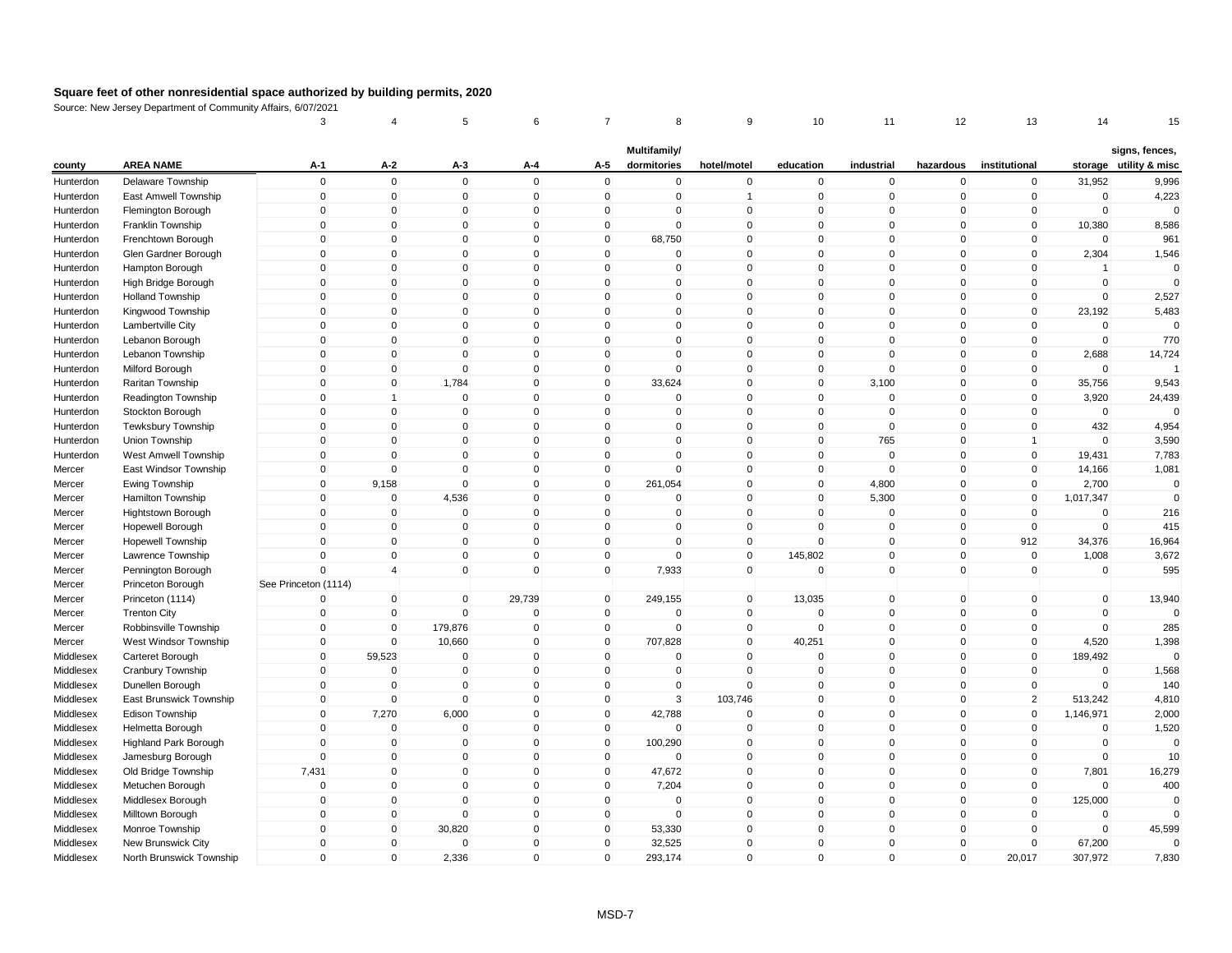|           |                              | 3              | 4           | 5            | 6           | 7            | 8                           | 9           | 10           | 11           | 12           | 13            | 14          | 15                                       |
|-----------|------------------------------|----------------|-------------|--------------|-------------|--------------|-----------------------------|-------------|--------------|--------------|--------------|---------------|-------------|------------------------------------------|
| county    | <b>AREA NAME</b>             | A-1            | $A-2$       | A-3          | A-4         | A-5          | Multifamily/<br>dormitories | hotel/motel | education    | industrial   | hazardous    | institutional |             | signs, fences,<br>storage utility & misc |
| Middlesex | Perth Amboy City             | $\mathbf 0$    | $\pmb{0}$   | $\mathbf 0$  | $\mathbf 0$ | $\mathbf 0$  | 9,250                       | $\mathbf 0$ | $\mathbf 0$  | $\mathbf 0$  | $\mathbf 0$  | $\pmb{0}$     | $\mathbf 0$ | 5,788                                    |
| Middlesex | Piscataway Township          | $\mathbf 0$    | $\pmb{0}$   | $\mathbf{0}$ | $\mathbf 0$ | $\mathbf 0$  | 164,182                     | $\mathsf 0$ | $\mathbf 0$  | 622,230      | $\mathbf 0$  | $\mathbf 0$   | 201,898     | 656,444                                  |
| Middlesex | Plainsboro Township          | 0              | $\pmb{0}$   | 12,881       | $\mathbf 0$ | $\mathbf 0$  | $\mathbf 0$                 | $\mathbf 0$ | $\Omega$     | 0            | $\Omega$     | $\mathbf 0$   | $\mathbf 0$ |                                          |
| Middlesex | Sayreville Borough           | $\mathbf 0$    | $\pmb{0}$   | $\mathbf{0}$ | $\mathbf 0$ | $\mathbf 0$  | 79,411                      | $\mathsf 0$ | 13,390       | 0            | $\mathbf{0}$ | $\mathbf 0$   | $\mathbf 0$ | 1,152                                    |
| Middlesex | South Amboy City             | 0              | $\mathbf 0$ | $\mathbf{0}$ | $\mathbf 0$ | $\mathbf 0$  | 260,660                     | $\mathbf 0$ | $\mathbf 0$  | 0            | $\mathbf 0$  | $\mathbf 0$   | $\mathbf 0$ | $\Omega$                                 |
| Middlesex | South Brunswick Township     | 0              | $\pmb{0}$   | $\Omega$     | $\mathbf 0$ | $\mathbf 0$  | $\Omega$                    | $\mathsf 0$ | $\mathbf{0}$ | $\mathbf 0$  | $\mathbf 0$  | $\Omega$      | $\mathbf 0$ | 2,836                                    |
| Middlesex | South Plainfield Borough     | 0              | $\pmb{0}$   | 16,480       | $\Omega$    | $\mathbf 0$  | $\mathbf 0$                 | $\mathsf 0$ | $\mathbf{0}$ | 0            | $\mathbf{0}$ | $\Omega$      | $\mathbf 0$ | $\Omega$                                 |
| Middlesex | South River Borough          | $\Omega$       | $\mathbf 0$ | $\Omega$     | $\Omega$    | $\mathbf 0$  | 118                         | $\mathsf 0$ | $\Omega$     | $\mathbf{0}$ | $\mathbf{0}$ | $\Omega$      | $\Omega$    | $\Omega$                                 |
| Middlesex | Spotswood Borough            | $\overline{0}$ | $\mathbf 0$ | $\mathbf{0}$ | $\mathbf 0$ | $\mathbf 0$  | $\mathsf 0$                 | $\mathsf 0$ | $\mathbf 0$  | $\mathbf 0$  | $\mathbf{0}$ | $\mathbf 0$   | $\mathbf 0$ | $\Omega$                                 |
| Middlesex | Woodbridge Township          | 0              | $\pmb{0}$   | 11,374       | 0           | $\mathbf 0$  | 1,102,959                   | $\mathbf 0$ | $\mathbf 0$  | 48,130       | $\mathbf 0$  | $\mathbf 0$   | 516,512     | 2,852                                    |
| Monmouth  | Allenhurst Borough           | 0              | $\mathbf 0$ | 5            | $\Omega$    | $\Omega$     | $\mathbf 0$                 | $\mathbf 0$ | $\mathbf{0}$ | 0            | $\mathbf{0}$ | $\mathbf 0$   | $\mathbf 0$ | $\Delta$                                 |
| Monmouth  | Allentown Borough            | 0              | $\mathbf 0$ | $\mathbf 0$  | $\mathbf 0$ | 0            | $\mathbf 0$                 | $\pmb{0}$   | $\mathbf 0$  | 0            | $\mathbf 0$  | $\mathbf 0$   | $\mathbf 0$ | 2,078                                    |
| Monmouth  | <b>Asbury Park City</b>      | $\mathbf{0}$   | 3,074       | $\mathbf 0$  | $\Omega$    | $\mathbf 0$  | 15,412                      | $\mathbf 0$ | $\mathbf 0$  | $\Omega$     | $\mathbf 0$  | $\Omega$      | $\mathbf 0$ | 2,355                                    |
| Monmouth  | Atlantic Highlands Borough   | $\Omega$       | $\mathbf 0$ | $\mathbf 0$  | $\Omega$    | $\mathbf 0$  | 27,000                      | $\mathbf 0$ | $\mathbf{0}$ | 0            | $\mathbf 0$  | $\Omega$      | $\mathbf 0$ | $\overline{1}$                           |
| Monmouth  | Avon-by-the-Sea Borough      | 0              | $\mathbf 0$ | $\mathbf{0}$ | $\mathbf 0$ | 0            | $\mathbf 0$                 | $\mathbf 0$ | $\mathbf{0}$ | $\mathbf 0$  | $\mathbf 0$  | $\Omega$      | $\mathbf 0$ | 6,078                                    |
| Monmouth  | Belmar Borough               | $\Omega$       | 1,152       | $\mathbf{0}$ | $\Omega$    | $\mathbf 0$  | $\mathbf 0$                 | $\mathbf 0$ | $\Omega$     | $\Omega$     | $\mathbf{0}$ | $\Omega$      | $\mathbf 0$ | 3,760                                    |
| Monmouth  | <b>Bradley Beach Borough</b> | 0              | $\mathbf 0$ | $\mathbf{0}$ | $\mathbf 0$ | $\mathbf 0$  | 38,374                      | $\mathsf 0$ | $\mathbf 0$  | $\mathbf 0$  | $\mathbf 0$  | 0             | $\mathbf 0$ | 984                                      |
| Monmouth  | <b>Brielle Borough</b>       | $\mathbf{0}$   | $\pmb{0}$   | $\mathbf 0$  | $\mathbf 0$ | $\mathbf 0$  | $\mathbf 0$                 | $\mathbf 0$ | $\mathbf 0$  | $\mathbf 0$  | $\mathbf 0$  | $\pmb{0}$     | $\mathbf 0$ | 1,986                                    |
| Monmouth  | <b>Colts Neck Township</b>   | $\mathbf 0$    | $\mathbf 0$ | $\mathbf{0}$ | $\mathbf 0$ | $\mathbf 0$  | $\mathbf 0$                 | $\mathbf 0$ | $\mathbf 0$  | $\mathbf 0$  | $\mathbf 0$  | $\mathbf 0$   | 10,220      | 7,445                                    |
| Monmouth  | Deal Borough                 | $\mathbf 0$    | $\pmb{0}$   | 6,560        | $\mathbf 0$ | $\mathbf 0$  | $\mathbf 0$                 | $\mathsf 0$ | $\Omega$     | $\mathbf 0$  | $\mathbf{0}$ | $\mathbf 0$   | $\mathbf 0$ | 13,619                                   |
| Monmouth  | Eatontown Borough            | $\Omega$       | $\mathbf 0$ | 990          | $\Omega$    | $\mathbf 0$  | $\mathbf 0$                 | $\mathsf 0$ | $\Omega$     | $\mathbf 0$  | $\mathbf{0}$ | $\Omega$      | $\mathbf 0$ | 1,925                                    |
| Monmouth  | Englishtown Borough          | 0              | $\mathbf 0$ | $\mathbf 0$  | $\mathbf 0$ | $\mathbf 0$  | $\mathbf 0$                 | $\mathbf 0$ | $\Omega$     | $\mathbf 0$  | $\mathbf 0$  | $\Omega$      | $\mathbf 0$ | 1,807                                    |
| Monmouth  | Fair Haven Borough           | 0              | $\mathbf 0$ | $\mathbf 0$  | $\mathbf 0$ | $\mathbf 0$  | $\mathbf 0$                 | $\mathbf 0$ | 21,769       | 0            | $\mathbf 0$  | $\Omega$      | $\mathbf 0$ | $\Omega$                                 |
| Monmouth  | Farmingdale Borough          | 0              | $\mathbf 0$ | $\mathbf{0}$ | $\Omega$    | $\mathbf{0}$ | $\Omega$                    | $\mathsf 0$ | $\Omega$     | $\Omega$     | $\mathbf{0}$ | $\Omega$      | $\mathbf 0$ | 5,207                                    |
| Monmouth  | Freehold Borough             | 0              | 2,242       | $\mathbf 0$  | $\mathbf 0$ | $\mathbf 0$  | 1,624                       | $\mathsf 0$ | $\mathbf 0$  | $\mathbf 0$  | $\mathbf 0$  | $\mathbf 0$   | $\mathbf 0$ | $\Omega$                                 |
| Monmouth  | Freehold Township            | $\mathbf 0$    | $\pmb{0}$   | $\mathbf{0}$ | $\pmb{0}$   | $\mathsf 0$  | 36,586                      | $\pmb{0}$   | 0            | 3,046        | $\mathsf 0$  | 9,350         | $\mathbf 0$ | 89,582                                   |
| Monmouth  | <b>Highlands Borough</b>     | $\mathbf 0$    | $\mathbf 0$ | $\mathbf 0$  | $\mathbf 0$ | $\mathbf 0$  | $\mathbf 0$                 | $\mathsf 0$ | $\mathbf 0$  | $\mathbf 0$  | $\mathbf 0$  | $\mathbf 0$   | $\mathbf 0$ | $\mathbf 0$                              |
| Monmouth  | <b>Holmdel Township</b>      | $\mathbf 0$    | $\mathbf 0$ | $\mathbf 0$  | $\mathbf 0$ | 0            | $\mathbf 0$                 | $\mathbf 0$ | $\mathbf 0$  | 155          | $\mathbf 0$  | 32,000        | 23,300      | $\Omega$                                 |
| Monmouth  | Howell Township              | $\overline{0}$ | 6,615       | $\mathbf{0}$ | $\Omega$    | $\mathbf{0}$ | $\Omega$                    | $\mathsf 0$ | $\mathbf{0}$ | 0            | $\mathbf{0}$ | $\mathbf 0$   | 7,437       | 40,880                                   |
| Monmouth  | Interlaken Borough           | 0              | $\mathbf 0$ | $\mathbf 0$  | $\mathbf 0$ | $\mathbf 0$  | $\mathbf 0$                 | $\mathsf 0$ | $\mathbf{0}$ | $\mathbf 0$  | $\mathbf 0$  | $\mathbf 0$   | $\mathbf 0$ | 3,934                                    |
| Monmouth  | Keansburg Borough            | $\Omega$       | $\mathbf 0$ | $\mathbf 0$  | $\Omega$    | $\mathbf 0$  | $\Omega$                    | $\mathbf 0$ | $\Omega$     | $\mathbf 0$  | $\mathbf 0$  | $\Omega$      | 0           | 0                                        |
| Monmouth  | Keyport Borough              | $\Omega$       | $\mathbf 0$ | $\mathbf{0}$ | $\Omega$    | $\mathbf 0$  | $\mathbf 0$                 | $\mathsf 0$ | $\Omega$     | $\Omega$     | $\mathbf{0}$ | $\Omega$      | $\mathbf 0$ | $\mathbf 0$                              |
| Monmouth  | Little Silver Borough        | 0              | $\pmb{0}$   | $\mathbf 0$  | $\mathbf 0$ | $\mathbf 0$  | 0                           | $\pmb{0}$   | 27,200       | 0            | $\mathbf 0$  | 0             | $\mathbf 0$ | $\Omega$                                 |
| Monmouth  | Loch Arbour Village          | $\overline{0}$ | $\mathbf 0$ | $\mathbf{0}$ | $\Omega$    | $\mathbf 0$  | $\mathbf 0$                 | $\mathsf 0$ | $\Omega$     | $\mathbf 0$  | $\mathbf 0$  | $\Omega$      | $\mathbf 0$ | $\Omega$                                 |
| Monmouth  | Long Branch City             | 0              | $\pmb{0}$   | 4,853        | $\mathbf 0$ | $\mathbf 0$  | 240,913                     | $\mathbf 0$ | $\mathbf 0$  | $\mathbf 0$  | $\mathbf 0$  | $\mathbf 0$   | $\mathbf 0$ | 7,269                                    |
| Monmouth  | Manalapan Township           | $\Omega$       | $\pmb{0}$   | $\mathbf 0$  | $\Omega$    | 0            | 0                           | $\mathbf 0$ | $\Omega$     | $\Omega$     | $\mathbf 0$  | 57,776        | $\mathbf 0$ | 1,654                                    |
| Monmouth  | Manasquan Borough            | $\Omega$       | $\mathbf 0$ | $\mathbf 0$  | $\Omega$    | $\Omega$     | $\mathbf 0$                 | $\mathsf 0$ | $\Omega$     | $\mathbf 0$  | $\mathbf{0}$ | $\mathbf 0$   | $\mathbf 0$ | 600                                      |
| Monmouth  | Marlboro Township            | 0              | $\mathbf 0$ | $\mathbf{0}$ | 447         | $\mathbf 0$  | 0                           | $\mathsf 0$ | $\mathbf 0$  | $\mathbf 0$  | $\mathbf 0$  | $\mathbf 0$   | $\mathbf 0$ | 9,070                                    |
| Monmouth  | Matawan Borough              | $\Omega$       | 689         | $\mathbf{0}$ | $\Omega$    | $\mathbf{0}$ | $\mathbf{0}$                | $\mathsf 0$ | $\Omega$     | $\mathbf 0$  | $\mathbf 0$  | $\mathbf 0$   | $\mathbf 0$ | $\Omega$                                 |
| Monmouth  | Aberdeen Township            | 0              | $\mathbf 0$ | $\mathbf{0}$ | $\mathbf 0$ | $\mathbf 0$  | $\mathbf 0$                 | $\mathbf 0$ | $\Omega$     | 0            | $\mathbf 0$  | 4,840         | $\Omega$    | 1,200                                    |
| Monmouth  | Middletown Township          | 0              | $\mathbf 0$ | $\mathbf{0}$ | $\Omega$    | $\mathbf 0$  | 17,559                      | $\mathsf 0$ | $\Omega$     | $\mathbf 0$  | $\mathbf{0}$ | $\mathbf 0$   | 1,408       | 623                                      |
| Monmouth  | Millstone Township           | $\overline{0}$ | $\mathbf 0$ | $\mathbf{0}$ | $\mathbf 0$ | $\mathbf 0$  | $\mathbf 0$                 | $\mathsf 0$ | $\mathbf{0}$ | $\mathbf 0$  | $\mathbf 0$  | $\mathbf 0$   | 5,880       | 12,299                                   |
| Monmouth  | Monmouth Beach Borough       | $\mathbf{0}$   | $\pmb{0}$   | $\mathbf 0$  | $\mathbf 0$ | $\mathbf 0$  | 11,718                      | $\mathsf 0$ | $\mathbf 0$  | $\mathbf 0$  | $\mathbf 0$  | $\mathbf 0$   | $\mathbf 0$ | $\Omega$                                 |
| Monmouth  | Neptune Township             | 0              | $\mathbf 0$ | $\mathbf 0$  | 0           | 0            | 0                           | $\mathbf 0$ | 0            | 87,464       | 0            | 0             | $\mathbf 0$ | 3,867                                    |
| Monmouth  | Neptune City Borough         | 0              | $\mathbf 0$ | $\mathbf 0$  | $\mathbf 0$ | $\mathbf 0$  | $\mathbf 0$                 | $\mathsf 0$ | $\mathbf 0$  | 0            | $\mathbf{0}$ | $\mathbf 0$   | $\Omega$    | 396                                      |
| Monmouth  | <b>Tinton Falls Borough</b>  | 0              | $\pmb{0}$   | $\mathbf 0$  | $\mathbf 0$ | $\mathbf 0$  | 165,877                     | $\mathsf 0$ | $\mathbf 0$  | 87,725       | 0            | $\mathbf 0$   | 26,400      | 516                                      |
| Monmouth  | Ocean Township               | $\Omega$       | $\mathbf 0$ | $\mathbf{0}$ | $\Omega$    | $\mathbf{0}$ | 121,996                     | $\mathbf 0$ | $\mathbf{0}$ | $\Omega$     | $\mathbf{0}$ | $\Omega$      | $\mathbf 0$ | 3,944                                    |
| Monmouth  | Oceanport Borough            | $\overline{0}$ | $\mathbf 0$ | $\mathbf{0}$ | $\Omega$    | $\mathbf{0}$ | 11,388                      | $\mathbf 0$ | $\mathbf{0}$ | $\Omega$     | $\mathbf{0}$ | $\Omega$      | $\mathbf 0$ | $\Omega$                                 |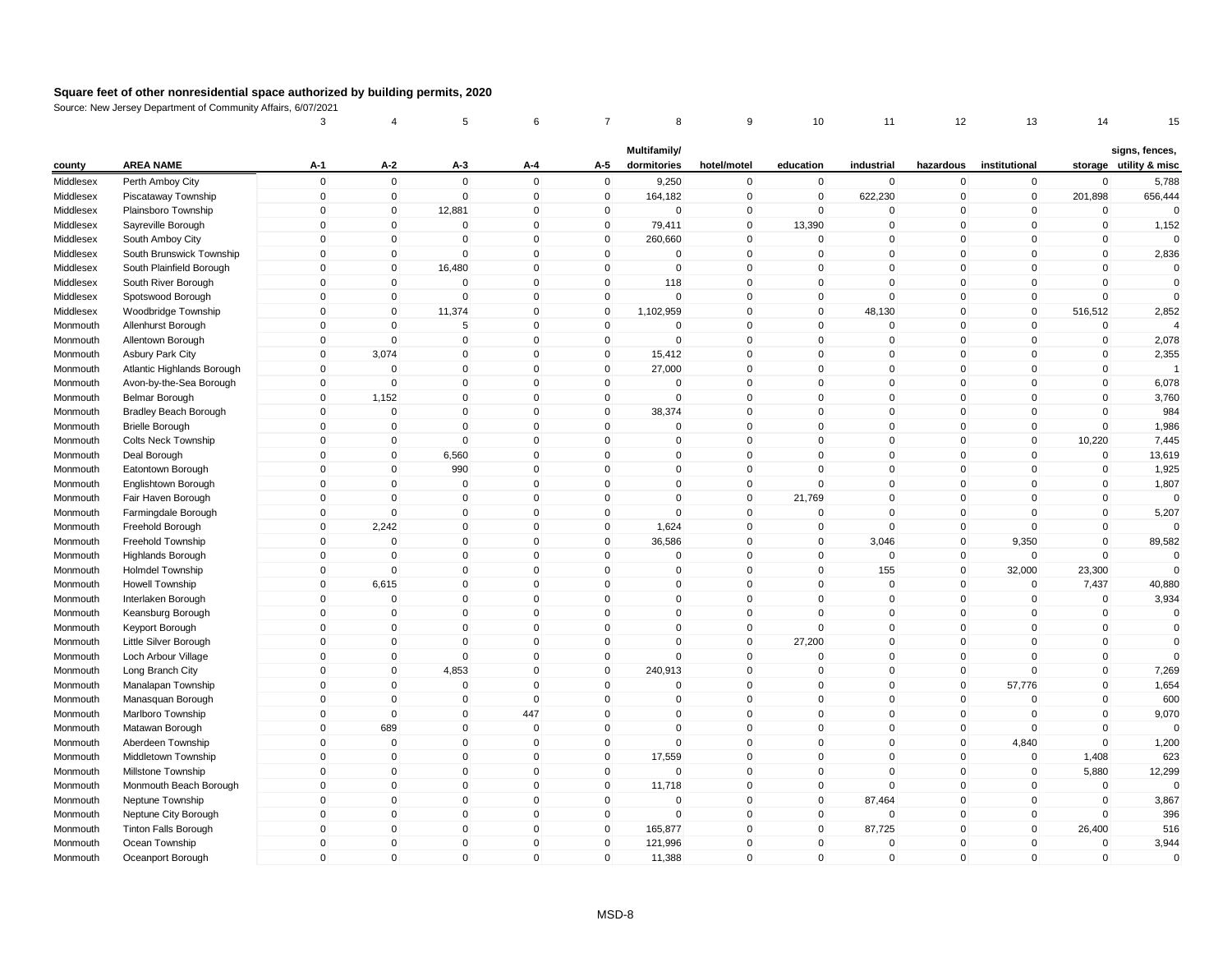|          |                           | 3           | 4              | 5              | 6            | 7            | 8                           | 9              | 10          | 11             | 12           | 13             | 14             | 15                                       |
|----------|---------------------------|-------------|----------------|----------------|--------------|--------------|-----------------------------|----------------|-------------|----------------|--------------|----------------|----------------|------------------------------------------|
| county   | <b>AREA NAME</b>          | $A-1$       | $A-2$          | $A-3$          | A-4          | A-5          | Multifamily/<br>dormitories | hotel/motel    | education   | industrial     | hazardous    | institutional  |                | signs, fences,<br>storage utility & misc |
| Monmouth | <b>Hazlet Township</b>    | $\mathsf 0$ | 5,133          | $\mathbf 0$    | $\mathbf 0$  | $\mathbf 0$  | 186,424                     | $\mathbf 0$    | $\mathbf 0$ | $\mathbf 0$    | $\mathbf 0$  | $\mathbf 0$    | $\mathbf 0$    | 1,301                                    |
| Monmouth | Red Bank Borough          | $\mathsf 0$ | $\overline{0}$ | $\overline{0}$ | $\mathbf 0$  | $\mathbf 0$  | 12,300                      | $\mathbf 0$    | $\mathbf 0$ | $\mathbf 0$    | $\mathbf 0$  | $\mathbf 0$    | $\mathbf 0$    | 2,914                                    |
| Monmouth | Roosevelt Borough         | $\mathbf 0$ | $\pmb{0}$      | $\mathbf 0$    | $\mathbf{0}$ | 0            | 0                           | $\mathbf 0$    | $\mathbf 0$ | $\mathbf 0$    | $\mathbf 0$  | $\Omega$       | $\pmb{0}$      | $\overline{1}$                           |
| Monmouth | Rumson Borough            | $\mathsf 0$ | $\mathbf{0}$   | $\Omega$       | $\mathbf{0}$ | $\mathbf 0$  | $\mathbf 0$                 | $\mathbf 0$    | 148,948     | $\Omega$       | $\mathbf{0}$ | $\mathbf{0}$   | $\mathbf 0$    | $\mathbf 0$                              |
| Monmouth | Sea Bright Borough        | $\mathsf 0$ | $\mathbf 0$    | $\mathbf 0$    | $\mathbf 0$  | $\mathbf 0$  | 31,319                      | $\overline{0}$ | $\mathbf 0$ | $\mathbf 0$    | $\mathbf 0$  | $\mathbf 0$    | $\mathbf 0$    | $\mathbf 0$                              |
| Monmouth | Sea Girt Borough          | $\mathbf 0$ | $\mathbf{0}$   | $\Omega$       | $\mathbf{0}$ | $\mathbf{0}$ | $\mathbf{0}$                | $\mathbf 0$    | $\mathbf 0$ | $\mathbf 0$    | $\mathbf 0$  | $\Omega$       | $\mathbf 0$    | 6,477                                    |
| Monmouth | Shrewsbury Borough        | $\Omega$    | $\mathbf{0}$   | $\Omega$       | $\mathbf{0}$ | $\Omega$     | $\mathbf{0}$                | $\pmb{0}$      | $\mathbf 0$ | $\mathbf 0$    | $\mathbf 0$  | $\Omega$       | $\mathbf 0$    | 984                                      |
| Monmouth | Shrewsbury Township       | $\mathsf 0$ | $\mathbf 0$    | $\mathbf 0$    | $\mathbf 0$  | $\mathbf 0$  | $\mathbf 0$                 | $\mathbf 0$    | $\mathbf 0$ | $\mathbf 0$    | $\mathbf 0$  | $\mathbf 0$    | $\pmb{0}$      | $\Omega$                                 |
| Monmouth | Lake Como Borough         | $\mathsf 0$ | $\mathbf 0$    | $\mathbf 0$    | $\mathbf{0}$ | $\Omega$     | $\mathbf{0}$                | $\mathbf 0$    | $\mathbf 0$ | $\mathbf 0$    | $\mathbf 0$  | $\mathbf{0}$   | $\mathbf 0$    | 1,335                                    |
| Monmouth | Spring Lake Borough       | $\mathbf 0$ | $\mathbf 0$    | 234            | $\mathbf 0$  | $\mathbf 0$  | $\mathbf 0$                 | $\mathbf 0$    | $\mathbf 0$ | $\mathbf 0$    | $\mathbf 0$  | $\mathbf 0$    | $\mathbf 0$    | 9,002                                    |
| Monmouth | Spring Lake Heights Boro  | $\Omega$    | $\mathbf 0$    | $\mathbf 0$    | $\mathbf 0$  | $\Omega$     | $\mathbf 0$                 | $\pmb{0}$      | 0           | $\Omega$       | 0            | $\mathbf 0$    | $\mathbf 0$    | 1,204                                    |
| Monmouth | Union Beach Borough       | $\Omega$    | $\mathbf 0$    | $\mathbf 0$    | $\mathbf{0}$ | $\mathbf 0$  | $\mathbf 0$                 | $\mathbf 0$    | $\mathbf 0$ | $\mathbf 0$    | $\mathbf 0$  | $\mathbf{0}$   | $\mathbf 0$    | 1,565                                    |
| Monmouth | Upper Freehold Township   | $\mathsf 0$ | $\mathbf 0$    | $\mathbf 0$    | $\mathbf 0$  | $\mathbf 0$  | $\mathbf 0$                 | $\mathbf 0$    | $\mathbf 0$ | $\mathbf 0$    | $\mathbf 0$  | $\overline{0}$ | $\mathbf 0$    | 26,930                                   |
| Monmouth | Wall Township             | $\Omega$    | $\mathbf 0$    | 51,034         | 239          | $\mathbf{0}$ | 110,354                     | $\mathbf 0$    | $\mathbf 0$ | $\mathbf 0$    | $\mathbf 0$  | $\mathbf{0}$   | 60,593         | 10,218                                   |
| Monmouth | West Long Branch Borough  | $\Omega$    | $\mathbf 0$    | $\Omega$       | $\mathbf 0$  | $\mathbf 0$  | $\Omega$                    | $\mathbf 0$    | $\mathbf 0$ | $\mathsf 0$    | $\mathbf 0$  | $\mathbf 0$    | $\mathbf 0$    | 504                                      |
| Morris   | Boonton Town              | $\Omega$    | $\mathbf 0$    | $\mathbf 0$    | $\mathbf 0$  | $\mathbf 0$  | 42,900                      | $\mathbf 0$    | $\Omega$    | $\mathbf 0$    | $\mathbf 0$  | $\mathbf{0}$   | $\mathbf 0$    |                                          |
| Morris   | <b>Boonton Township</b>   | $\mathsf 0$ | $\mathbf 0$    | $\mathbf 0$    | $\mathbf 0$  | $\mathbf 0$  | $\mathbf 0$                 | $\mathbf 0$    | $\mathbf 0$ | $\mathsf 0$    | $\mathbf 0$  | $\mathbf 0$    | $\mathbf 0$    | 2,147                                    |
| Morris   | <b>Butler Borough</b>     | $\mathsf 0$ | $\mathbf 0$    | $\mathbf 0$    | $\mathbf 0$  | $\mathbf 0$  | $\mathbf 0$                 | $\mathbf 0$    | $\mathbf 0$ | $\mathbf 0$    | $\mathbf 0$  | $\mathbf 0$    | $\mathbf 0$    | $\Omega$                                 |
| Morris   | Chatham Borough           | 0           | $\Omega$       | 0              | $\mathbf 0$  | $\Omega$     | 0                           | $\pmb{0}$      | 0           | $\mathbf 0$    | 0            | $\mathbf 0$    | $\pmb{0}$      | 6,082                                    |
| Morris   | Chatham Township          | $\mathsf 0$ | $\mathbf{0}$   | $\mathbf 0$    | $\mathbf{0}$ | $\mathbf{0}$ | $\mathbf{0}$                | $\pmb{0}$      | $\mathbf 0$ | $\mathbf 0$    | $\mathbf 0$  | $\mathbf{0}$   | $\mathbf 0$    | $\mathbf 0$                              |
| Morris   | Chester Borough           | $\mathbf 0$ | $\mathbf 0$    | $\mathbf 0$    | $\mathbf 0$  | $\mathbf 0$  | $\mathbf 0$                 | $\mathbf 0$    | $\mathbf 0$ | $\mathbf 0$    | $\mathbf 0$  | $\mathbf{0}$   | $\mathbf 0$    | $\mathbf 0$                              |
| Morris   | <b>Chester Township</b>   | $\mathbf 0$ | $\mathbf{0}$   | 1,230          | $\mathbf{0}$ | $\mathbf{0}$ | $\mathbf{0}$                | $\mathbf 0$    | $\mathbf 0$ | $\Omega$       | $\mathsf 0$  | $\mathbf{0}$   | $\mathbf 0$    | 2,300                                    |
| Morris   | Denville Township         | $\Omega$    | $\mathbf{0}$   | $\Omega$       | $\mathbf{0}$ | $\Omega$     | $\mathbf{0}$                | $\mathbf 0$    | $\mathbf 0$ | $\mathbf 0$    | $\mathbf{0}$ | $\mathbf{0}$   | $\mathbf 0$    | 576                                      |
| Morris   | Dover Town                | $\mathbf 0$ | $\mathbf 0$    | $\mathbf 0$    | $\mathbf 0$  | $\mathbf 0$  | 88,746                      | $\mathbf 0$    | $\Omega$    | $\mathbf 0$    | $\mathbf 0$  | $\mathbf 0$    | $\mathbf 0$    | $\Omega$                                 |
| Morris   | East Hanover Township     | $\mathbf 0$ | $\mathbf 0$    | $\mathbf 0$    | $\mathbf{0}$ | $\mathbf 0$  | $\mathbf{0}$                | 70,618         | $\mathbf 0$ | $\mathbf 0$    | $\mathbf{0}$ | $\mathbf 0$    | 31,191         | $\Omega$                                 |
| Morris   | Florham Park Borough      | $\mathbf 0$ | $\mathbf 0$    | 17,989         | $\mathbf 0$  | $\mathbf 0$  | 184,930                     | $\mathbf 0$    | $\mathbf 0$ | $\pmb{0}$      | $\mathbf 0$  | $\mathbf 0$    | $\mathbf 0$    | 3,691                                    |
| Morris   | Hanover Township          | 0           | $\mathbf 0$    | $\mathbf 0$    | $\mathbf 0$  | $\mathbf 0$  | $\mathbf 0$                 | $\mathbf 0$    | $\mathbf 0$ | $\mathbf 0$    | $\mathbf 0$  | $\mathbf 0$    | 18,222         | $\Omega$                                 |
| Morris   | Harding Township          | $\Omega$    | $\mathbf{0}$   | $\mathbf 0$    | $\mathbf{0}$ | $\Omega$     | $\mathbf{0}$                | $\mathbf 0$    | $\mathbf 0$ | $\mathbf 0$    | $\mathbf 0$  | $\mathbf{0}$   | $\mathbf 0$    | 2,785                                    |
| Morris   | Jefferson Township        | $\mathsf 0$ | 1,540          | $\mathbf 0$    | $\mathbf 0$  | $\mathbf 0$  | 3,800                       | $\mathbf 0$    | $\mathbf 0$ | $\mathbf 0$    | $\mathbf 0$  | $\mathbf 0$    | 4,800          | 25,400                                   |
| Morris   | Kinnelon Borough          | $\Omega$    | $\overline{0}$ | $\mathbf 0$    | $\mathbf 0$  | $\Omega$     | $\mathbf 0$                 | $\overline{0}$ | $\mathbf 0$ | $\mathbf 0$    | $\mathbf 0$  | $\mathbf 0$    | $\mathbf 0$    | $\mathbf 0$                              |
| Morris   | Lincoln Park Borough      | $\mathbf 0$ | $\mathbf 0$    | $\mathbf 0$    | $\mathbf 0$  | $\Omega$     | $\Omega$                    | $\mathbf 0$    | $\mathbf 0$ | $\mathbf 0$    | $\mathbf 0$  | $\mathbf{0}$   | $\mathbf 0$    | $\Omega$                                 |
| Morris   | Madison Borough           | $\Omega$    | $\mathbf 0$    | 20,000         | $\mathbf{0}$ | $\Omega$     | $\mathbf{0}$                | $\mathbf 0$    | $\Omega$    | $\mathbf 0$    | $\mathbf 0$  | $\mathbf{0}$   | $\mathbf 0$    | 4,124                                    |
| Morris   | Mendham Borough           | $\mathbf 0$ | $\Omega$       | $\Omega$       | $\mathbf{0}$ | $\Omega$     | $\mathbf{0}$                | $\mathbf{0}$   | $\Omega$    | $\mathbf 0$    | $\mathbf{0}$ | $\Omega$       | $\mathbf 0$    | 280                                      |
| Morris   | Mendham Township          | $\mathsf 0$ | $\mathbf 0$    | $\mathbf 0$    | $\mathbf{0}$ | $\mathbf 0$  | $\mathbf 0$                 | $\mathbf 0$    | $\mathbf 0$ | $\mathbf 0$    | $\mathbf 0$  | $\mathbf 0$    | $\mathbf 0$    | $\mathbf 0$                              |
| Morris   | Mine Hill Township        | $\mathsf 0$ | $\mathbf 0$    | 0              | $\mathbf 0$  | 0            | $\mathbf 0$                 | $\mathbf 0$    | 0           | $\mathbf 0$    | $\mathbf 0$  | $\mathbf 0$    | $\pmb{0}$      | $\Omega$                                 |
| Morris   | Montville Township        | $\Omega$    | $\mathbf{0}$   | $\Omega$       | $\mathbf{0}$ | $\mathbf{0}$ | $\mathbf{0}$                | $\mathbf 0$    | $\Omega$    | $\Omega$       | $\mathbf{0}$ | $\mathbf{0}$   | $\mathbf 0$    | 1,662                                    |
| Morris   | Morris Township           | $\mathbf 0$ | $\mathbf 0$    | $\overline{0}$ | $\mathbf 0$  | $\mathbf 0$  | 815                         | $\mathbf 0$    | 19,953      | $\mathsf 0$    | $\mathbf 0$  | $\mathbf 0$    | $\mathbf 0$    | 2,105                                    |
| Morris   | Morris Plains Borough     | $\mathbf 0$ | $\mathbf 0$    | $\mathbf 0$    | $\mathbf 0$  | $\mathbf 0$  | $\mathbf 0$                 | $\overline{0}$ | 0           | $\mathbf 0$    | $\mathbf 0$  | $\overline{2}$ | $\pmb{0}$      | $\mathbf 0$                              |
| Morris   | Morristown Town           | $\Omega$    | 1,879          | $\mathbf 0$    | $\mathbf{0}$ | $\mathbf 0$  | 140,491                     | $\mathbf 0$    | $\mathbf 0$ | 2,357          | $\mathbf 0$  | $\mathbf 0$    | $\overline{1}$ | 750                                      |
| Morris   | Mountain Lakes Borough    | $\mathsf 0$ | $\mathbf 0$    | $\mathbf 0$    | $\mathbf 0$  | $\mathbf 0$  | $\Omega$                    | $\pmb{0}$      | $\Omega$    | $\mathbf 0$    | $\mathbf 0$  | 155,836        | $\mathbf 0$    | $\Omega$                                 |
| Morris   | Mount Arlington Borough   | $\mathbf 0$ | $\mathbf{0}$   | $\Omega$       | $\mathbf{0}$ | $\Omega$     | $\mathbf{0}$                | $\mathbf{0}$   | $\mathbf 0$ | $\Omega$       | $\mathbf{0}$ | $\mathbf{0}$   | $\mathbf 0$    | 5,081                                    |
| Morris   | Mount Olive Township      | $\mathbf 0$ | $\mathbf 0$    | 12,931         | $\mathbf 0$  | $\mathbf 0$  | 15,127                      | $\mathbf 0$    | 1,312       | $\mathbf 0$    | $\mathbf 0$  | $\mathbf 0$    | $\mathbf 0$    | 3,268                                    |
| Morris   | Netcong Borough           | $\mathsf 0$ | $\mathbf 0$    | $\mathbf 0$    | $\mathbf 0$  | $\mathbf 0$  | 141,406                     | $\mathbf 0$    | $\mathbf 0$ | $\mathbf 0$    | $\mathbf 0$  | $\mathbf 0$    | $\pmb{0}$      | $\mathbf 0$                              |
| Morris   | Parsippany-Troy Hills Twp | $\mathbf 0$ | 19,938         | 1              | $\mathbf 0$  | $\mathbf 0$  | 13,828                      | $\pmb{0}$      | $\mathbf 0$ | $\mathsf 0$    | $\mathbf 0$  | $\mathbf 0$    | $\mathbf 0$    | 8,102                                    |
| Morris   | Long Hill Township        | $\mathsf 0$ | $\Omega$       | 1,507          | $\mathbf 0$  | $\mathbf 0$  | $\mathbf 0$                 | $\mathbf 0$    | $\mathbf 0$ | $\mathsf 0$    | $\mathbf 0$  | $\mathbf 0$    | $\mathbf 0$    | $\Omega$                                 |
| Morris   | Pequannock Township       | $\mathbf 0$ | 6,000          | 414            | $\mathbf 0$  | $\mathbf 0$  | 8,939                       | $\overline{0}$ | $\mathbf 0$ | $\overline{2}$ | $\mathbf 0$  | $\mathbf 0$    | $\pmb{0}$      | 3,804                                    |
| Morris   | Randolph Township         | $\mathbf 0$ | $\Omega$       | $\Omega$       | $\mathbf 0$  | $\Omega$     | $\mathbf{0}$                | $\mathbf 0$    | 22,326      | $\mathbf 0$    | $\mathbf 0$  | $\mathbf{0}$   | $\mathbf 0$    | 900                                      |
| Morris   | Riverdale Borough         | $\Omega$    | $\mathbf 0$    | $\mathbf 0$    | $\mathbf{0}$ | $\Omega$     | $\mathbf{0}$                | $\mathbf 0$    | $\mathbf 0$ | $\mathbf 0$    | $\mathbf 0$  | $\mathbf{0}$   | $\mathbf 0$    | 3,300                                    |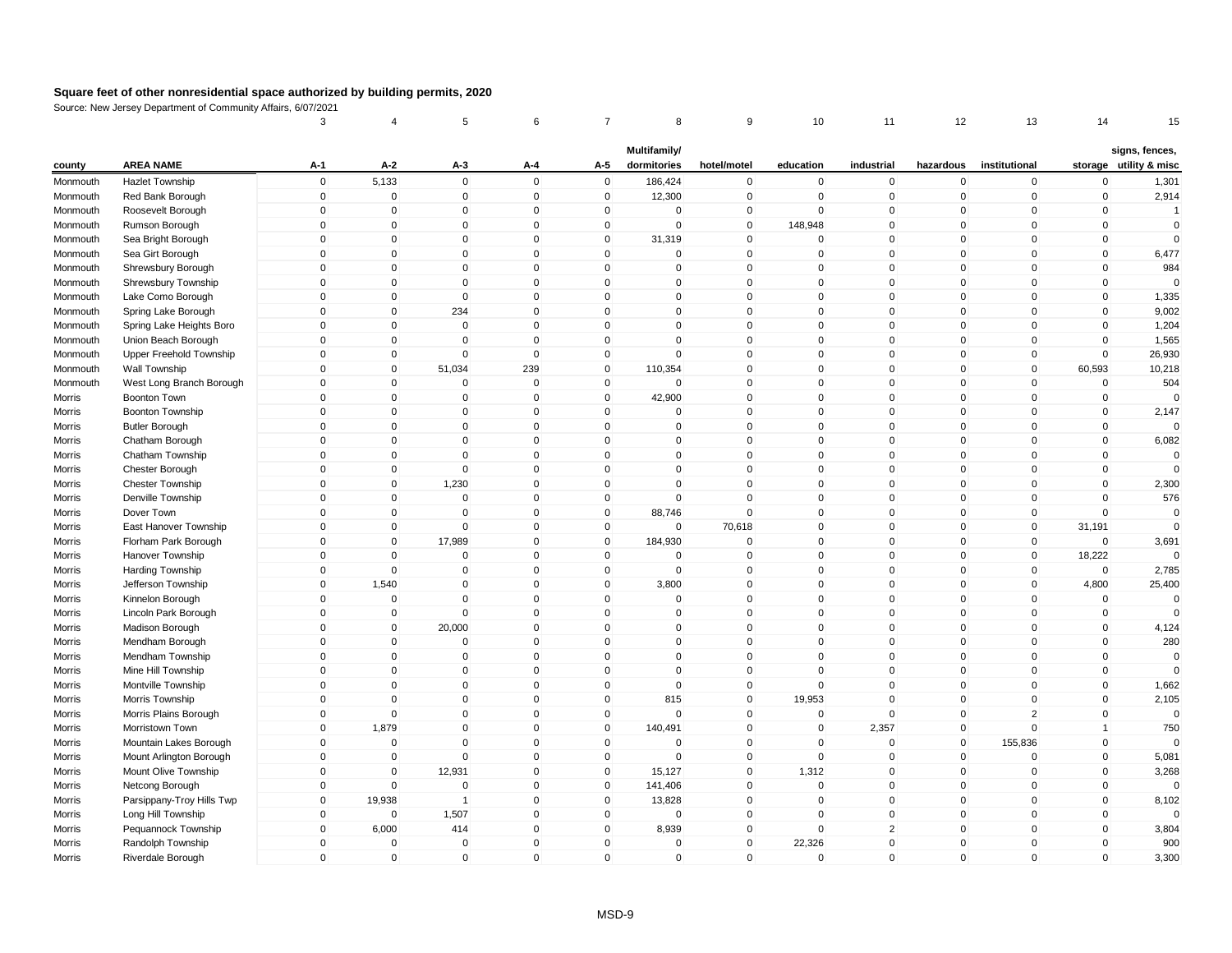|               | <b>Dopummont</b> of        | 3           | 4              | 5                   | 6            | $\overline{7}$      | 8                   | 9            | 10             | 11          | 12           | 13             | 14          | 15                     |
|---------------|----------------------------|-------------|----------------|---------------------|--------------|---------------------|---------------------|--------------|----------------|-------------|--------------|----------------|-------------|------------------------|
|               |                            |             |                |                     |              |                     | Multifamily/        |              |                |             |              |                |             | signs, fences,         |
| county        | <b>AREA NAME</b>           | A-1         | $A-2$          | $A-3$               | A-4          | A-5                 | dormitories         | hotel/motel  | education      | industrial  | hazardous    | institutional  |             | storage utility & misc |
| Morris        | Rockaway Borough           | $\mathsf 0$ | $\mathbf 0$    | $\mathbf 0$         | $\mathbf{0}$ | $\mathbf 0$         | $\mathbf 0$         | $\mathbf 0$  | $\mathbf 0$    | $\mathbf 0$ | $\mathbf 0$  | $\overline{0}$ | $\mathbf 0$ | 780                    |
| Morris        | Rockaway Township          | $\mathsf 0$ | $\mathbf 0$    | $\Omega$            | $\mathbf 0$  | $\mathbf 0$         | 236,405             | $\pmb{0}$    | $\mathbf 0$    | $\mathbf 0$ | $\mathbf 0$  | $\mathbf 0$    | 3,521       | 7,426                  |
| <b>Morris</b> | Roxbury Township           | $\mathbf 0$ | $\mathbf{0}$   | $\mathbf{0}$        | $\mathbf{0}$ | $\mathbf{0}$        | $\Omega$            | $\mathbf{0}$ | $\mathbf 0$    | $\Omega$    | $\mathbf{0}$ | $\mathbf{0}$   | 27,590      | $\mathbf 0$            |
| Morris        | Victory Gardens Borough    | $\mathsf 0$ | $\mathbf 0$    | $\mathbf 0$         | $\mathbf 0$  | $\mathbf 0$         | $\mathbf 0$         | $\mathbf 0$  | $\mathsf 0$    | $\mathbf 0$ | $\mathbf 0$  | $\mathbf 0$    | $\mathbf 0$ | $\mathbf 0$            |
| Morris        | Washington Township        | $\mathbf 0$ | $\mathbf{0}$   | 0                   | $\mathbf 0$  | $\Omega$            | $\mathbf{0}$        | $\mathbf 0$  | 900            | $\mathbf 0$ | $\mathbf 0$  | $\mathbf 0$    | $\mathbf 0$ | $\mathbf 0$            |
| Morris        | Wharton Borough            | $\mathsf 0$ | $\mathbf{0}$   | $\mathbf 0$         | $\mathbf 0$  | $\Omega$            | $\mathbf 0$         | $\mathbf 0$  | $\mathbf 0$    | $\mathbf 0$ | $\mathbf 0$  | $\mathbf{0}$   | $\pmb{0}$   | $\mathbf 0$            |
| Ocean         | Barnegat Light Borough     | 506         | $\mathbf{0}$   | 0                   | $\mathbf 0$  | $\mathbf 0$         | $\mathbf 0$         | $\mathbf 0$  | $\mathbf 0$    | $\mathbf 0$ | $\mathbf 0$  | $\mathbf 0$    | $\mathbf 0$ | 1,795                  |
| Ocean         | Bay Head Borough           | $\mathbf 0$ | $\mathbf 0$    | $\mathbf 0$         | $\mathbf{0}$ | $\Omega$            | $\mathbf 0$         | $\mathbf 0$  | $\mathbf 0$    | $\mathbf 0$ | $\mathbf 0$  | $\mathbf{0}$   | $\mathbf 0$ | $\Omega$               |
| Ocean         | Beach Haven Borough        | $\mathbf 0$ | 3,226          | 0                   | $\mathbf 0$  | $\Omega$            | 5                   | $\mathbf 0$  | $\mathbf 0$    | $\mathbf 0$ | $\mathbf 0$  | $\mathbf 0$    | $\mathbf 0$ | 246                    |
| Ocean         | Beachwood Borough          | $\mathsf 0$ | $\overline{0}$ | $\mathbf{0}$        | $\mathbf 0$  | $\mathsf{O}\xspace$ | $\mathsf{O}\xspace$ | $\mathsf 0$  | $\mathbf 0$    | $\mathbf 0$ | $\mathbf 0$  | $\mathbf{0}$   | $\mathbf 0$ | 5,984                  |
| Ocean         | Berkeley Township          | $\mathbf 0$ | $\overline{0}$ | 0                   | $\pmb{0}$    | $\mathbf 0$         | 102,490             | $\mathbf 0$  | $\mathbf 0$    | $\mathbf 0$ | $\mathbf 0$  | 1              | 18,900      | 960                    |
| Ocean         | <b>Brick Township</b>      | $\mathbf 0$ | 2,325          | $\Omega$            | $\mathbf{0}$ | $\mathbf 0$         | $\mathbf{0}$        | $\mathbf 0$  | $\mathbf 0$    | $\Omega$    | $\mathbf{0}$ | $\mathbf 0$    | 1,608       | 5,305                  |
| Ocean         | <b>Toms River Township</b> | $\Omega$    | $\mathbf 0$    | 3,448               | $\mathbf{1}$ | $\mathbf 0$         | 95,461              | $\mathbf 0$  | $\mathbf 0$    | $\mathbf 0$ | $\mathbf 0$  | $\mathbf{0}$   | 5,800       | 2,243                  |
| Ocean         | Eagleswood Township        | $\mathsf 0$ | $\overline{0}$ | $\Omega$            | $\mathbf{0}$ | $\mathbf 0$         | $\mathbf{0}$        | $\mathbf 0$  | $\mathbf 0$    | $\mathbf 0$ | $\mathbf 0$  | $\mathbf{0}$   | $\mathbf 0$ | 2,968                  |
| Ocean         | Harvey Cedars Borough      | $\Omega$    | $\mathbf 0$    | $\Omega$            | $\mathbf{0}$ | $\Omega$            | $\mathbf{0}$        | $\mathbf 0$  | $\mathbf 0$    | $\mathbf 0$ | $\mathbf 0$  | $\mathbf{0}$   | $\mathbf 0$ | 10                     |
| Ocean         | Island Heights Borough     | $\mathbf 0$ | $\mathbf 0$    | $\Omega$            | $\mathbf{0}$ | $\Omega$            | $\mathbf{0}$        | $\mathbf 0$  | $\mathbf 0$    | $\mathbf 0$ | $\mathbf 0$  | $\mathbf{0}$   | $\mathbf 0$ | 1,250                  |
| Ocean         | Jackson Township           | $\mathsf 0$ | $\mathbf 0$    | 2,842               | $\mathbf 0$  | $\mathbf 0$         | $\mathbf 0$         | $\mathbf 0$  | $\mathbf 0$    | $\mathbf 0$ | $\mathbf 0$  | $\mathbf 0$    | 3,701       | 20,602                 |
| Ocean         | Lacey Township             | $\mathsf 0$ | 6              | $\mathbf 0$         | $\mathbf 0$  | 0                   | $\mathbf 0$         | $\mathbf 0$  | 0              | $\mathbf 0$ | $\mathbf 0$  | $\mathbf 0$    | $\mathbf 0$ |                        |
| Ocean         | Lakehurst Borough          | 280         | $\mathbf 0$    | $\mathbf 0$         | $\mathbf 0$  | $\mathbf 0$         | $\mathbf 0$         | 240          | $\mathbf 0$    | $\mathbf 0$ | $\mathbf 0$  | $\mathbf 0$    | $\mathbf 0$ | $\Omega$               |
| Ocean         | Lakewood Township          | $\mathsf 0$ | 91,234         | 81,388              | $\mathbf 0$  | $\mathbf 0$         | 9,283               | $\mathbf 0$  | 146,963        | $\mathbf 0$ | $\mathbf 0$  | 43,824         | 169,794     | 11,578                 |
| Ocean         | Lavallette Borough         | $\mathsf 0$ | $\Omega$       | $\Omega$            | $\mathbf 0$  | $\Omega$            | $\mathbf 0$         | $\mathbf 0$  | $\mathbf 0$    | $\mathsf 0$ | $\mathbf 0$  | $\mathbf 0$    | $\mathbf 0$ | 23                     |
| Ocean         | Little Egg Harbor Township | $\mathbf 0$ | 308            | $\mathbf{0}$        | $\mathbf{0}$ | $\Omega$            | $\mathbf{0}$        | $\mathbf 0$  | 500            | 3,780       | $\mathbf{0}$ | $\mathbf{0}$   | 11,900      | 4,112                  |
| Ocean         | Long Beach Township        | $\mathsf 0$ | $\mathbf 0$    | 2,390               | $\mathbf 0$  | $\mathbf 0$         | $\mathbf 0$         | 7,284        | $\mathbf 0$    | 1,440       | $\mathbf 0$  | $\mathbf 0$    | $\mathbf 0$ | 180                    |
| Ocean         | Manchester Township        | $\mathbf 0$ | $\overline{0}$ | 865                 | $\mathbf{0}$ | $\mathbf 0$         | 1,164               | $\mathbf 0$  | $\mathbf 0$    | $\mathbf 0$ | $\mathbf 0$  | $\mathbf 0$    | $\mathbf 0$ | 2,125                  |
| Ocean         | Mantoloking Borough        | $\mathbf 0$ | $\mathbf 0$    | $\mathbf 0$         | $\mathbf 0$  | 0                   | $\mathbf 0$         | $\pmb{0}$    | 0              | $\mathbf 0$ | $\mathbf 0$  | $\mathbf{0}$   | $\mathbf 0$ | $\mathbf 0$            |
| Ocean         | Ocean Township             | $\mathsf 0$ | $\mathbf 0$    | $\mathbf 0$         | $\mathbf 0$  | $\mathbf 0$         | 25,376              | $\mathbf 0$  | $\mathbf 0$    | $\mathbf 0$ | $\mathbf 0$  | $\mathbf{0}$   | 672         | $\mathbf 0$            |
| Ocean         | Ocean Gate Borough         | $\mathsf 0$ | $\mathbf 0$    | $\mathbf 0$         | $\mathbf 0$  | $\mathbf 0$         | $\mathbf 0$         | $\mathbf 0$  | $\mathbf 0$    | $\mathbf 0$ | $\mathbf 0$  | $\mathbf{0}$   | $\mathbf 0$ | $\Omega$               |
| Ocean         | Pine Beach Borough         | $\mathbf 0$ | 0              | $\mathbf 0$         | $\mathbf 0$  | 0                   | $\mathbf 0$         | $\mathbf 0$  | 0              | $\mathbf 0$ | 0            | 0              | $\mathbf 0$ | $\Omega$               |
| Ocean         | Plumsted Township          | $\mathsf 0$ | $\mathbf 0$    | 5,298               | $\mathbf 0$  | $\mathsf{O}\xspace$ | $\mathbf 0$         | $\mathsf 0$  | $\mathbf 0$    | $\mathbf 0$ | $\mathbf 0$  | $\mathbf{0}$   | 8,200       | 21,948                 |
| Ocean         | Point Pleasant Borough     | $\pmb{0}$   | $\Omega$       | $\mathbf 0$         | $\mathbf 0$  | $\Omega$            | $\mathbf 0$         | $\mathbf 0$  | $\mathsf 0$    | $\pmb{0}$   | $\mathbf 0$  | 2,852          | $\mathbf 0$ | 1,066                  |
| Ocean         | Point Pleasant Beach Boro  | $\mathbf 0$ | $\Omega$       | $\Omega$            | $\mathbf{0}$ | $\mathbf 0$         | $\mathbf{0}$        | $\pmb{0}$    | $\mathbf 0$    | $\Omega$    | $\mathbf{0}$ | $\mathbf{0}$   | $\mathbf 0$ | $\Omega$               |
| Ocean         | Seaside Heights Borough    | $\mathbf 0$ | 18,500         | 7,254               | $\mathbf 0$  | $\mathbf 0$         | 8,846               | $\mathbf 0$  | $\mathbf 0$    | $\mathbf 0$ | $\mathbf 0$  | $\mathbf{0}$   | $\mathbf 0$ | 180                    |
| Ocean         | Seaside Park Borough       | $\mathsf 0$ | $\mathbf{0}$   | $\mathbf 0$         | $\mathbf 0$  | $\mathbf 0$         | $\mathbf{0}$        | $\mathbf 0$  | $\mathbf 0$    | $\mathsf 0$ | $\mathbf 0$  | $\mathbf 0$    | $\mathbf 0$ | 84                     |
| Ocean         | Ship Bottom Borough        | $\Omega$    | 4,640          | $\mathbf 0$         | $\mathbf{0}$ | $\Omega$            | $\mathbf{0}$        | $\mathbf 0$  | $\mathbf 0$    | 4,034       | $\mathbf 0$  | $\mathbf{0}$   | $\mathbf 0$ | $\mathbf 0$            |
| Ocean         | South Toms River Borough   | $\mathbf 0$ | $\mathbf 0$    | $\Omega$            | $\mathbf 0$  | $\Omega$            | $\mathbf{0}$        | $\mathbf 0$  | $\mathbf 0$    | $\mathbf 0$ | $\mathbf 0$  | $\mathbf{0}$   | $\mathbf 0$ | $\Omega$               |
| Ocean         | Stafford Township          | $\mathbf 0$ | $\overline{0}$ | $\mathbf 0$         | $\mathbf 0$  | $\mathbf 0$         | $\mathbf 0$         | $\mathbf 0$  | $\mathbf 0$    | $\mathbf 0$ | $\mathbf 0$  | $\mathbf 0$    | 7,101       | 19,981                 |
| Ocean         | Surf City Borough          | 0           | 1              | 0                   | $\mathbf 0$  | $\mathbf 0$         | $\mathbf 0$         | $\mathbf 0$  | $\mathbf 0$    | $\mathbf 0$ | $\mathbf 0$  | $\mathbf 0$    | $\mathbf 0$ | 10                     |
| Ocean         | <b>Tuckerton Borough</b>   | $\mathbf 0$ | $\mathbf 0$    | 0                   | $\mathbf 0$  | 0                   | $\mathbf 0$         | $\pmb{0}$    | 0              | $\mathbf 0$ | 0            | $\mathbf 0$    | $\mathbf 0$ | $\Omega$               |
| Ocean         | <b>Barnegat Township</b>   | $\mathbf 0$ | 620            | $\mathsf{O}\xspace$ | $\mathbf 0$  | $\mathbf 0$         | 13,910              | $\mathbf 0$  | $\mathsf 0$    | $\mathbf 0$ | $\mathbf 0$  | $\mathbf 0$    | 1,200       | 1,200                  |
| Passaic       | Bloomingdale Borough       | $\mathsf 0$ | $\mathbf 0$    | $\Omega$            | $\mathbf 0$  | $\mathbf 0$         | $\Omega$            | $\mathbf 0$  | $\mathbf 0$    | $\Omega$    | $\mathbf 0$  | $\mathbf 0$    | $\mathbf 0$ | $\Omega$               |
| Passaic       | <b>Clifton City</b>        | $\mathbf 0$ | $\mathbf{0}$   | 13,019              | $\mathbf{0}$ | $\Omega$            | 48,940              | $\mathbf{0}$ | $\mathbf 0$    | $\Omega$    | $\mathbf{0}$ | $\mathbf{0}$   | 571,415     | 965                    |
| Passaic       | Haledon Borough            | $\mathsf 0$ | $\mathbf 0$    | $\mathbf 0$         | $\mathbf 0$  | $\mathbf 0$         | $\Omega$            | $\mathbf 0$  | $\mathbf 0$    | $\mathbf 0$ | $\mathbf 0$  | $\mathbf 0$    | $\mathbf 0$ | $\Omega$               |
| Passaic       | Hawthorne Borough          | $\mathsf 0$ | $\mathbf 0$    | $\mathbf 0$         | $\mathbf{0}$ | $\mathbf 0$         | 34,117              | $\mathbf 0$  | $\mathsf 0$    | $\mathbf 0$ | $\mathbf 0$  | $\mathbf 0$    | $\mathbf 0$ | $\Omega$               |
| Passaic       | Little Falls Township      | $\mathbf 0$ | $\mathbf 0$    | 0                   | $\mathbf 0$  | $\mathbf 0$         | 230,148             | $\pmb{0}$    | $\mathbf 0$    | $\mathbf 0$ | $\mathbf 0$  | $\mathbf 0$    | $\pmb{0}$   | 992                    |
| Passaic       | North Haledon Borough      | $\mathbf 0$ | $\mathbf 0$    | 0                   | $\Omega$     | $\mathbf 0$         | 207,496             | $\pmb{0}$    | $\mathbf 0$    | $\mathbf 0$ | $\mathbf 0$  | $\mathbf 0$    | $\mathbf 0$ | 895                    |
| Passaic       | Passaic City               | $\Omega$    | $\mathbf 0$    | $\mathbf 0$         | $\mathbf 0$  | $\mathbf 0$         | 177,019             | $\mathbf 0$  | $\overline{4}$ | 111,111     | $\mathbf 0$  | $\mathbf{0}$   | $\mathbf 0$ | 720                    |
| Passaic       | Paterson City              | $\Omega$    | $\mathbf{0}$   | 0                   | 10,443       | $\Omega$            | 274,088             | $\mathbf 0$  | 4              | 0           | $\mathbf 0$  | $\Omega$       | $\mathbf 0$ | $\Omega$               |
| Passaic       | Pompton Lakes Borough      | $\Omega$    | $\mathbf 0$    | $\mathbf{0}$        | $\mathbf 0$  | $\Omega$            | $\mathbf 0$         | $\mathsf 0$  | $\mathbf{0}$   | $\mathbf 0$ | $\mathbf 0$  | $\mathbf{0}$   | $\mathbf 0$ | 1,655                  |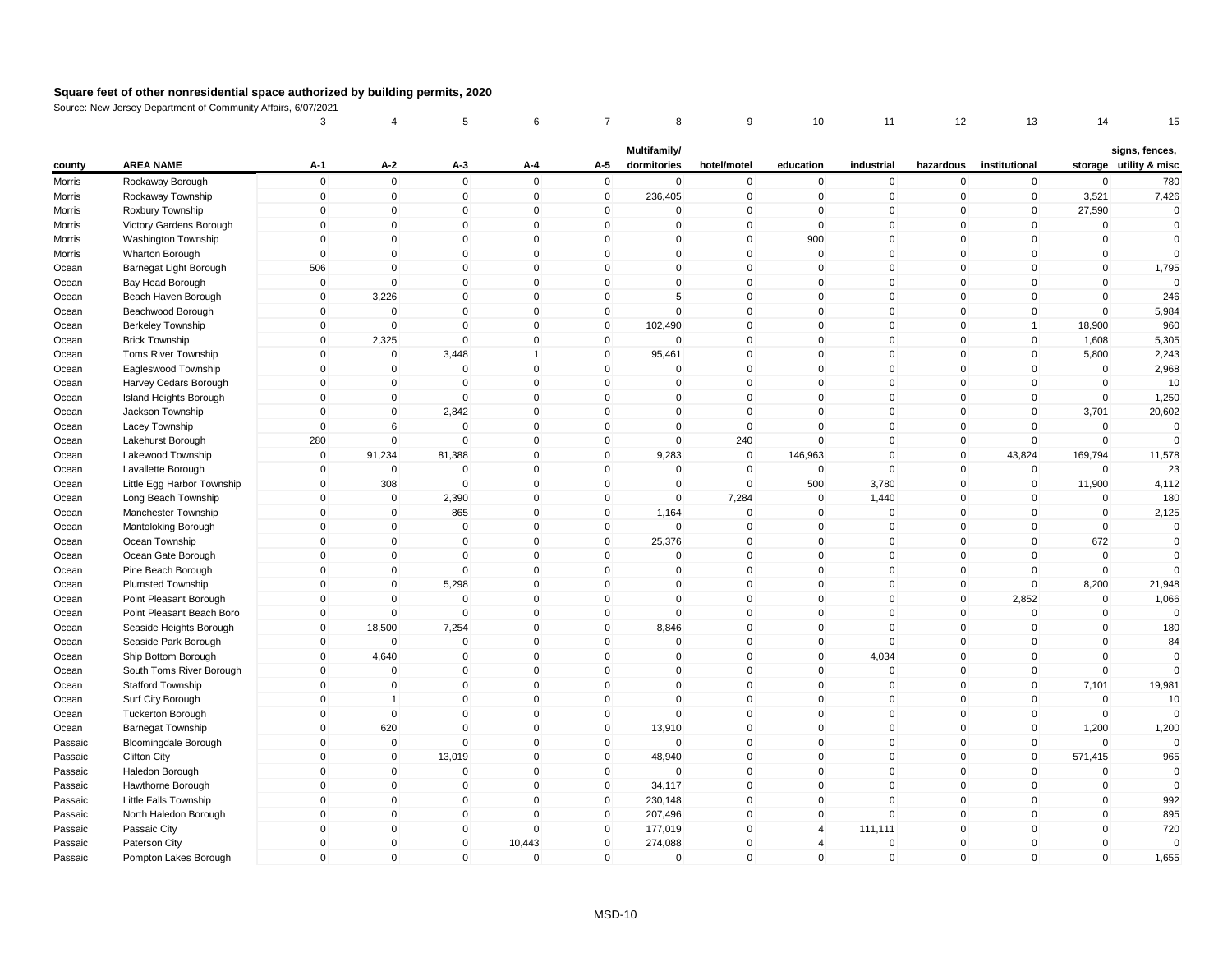|          |                             | 3           |                | 5              | 6            |              | 8                           | 9              | 10           | 11          | 12                  | 13             | 14          | 15                                       |
|----------|-----------------------------|-------------|----------------|----------------|--------------|--------------|-----------------------------|----------------|--------------|-------------|---------------------|----------------|-------------|------------------------------------------|
| county   | <b>AREA NAME</b>            | $A-1$       | $A-2$          | A-3            | A-4          | A-5          | Multifamily/<br>dormitories | hotel/motel    | education    | industrial  | hazardous           | institutional  |             | signs, fences,<br>storage utility & misc |
| Passaic  | Prospect Park Borough       | $\mathsf 0$ | $\mathbf 0$    | $\mathbf 0$    | $\mathbf 0$  | $\mathbf 0$  | $\mathbf 0$                 | $\pmb{0}$      | $\mathbf 0$  | $\mathbf 0$ | $\mathbf 0$         | $\mathbf 0$    | $\mathbf 0$ | $\mathbf 0$                              |
| Passaic  | Ringwood Borough            | $\mathsf 0$ | $\overline{0}$ | $\overline{0}$ | $\mathbf 0$  | $\mathbf 0$  | $\mathbf 0$                 | $\mathbf 0$    | $\mathbf 0$  | $\mathbf 0$ | $\mathbf 0$         | $\mathbf 0$    | $\mathbf 0$ | 1,656                                    |
| Passaic  | <b>Totowa Borough</b>       | 0           | $\mathbf 0$    | 0              | $\mathbf 0$  | 0            | $\mathbf{1}$                | $\mathbf 0$    | 0            | $\mathbf 0$ | 0                   | $\mathbf 0$    | 144,724     | 1,188                                    |
| Passaic  | Wanaque Borough             | $\mathbf 0$ | $\overline{0}$ | $\Omega$       | $\mathbf{0}$ | $\mathbf{0}$ | $\mathbf{0}$                | $\pmb{0}$      | $\mathbf 0$  | $\Omega$    | $\mathbf{0}$        | $\mathbf{0}$   | $\mathbf 0$ | $\Omega$                                 |
| Passaic  | Wayne Township              | $\mathbf 0$ | $\mathbf 0$    | $\mathbf 0$    | $\mathbf 0$  | $\mathbf 0$  | $\mathbf 0$                 | $\mathbf 0$    | $\mathbf 0$  | $\mathbf 0$ | $\mathbf 0$         | 49,495         | $\mathbf 0$ | 4,304                                    |
| Passaic  | West Milford Township       | $\mathbf 0$ | $\Omega$       | $\Omega$       | $\mathbf 0$  | $\Omega$     | 648                         | $\mathbf 0$    | 0            | $\Omega$    | $\mathbf 0$         | $\Omega$       | 0           | 11,805                                   |
| Passaic  | Woodland Park Borough       | $\Omega$    | $\mathbf{0}$   | $\mathbf{0}$   | $\mathbf{0}$ | $\Omega$     | $\mathbf{0}$                | $\mathbf 0$    | $\mathbf 0$  | $\mathbf 0$ | $\mathbf 0$         | $\mathbf{0}$   | $\mathbf 0$ | $\Omega$                                 |
| Salem    | Alloway Township            | $\mathsf 0$ | $\mathbf 0$    | 0              | $\mathbf 0$  | $\mathbf 0$  | $\mathbf 0$                 | $\mathbf 0$    | $\mathbf 0$  | $\mathbf 0$ | $\mathbf 0$         | $\mathbf 0$    | $\mathbf 0$ | 26,417                                   |
| Salem    | Elmer Borough               | $\Omega$    | $\mathbf{0}$   | $\Omega$       | $\mathbf{0}$ | $\Omega$     | $\mathbf{0}$                | $\,0\,$        | $\mathbf 0$  | $\Omega$    | $\mathbf{0}$        | $\mathbf 0$    | $\mathbf 0$ | 2,728                                    |
| Salem    | Elsinboro Township          | $\mathbf 0$ | $\mathbf 0$    | $\mathbf 0$    | $\mathbf 0$  | $\mathbf 0$  | $\mathbf 0$                 | $\mathbf 0$    | $\mathbf 0$  | $\mathbf 0$ | $\mathbf 0$         | $\mathbf 0$    | 3,728       | 1,729                                    |
| Salem    | Lower Alloways Creek Twp    | $\mathbf 0$ | $\mathbf 0$    | $\mathbf 0$    | $\mathbf 0$  | $\mathbf 0$  | $\mathbf 0$                 | $\pmb{0}$      | $\mathbf 0$  | $\mathbf 0$ | 0                   | $\mathbf 0$    | $\mathbf 0$ | 11,290                                   |
| Salem    | Mannington Township         | $\Omega$    | $\mathbf{0}$   | $\mathbf 0$    | $\mathbf{0}$ | $\Omega$     | $\mathbf 0$                 | $\,0\,$        | $\mathbf 0$  | 2,604       | $\mathsf{O}\xspace$ | $\mathbf{0}$   | 20,491      | 2,375                                    |
| Salem    | Oldmans Township            | $\mathbf 0$ | $\mathbf{0}$   | $\mathbf 0$    | $\mathbf 0$  | $\mathbf 0$  | $\mathbf 0$                 | $\mathbf 0$    | $\mathbf 0$  | $\mathbf 0$ | $\mathbf 0$         | $\overline{0}$ | $\mathbf 0$ | 2,020                                    |
| Salem    | Penns Grove Borough         | $\mathbf 0$ | $\mathbf 0$    | $\mathbf 0$    | $\mathbf 0$  | $\Omega$     | $\mathbf 0$                 | $\mathbf 0$    | $\mathbf 0$  | $\mathbf 0$ | $\mathbf 0$         | $\mathbf 0$    | 0           | 1,672                                    |
| Salem    | Pennsville Township         | $\Omega$    | 4,953          | $\Omega$       | $\mathbf{0}$ | $\Omega$     | $\mathbf{0}$                | $\mathbf 0$    | $\mathbf 0$  | $\mathbf 0$ | $\mathbf{0}$        | $\mathbf{0}$   | $\mathbf 0$ | 6,932                                    |
| Salem    | Pilesgrove Township         | $\Omega$    | $\mathbf{0}$   | $\mathbf{0}$   | $\mathbf{0}$ | $\Omega$     | $\mathbf{0}$                | $\mathbf{0}$   | $\mathbf 0$  | $\Omega$    | $\mathbf{0}$        | $\mathbf{0}$   | $\mathbf 0$ | 8,052                                    |
| Salem    | Pittsgrove Township         | $\mathsf 0$ | 0              | 0              | $\mathbf 0$  | $\mathbf 0$  | $\mathbf 0$                 | $\overline{0}$ | $\mathbf 0$  | $\mathbf 0$ | $\mathbf 0$         | $\mathbf 0$    | 3,340       | 19,618                                   |
| Salem    | Quinton Township            | $\mathbf 0$ | $\mathbf{0}$   | $\Omega$       | $\mathbf{0}$ | $\Omega$     | $\mathbf{0}$                | $\mathbf 0$    | $\mathbf 0$  | $\mathbf 0$ | $\mathbf 0$         | $\mathbf 0$    | $\mathbf 0$ | 9,451                                    |
| Salem    | Salem City                  | $\mathbf 0$ | $\mathbf 0$    | $\mathbf 0$    | $\mathbf 0$  | $\mathbf 0$  | $\mathbf 0$                 | $\mathbf 0$    | $\mathbf 0$  | $\mathbf 0$ | $\mathbf 0$         | $\mathbf 0$    | $\mathbf 0$ | 1,384                                    |
| Salem    | Carneys Point Township      | $\mathbf 0$ | $\mathbf 0$    | $\mathbf 0$    | $\mathbf 0$  | $\mathbf 0$  | $\mathbf 0$                 | $\mathbf 0$    | $\mathbf 0$  | $\mathbf 0$ | $\mathbf 0$         | $\mathbf 0$    | 1,357,116   | 1,580                                    |
| Salem    | Upper Pittsgrove Township   | $\Omega$    | $\mathbf 0$    | $\mathbf 0$    | $\mathbf{0}$ | $\Omega$     | $\mathbf{0}$                | $\mathbf 0$    | $\mathbf 0$  | $\mathbf 0$ | $\mathbf 0$         | $\mathbf{0}$   | $\mathbf 0$ | 45,183                                   |
| Salem    | Woodstown Borough           | $\Omega$    | $\mathbf 0$    | $\Omega$       | $\mathbf 0$  | $\Omega$     | $\Omega$                    | $\mathbf 0$    | $\mathbf 0$  | $\mathbf 0$ | $\mathbf 0$         | $\mathbf 0$    | $\mathbf 0$ | $\mathbf 0$                              |
| Somerset | <b>Bedminster Township</b>  | $\mathbf 0$ | $\mathbf 0$    | $\mathbf 0$    | $\mathbf 0$  | $\mathbf 0$  | $\mathbf 0$                 | $\mathbf 0$    | $\Omega$     | $\mathbf 0$ | $\mathbf 0$         | $\mathbf 0$    | 9,000       | 984                                      |
| Somerset | <b>Bernards Township</b>    | $\mathbf 0$ | $\mathbf 0$    | 9,270          | $\mathbf 0$  | $\mathbf 0$  | 272,619                     | $\mathbf 0$    | $\Omega$     | $\Omega$    | $\mathbf 0$         | $\mathbf{0}$   | 2,520       | 1,758                                    |
| Somerset | Bernardsville Borough       | $\mathbf 0$ | $\mathbf 0$    | $\mathbf 0$    | $\mathbf 0$  | $\mathbf 0$  | 130                         | $\mathbf 0$    | $\mathbf 0$  | $\mathbf 0$ | $\mathbf 0$         | $\mathbf 0$    | $\mathbf 0$ | $\mathbf 0$                              |
| Somerset | Bound Brook Borough         | 0           | 0              | 0              | $\mathbf 0$  | 0            | 43,001                      | $\mathbf 0$    | 0            | $\mathbf 0$ | $\mathbf 0$         | $\mathbf 0$    | 120,529     | $\Omega$                                 |
| Somerset | <b>Branchburg Township</b>  | $\mathbf 0$ | $\Omega$       | $\mathbf 0$    | $\mathbf 0$  | $\mathbf 0$  | 219,421                     | $\pmb{0}$      | $\mathbf 0$  | 28,690      | 510                 | $\mathbf 0$    | 26,766      | 10,604                                   |
| Somerset | <b>Bridgewater Township</b> | $\mathbf 0$ | $\overline{0}$ | $\mathbf 0$    | $\mathbf 0$  | $\mathbf 0$  | 0                           | $\mathbf 0$    | 0            | $\mathbf 0$ | $\mathbf 0$         | $\overline{0}$ | 4,016       | 4,096                                    |
| Somerset | Far Hills Borough           | $\mathbf 0$ | $\mathbf{0}$   | $\Omega$       | $\mathbf{0}$ | $\pmb{0}$    | $\Omega$                    | $\mathbf 0$    | $\mathbf 0$  | $\Omega$    | $\mathsf 0$         | $\mathbf 0$    | $\Omega$    | $\Omega$                                 |
| Somerset | Franklin Township           | $\Omega$    | $\mathbf 0$    | 23,012         | $\mathbf 0$  | $\mathbf 0$  | 5,352                       | $\mathbf 0$    | 31,247       | $\mathbf 0$ | $\mathbf 0$         | $\mathbf{0}$   | 154,900     | 2,778                                    |
| Somerset | Green Brook Township        | $\mathbf 0$ | $\mathbf 0$    | $\mathbf 0$    | $\mathbf 0$  | 0            | 10,106                      | $\mathbf 0$    | 0            | $\mathbf 0$ | 0                   | $\mathbf 0$    | $\mathbf 0$ |                                          |
| Somerset | Hillsborough Township       | $\Omega$    | 5,679          | 5,637          | 86,400       | $\mathbf{0}$ | 852,826                     | $\mathbf{0}$   | $\mathbf{0}$ | 9,600       | $\mathbf{0}$        | 11,848         | 6,000       | 5,973                                    |
| Somerset | Manville Borough            | $\mathsf 0$ | $\mathbf 0$    | $\mathbf 0$    | $\Omega$     | $\mathbf 0$  | 10,864                      | $\mathbf 0$    | $\mathbf 0$  | $\mathsf 0$ | $\mathbf 0$         | $\mathbf 0$    | $\mathbf 0$ | $\Omega$                                 |
| Somerset | Millstone Borough           | $\mathbf 0$ | $\mathbf 0$    | $\mathbf 0$    | $\mathbf 0$  | $\mathbf 0$  | 0                           | $\mathbf 0$    | $\mathbf 0$  | $\mathbf 0$ | $\mathbf 0$         | $\mathbf 0$    | 0           | $\Omega$                                 |
| Somerset | Montgomery Township         | $\mathbf 0$ | $\mathbf 0$    | $\mathbf 0$    | $\mathbf 0$  | $\mathbf 0$  | 153,914                     | $\pmb{0}$      | $\mathbf 0$  | $\mathbf 0$ | $\mathbf 0$         | 9,955          | 4,570       | 9,605                                    |
| Somerset | North Plainfield Borough    | $\mathbf 0$ | $\overline{0}$ | $\mathbf 0$    | $\mathbf 0$  | $\mathbf 0$  | 0                           | $\mathbf 0$    | $\mathbf 0$  | $\mathbf 0$ | $\mathbf 0$         | $\overline{0}$ | 0           | $\mathbf 0$                              |
| Somerset | Peapack and Gladstone Borou | $\mathbf 0$ | $\mathbf 0$    | $\mathbf 0$    | $\mathbf 0$  | $\mathbf 0$  | $\mathbf 0$                 | $\mathbf 0$    | $\mathbf 0$  | $\mathbf 0$ | $\mathbf 0$         | $\mathbf 0$    | $\mathbf 0$ | 650                                      |
| Somerset | Raritan Borough             | $\Omega$    | $\mathbf{0}$   | $\Omega$       | $\mathbf{0}$ | $\Omega$     | $\Omega$                    | $\pmb{0}$      | $\mathbf 0$  | $\mathbf 0$ | $\mathbf 0$         | $\mathbf{0}$   | $\mathbf 0$ | $\mathbf 0$                              |
| Somerset | Rocky Hill Borough          | $\Omega$    | $\mathbf{0}$   | $\Omega$       | $\mathbf{0}$ | $\Omega$     | $\mathbf 0$                 | $\mathbf{0}$   | $\mathbf 0$  | $\mathbf 0$ | $\mathbf{0}$        | $\mathbf{0}$   | $\mathbf 0$ | $\overline{1}$                           |
| Somerset | Somerville Borough          | $\mathsf 0$ | $\mathbf 0$    | $\mathbf 0$    | $\mathbf 0$  | $\mathbf 0$  | 992,375                     | $\mathbf 0$    | $\mathbf 0$  | $\mathbf 0$ | $\mathbf 0$         | $\overline{0}$ | 318,885     | 1,275                                    |
| Somerset | South Bound Brook Boro      | $\mathbf 0$ | $\mathbf 0$    | $\mathbf 0$    | $\mathbf{0}$ | $\mathbf 0$  | $\mathbf{0}$                | $\mathbf 0$    | $\mathbf 0$  | $\mathbf 0$ | $\mathbf{0}$        | $\mathbf{0}$   | $\mathbf 0$ | $\Omega$                                 |
| Somerset | Warren Township             | 0           | $\overline{0}$ | 3,243          | $\mathbf 0$  | $\mathbf 0$  | 170,466                     | $\mathbf 0$    | $\mathbf 0$  | $\mathbf 0$ | $\mathbf 0$         | 0              | $\pmb{0}$   | 5,431                                    |
| Somerset | Watchung Borough            | 0           | $\Omega$       | $\mathbf 0$    | $\mathbf 0$  | $\Omega$     | 0                           | $\pmb{0}$      | $\mathbf 0$  | $\Omega$    | 0                   | $\mathbf 0$    | $\mathbf 0$ | 1,596                                    |
| Sussex   | Andover Borough             | $\mathbf 0$ | $\Omega$       | $\mathbf 0$    | $\mathbf 0$  | $\mathbf 0$  | $\mathbf 0$                 | $\mathbf 0$    | $\mathbf 0$  | $\mathbf 0$ | $\mathbf 0$         | $\mathbf{0}$   | $\mathbf 0$ | $\mathbf 0$                              |
| Sussex   | Andover Township            | $\mathbf 0$ | 9,198          | $\mathbf 0$    | $\mathbf 0$  | $\mathbf 0$  | $\mathbf 0$                 | $\mathbf 0$    | $\mathbf 0$  | $\mathbf 0$ | $\mathbf 0$         | $\mathbf 0$    | $\mathbf 0$ | 3,978                                    |
| Sussex   | <b>Branchville Borough</b>  | $\Omega$    | $\mathbf{0}$   | $\Omega$       | $\mathbf{0}$ | $\Omega$     | $\mathbf 0$                 | $\mathbf 0$    | $\Omega$     | $\mathbf 0$ | $\mathsf 0$         | $\mathbf{0}$   | 1,632       | $\Omega$                                 |
| Sussex   | <b>Byram Township</b>       | $\Omega$    | $\Omega$       | $\Omega$       | $\mathbf 0$  | $\Omega$     | $\mathbf{0}$                | $\pmb{0}$      | $\mathbf 0$  | $\mathbf 0$ | $\mathbf 0$         | $\mathbf{0}$   | $\mathbf 0$ | $\Omega$                                 |
| Sussex   | Frankford Township          | $\mathbf 0$ | $\mathbf 0$    | $\mathbf 0$    | $\mathbf 0$  | $\Omega$     | $\mathbf 0$                 | $\mathbf 0$    | $\mathbf{0}$ | $\mathbf 0$ | $\mathbf 0$         | $\Omega$       | 2,704       | 7,911                                    |
|          |                             |             |                |                |              |              |                             |                |              |             |                     |                |             |                                          |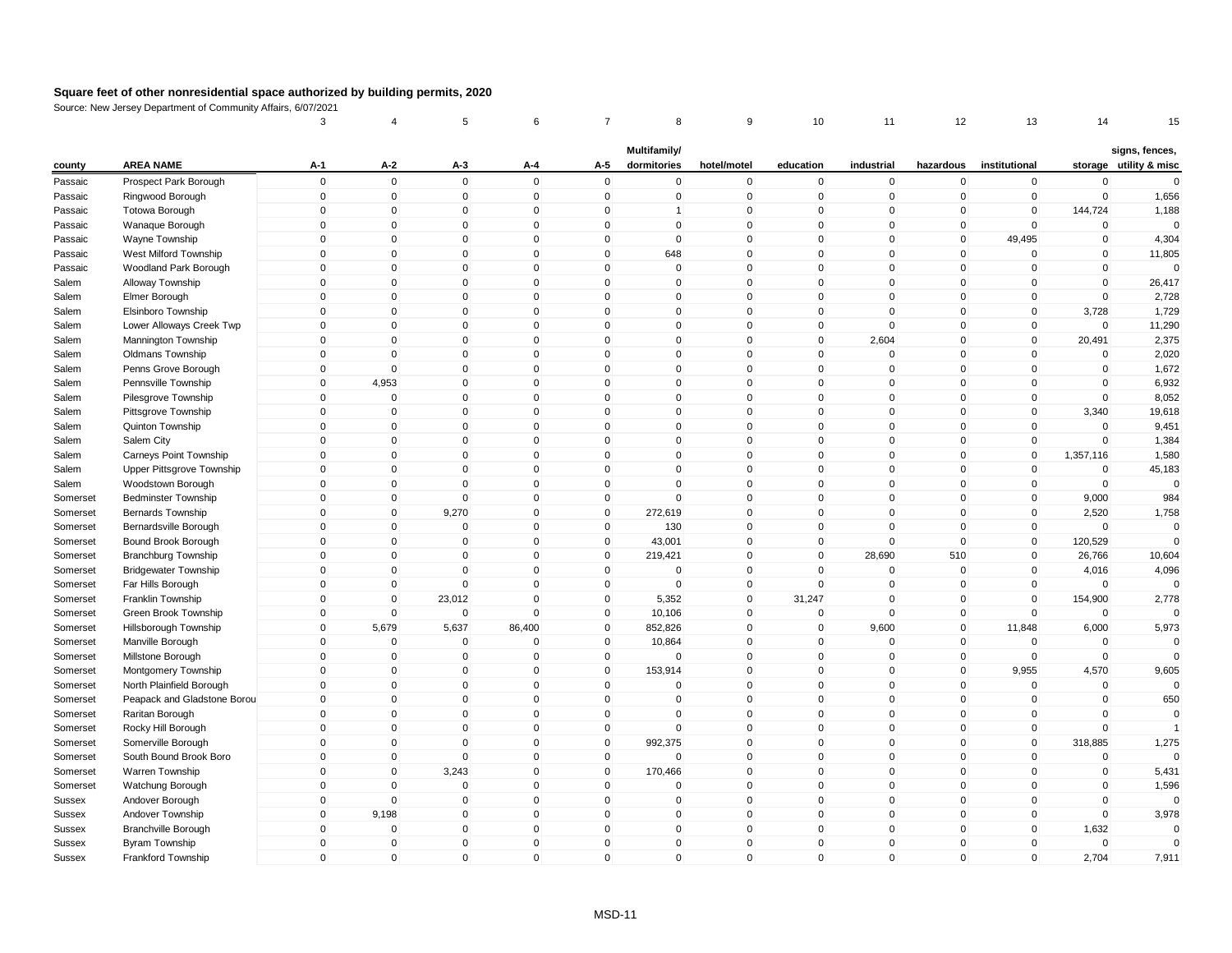|               |                            | 3                   | 4              | 5                   | 6            | $\overline{7}$      | 8                   | 9              | 10           | 11          | 12                  | 13             | 14             | 15                     |
|---------------|----------------------------|---------------------|----------------|---------------------|--------------|---------------------|---------------------|----------------|--------------|-------------|---------------------|----------------|----------------|------------------------|
|               |                            |                     |                |                     |              |                     | Multifamily/        |                |              |             |                     |                |                | signs, fences,         |
| county        | <b>AREA NAME</b>           | A-1                 | $A-2$          | $A-3$               | A-4          | A-5                 | dormitories         | hotel/motel    | education    | industrial  | hazardous           | institutional  |                | storage utility & misc |
| Sussex        | Franklin Borough           | $\mathsf 0$         | $\mathbf 0$    | $\mathbf 0$         | $\mathbf{0}$ | $\mathbf 0$         | 10,270              | $\overline{0}$ | $\mathbf 0$  | $\mathbf 0$ | $\mathbf 0$         | $\overline{0}$ | 960            | 484                    |
| Sussex        | Fredon Township            | $\mathsf 0$         | $\overline{4}$ | $\mathbf 0$         | $\mathbf 0$  | $\mathbf 0$         | $\mathbf 0$         | $\pmb{0}$      | $\mathbf 0$  | $\pmb{0}$   | $\mathsf{O}\xspace$ | $\mathbf 0$    | $\pmb{0}$      | 9,528                  |
| Sussex        | Green Township             | $\mathbf 0$         | $\mathbf{0}$   | $\mathbf{0}$        | $\mathbf{0}$ | $\mathbf{0}$        | $\mathbf{0}$        | $\mathbf{0}$   | $\mathbf 0$  | $\Omega$    | $\mathbf{0}$        | $\mathbf{0}$   | $\mathbf 0$    | 14,305                 |
| <b>Sussex</b> | Hamburg Borough            | $\mathsf 0$         | $\mathbf 0$    | $\mathbf 0$         | $\mathbf 0$  | $\mathbf 0$         | $\mathbf 0$         | $\mathbf 0$    | $\mathbf 0$  | $\mathbf 0$ | $\mathbf 0$         | $\mathbf 0$    | $\mathbf 0$    | 1,120                  |
| Sussex        | Hampton Township           | $\mathbf 0$         | $\Omega$       | 0                   | $\mathbf 0$  | $\mathbf 0$         | $\mathbf{0}$        | $\mathbf 0$    | $\mathbf 0$  | $\mathbf 0$ | $\mathbf 0$         | $\mathbf 0$    | $\mathbf 0$    | 27,984                 |
| Sussex        | Hardyston Township         | $\mathsf 0$         | $\mathbf 0$    | $\mathbf 0$         | $\mathbf 0$  | $\mathbf 0$         | 12,270              | $\mathbf 0$    | $\mathbf 0$  | $\mathbf 0$ | $\mathbf 0$         | $\mathbf{0}$   | 3,792          | 5,081                  |
| <b>Sussex</b> | Hopatcong Borough          | $\mathsf 0$         | $\mathbf 0$    | 684                 | $\mathbf 0$  | $\mathbf 0$         | $\mathbf 0$         | $\mathbf 0$    | $\mathbf 0$  | $\mathbf 0$ | $\mathbf 0$         | $\mathbf 0$    | $\mathbf 0$    | 3,611                  |
| Sussex        | Lafayette Township         | $\mathsf 0$         | $\mathbf 0$    | $\mathbf 0$         | $\mathbf{0}$ | $\Omega$            | $\mathbf 0$         | $\mathbf 0$    | $\mathbf 0$  | $\mathbf 0$ | $\mathbf 0$         | $\mathbf 0$    | 20,952         | 4,038                  |
| Sussex        | Montague Township          | $\mathbf 0$         | 11,261         | 0                   | $\mathbf 0$  | 0                   | $\mathbf 0$         | $\mathbf 0$    | $\mathbf 0$  | $\mathsf 0$ | 0                   | $\mathbf 0$    | 0              | $\Omega$               |
| Sussex        | Newton Town                | $\mathsf 0$         | $\mathbf 0$    | $\mathbf{0}$        | $\mathbf 0$  | $\mathsf{O}\xspace$ | $\mathbf 0$         | $\mathsf 0$    | $\mathsf 0$  | 52,268      | $\mathbf 0$         | $\mathbf 0$    | $\mathbf 0$    | $\mathbf 0$            |
| Sussex        | Ogdensburg Borough         | $\mathbf 0$         | 0              | 0                   | $\pmb{0}$    | $\mathbf 0$         | $\mathbf 0$         | $\mathbf 0$    | $\mathbf 0$  | 10,000      | $\mathbf 0$         | $\mathbf 0$    | $\mathbf 0$    | 314                    |
| Sussex        | Sandyston Township         | $\mathbf 0$         | $\mathbf{0}$   | $\Omega$            | $\mathbf{0}$ | $\Omega$            | $\mathbf{0}$        | $\pmb{0}$      | $\mathbf 0$  | $\mathbf 0$ | $\mathbf{0}$        | $\mathbf 0$    | $\mathbf 0$    | 6,964                  |
| Sussex        | Sparta Township            | $\mathbf 0$         | $\mathbf 0$    | 124                 | $\mathbf 0$  | $\mathbf{0}$        | $\mathbf 0$         | $\mathbf 0$    | $\mathbf 0$  | $\mathbf 0$ | $\mathbf 0$         | $\mathbf{0}$   | 38,001         | 6,783                  |
| <b>Sussex</b> | Stanhope Borough           | $\mathsf 0$         | $\mathbf{0}$   | $\mathbf 0$         | $\mathbf{0}$ | $\mathbf{0}$        | $\mathbf{0}$        | $\mathbf 0$    | $\mathbf 0$  | $\mathbf 0$ | $\mathbf 0$         | $\mathbf 0$    | $\mathbf 0$    | $\Omega$               |
| Sussex        | Stillwater Township        | $\Omega$            | $\mathbf 0$    | $\mathbf 0$         | $\mathbf{0}$ | $\Omega$            | $\mathbf{0}$        | $\mathbf 0$    | $\mathbf 0$  | $\mathbf 0$ | $\mathbf 0$         | $\mathbf 0$    | $\mathbf 0$    | 5,424                  |
| Sussex        | Sussex Borough             | $\mathbf 0$         | $\mathbf 0$    | $\mathbf 0$         | $\mathbf 0$  | $\Omega$            | $\mathbf{0}$        | $\mathbf 0$    | $\mathbf 0$  | $\mathsf 0$ | $\mathbf 0$         | $\mathbf 0$    | 5,500          | 1,440                  |
| Sussex        | Vernon Township            | $\mathsf 0$         | $\mathbf 0$    | $\mathbf 0$         | $\mathbf 0$  | $\mathbf 0$         | $\mathbf 0$         | $\mathbf 0$    | $\mathbf 0$  | $\mathbf 0$ | $\mathbf 0$         | $\mathbf 0$    | $\mathbf 0$    | 4,534                  |
| Sussex        | <b>Walpack Township</b>    | $\mathsf 0$         | $\mathbf 0$    | $\mathbf 0$         | $\mathbf 0$  | $\mathbf 0$         | $\mathbf 0$         | $\mathbf 0$    | $\mathbf 0$  | $\mathbf 0$ | $\mathbf 0$         | $\mathbf 0$    | $\mathbf 0$    | $\Omega$               |
| <b>Sussex</b> | Wantage Township           | $\mathbf 0$         | $\overline{0}$ | 5,367               | $\mathbf 0$  | $\mathbf 0$         | $\mathbf 0$         | $\mathbf 0$    | $\mathbf 0$  | $\mathbf 0$ | $\mathbf 0$         | $\overline{0}$ | 31,774         | 37,327                 |
| Union         | Berkeley Heights Township  | $\mathsf 0$         | $\mathbf 0$    | 15,022              | $\mathbf 0$  | $\mathbf 0$         | 187,833             | $\mathbf 0$    | $\mathsf 0$  | $\mathsf 0$ | $\mathbf 0$         | $\mathbf 0$    | 43,450         | 452                    |
| Union         | Clark Township             | $\mathsf 0$         | $\mathbf 0$    | $\Omega$            | $\mathbf 0$  | 3,120               | 99,362              | $\pmb{0}$      | $\mathbf 0$  | $\Omega$    | $\mathbf 0$         | $\mathbf 0$    | $\mathbf 0$    | 650                    |
| Union         | <b>Cranford Township</b>   | $\mathbf 0$         | $\mathbf{0}$   | $\Omega$            | $\mathbf{0}$ | $\mathbf{0}$        | $\mathbf{0}$        | $\mathbf{0}$   | $\mathbf{0}$ | $\Omega$    | $\mathbf{0}$        | $\mathbf{0}$   | $\mathbf 0$    | 1,038                  |
| Union         | Elizabeth City             | $\mathsf 0$         | $\mathbf 0$    | $\mathbf 0$         | $\mathbf 0$  | $\mathbf 0$         | 120,819             | $\mathbf 0$    | $\mathbf 0$  | 134,730     | $\mathbf 0$         | 17,062         | $\mathbf 0$    | 31,360                 |
| Union         | Fanwood Borough            | $\mathsf 0$         | $\mathbf{0}$   | $\mathbf 0$         | $\mathbf{0}$ | $\mathbf 0$         | $\mathbf 0$         | $\mathbf 0$    | $\mathbf 0$  | $\mathsf 0$ | $\mathbf 0$         | $\mathbf 0$    | $\mathbf 0$    | $\mathbf 0$            |
| Union         | Garwood Borough            | $\mathbf 0$         | $\mathbf 0$    | $\mathbf 0$         | $\mathbf 0$  | $\mathbf 0$         | $\mathbf 0$         | $\mathbf 0$    | $\mathbf 0$  | $\mathbf 0$ | $\mathbf 0$         | $\mathbf 0$    | $\mathbf 0$    | 267                    |
| Union         | Hillside Township          | $\mathsf 0$         | $\mathbf 0$    | $\mathbf 0$         | $\mathbf 0$  | $\mathbf 0$         | $\mathbf 0$         | $\mathbf 0$    | $\mathbf 0$  | $\mathbf 0$ | $\mathbf 0$         | $\mathbf 0$    | $\mathbf 0$    | $\mathbf 0$            |
| Union         | Kenilworth Borough         | $\mathbf 0$         | $\mathbf 0$    | $\mathbf 0$         | $\mathbf 0$  | $\mathbf 0$         | $\mathbf 0$         | $\mathbf 0$    | $\mathbf 0$  | $\mathbf 0$ | $\mathbf 0$         | $\mathbf 0$    | $\mathbf 0$    | $\Omega$               |
| Union         | Linden City                | $\mathbf 0$         | 32,776         | 0                   | $\mathbf 0$  | 0                   | 31,612              | $\mathbf 0$    | $\mathbf 0$  | $\mathbf 0$ | 0                   | $\mathbf 0$    | 1,321,368      | 11,295                 |
| Union         | Mountainside Borough       | $\mathsf 0$         | $\mathbf 0$    | $\mathbf 0$         | $\mathbf 0$  | $\mathbf 0$         | $\mathbf 0$         | $\mathsf 0$    | $\mathbf 0$  | $\mathbf 0$ | $\mathbf 0$         | $\mathbf 0$    | $\mathbf 0$    | $\Omega$               |
| Union         | New Providence Borough     | $\mathsf 0$         | $\Omega$       | $\mathsf{O}\xspace$ | $\mathbf 0$  | $\mathbf 0$         | $\mathbf 0$         | $\mathbf 0$    | $\mathsf 0$  | $\pmb{0}$   | $\mathsf 0$         | $\mathbf 0$    | $\Omega$       | 816                    |
| Union         | <b>Plainfield City</b>     | $\mathbf 0$         | $\Omega$       | 3,375               | $\mathbf{0}$ | $\mathbf 0$         | 13,465              | $\mathbf 0$    | $\mathbf 0$  | $\Omega$    | $\mathbf{0}$        | $\mathbf 0$    | $\mathbf 0$    | $\Omega$               |
| Union         | Rahway City                | $\mathsf{O}\xspace$ | 1,840          | $\mathbf 0$         | $\mathbf 0$  | $\Omega$            | 10,824              | $\mathbf 0$    | $\mathbf 0$  | $\mathbf 0$ | $\mathbf 0$         | $\mathbf{0}$   | 1,667          | 1,463                  |
| Union         | Roselle Borough            | $\mathsf 0$         | $\mathbf 0$    | $\mathbf 0$         | $\mathbf 0$  | $\mathbf 0$         | 136,093             | $\mathbf 0$    | $\mathbf 0$  | $\mathbf 0$ | $\mathbf 0$         | $\mathbf 0$    | $\mathbf 0$    | 124,228                |
| Union         | Roselle Park Borough       | $\Omega$            | $\Omega$       | $\Omega$            | $\mathbf 0$  | $\Omega$            | 67,876              | $\mathbf 0$    | $\mathbf 0$  | $\mathbf 0$ | $\mathbf{0}$        | $\mathbf{0}$   | $\mathbf 0$    | 294                    |
| Union         | Scotch Plains Township     | $\mathsf 0$         | $\Omega$       | $\Omega$            | $\mathbf 0$  | $\mathbf 0$         | 563                 | $\mathbf 0$    | $\mathbf 0$  | $\mathsf 0$ | $\mathbf 0$         | $\mathbf{0}$   | 4,050          | 1,881                  |
| Union         | Springfield Township       | $\mathbf 0$         | $\mathbf 0$    | $\mathbf 0$         | $\mathbf 0$  | $\mathbf 0$         | $\mathbf 0$         | $\mathbf 0$    | $\mathbf 0$  | 13,079      | $\mathbf 0$         | $\mathbf 0$    | $\mathbf 0$    | 1,800                  |
| Union         | Summit City                | $\mathbf 0$         | 29,942         | $\mathbf 0$         | $\mathbf 0$  | $\mathbf 0$         | $\mathbf 0$         | $\mathbf 0$    | $\mathbf 0$  | $\mathbf 0$ | $\mathbf 0$         | 15,318         | 334,690        | 1,955                  |
| Union         | Union Township             | $\mathbf 0$         | $\mathbf 0$    | 6,207               | $\mathbf 0$  | $\mathbf 0$         | 676,179             | $\pmb{0}$      | 0            | $\mathbf 0$ | 0                   | $\mathbf 0$    | 124,489        | 493                    |
| Union         | Westfield Town             | $\mathsf 0$         | $\mathbf 0$    | $\pmb{0}$           | $\mathbf 0$  | $\mathbf 0$         | 48,811              | $\mathbf 0$    | $\mathsf 0$  | $\mathbf 0$ | $\mathsf 0$         | $\mathbf 0$    | $\mathbf 0$    | 1,609                  |
| Union         | Winfield Township          | $\mathsf 0$         | $\mathbf 0$    | $\Omega$            | $\mathbf 0$  | $\mathbf 0$         | $\Omega$            | $\mathbf 0$    | $\mathbf 0$  | $\mathbf 0$ | $\mathsf 0$         | $\mathbf 0$    | $\pmb{0}$      | $\Omega$               |
| Warren        | Allamuchy Township         | $\mathbf 0$         | $\mathbf{0}$   | $\mathbf{0}$        | $\mathbf{0}$ | $\Omega$            | $\mathbf{0}$        | $\mathbf{0}$   | $\mathbf 0$  | $\Omega$    | $\mathbf{0}$        | $\mathbf{0}$   | 5,200          | 3,974                  |
| Warren        | Alpha Borough              | $\mathsf 0$         | $\mathbf 0$    | $\mathbf{0}$        | $\mathbf 0$  | $\mathbf 0$         | $\mathbf 0$         | $\mathbf 0$    | $\mathbf 0$  | $\mathsf 0$ | $\mathbf 0$         | $\mathbf 0$    | $\Omega$       | $\Omega$               |
| Warren        | <b>Belvidere Town</b>      | $\mathsf 0$         | $\mathbf 0$    | $\mathbf 0$         | $\mathbf{0}$ | $\mathbf 0$         | $\mathbf 0$         | $\mathbf 0$    | $\mathsf 0$  | $\mathbf 0$ | $\mathbf 0$         | $\mathbf 0$    | $\mathbf 0$    | $\Omega$               |
| Warren        | <b>Blairstown Township</b> | $\mathbf 0$         | 1              | 0                   | $\mathbf 0$  | $\mathbf 0$         | $\mathbf 0$         | $\mathbf 0$    | $\mathbf 0$  | $\mathbf 0$ | $\mathbf 0$         | $\mathbf 0$    | 17,513         | 8,122                  |
| Warren        | Franklin Township          | $\mathsf 0$         | $\mathbf 0$    | $\mathbf 0$         | $\mathbf 0$  | $\mathbf 0$         | $\mathbf 0$         | $\mathbf 0$    | $\mathbf 0$  | $\mathbf 0$ | $\mathbf 0$         | $\mathbf 0$    | 4,533          | 10,044                 |
| Warren        | Frelinghuysen Township     | $\mathsf 0$         | $\mathbf 0$    | $\overline{0}$      | $\mathbf 0$  | $\mathbf 0$         | $\mathbf 0$         | $\mathbf 0$    | $\mathbf 0$  | $\mathbf 0$ | $\mathbf 0$         | $\mathbf 0$    | $\mathbf 0$    | 8,764                  |
| Warren        | <b>Greenwich Township</b>  | $\mathbf 0$         | $\Omega$       | $\overline{2}$      | $\mathbf 0$  | $\Omega$            | $\mathbf{0}$        | $\mathbf 0$    | $\mathbf 0$  | $\mathbf 0$ | $\mathbf 0$         | $\mathbf{0}$   | $\overline{1}$ | 4,188                  |
| Warren        | Hackettstown Town          | $\mathbf 0$         | $\mathbf 0$    | $\mathbf{0}$        | $\mathbf 0$  | $\mathbf 0$         | $\mathsf{O}\xspace$ | $\mathbf 0$    | $\mathbf{0}$ | 474,077     | $\mathbf 0$         | $\mathbf{0}$   | $\mathbf 0$    | 1,413                  |